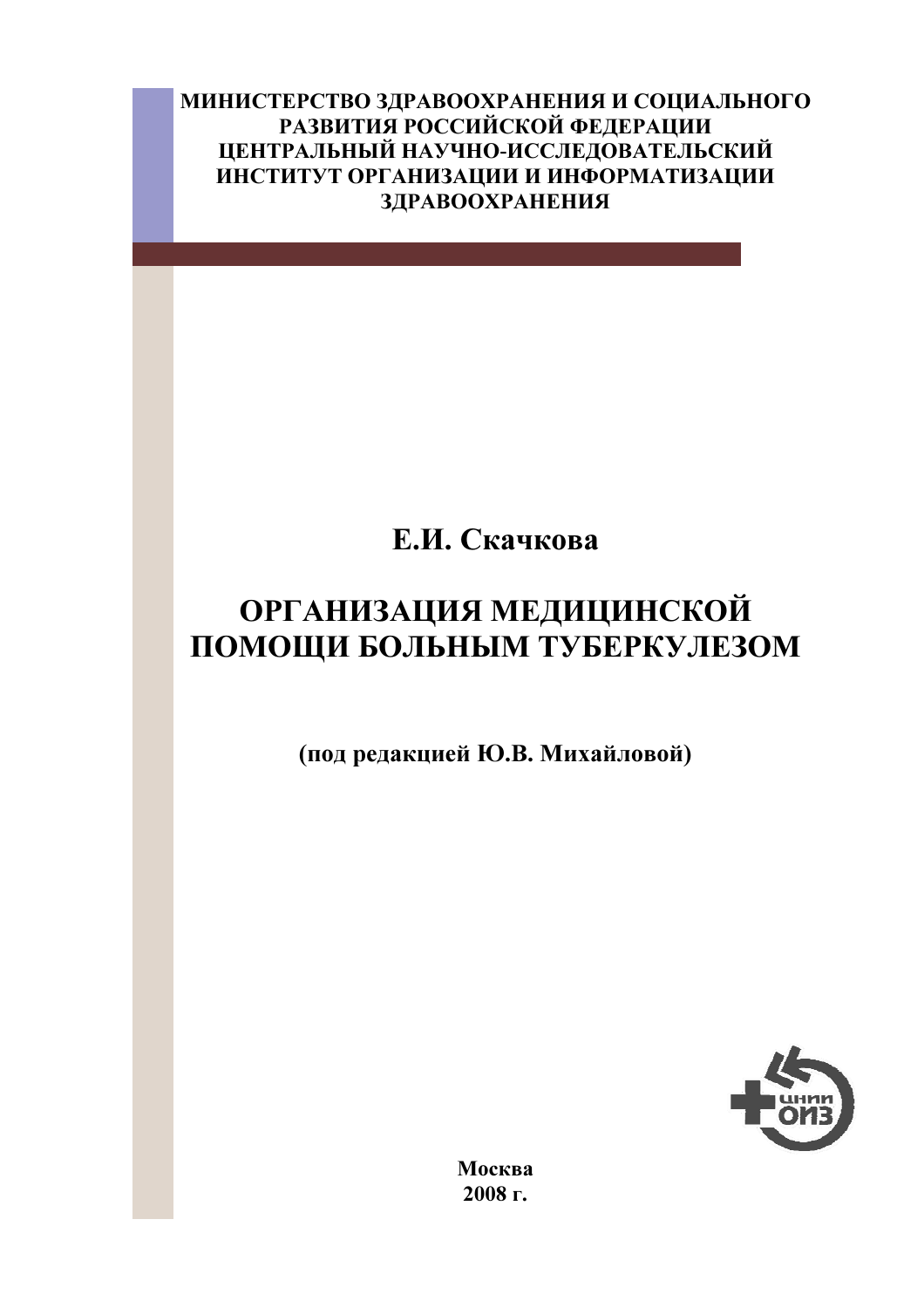#### $V\mu K$ <sub>\_\_\_\_</sub> ББК

Скачкова Е.И. (под редакцией Михайловой Ю.В.)

Организация медицинской помощи больным туберкулезом. М.: РИО ЦНИИОИЗ, - 2008. - 145 с.: ил.

Монография посвящена вопросам организации противотуберкулезной помощи населению Российской Федерации. Определены приоритеты в оказании противотуберкулезной помощи населению, выделены основные функциональные обязанности лиц, вовлеченных в противотуберкулезную работу. Рассмотрены вопросы организации выявления больных туберкулезом в учреждениях общей лечебной сети на всех этапах. Представлены современные подходы к использованию стационарзамещающих технологий в туберкулеза. Описаны технологии лечении организации противотуберкулезной помощи лицам  $\mathbf{c}$ фиброзно-кавернозным туберкулезом легких и больным с ВИЧ-инфекцией.

Монография предназначена ЛЛЯ врачей-организаторов здравоохранения, фтизиатров, эпидемиологов и студентов-медиков.

**ISBN**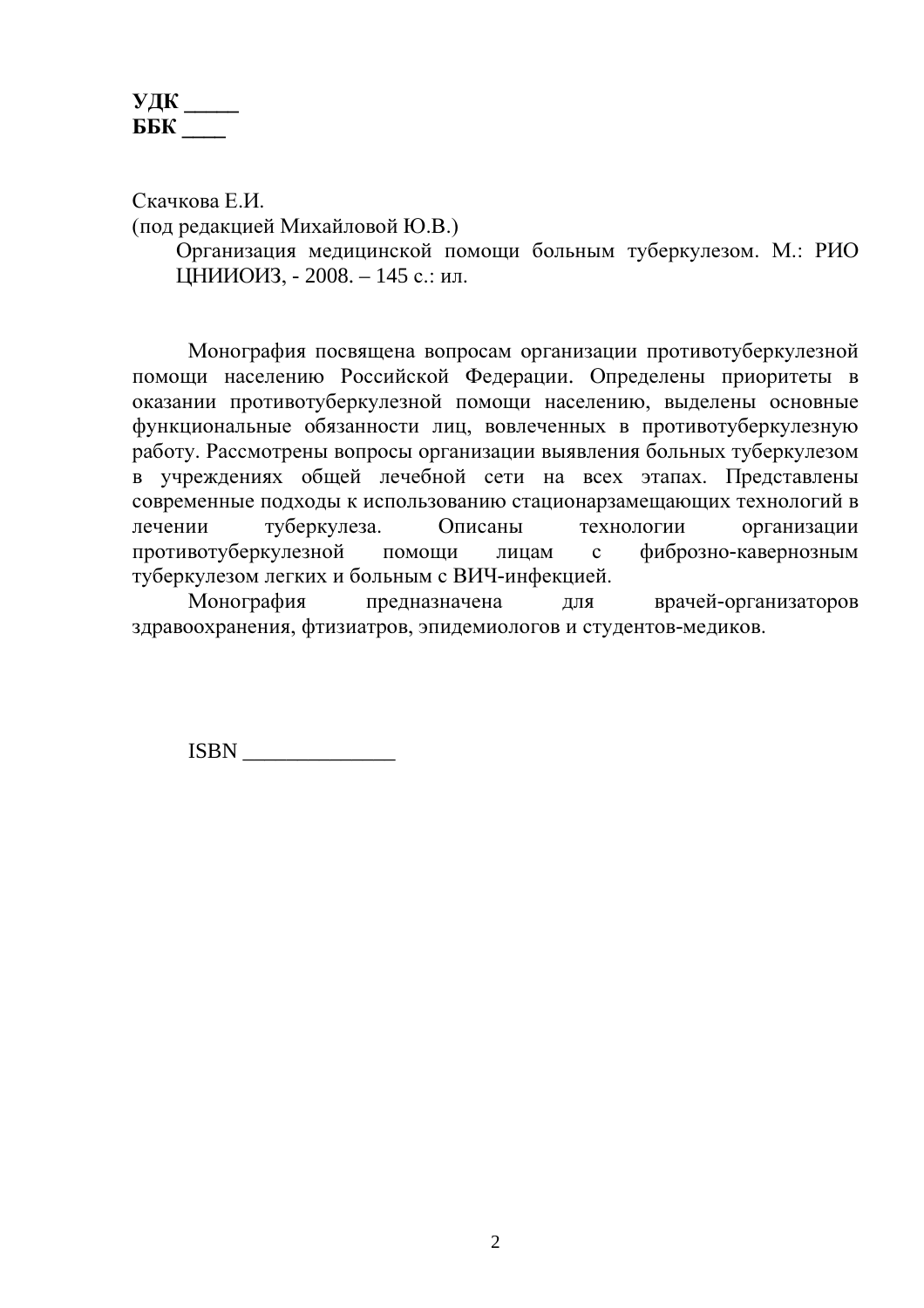Содержание

| <b>ОРГАНИЗАЦИЯ</b>   | ПРОТИВОТУБЕРКУЛЕЗНОЙ ПОМОЩИ                                                                                                                                                                                                                 |        |
|----------------------|---------------------------------------------------------------------------------------------------------------------------------------------------------------------------------------------------------------------------------------------|--------|
|                      | БОЛЬНЫМ ТУБЕРКУЛЕЗОМ В РОССИИ, ИСТОРИЧЕСКИЙ ОБЗОР6                                                                                                                                                                                          |        |
|                      | ПРИОРИТЕТЫ В РАБОТЕ ПРОТИВОТУБЕРКУЛЕЗНОЙ СЛУЖБЫ                                                                                                                                                                                             |        |
|                      |                                                                                                                                                                                                                                             |        |
|                      | ФУНКЦИОНАЛЬНЫЕ ОБЯЗАННОСТИ СПЕЦИАЛИСТОВ, ОТВЕТСТВЕННЫХ ЗА                                                                                                                                                                                   |        |
|                      | ОРГАНИЗАЦИЮ ОКАЗАНИЯ МЕДИЦИНСКОЙ ПОМОЩИ БОЛЬНЫМ ТУБЕРКУЛЕЗОМЗ8                                                                                                                                                                              |        |
|                      |                                                                                                                                                                                                                                             |        |
|                      | ОРГАНИЗАЦИЯ СИСТЕМЫ ВЫЯВЛЕНИЯ ТУБЕРКУЛЕЗА (ТБ) В                                                                                                                                                                                            |        |
|                      | УЧРЕЖДЕНИЯХ ПЕРВИЧНОЙ МЕДИКО-САНИТАРНОЙ ПОМОЩИ45                                                                                                                                                                                            |        |
|                      | ОРГАНИЗАЦИЯ РАБОТЫ РЕГИСТРАТУРЫ ПОЛИКЛИНИКИ, НАПРАВЛЕННАЯ НА                                                                                                                                                                                |        |
|                      |                                                                                                                                                                                                                                             |        |
|                      | ВЫЯВЛЕНИЕ БОЛЬНЫХ АКТИВНЫМ ТУБЕРКУЛЕЗОМ НА ПРИЕМЕ У ВРАЧА ПМСП50                                                                                                                                                                            |        |
|                      | ВАЖНЕЙШИЕ СИМПТОМЫ, ХАРАКТЕРНЫЕ ДЛЯ ТУБЕРКУЛЕЗА  54<br>ОБЯЗАТЕЛЬНЫЙ ДИАГНОСТИЧЕСКИЙ МИНИМУМ (ОДМ) У БОЛЬНЫХ,<br>ОБРАТИВШИХСЯ В МЕДИЦИНСКИЕ УЧРЕЖДЕНИЯ ОБЩЕЙ ЛЕЧЕБНОЙ СЕТИ<br>ВЗАИМОДЕЙСТВИЕ ВРАЧА ПМСП С ПРОТИВОТУБЕРКУЛЕЗНЫМ ДИСПАНСЕРОМ65 |        |
| ОРГАНИЗАЦИЯ ОКАЗАНИЯ | МЕДИЦИНСКОЙ                                                                                                                                                                                                                                 | ПОМОЩИ |
|                      |                                                                                                                                                                                                                                             |        |
|                      |                                                                                                                                                                                                                                             |        |
|                      | ПОКАЗАНИЯ ДЛЯ ГОСПИТАЛИЗАЦИИ В ТУБЕРКУЛЕЗНЫЙ СТАЦИОНАР 76                                                                                                                                                                                   |        |
|                      | ПОЛОЖЕНИЕ О ДНЕВНЫХ СТАЦИОНАРАХ ПРИ ТУБЕРКУЛЕЗНЫХ АМБУЛАТОРНО-                                                                                                                                                                              |        |
|                      |                                                                                                                                                                                                                                             |        |
|                      | ПОЛОЖЕНИЕ О СТАЦИОНАРЕ НА ДОМУ ПРИ ТУБЕРКУЛЕЗНЫХ АМБУЛАТОРНО-                                                                                                                                                                               |        |
|                      |                                                                                                                                                                                                                                             |        |
|                      | ПОЛОЖЕНИЕ О ЦЕНТРАХ ПРИ ТУБЕРКУЛЕЗНЫХ АМБУЛАТОРНО-                                                                                                                                                                                          |        |
|                      | ПОЛИКЛИНИЧЕСКИХ ПОДРАЗДЕЛЕНИЯХ (ТЕРАПИЯ НЕПОСРЕДСТВЕННОГО                                                                                                                                                                                   |        |
|                      |                                                                                                                                                                                                                                             |        |
|                      | УЧАСТИЕ РАБОТНИКОВ УЧРЕЖДЕНИЙ ПМСП В ЛЕЧЕНИИ БОЛЬНЫХ                                                                                                                                                                                        |        |
|                      |                                                                                                                                                                                                                                             |        |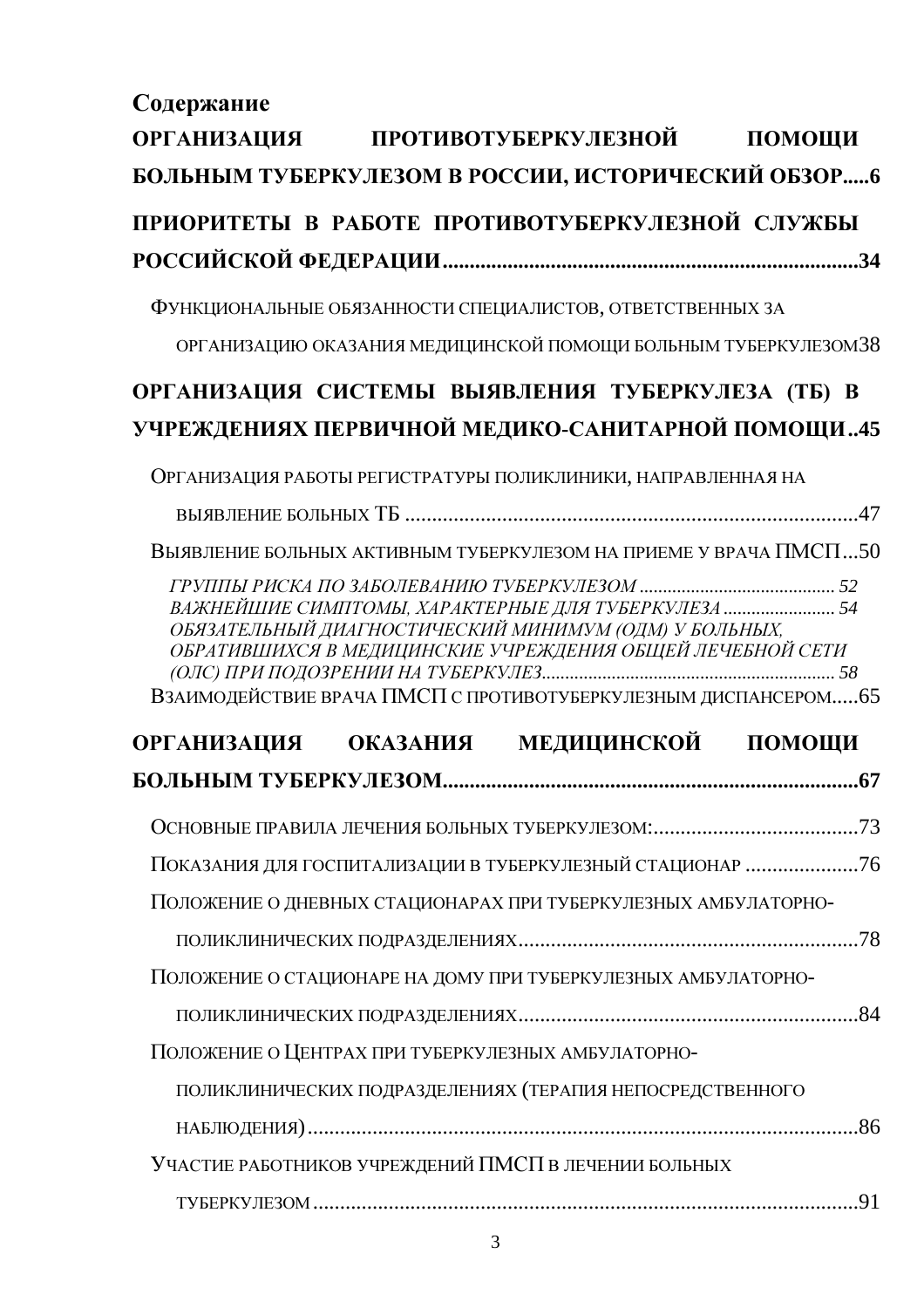| НАБЛЮДЕНИЕ ВРАЧОМ ПМСП ЗА ПАЦИЕНТАМИ, СНЯТЫМИ С УЧЕТА В ПТД В       |  |  |  |  |  |
|---------------------------------------------------------------------|--|--|--|--|--|
|                                                                     |  |  |  |  |  |
| ОРГАНИЗАЦИОННЫЕ АСПЕКТЫ ДЕЯТЕЛЬНОСТИ МЕДИЦИНСКИХ СЕСТЕР ПО          |  |  |  |  |  |
| ОКАЗАНИЮ ПРОТИВОТУБЕРКУЛЕЗНОЙ ПОМОЩИ НАСЕЛЕНИЮ 95                   |  |  |  |  |  |
| ОРГАНИЗАЦИЯ ВЕДЕНИЯ БОЛЬНЫХ ФИБРОЗНО-КАВЕРНОЗНЫМ ТУБЕРКУЛЕЗОМ       |  |  |  |  |  |
|                                                                     |  |  |  |  |  |
|                                                                     |  |  |  |  |  |
| ОРГАНИЗАЦИЯ ПРОТИВОТУБЕРКУЛЕЗНОЙ ПОМОЩИ ВИЧ-                        |  |  |  |  |  |
|                                                                     |  |  |  |  |  |
|                                                                     |  |  |  |  |  |
| 2. Гигиеническое воспитание населения по вопросам профилактики      |  |  |  |  |  |
|                                                                     |  |  |  |  |  |
| 3. Мероприятия по предупреждению заболевания туберкулезом ВИЧ-      |  |  |  |  |  |
| 4. Мероприятия по раннему выявлению тубинфирования и заболевания    |  |  |  |  |  |
|                                                                     |  |  |  |  |  |
| 5. Мероприятия по предупреждению прогрессирования или               |  |  |  |  |  |
| профилакттики осложнений туберкулеза у ВИЧ-инфицированных 118       |  |  |  |  |  |
| 6. Организация мониторинга за туберкулезом, сочетанным с ВИЧ-       |  |  |  |  |  |
|                                                                     |  |  |  |  |  |
| 7. Организация лабораторного обследования лиц с сочетанием ВИЧ-     |  |  |  |  |  |
| 8. Организация стационарной помощи ВИЧ-инфицированных с             |  |  |  |  |  |
| установленным диагнозом туберкулеза или имеющим подозрение на       |  |  |  |  |  |
|                                                                     |  |  |  |  |  |
| 9. Лекарственное обеспечение ВИЧ-инфицированных с установленным     |  |  |  |  |  |
| диагнозом туберкулеза или имеющих подозрение на это заболевание 123 |  |  |  |  |  |
| 10. Координация противотуберкулезной работы для ВИЧ-                |  |  |  |  |  |
|                                                                     |  |  |  |  |  |
|                                                                     |  |  |  |  |  |
| ПРИЛОЖЕНИЕ 2 ПЕРЕЧЕНЬ ГРУПП НАСЕЛЕНИЯ, ПОДЛЕЖАЩИХ                   |  |  |  |  |  |
|                                                                     |  |  |  |  |  |
| СТАНДАРТ ПРОВЕДЕНИЯ СКРИНИНГА ДЛЯ СВОЕВРЕМЕННОГО ВЫЯВЛЕНИЯ          |  |  |  |  |  |
| ТУБЕРКУЛЕЗА ОРГАНОВ ДЫХАНИЯ У ВЗРОСЛЫХ И ПОДРОСТКОВ 129             |  |  |  |  |  |
|                                                                     |  |  |  |  |  |
|                                                                     |  |  |  |  |  |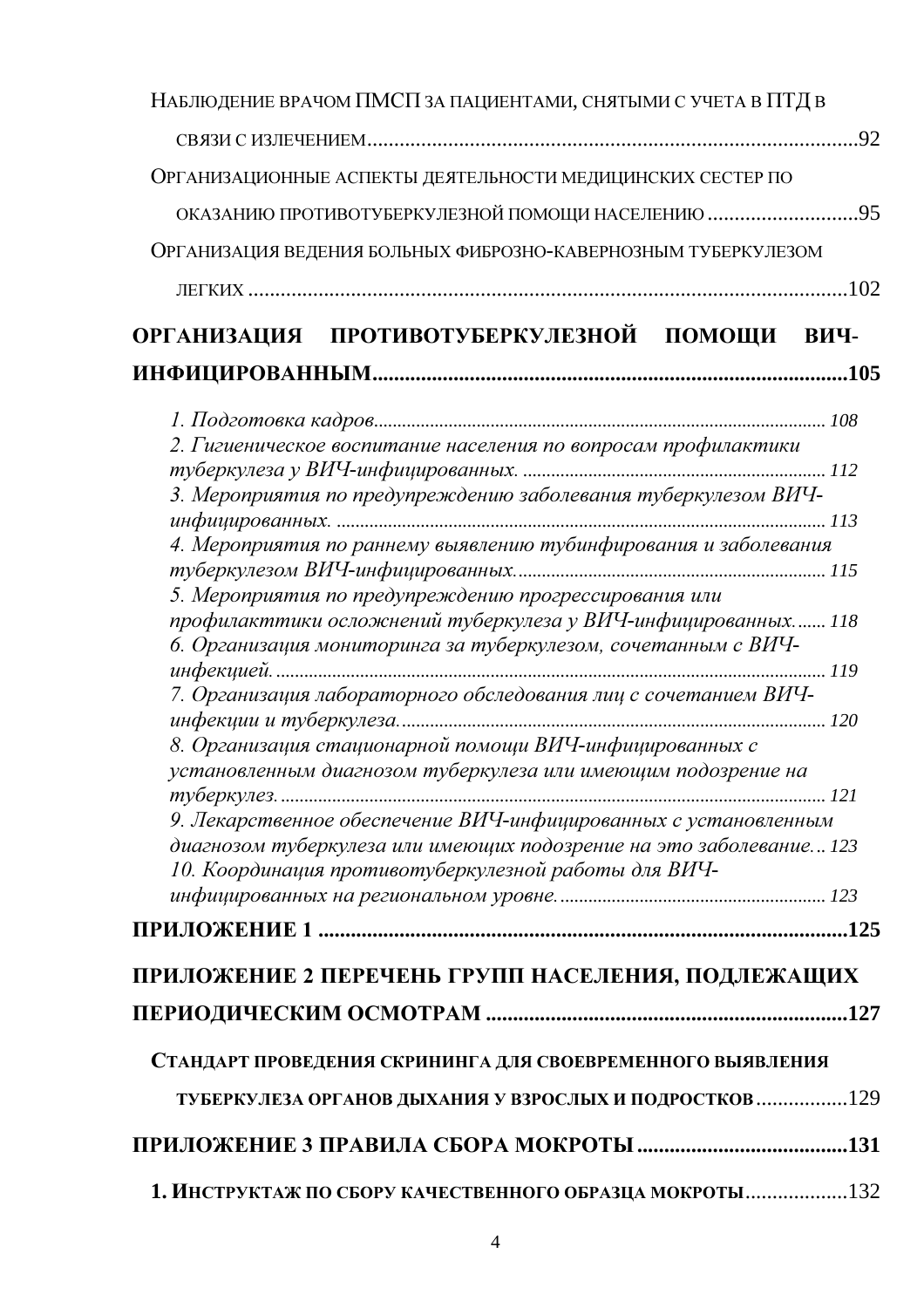|  |  | ПРИЛОЖЕНИЕ 4 МЕДИКО-САНИТАРНОЕ ПРОСВЕЩЕНИЕ |  |  |
|--|--|--------------------------------------------|--|--|
|  |  |                                            |  |  |
|  |  |                                            |  |  |
|  |  |                                            |  |  |
|  |  |                                            |  |  |
|  |  |                                            |  |  |
|  |  |                                            |  |  |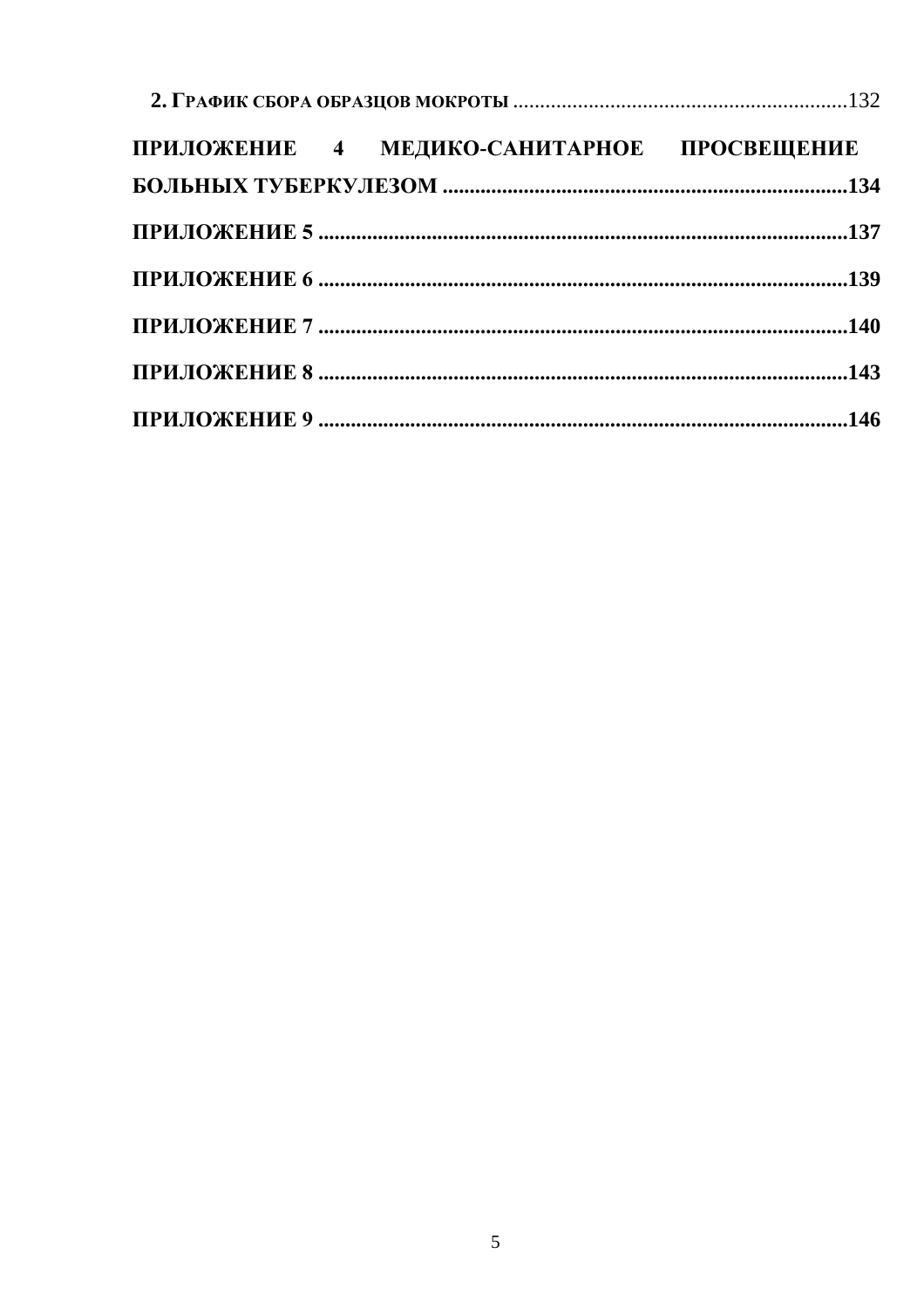#### ОРГАНИЗАЦИЯ ПРОТИВОТУБЕРКУЛЕЗНОЙ ПОМОЩИ БОЛЬНЫМ ТУБЕРКУЛЕЗОМ В РОССИИ, ИСТОРИЧЕСКИЙ ОБЗОР.

Туберкулез как длительное хронически волнообразно текущее заболевание известен человечеству с древних времен. Чаще всего им заболевают иммунодефицитом, социально незашишенные лица  $\mathbf{c}$ находящиеся в состоянии перманентного стресса.

Уже в 1837 году Г.И. Сокольский обратил внимание на крайне высокую пораженность туберкулезом портных, сапожников, каменщиков и рабочих других профессий, связанных с вдыханием пыли и «плохого» воздуха. «Туберкулез – участь живущих в подвалах», - утверждал в свою очередь С.П. Боткин. В дальнейшем эти наблюдения были подтверждены статистическими данными (М. Журин, 1862, Р.Б. Каганович, 1952, А.Е. Рабухин, 1957).

Туберкулез был распространен и среди армейских контингентов, т.е. среди физически наиболее крепкого и в какой-то мере обследованного в медицинском отношении мужского населения молодого и среднего возраста. По данным Гейлиха И.В. (1894), Дубелира Д.П. (1900), заболеваемость туберкулезом в русских войсках составляла в среднем 2,4%-3,5% в год, а в отдельных округах достигала 7%.

Это заболевание получило широкое распространение не только в городах, но и в селах и деревнях. Об этом свидетельствовали, прежде всего, материалы военно-санитарного ведомства, в которых отмечалось, что основную массу больных солдат составляли крестьяне-выходцы из областей России. Высокая губерний и различных пораженность туберкулезом сельского населения была установлена при специальных обследованиях, проведенных земскими врачами (Пурский А.В., 1888; Савельев М.В., 1891; Фриновский Н.Е., 1891).

Первые попытки организации общественной борьбы с туберкулезом в России относятся к 80-м годам 19-го столетия и связаны с деятельностью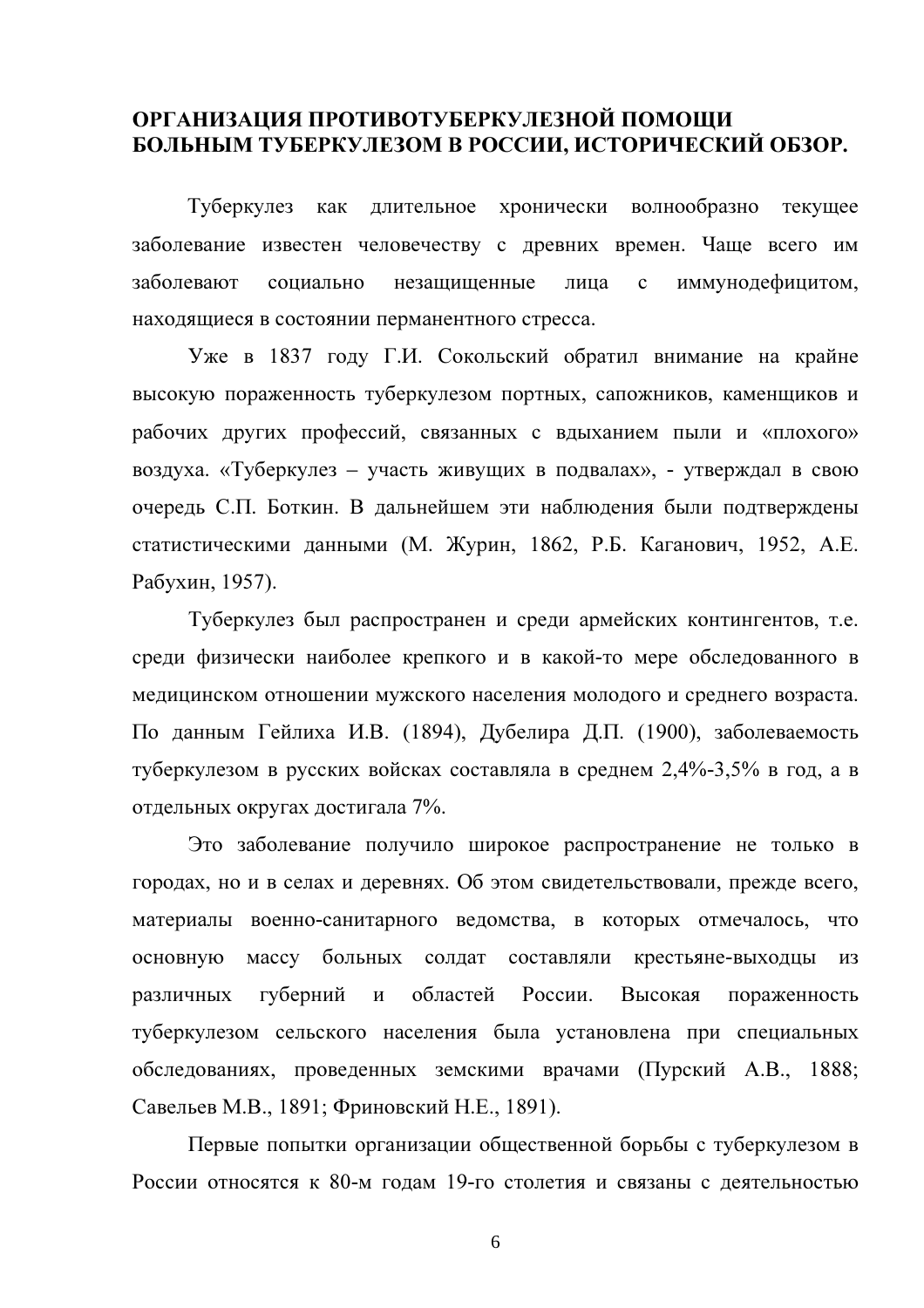двух медицинских обществ - Русского общества охранения народного здравия и Общества русских врачей в память Н.И.Пирогова (Пироговское общество). Правление первого из них находилось в С.-Петербурге, второго в Москве (Р.Б. Каганович, 1952, А.Е. Рабухин, 1957, А.Г. Хоменко, 1988).

В это же время произошли важные события в научном мире, которые повлияли на общественно-медицинскую мысль в России. В 1882 г. Роберт Кох открыл возбудитель туберкулеза M.tuberculosis, что способствовало разработке основ санитарной профилактики туберкулеза. Одновременно усилилась пропаганда необходимости лечения больных туберкулезом, идеи его излечимости. В 1882 г. К.Форланини (Италия) было предложено лечение туберкулеза легких искусственным пневмотораксом (Р.Б. Каганович, 1952).

В 1891 г. при «Русском обществе охранения Народного Здравия» была организована комиссия по изучению мер борьбы с туберкулезом. Этой комиссии было поручено "возможно разностороннее изучение вопросов, касающихся чахотки легких". Председателем комиссии был проф. Н.Ф. Здекауер, который на первом заседании комиссии (17.02.1891 г.) выступил с докладом "Исторические сведения о чахотке, изменения понятий о ее сущности и причинах".

Комиссия поставила 2 задачи:

1. "Изучение распространения чахотки по всей России в зависимости от различных условий".

2. "Изыскание мер предохранения от этой болезни".

Комиссия просила «Русское общество охранения Народного Здравия» обратиться соответствующие правительственные  $\mathbf{B}$ учреждения  $\mathbf{C}$ предложениями провести следующие меры:

1). Официально признать чахотку легких заразительной болезнью и внести ее в списки таковых.

2). Организовать такую же регистрацию заболеваемости и смертности от туберкулеза легких и других органов, какая установлена для прочих заразных болезней.

 $\overline{7}$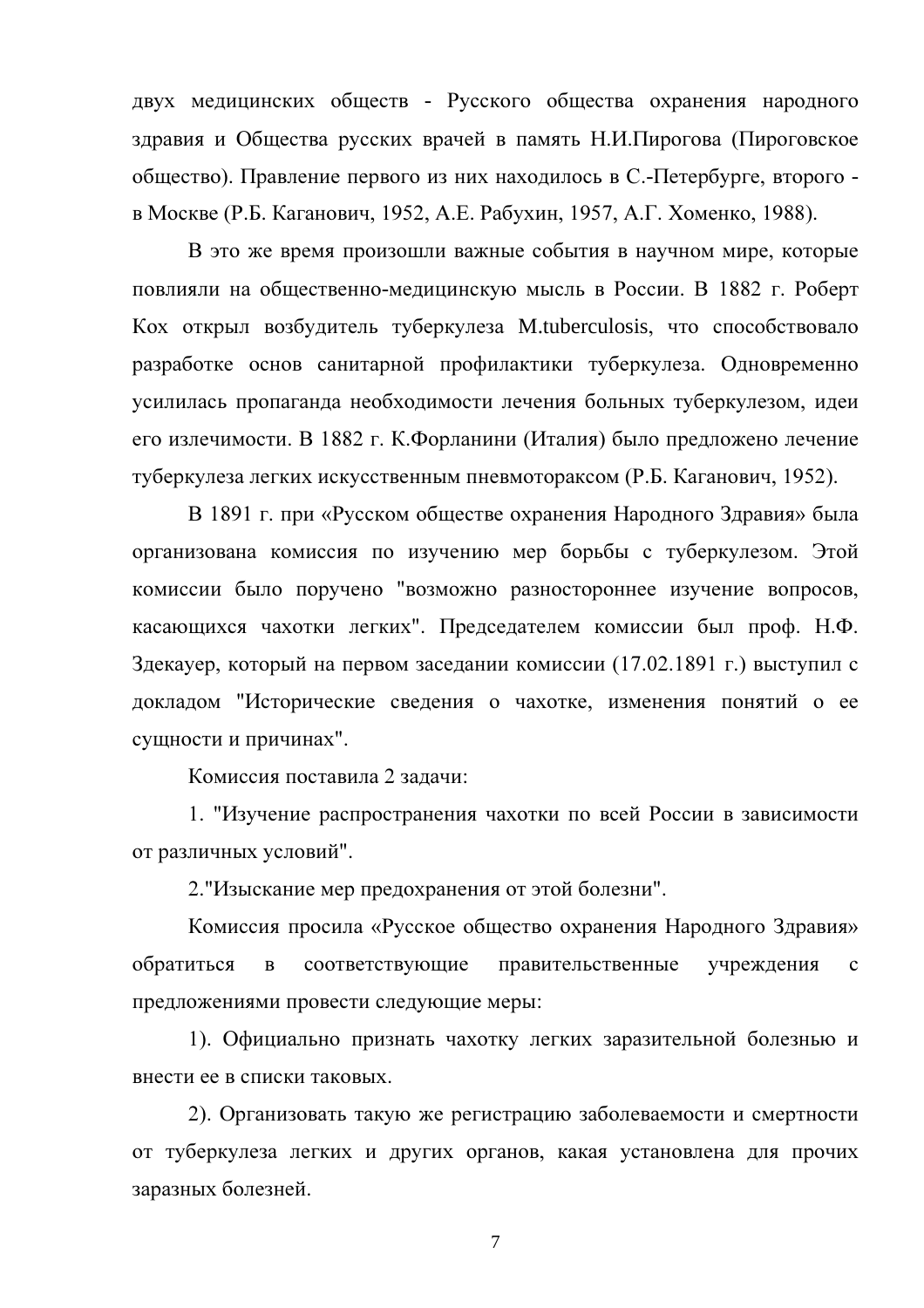3). Проводить периодические осмотры на туберкулез "как рабочих и их семейств на фабриках и других учреждениях со скучным населением, так и в учебных заведениях, тюрьмах и др.".

4) Устроить убежища (приюты), в которых "неимущие больные чахоткой могли бы иметь временный или постоянный приют с производством соответствующих их здоровью работ".

В постановлениях комиссии также есть пункты о ходатайстве перед военным и морскими ведомствами об обязательном сообщении органам санитарного надзора Министерства внутренних дел: «о забракованных нижних чинов по причине чахотки с подробным указанием их места жительства»; «о проведении периодических осмотров "всех служащих нижних чинов" не менее 1 раза в год, причем чахоточные удаляются из службы, а подозрительные в этом отношении чины подвергаются по усмотрению врача повторным исследованиям"; и «об устройстве санаториев для "военных и морских чинов", заболевших чахоткой на службе, для продолжительного пребывания там с производством соответствующих их здоровью работ».

Комиссия разработала "Общие меры против заражения чахоткой", где перечислялись основные принципы санитарной профилактики туберкулеза, которые не потеряли свою значимость и в настоящее время - влажная уборка полов, заключительная дезинфекция квартир, специальный надзор за пищевыми предприятиями и др. Также были составлены "Меры против заражения чахоткой (санитарное содержание больниц, дезинфекционные мероприятия, осмотр персонала с целью исключения больных туберкулезом, типы плевательниц и др.) в стационарах".

Комиссия приняла весьма обширный план сбора по всей России сведений о борьбе с легочной чахоткой. Разработав большие планы изучения туберкулеза, «комиссия не нашла практических путей реализации своих решений». Следует отметить, что Комиссия внесла ряд предложений в Петербургскую городскую думу об устройстве амбулаторий для чахоточных,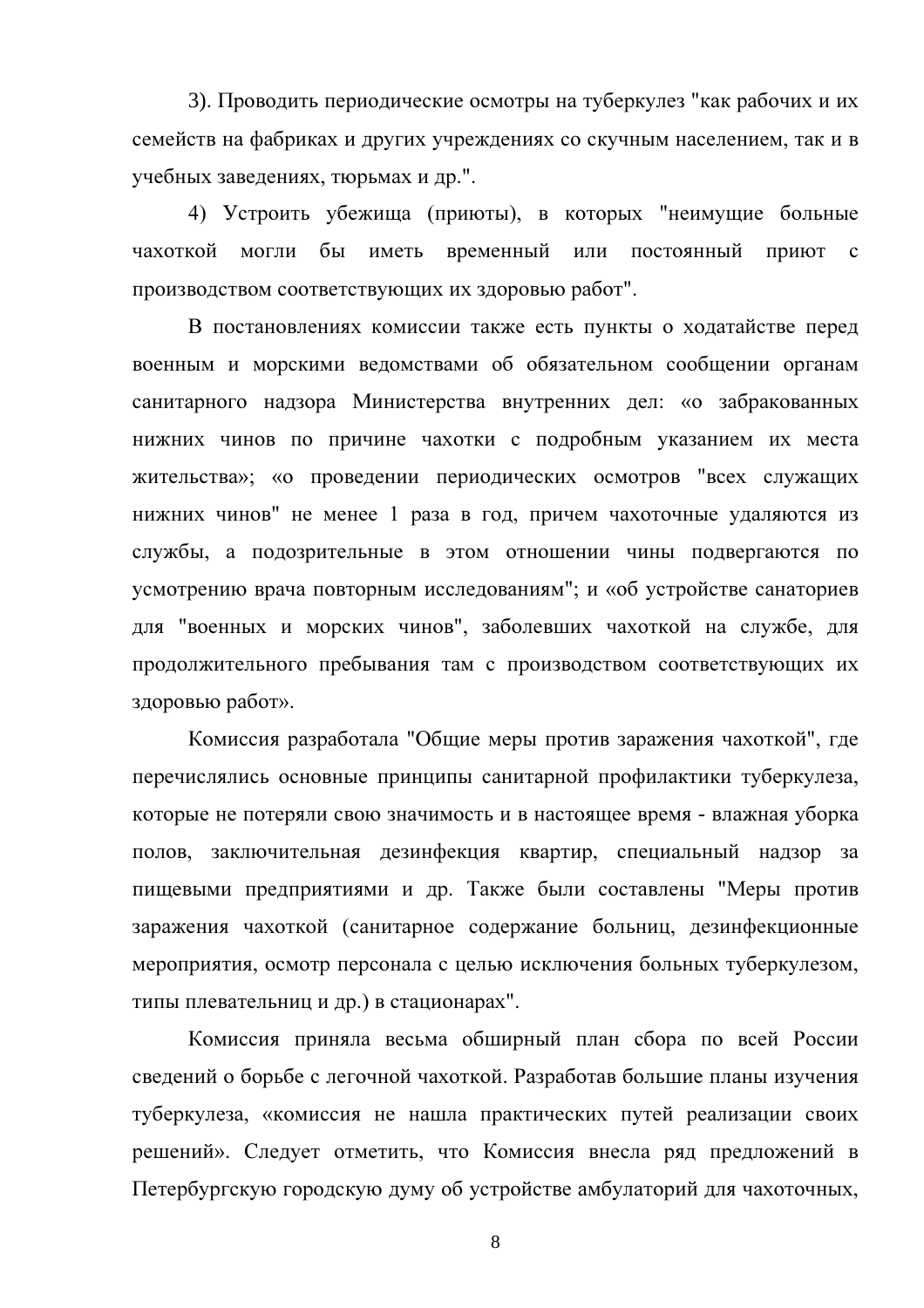об организации бактериологической станции для бесплатного исследования мокроты на туберкулезные палочки, об издании памяток для раздачи в городских амбулаториях больным с грудными заболеваниями. Единственным реальным достижением Комиссии была организация Общества попечения о больных бугорчаткой в 1904 г.

Пироговское общество было основано в 1883 г. и его задачи, согласно его уставу, заключались в "научно-практической разработке врачебных и санитарных вопросов, а равно и вопросов", касающихся врачебного быта, соединенными силами русских врачей". Заметный интерес к проблеме туберкулеза Пироговское общество начало проявлять в начале 90-х годов позапрошлого столетия.

На IV съезде в 1891 г. в его различных секциях было заслушано 14 докладов, посвященных вопросам профилактики и лечения туберкулеза. По инициативе известного ученого В.Д.Шервинского в 1900 г. при Пироговском обществе была организована временная комиссия по изучению туберкулеза. Кроме разработки программы изучения туберкулеза, комиссия выполнила следующие организационные задания: разработка мер общественной борьбы с туберкулезом, составление проекта и программы деятельности постоянной комиссии и составление проекта устава Русского общества для борьбы с туберкулезом.

Доклад комиссии "О необходимых мероприятиях в борьбе с туберкулезом" содержит 3 основных раздела: 1). Статистика.  $(2)$ . Профилактика и 3) Лечебные мероприятия.

В первом разделе подчеркивается, что статистика туберкулеза должна составлять часть общей санитарной статистики, указывается на важность правильной регистрации заболеваний туберкулезом, предпосылками чего являются установление номенклатуры (клинической формы), правил для регистрации и формы регистрационных карт.

Наибольшее внимание в разделе "профилактика" было уделено мерам по улучшению санитарных условий жизни населения и мерам для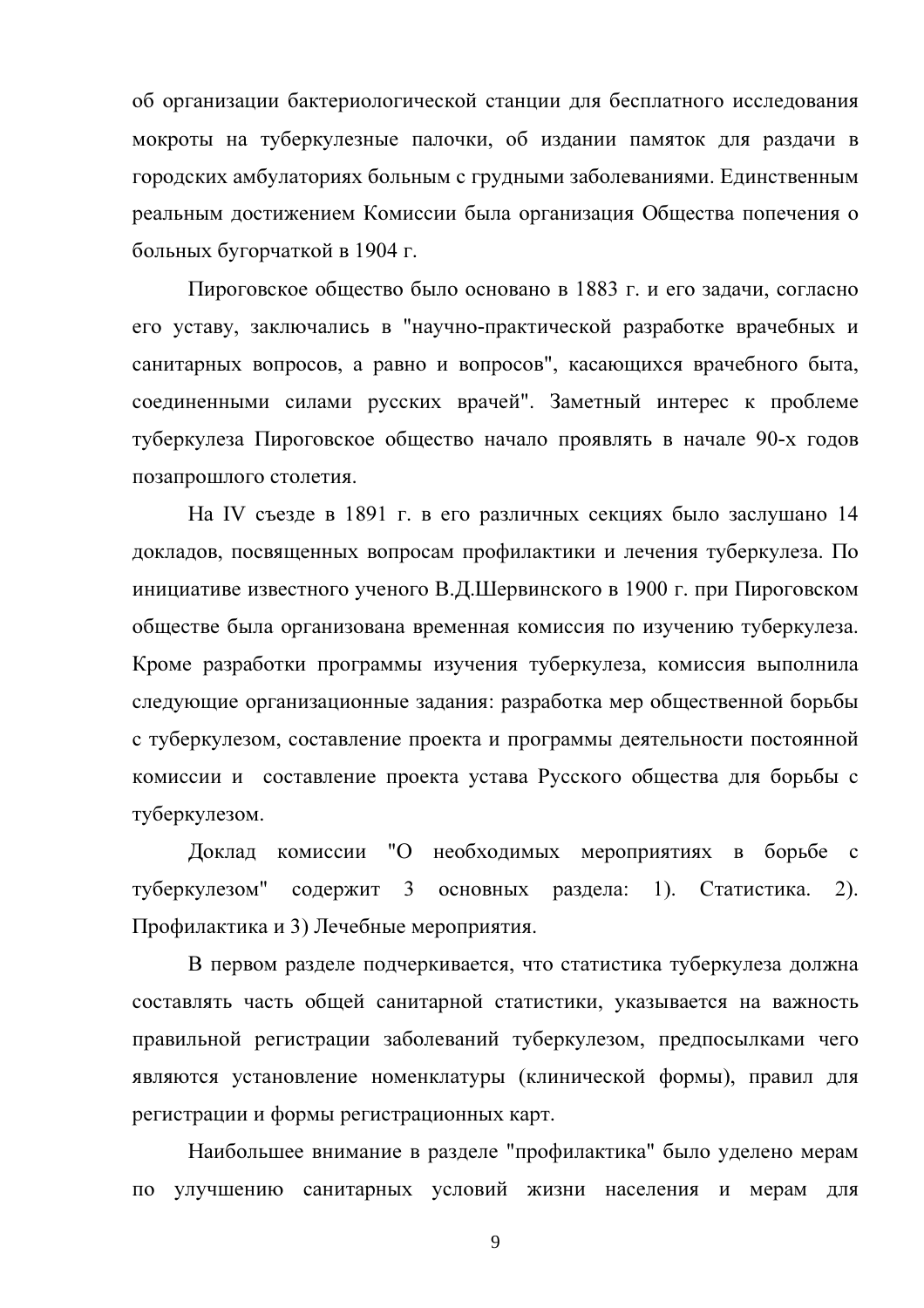предупреждения появления и распространения туберкулеза. В план социально-профилактических мероприятий входили следующие вопросы: обеспечение населения доступной, бесплатной и квалифицированной врачебной помощью (амбулаторной и больничной); санитарный надзор за населения (фабричные, горнозаводские рабочие, улучшением ЖИЗНИ ремесленники и др.); страхование рабочих на случай болезни, инвалидности или смерти; охрана труда и обеспечение отдыха; борьба с алкоголизмом; борьба с детской смертностью и т.д.

Вторая часть плана включала мероприятия, необходимые для борьбы с туберкулезом как инфекционным заболеванием: обязательное извещение о больном, раннее, выявление, улучшение жизни больных и их семей, устройство санаториев и больниц для больных туберкулезом, охрана чистоты воздуха почвы, санитарно-просветительная работа,  $\mathbf{M}$ санитарноветеринарный надзор за скотом и молочными фермами. В третью часть входили лечебно-диагностические мероприятия.

На VIII Пироговском съезде 1902 г. вопросы туберкулеза являлись программными. На этом съезде был заслушан доклад "Государственные и общественные меры борьбы с туберкулезом в России" (Н.Ю. Кумберг), подчеркивалась значимость раннего выявления больных и организация для них лечебных учреждений (санаториев, больниц, Приютов и т.д.). дезинфекционные мероприятия, профилактические осмотры рабочих предприятий, санитарно-профилактические мероприятия пищевых на производствах и др.

Съезд постановил организовать постоянную комиссию для изучения туберкулеза. Было также принято решение "разработать вопрос о значении и постановке кумысолечения" и разослать во все общественные учреждения и ведомства просьбу принять меры по борьбе с туберкулезом. На заседаниях комиссии подробно обсуждался вопрос о типах лечебных учреждений для больных туберкулезом.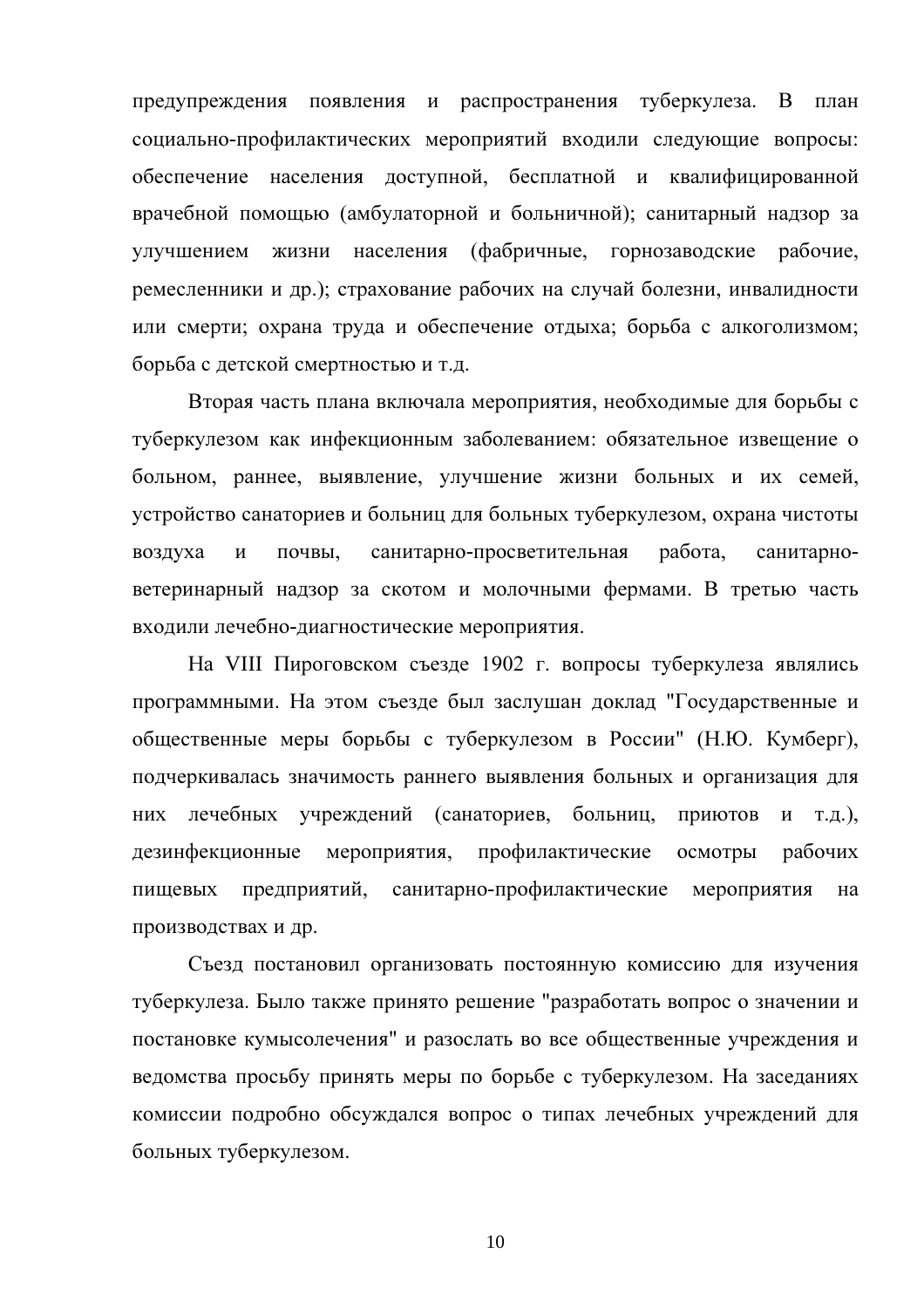В комиссии рассматривались также вопросы "О страховании рабочих как мере борьбы с туберкулезом" (доклад Н.Д.Соколова) и "О необходимости санитарного законодательства в применении к борьбе с туберкулезом" (доклад В.Е.Игнатьева). Основные предложения В.Е.Игнатьева сводились к обязательному оповещению о случаях заболевания, дезинфекции жилищ, борьбе с пылью, правильному обращению с мокротой, обязательному страхованию и жилищному строительству.

Много вопросам внимания комиссия уделила санитарного  $\Pi$ <sub>O</sub> заданию комиссии П.И.Куркин собрал просвешения населения. статистические данные по некоторым губерниям и на основании этих данных показывал, что "туберкулез в России получил широкое угрожающее распространение и наносит населению неизмеримый экономический и санитарный ущерб".

Комиссия внесла на рассмотрение IX Пироговского съезда (1904) 3 вопроса: о созыве всероссийского съезда по борьбе с туберкулезом, об одобрении номенклатуры туберкулеза,  $\mathbf{o}$ введении обязательного страхования рабочих. Следует отметить, что 1 съезд по туберкулезу был созван лишь после Октябрьской революции в 1922 г.

Комиссия  $\Pi$ O вопросу изучения туберкулеза, созданная при Пироговском обществе (1900-1901), разработала проект устава Русского общества борьбы с туберкулезом. Проект устава был одобрен на VIII Пироговском съезде (1902 г.) и был представлен на утверждение Правительства в октябре 1902 г. Однако, он был возвращен для доработки и был утвержден Правительством только 23.11.1909 г.

В 1903 г. при Медицинском Совете Министерства внутренних дел была организована постоянная комиссия по борьбе с бугорчаткой. В обязанности этой комиссии входило знакомить Медицинский Совет с мероприятиями по борьбе с туберкулезом, проводимыми в России и за границей. Комиссия официально была связана  $\mathbf{c}$ правлением Международного союза борьбы с туберкулезом и проводила через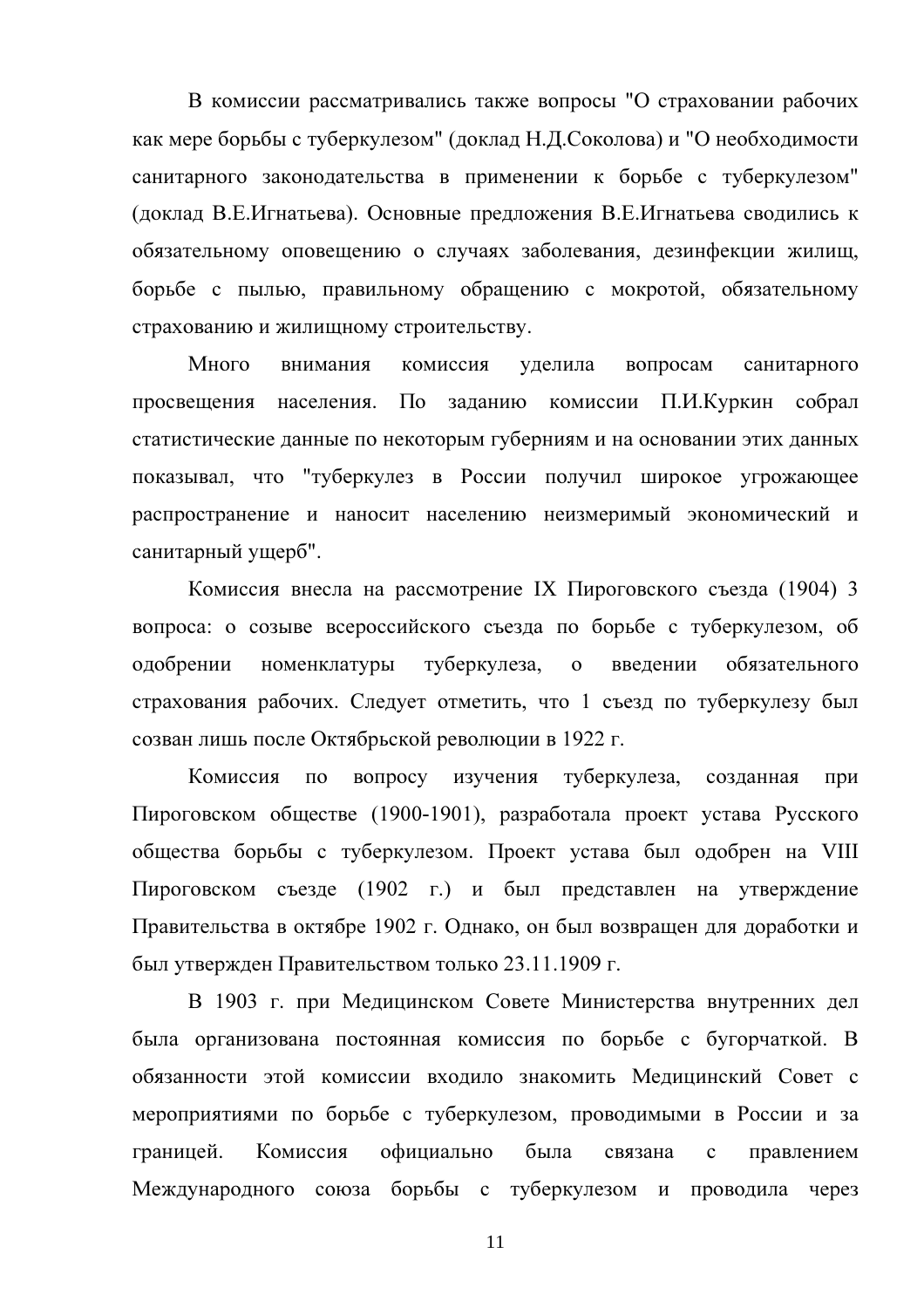Медицинский Совет те постановления, которые требовали санкции правительства.

Министерством внутренних дел по предложению комиссии обязали правительственные учреждения земских и городских управлений: вводить обязательное извещение о случаях туберкулеза с принятием необходимых мер против распространения заразы и регистрировать бугорчатку легких по схеме, выработанной международным союзом.

Кроме того, комиссия разослала анкеты, содержащие следующие вопросы: 1) о народных здравницах; 2) о насаждении в населении знаний по туберкулезу и 3) о бугорчатке в тюрьмах гражданского ведомства; 4) об обязательном преподавании в учебных заведениях гигиены с обращением особого внимания на бугорчатку.

Первая в России специальная амбулатория для туберкулезных больных была организована  $\overline{B}$ 1904  $\Gamma$ . Рогожским отделением Ламского попечительства о бедных в Москве на Пречистенке при лечебнице Святой Софьи. В нашей стране, так же как за рубежом, идея организации диспансеров довольно быстро завоевала признание (Р.Б. Каганович, 1952).

Совет Лиги борьбы с туберкулезом в 1911 г. принял следующее постановление: Центральным противотуберкулезным учреждением - ячейкой должна быть у нас специальная амбулатория - попечительство, функционирующее, или как самостоятельное учреждение, или связанное в той или иной степени с уже существующими в одной местности лечебными учреждениями.

Основной задачей диспансеров в России с самого начала их деятельности было выявление туберкулеза, причем именно методом микроскопии мокроты. Некоторые амбулатории (в Москве, Оренбурге и др.) располагали собственными лабораториями и производили исследование мокроты. Ряд амбулаторий (в Петербурге, Москве, Кронштадте и др.) пользовались рентгеноскопией, а во многих широкое применение получила туберкулинодиагностика в виде пробы Пирке (Р.Б. Каганович, 1952).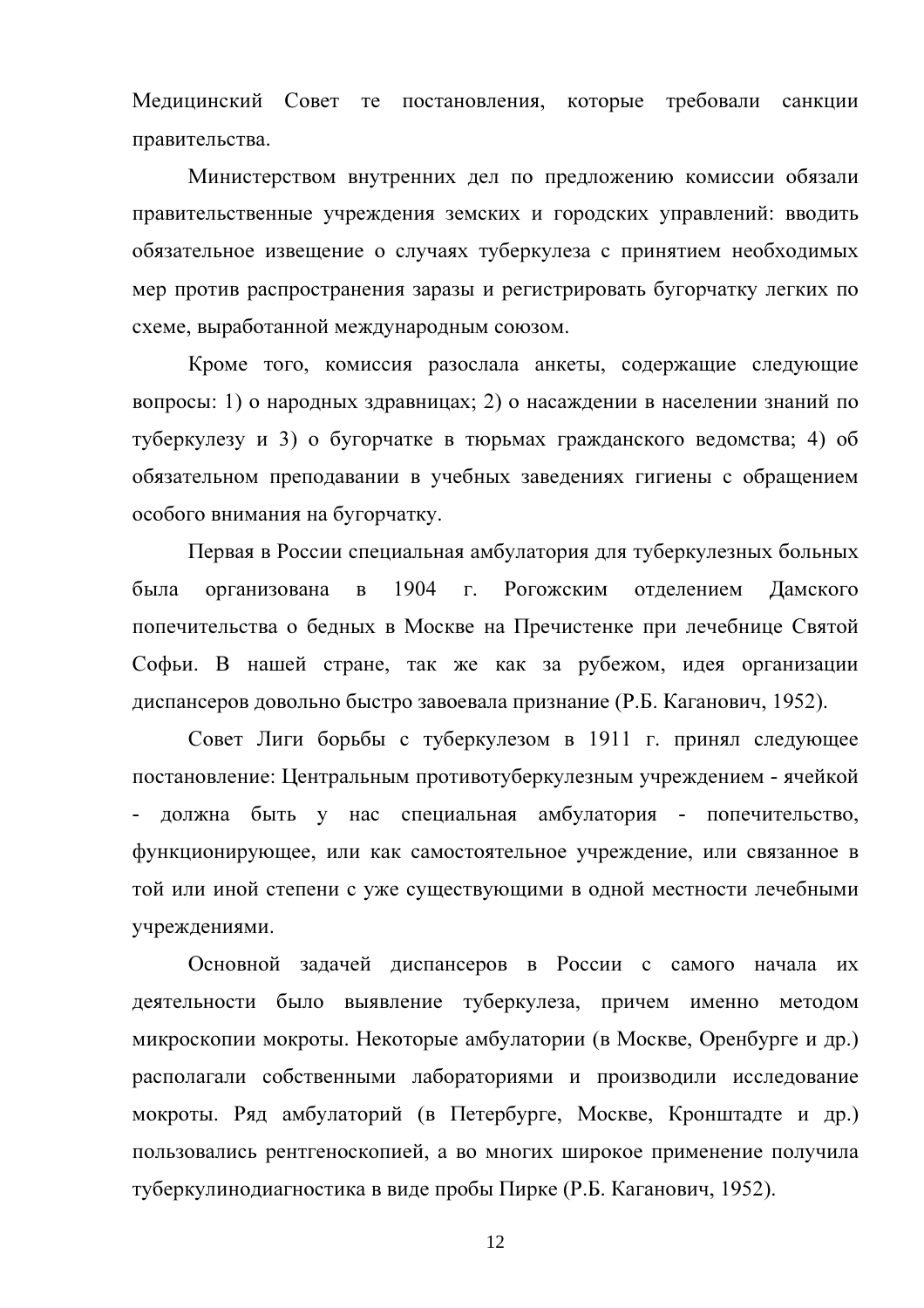В России почти во всех противотуберкулезных амбулаториях проводилась в широком масштабе лечебная работа. Для лечения больных туберкулезом применялись туберкулинотерапия, искусственный пневмоторакс, общеукрепляющие и симптоматические средства (мышьяк, фосфацид, дустал, презол, ихтиол и др.). При этом медикаменты выдавались бесплатно. Особое внимание при стационарном лечении больных уделялось питанию и гидротерапии (водные процедуры).

Идея необходимости специального попечения о туберкулезных больных была высказана еще в 1895 г. Р.А.Павловской, то есть за несколько до Кальметта, которого считают автором идеи диспансерного лет больных. Диспансеры (попечительства), обслуживания наряду  $\mathbf{c}$ лечебной. диагностической, просветительской работой, Проводили дезинфекционные мероприятия на дому, при перемене квартиры или смерти больных, обеспечивали улучшение жилищных условий, выдавали денежные субсидия, продукты и одежду. Несмотря на высокую распространенность туберкулеза в России, средства, которые отпускались земствами и городами или собирались на началах благотворительности, были слишком ничтожны сравнению с потребностью противотуберкулезной работы (Р.Б.  $\overline{a}$ Каганович, 1952).

Одной из основных начинаний Лиги и местных отделов ее во многих городах России была организация дня "Белого цветка" ("дня Ромашки", использовались "туберкулезного дня"). Эти ДНИ проведения ЛЛЯ просветительской работы и сбора денежных средств. Проведение дней "Белого цветка" позволяло собирать денежные средства, на которые открывались амбулатории, приюты или создавались фонды ЛЛЯ **ИХ** строительства.

В 1911 г. была принята форма регистрации туберкулеза на общих амбулаторных картах, в которых отмечалась локализация, наличие туберкулеза в семье, жилищные условия (Р.Б. Каганович, 1952, А.Е. Рабухин, 1959). На заседании совета Лиги обсуждались практические вопросы по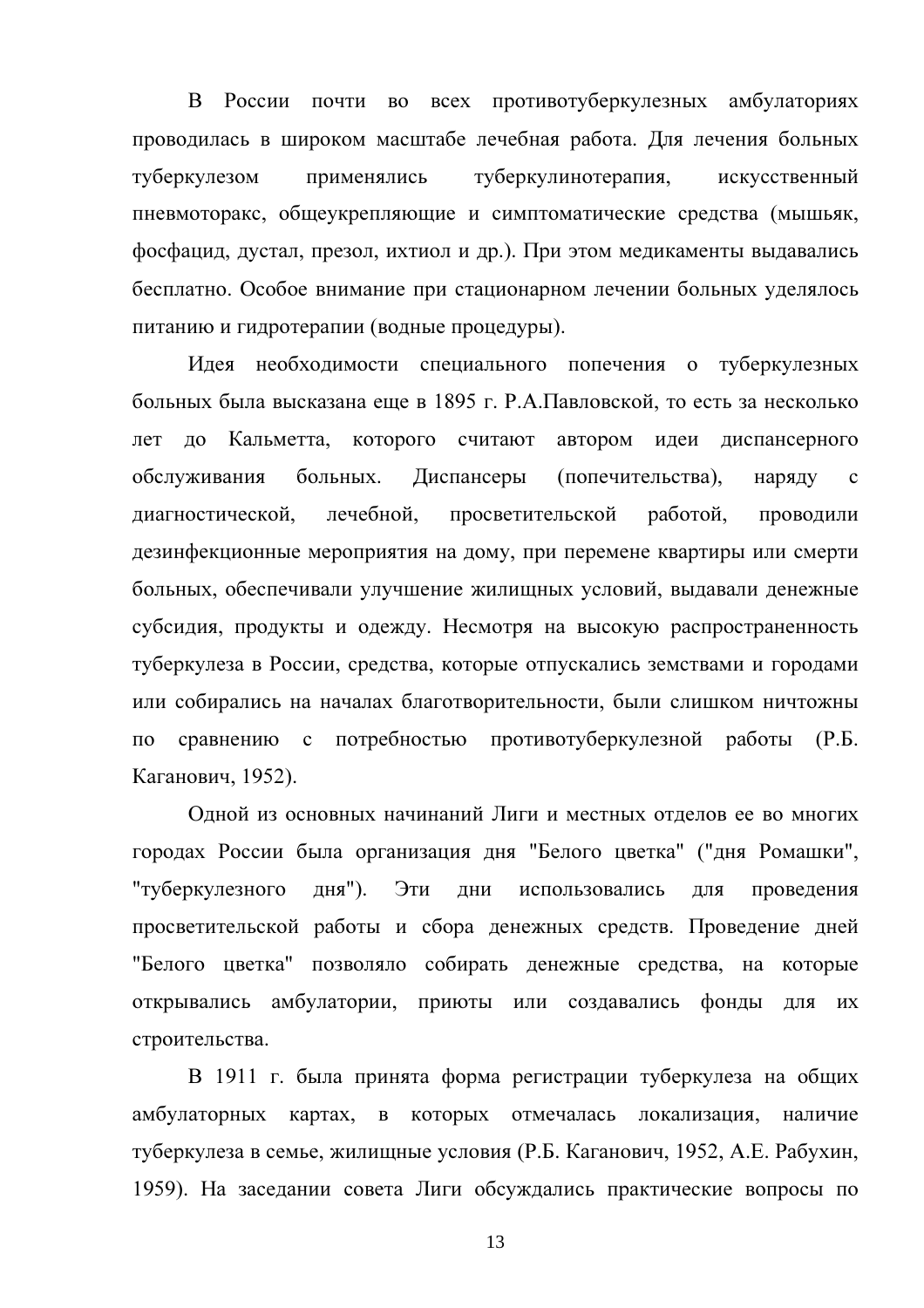туберкулинотерапии, лечению туберкулеза костей  $\mathbf{M}$ суставов  $\overline{B}$ амбулаторных условиях и т.д. Лига издавала собственный научнопопулярный ежемесячный журнал "Туберкулез", в 1914 г. журнал был переименован в "Вестник общественной борьбы с туберкулезом". В 1911 г. вышла из печати книга А.Н. Боброва "Очерк борьбы с туберкулезом в России".

В работе Лиги принимали активное участие русские ученые: З.П.Соловьев, В.А.Воробьев, А.А.Кисель, А.И.Лапшин, Т.П.Краснобаев, В.Д.Маркузан и др., которые и после Октябрьской Революции внесли большой вклад в организацию борьбы с туберкулезом.

В России до Октябрьской Революции не было государственной статистики заболеваемости туберкулезом, но о большой распространенности этого заболевания свидетельствуют данные о смертности от него в ряде городов (г.г. Москва, С.-Петербург, Нижний Новгород, Саратов), где систематически велся учет смертности. Например, в 1913 г. смертность от туберкулеза в указанных городах достигала 350-500 на 100 тыс. населения. В период 1913-1917 гг. отмечена тенденция к снижению смертности и она составляла уже 230-330 на 100 тыс. населения (Е.Э. Бен, 1939).

Также показательны данные об организации работы служб по оказанию противотуберкулезной помощи населению. К 1913 г. в России было 67 амбулаторий - попечительств для больных туберкулезом, 37 постоянных санаториев для взрослых, в том числе 13 частных, 12 сезонных и 8 детских (Лапина А.И., 1969). Во время первой мировой войны большинство тубучреждений использовались для воинов, заболевших туберкулезом, что привело к уменьшению их числа, и к 1916 г. их осталось всего 8.

Таким образом, приведенные выше данные свидетельствуют о том, что в России накануне первой мировой войны туберкулез был широко распространенным заболеванием. Необходимо отметить, что, несмотря на большую распространенность туберкулеза в России, не существовало государственной программы борьбы с данным заболеванием.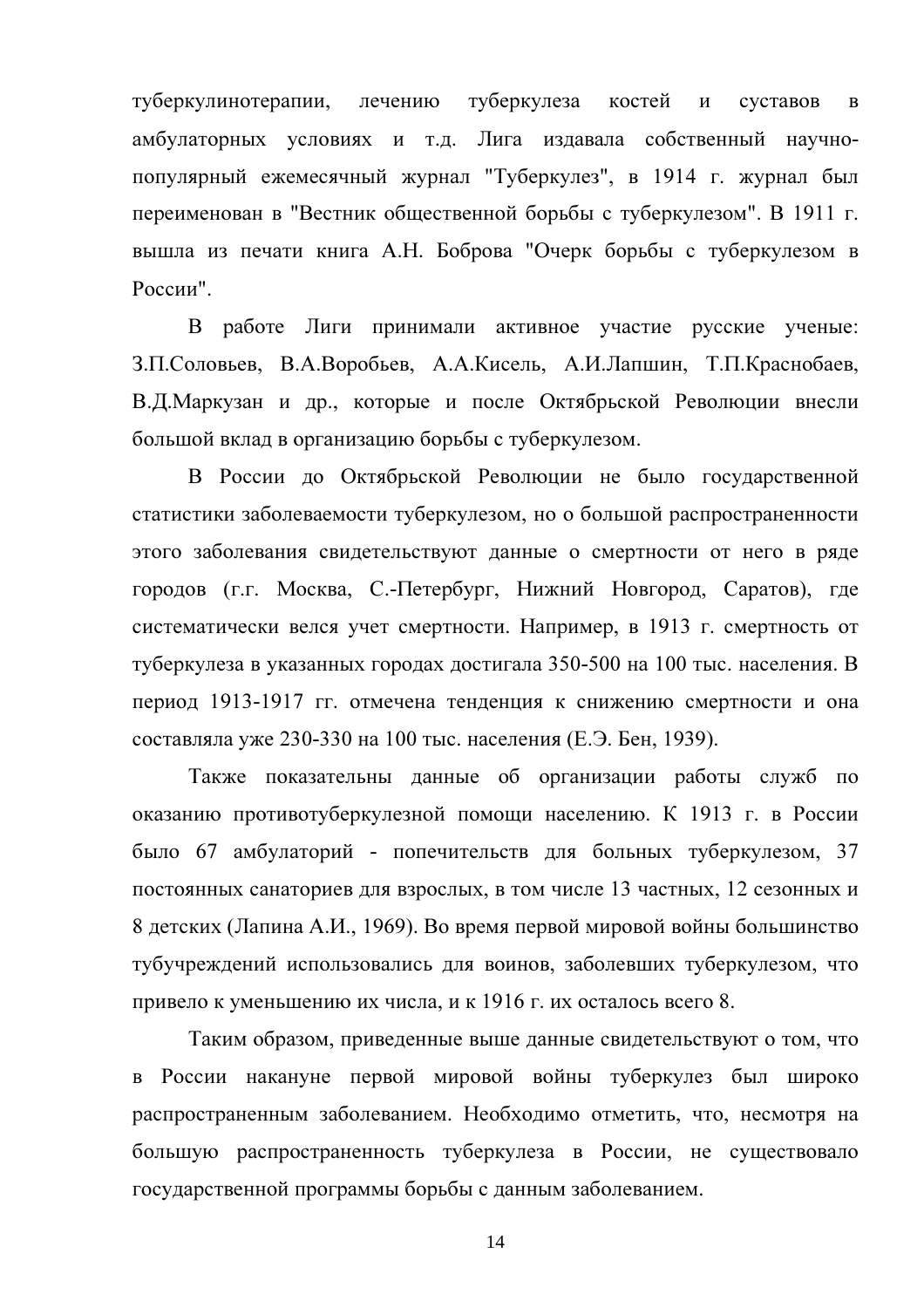Планомерная работа по борьбе с туберкулезом в Советской России началась после учреждения 25 октября 1918 г. в Наркомздраве РСФСР Секции борьбы с туберкулезом. К работе привлекались видные ученые и организаторы здравоохранения. Менее чем через месяц после утверждения секции, 20 ноября 1918 г., на первом заседании совета Секции под председательством заместителя Наркомздрава РСФСР З.П. Соловьева состоялось обсуждение доклада проф. В.А. Воробьева об основных направлениях формирования отечественной фтизиатрической службы. Особое внимание докладчик обратил на 2 аспекта: борьбу с непосредственно инфекционной болезнью и улучшение социально-экономических условий быта населения и работы трудящихся (И.Б. Бейлин, 1947).

По данным Н.Е. Введенской (1937), на последующих заседаниях советов и коллегий Секции решались вопросы первостепенной важности: организация отделов борьбы с туберкулезом  $\mathbf{B}$ административных территориях; создание показательных туберкулезных учреждений; смета типовых туберкулезных учреждений; создание "Академии для изучения неимущих туберкулеза"; организация коечного фонда ЛЛЯ  $\overline{M}$ незастрахованных больных туберкулезом; изоляция тяжелобольных; борьба с детским туберкулезом; профилактика и лечение туберкулеза в тюрьмах, армии и на флоте; санитарно-просветительная работа; подготовка врачебных кадров, среднего медицинского персонала и др.

В 1921 г. была опубликована Схема государственной борьбы с туберкулезом. В руководящий состав Схемы входили представители Народных комиссариатов здравоохранения, труда, социального обеспечения, образования. профессиональные союзы, партийные  $\overline{M}$ КУЛЬТУРНОпросветительные организации союза молодежи. Схема состояла из 3 разделов: 1) социальной профилактики туберкулеза, включающей в себя жилищную реформу, оздоровление условий труда, охрану материнства и детства, охрану здоровья детей, развитие физической культуры; 2)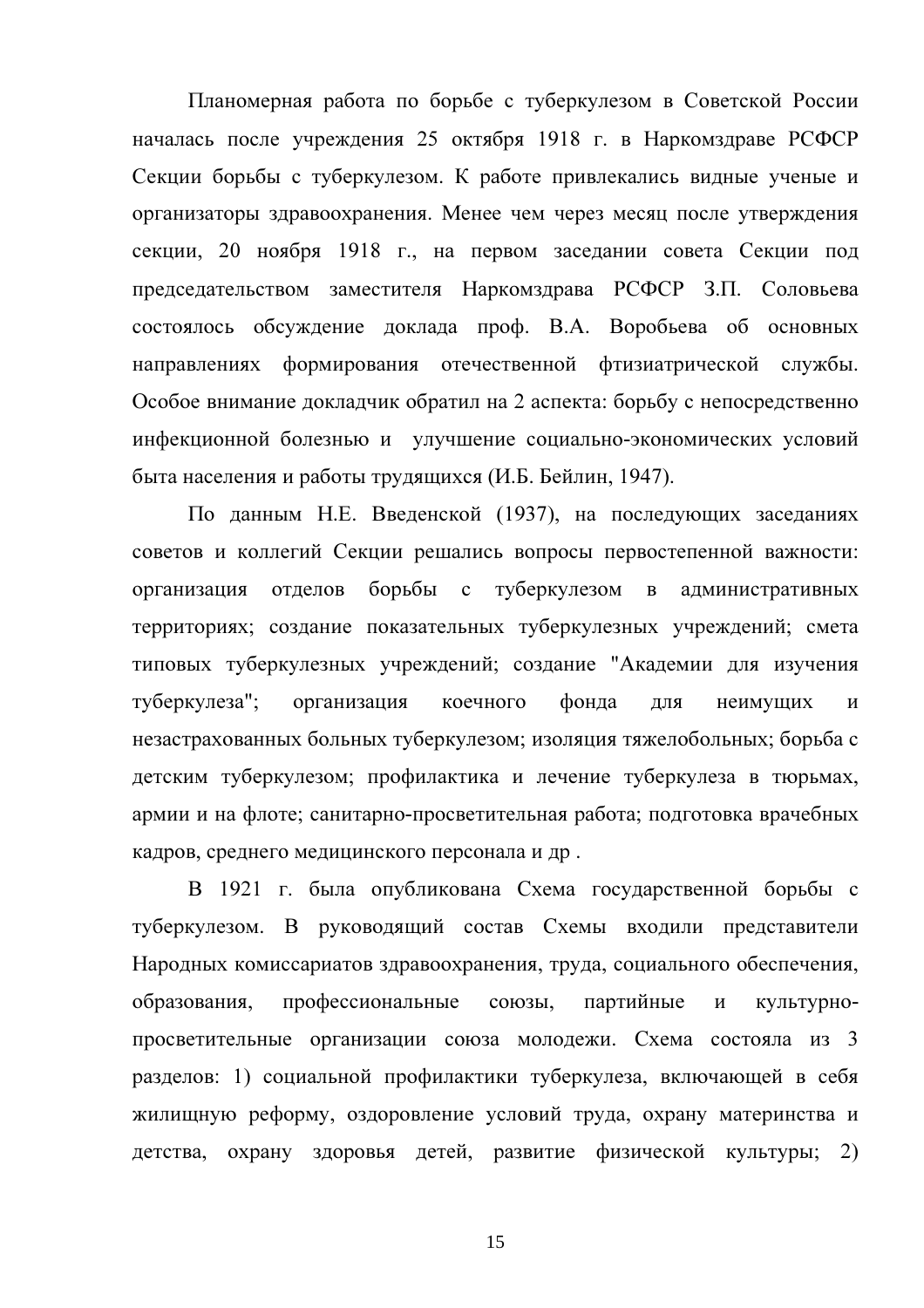специальной противотуберкулезной профилактики; 3) медицинской помощи туберкулезным больным.

Одним достижений  $\mathbf{B}$ работе Секции **ИЗ** явилось создание Государственного туберкулезного института Народного комиссариата здравоохранения РСФСР, ныне ГУ ЦНИИТ РАМН. В то время уже действовал Первый советский институт туберкулеза, созданный 30 ноября 1918 г., но он находился в подчинении Мособлздравотдела. Новый институт туберкулеза был организован на основании решения Коллегии Наркомздрава РСФСР от 28.07.1921 г., № 31. Этим же решением Коллегии в стране при Московском университете была учреждена и первая кафедра туберкулеза. Институт и кафедру возглавил проф. В.А. Воробьев - в прошлом бессменный руководитель "Всероссийской Лиги борьбы с туберкулезом".

В последующем институты туберкулеза стали создаваться в ряде административных территорий. Высказывалось даже мнение об организации институтов в каждой автономной республике, крае, области. Но, в конечном итоге, в разное время 20-30-х годов в 11 городах (Москва, Ленинград, Иваново, Воронеж, Самара, Саратов, Краснодар, Казань, Уфа, Свердловск, Ялта) работали 15 институтов (А.Г. Хоменко, 1988, В.В. Ерохин, 2006).

Среди всех институтов туберкулеза головным учреждением являлся Государственный туберкулезный институт. На него возлагались полномочия по разрешению проблемы туберкулеза в стране, координации научной и педагогической деятельности остальных институтов туберкулеза. Большое внимание уделялось социальным вопросам туберкулеза, и для их изучения в каждом институте функционировали отделы социальной патологии.

В 1922 г. состоялся I Всероссийский съезд по борьбе с туберкулезом, в 1923 г. – II, в 1924 г. – III, в 1928 г. – IV. На съездах с участием врачей различных специальностей и представителей общественности обсуждались вопросы первостепенной важности. Был подготовлен к проведению к Ленинграде весной 1932 г. и V съезд.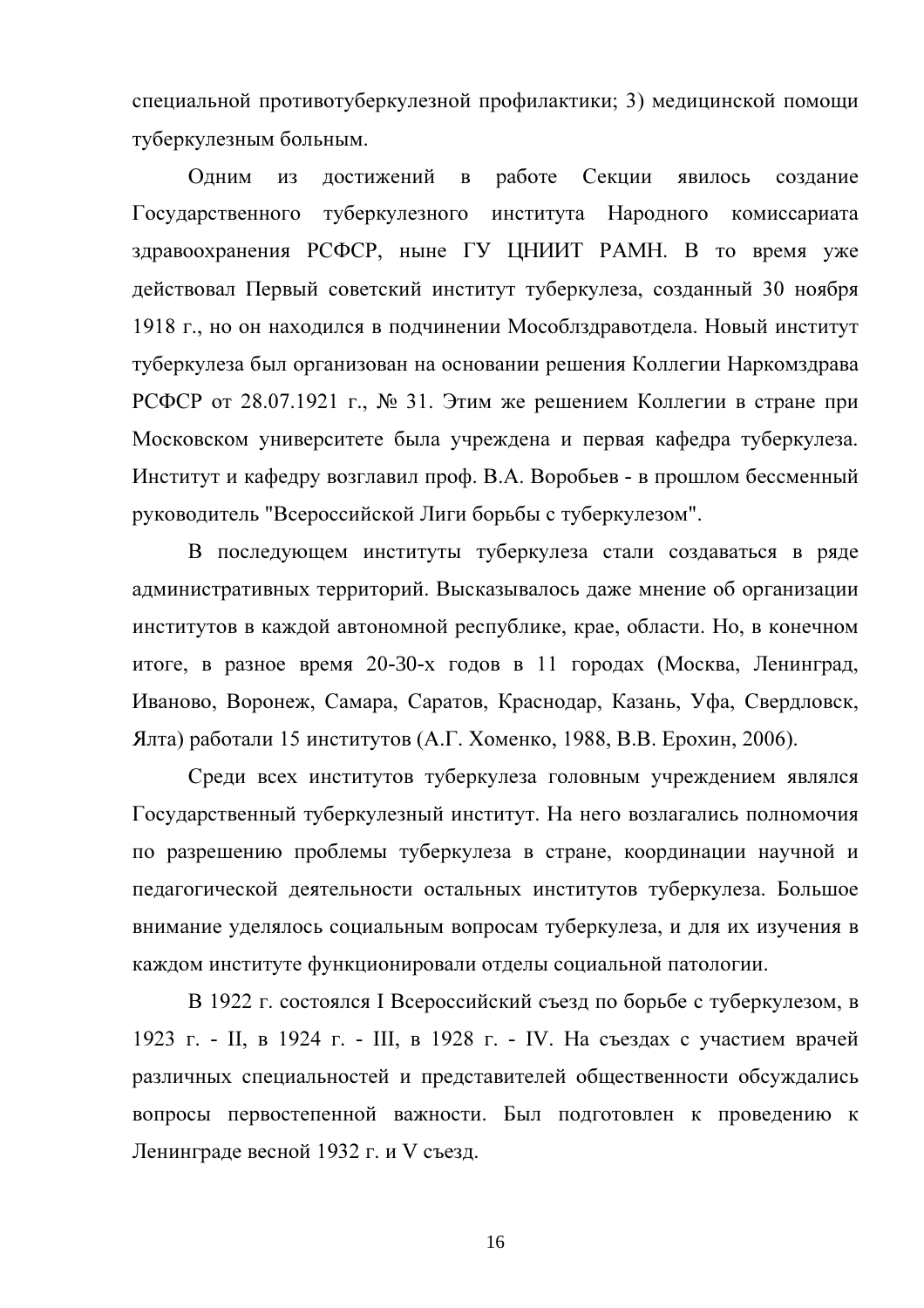В мае 1923 г. начал издаваться журнал "Вопросы туберкулеза" (вышел первый номер), беспрерывно издаваемый вот уже более 80 лет под названием "Проблемы туберкулеза и болезни легких". До начала выхода первого номера журнала Секция издавала тематические сборники по различным разделам туберкулеза.

В течение 20-х годов при диспансерах создавались Советы социальной помощи, на промышленных предприятиях и в организациях - туберкулезные ячейки. Обязанностью этих организаций являлось решение вопросов улучшения условий труда и быта больных туберкулезом, проведение профилактических мероприятий против туберкулеза в школах, общежитиях и на дому. Больные обеспечивались бесплатным питанием, их переводили на более легкую работу с сохранением прежней зарплаты и освобождали от работы в ночное время.

В 1926 г. издательство Наркомздрава РСФСР опубликовало справочное руководство "Туберкулез и борьба с ним" для туберкулезных учреждений, здравотделов, врачей и работников по оздоровлению труда и быта трудящихся объемом 574 страницы и тиражом 2 тыс.

Постановлением ВШИК и СНК РСФСР от 29.09.24 Российское государство впервые предоставило туберкулезным больным право на дополнительную жилую площадь или отдельную комнату. В последующие годы это постановление неоднократно дополнялось и совершенствовалось. К сожалению, эти документы не претворялись полностью в жизнь, на что указывали Наркомздрав РСФСР и Народный комиссариат внутренних дел РСФСР, бывший руководитель Секции борьбы с туберкулезом Е.Н. Мунблит, заведующий соцотделом Центрального туберкулезного института Наркомздрава Д.И. Шифман.

В период с 1922 по 1928 гг. в стране проводились туберкулезные трехдневники аналогии лесятилневников  $\overline{B}$ CIIIA). Согласно  $($  $\Pi$ O $)$ воспоминаниям Н.Е. Введенской (1937), основной целью трехдневников была борьбы с пропаганда идей туберкулезом, вовлечение  $\bf{B}$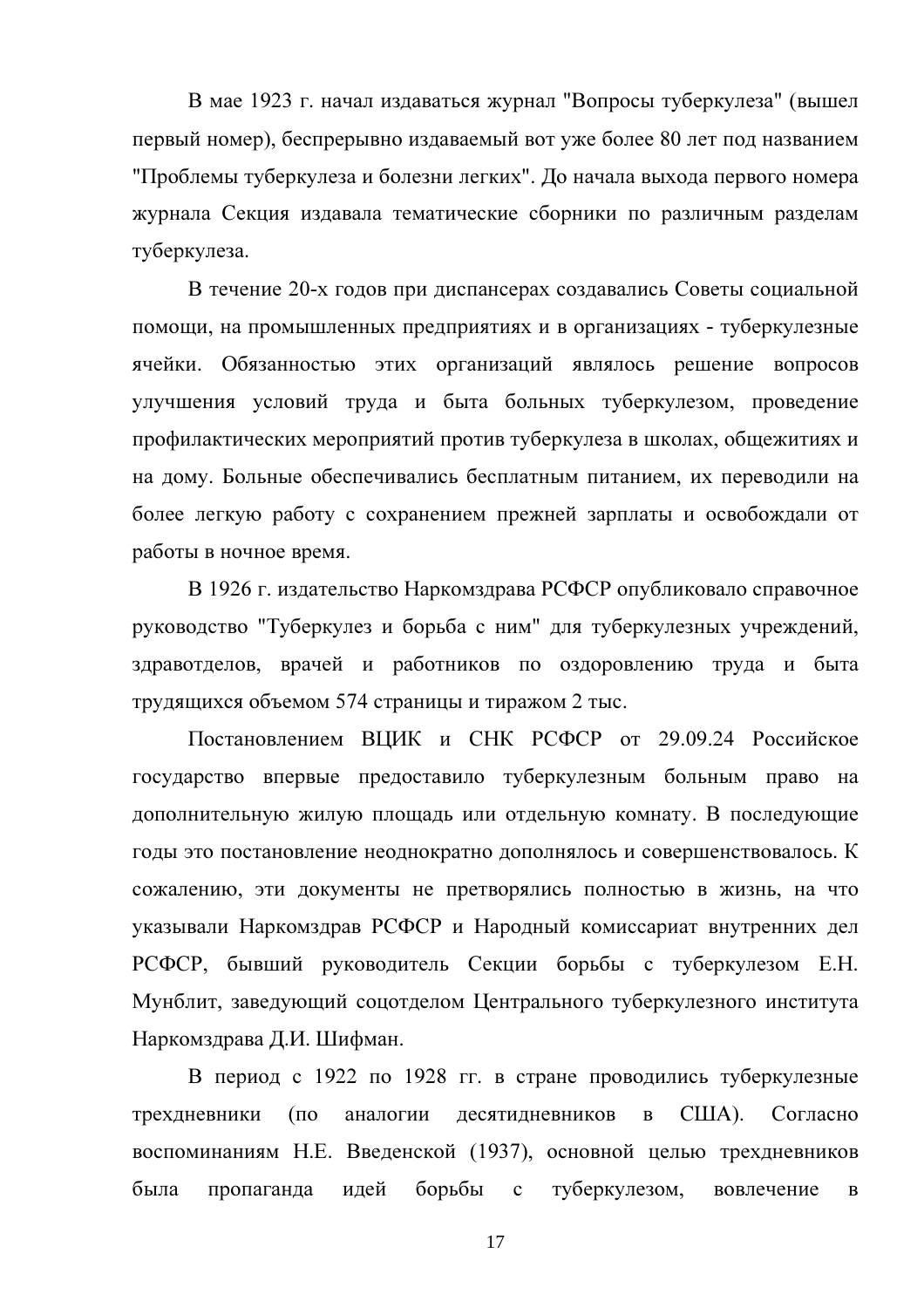противотуберкулезные мероприятия широких масс трудящихся, различных организаций.

Трехдневник проходил под руководством местных органов власти, с участием предприятий, профсоюзных, молодежных и других различных организаций. Диспансеры готовили материалы наглядной агитации о борьбе туберкулезом. листовки, плакаты,  $\mathbf{c}$ выпускали газеты. сборники, организовывали лекции, в которых подробно разъяснялась эпидемическая ситуация  $\Pi$ O туберкулезу **(приводились** показатели заболеваемости туберкулезом и смертности от него) в районе, городе и т.д., говорилось о нуждах диспансера и планах его работы на будущее. Одновременно с этим собирались материальные пожертвования **OT** населения на противотуберкулезные мероприятия.

С 1926 г. Государственный туберкулезный институт стал рассчитывать общий показатель смертности от туберкулеза по 17 городам с населением 100 тыс. человек и более. По данным справочников данного института за 1928-1932 годы, средний показатель смертности от туберкулеза составил: в 1926 г. -19,2; в 1927 г. - 20,4; в 1928 г. - 19,6; в 1929 г. - 19,7 на 100 тыс. населения. Уровень смертности в этих городах в 1927 г. колебался от 33,4 в Самаре до 11,8 на 100 тыс. населения в Воронеже.

Первый пятилетний план развития народного хозяйства страны положил начало индустриализации России и коллективизации ее сельского хозяйства. На их выполнение требовались колоссальные материальные и людские ресурсы. Рабочие на стройках находились в тяжелых социальноэкономических условиях, что способствовало pocry уровня **HX** заболеваемости. По этому поводу состоялось даже специальное заседание Оргкомитета ЦК ВКП(б) от 23.12.29, протокол № 172. Основной причиной роста заболеваемости среди рабочих и крестьян руководство партии назвало не условия, в которых жил и работал трудовой народ, а недостаточный медицинского обслуживания: "Темпы развития уровень ИX дела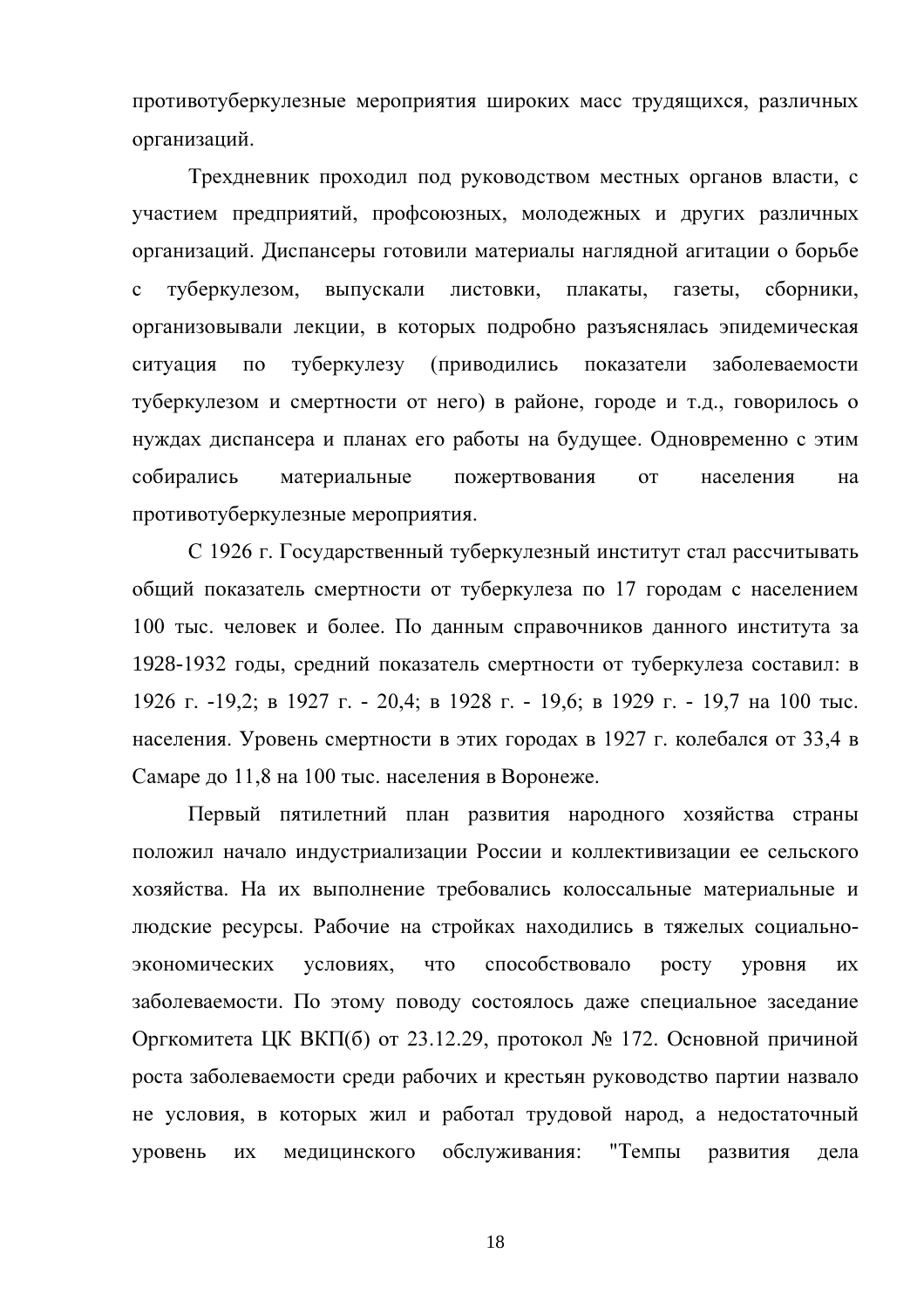здравоохранения значительно отстают от роста всего народного хозяйства страны и потребностей рабочего класса и крестьянства".

После принятия данного решением последовала серия директив Наркомздрава РСФСР. В Совнаркома РСФСР и стране началась реорганизация всей системы здравоохранения, сформированной за весь предыдущий период Советской власти. Согласно новой концепции развития здравоохранения, медицинская помощь, в первую очередь, должна была оказываться рабочим промышленных предприятий, сферы строительства и крестьянам, организованным в колхозы.

Наркомздраве РСФСР было B ликвидировано подразделение, руководившее противотуберкулезными мероприятиями в стране. Эти функции Приказом Наркомздрава РСФСР от 17.09.30 № 667 были возложены на Государственный туберкулезный институт. В 1931 г. Наркомздрав РСФСР издал "Положение о борьбе с туберкулезом на производстве". Предлагаемая борьбы с туберкулезом существенно отличалась от ранее система изложенной (доклад проф. В.А.Воробьева на первом заседании Совета Секции от 20.11.18 и Схема государственной борьбы с туберкулезом, опубликованная в 1921 г.).

Согласно новому положению, ответственность за всю работу по борьбе с туберкулезом возлагалась на заведующего туберкулезным диспансером, заведующего туберкулезным отделением или на назначенное ими лицо. Профилактические мероприятия (профилактический отпуск, санаторий, дом отдыха, диетстоловая и др.), в первую очередь, распространялись на ударников труда. На улучшение условий жилплощади, в первую очередь, могли претендовать бацилловыделители - ударники труда.

Основным изменением в деятельности фтизиатрической службы являлась замена эпидемиологических принципов борьбы с инфекцией на классовые приоритеты: медицинская помощь, в первую очередь, рабочим новостроек, крупных промышленных центров и крестьянам, вступившим в КОЛХОЗ.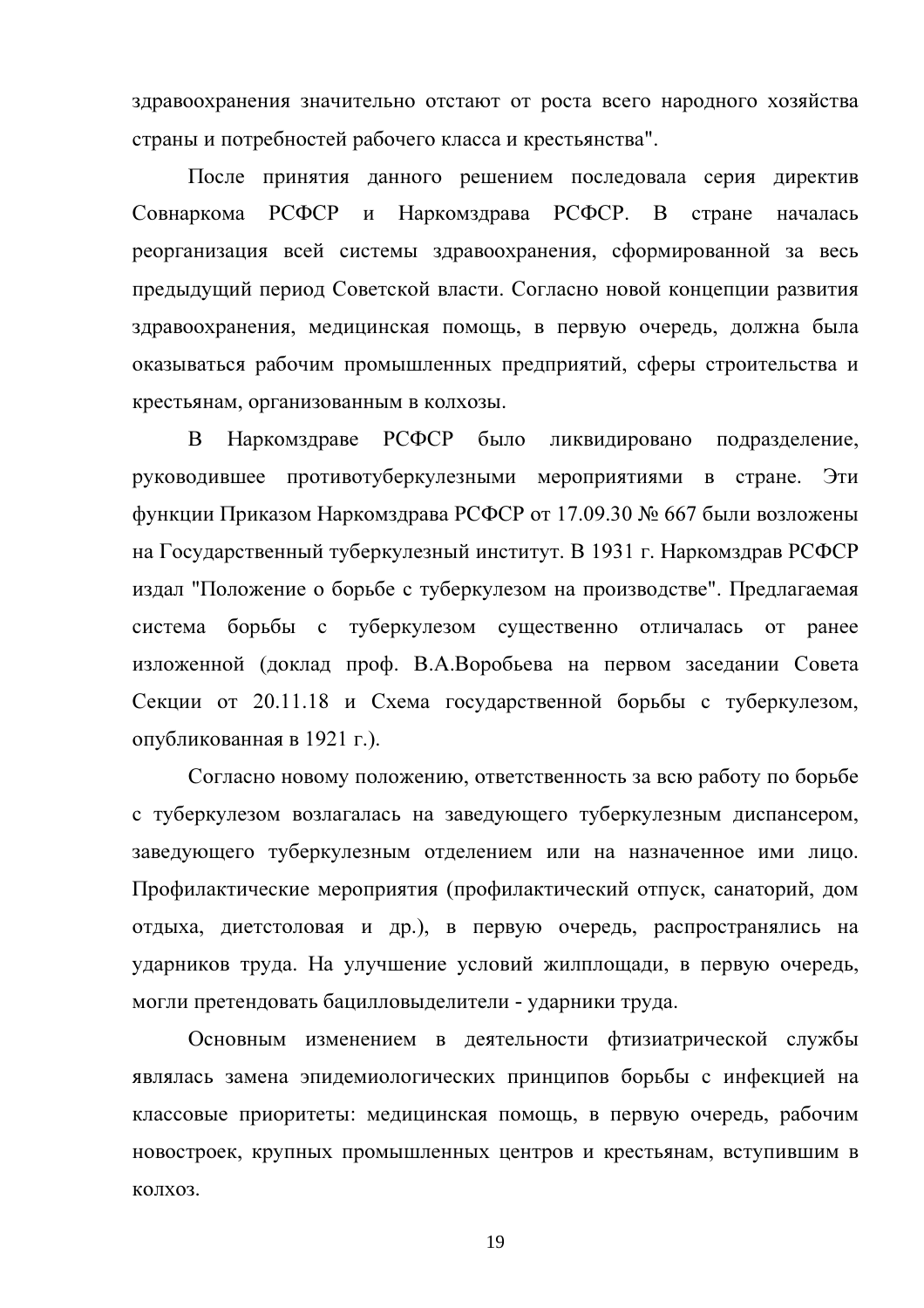Изменился и характер информации журнала "Вопросы туберкулеза", поменявшего свое название на "Борьба с туберкулезом". В журнале прекратилась публикация сведений о заболеваемости туберкулезом и смертности от него. Вместо этих показателей сообщалась численность выявленных больных туберкулезом в процентном отношении к количеству обследованных рабочих предприятий. Перестали проводиться туберкулезные трехдневники, так как они сопровождались информацией об эпидемической ситуации по туберкулезу.

С принятием 5 декабря 1936 г. Конституции СССР, по образному выражению народного комиссара здравоохранения СССР М.Ф. Болдырева, в России были "...уничтожены корни развития туберкулеза". В работах некоторых ученых-фтизиатров стали цитироваться высказывания народного комиссара здравоохранения о ликвидации в СССР социальных причин развития туберкулеза. А туберкулез не только был, но и продолжал распространяться. Сотрудники туберкулезной группы Наркомздрава СССР и ученые Государственного института туберкулеза подготовили в 1938 г. проект закона по борьбе с туберкулезом. Однако, закон не был утвержден.

В основу организации борьбы с туберкулезом после Октябрьской революции 1917 г. были положены принципы, общие для социалистической формы здравоохранения России. Главным из них стал государственный характер борьбы с туберкулезом. Вновь организуемая противотуберкулезная сеть, как и все здравоохранение, полностью содержались на государственные средства, что обеспечивало бесплатность медицинской помощи.

Вторым принципом было лечебно-профилактическое направление, в котором произошло гармоническое объединение лечебной и санаторной (профилактической) работы. На этом принципе был разработан и осуществлен диспансерный метод работы, основная сущность которого заключается в том, что "не только больной, но и здоровый, являются объектом наблюдения и заботы диспансера".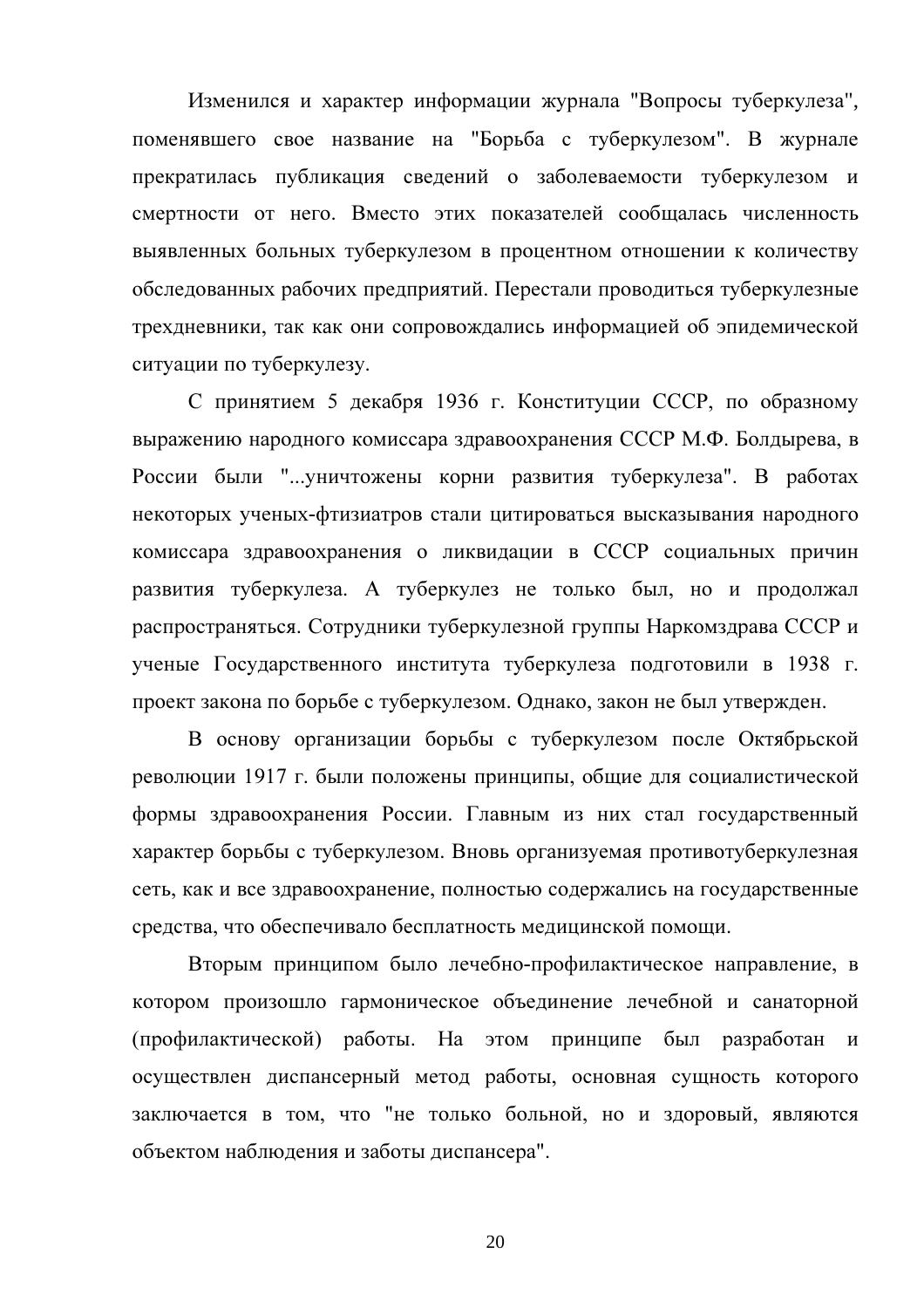Для осуществления этого направления в борьбе с туберкулезом в СССР был противотуберкулезного созлан новый тип диспансера  $\mathbf{c}$ многосторонними функциями: выявление и диагностика заболевания, лечение больных, проведение мероприятий по оздоровлению их труда и быта, санитарно-просветительная работа, сбор и анализ эпидемиологических сведений о туберкулезе. Такой многосторонний объем работы требовал от диспансера тесной и постоянной связи со всей лечебно-профилактической сетью.  $\mathbf{c}$ партийно-профсоюзными организациями,  $\mathbf{c}$ различными административными, хозяйственными учреждениями и населением.

Постановление Совнаркома РСФСР от 10 декабря 1934 г. (№ 1176) гласило:

1. Обязать Наркомздрав обеспечить своевременную диагностику и выявление ранних форм туберкулеза путем проведения систематических обследований (рентгеноскопия) и регулярных врачебных осмотров населения.

2. Установить, начиная с 1935 г., обязательную госпитализацию рабочих бациллярных больных, проживающих  $\, {\bf B}$  $\mathbf H$ студенческих общежитиях, а также нуждающихся по клиническим показаниям в срочной операции.

3. Обязать городские Советы. органы жилой кооперации  $\overline{M}$ хозяйственные организации при распределении площади  $BO$ вновь построенных домах учесть необходимость выделения дополнительной плошали  $R\overline{\rm IL}$ заразных туберкулезных больных в соответствии  $\mathbf{c}$ постановлением ВЦИК и Совнаркома РСФСР от 28.02.1930 г. "О праве пользования дополнительной жилой площадью".

В 1938 г. Наркомздравом РСФСР было утверждено "Положение о краевых, областных, республиканских тубдиспансерах", а в 1940 г. -"Положение о тубдиспансерах, туберкулезных отделениях поликлиник и туберкулезных пунктах в городах и рабочих поселках". Это позволило более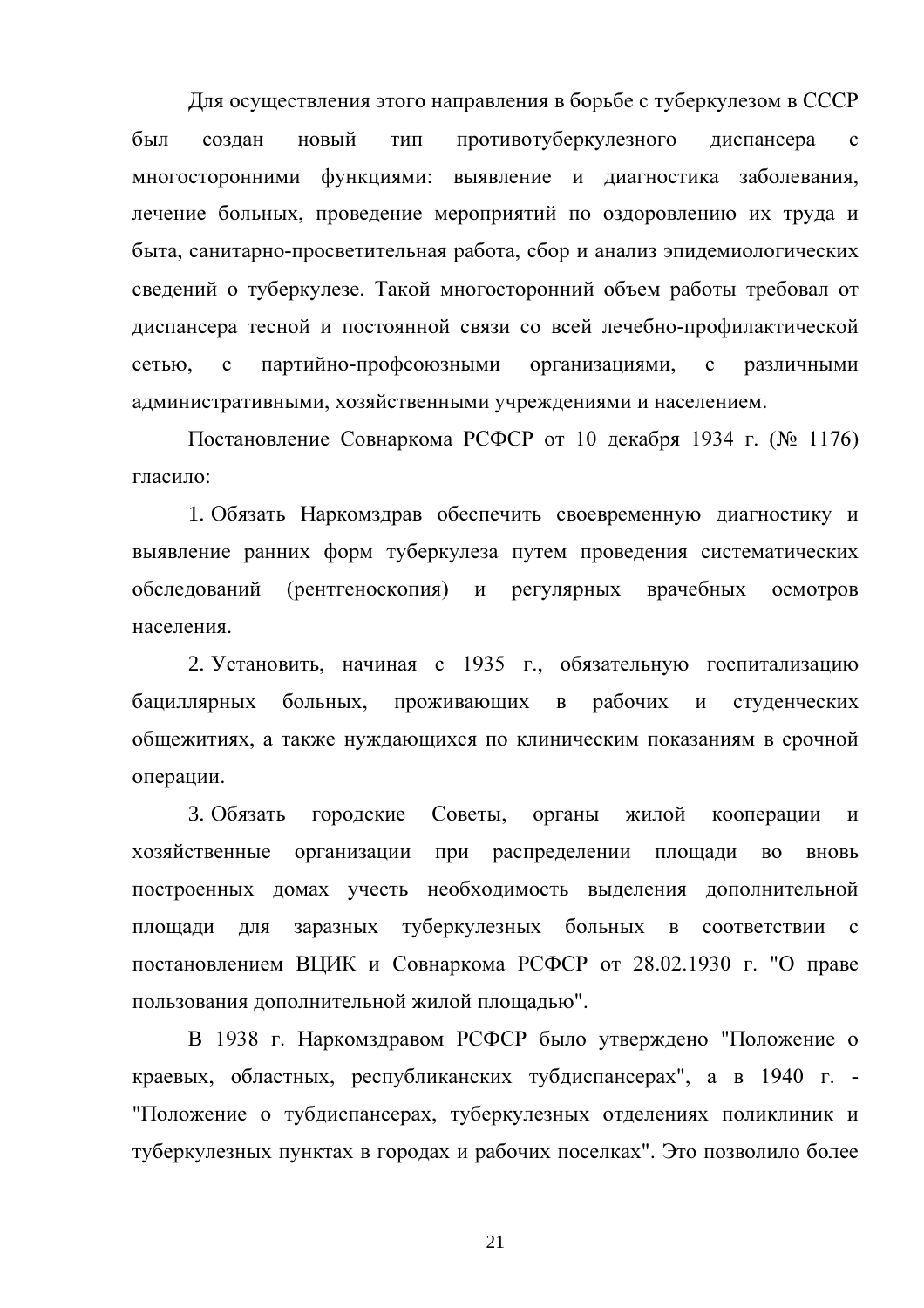противотуберкулезных четко регламентировать функции задачи  $\mathbf{M}$ учреждений.

По данным И.И. Людвинского (1944, 1947) к 1940 г. в СССР имелись 1687 диспансерных учреждений, в том числе 554 самостоятельных диспансера, более 100 тыс. коек в больницах и санаториях для больных туберкулезом, 18 НИИ туберкулеза. Вследствие улучшения уровня жизни населения, широких оздоровительных мероприятий, уменьшалась  $\overline{M}$ заболеваемость туберкулезом, а смертность от него в городах по сравнению с 1913 г. сократилась в 2,5 раза. Однако, эпидемиологическая ситуация по туберкулезу была еще крайне неблагополучной и противотуберкулезная работа не имела планомерного и систематического характера, особенно в сельской местности.

В годы Великой Отечественной войны правительством принимаются меры по осуществлению противотуберкулезных мероприятий в условиях военного времени. Борьба с туберкулезом в этот период характеризуется широким привлечением профсоюзов, ряда министерств и их материальных ресурсов (И.И. Людвинский, 1947).

Во многих городах были развернуты новые туберкулезные больницы, а за счет промышленных министерств и профсоюзных организаций открыты ночные туберкулезные санатории на предприятиях. Создается широкая сеть оздоровительных детских учреждений в системе Наркомздрава СССР (санаторные ясли) и в системе министерств просвещения (санаторные детские сады, детские дома, школы-интернаты) [42].

Санитарная и противоэпидемическая службы принимают активное участие в борьбе с туберкулезом, как с инфекционным заболеванием. В 1942 г. вводится обязательная вакцинация новорожденных и формы экстренных извещений о каждом случае выявления бациллярного туберкулеза и смертности от него (М.А. Клебанов, 1946, К.П. Беркос, 1949)

В январе 1943 г. была издана "Инструкция ВЦСПС о трудовом устройстве рабочих и служащих, больных туберкулезом". Согласно этой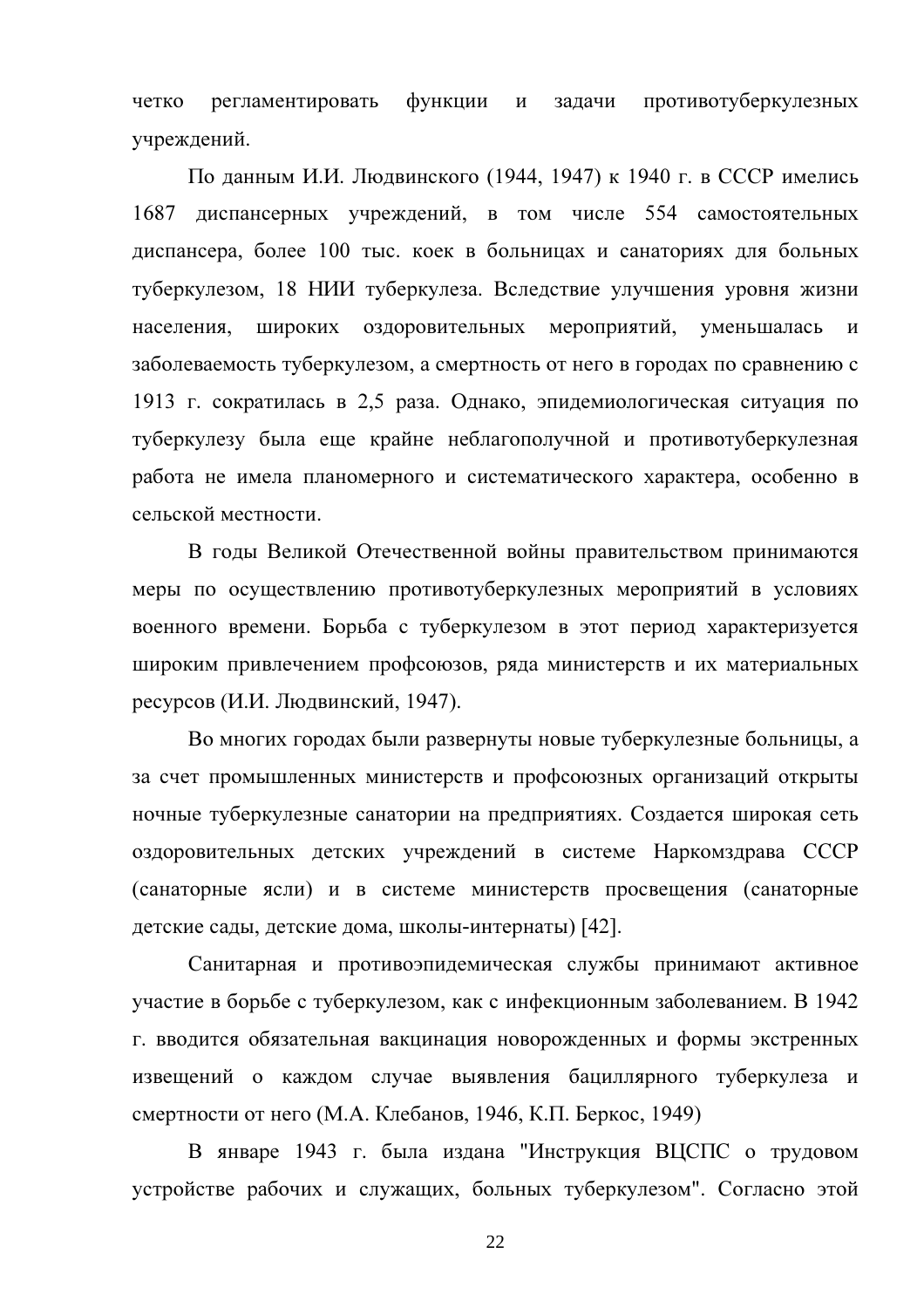инструкции, больные туберкулезом переводятся на легкие работы с доплатой разницы в зарплате за счет средств социального страхования. В этот период обязательного были положены принципы проведения противоэпидемического минимума в туберкулезном очаге (изоляция бацилловыделителя, дезинфекция, наблюдение за контактными), а также проведение рентгено-флюорографических начато первых массовых обследований (Я.Х. Берензон, 1947).

B. 1947 г. произошел решительный перелом  $\bf{B}$ организации противотуберкулезной помощи на селе, что стало возможным благодаря проведенным мероприятиям по укреплению районных больниц. Особое значение имела организация подготовки врачей-фтизиатров для сельских районных больниц на базе областных туберкулезных учреждений (Н.С. Морозовский, 1949, Г.И. Колокольников, 1952, И.А. Домбовский, Г.И. Коровенко 1954).

По данным И.Д. Заславского (1954) с 1945 по 1950 гг. число коек для больных туберкулезом возросло в больницах с 40,6 до 85,5 тыс., в санаториях - с 58,0 до 124,4 тыс., число врачей-фтизиатров увеличилось до 9 тыс. В эти были **ОТКРЫТЫ** первые противотуберкулезные голы препараты стрептомицин, тиоцетазон, ПАСК. С 1948 г. противотуберкулезная вакцинация и ревакцинация детей и подростков становятся действительно Этому большей степени способствовало массовыми.  $\, {\bf B}$ создание отечественными учеными (Л.И. Нахимсон, Е.Н. Лещинская, Ю.А. Козлов, Ю.К. Вейсфейлер) сухой вакцины БЦЖ с большим сроком годности.

В соответствии с Постановлением Совета Министров Союза СССР от №3989 "О мероприятиях по 25.10.1948 снижению заболеваемости туберкулезом", в стране стал активно внедряться флюорографический метод обследования населения с целью раннего выявления туберкулеза.

Активизация работы по иммунизации против туберкулеза и ежегодным массовым обследованиям потребовала от органов здравоохранения широкого вовлечения в противотуберкулезную работу врачей общей лечебно-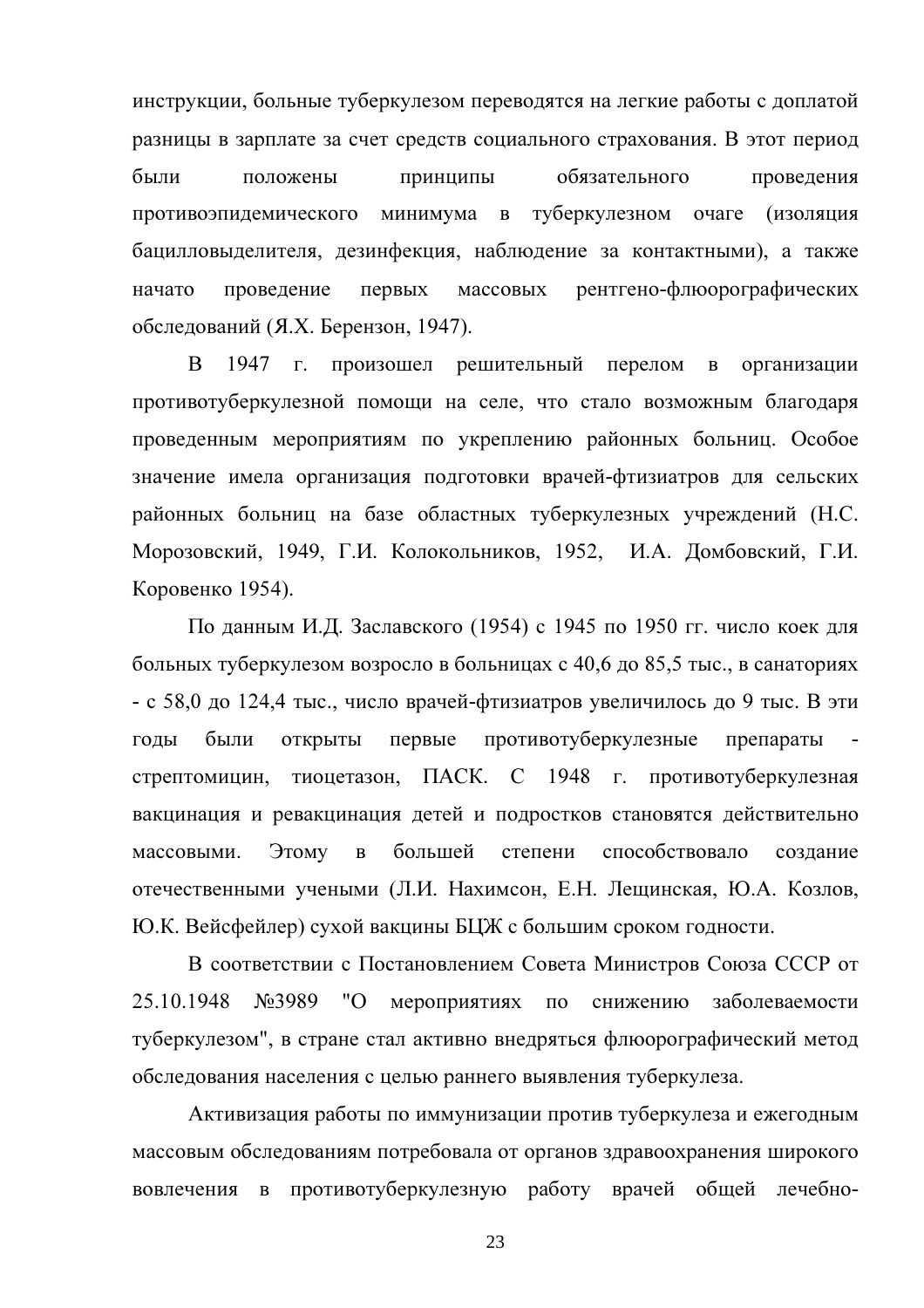профилактической сети и санитарно-противоэпидемиологической службы. В этим, особенно большое связи с значение приобрело правильное методическое руководство и резко возросла роль республиканских и противотуберкулезных лиспансеров. областных как центров этого руководства (М.Л. Гольдфарм, 1948, С.Е. Незлин, 1950, В.А. Равич-Щербо, А.И. Кудрявцева, Э.З. Соркина, 1954).

За период с1951 по 1960 гг. прошло дальнейшее расширение противотуберкулезной сети в городах и в сельских местностях, техническое оснащение ее рентгеновской, в частности, флюорографической аппаратурой, широкое привлечение к противотуберкулезной работе врачей общих лечебно-профилактических учреждений позволило проводить массовые обследования на туберкулез до 40-50 млн. человек в год (И.М. Микулинский, 1955, А.Г. Хоменко, 1988).

Резко (до 10-15 млн. человек в год) возросло число привитых против туберкулеза лиц. Обучение сельских врачей коллапсотерапии туберкулеза и широкое применение химиотерапевтических средств, особенно препаратов гидразида изоникотиновой кислоты, придали массовый характер и лечению больных туберкулезом.

В эти годы возникло новое направление противотуберкулезной работы - лечение в самом раннем периоде первичной туберкулезной инфекции, так называемая предупредительная терапия. Одновременно успешно развивалось и хирургическое лечение туберкулеза.

На основании Постановления Совета Министров СССР от 01.09.1960 г. №972 "О мероприятиях по дальнейшему снижению заболеваемости туберкулезом" был издан приказ МЗ СССР № 426 от 06.10.1960 г. "О мероприятиях по дальнейшему снижению заболеваемости туберкулезом". В приказе была изложена программа борьбы с туберкулезом, которая устанавливала целый ряд новых правовых положений.

С целью усиления профилактики туберкулеза: а) во всех городах и обязательная сельских местностях вводилась вакцинация **BCCX**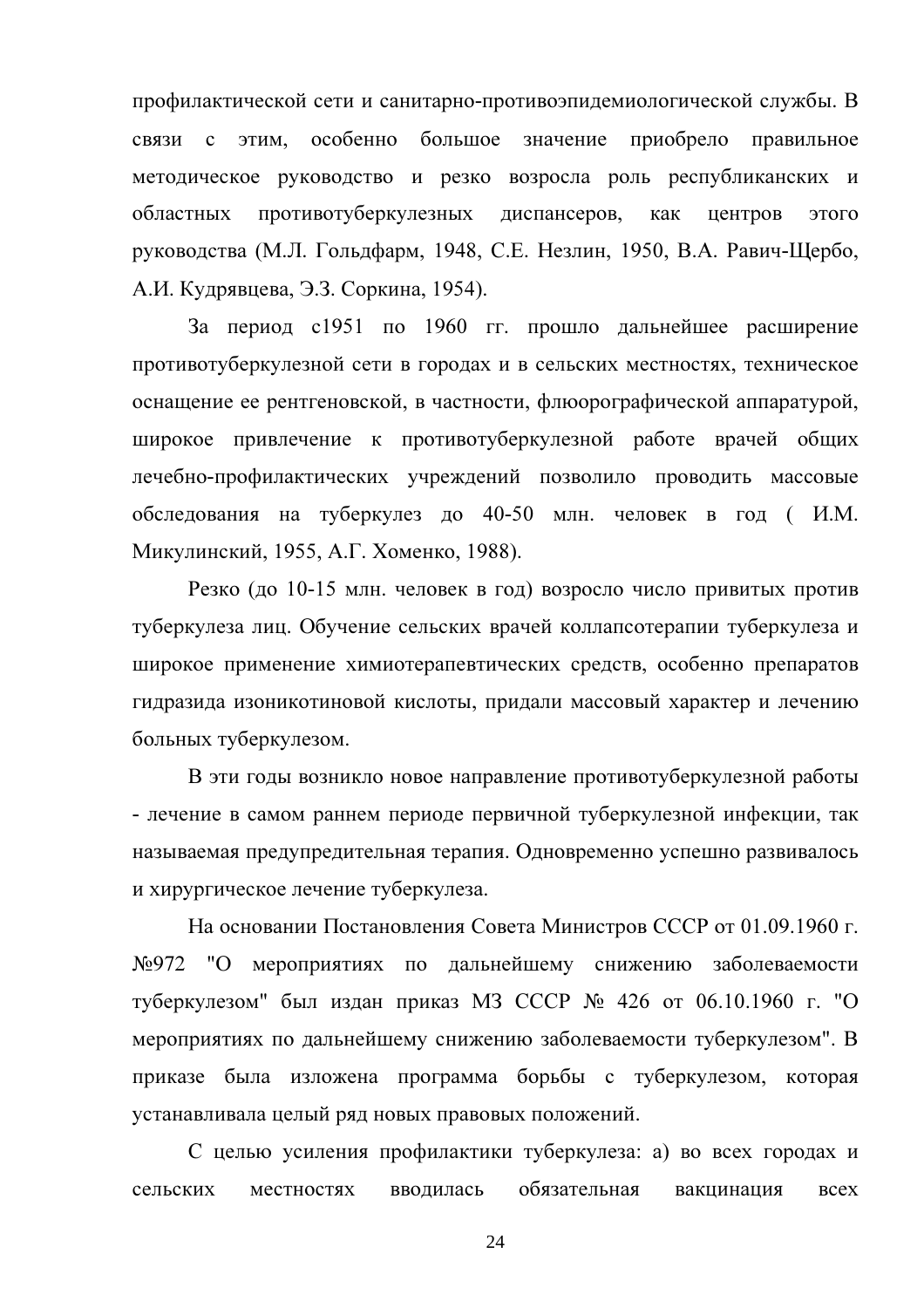неинфицированных туберкулезом детей, подростков, учащихся техникумов, учебных студентов высших заведений  $\overline{M}$ работников лечебнопрофилактических учреждений в возрасте до 30 лет; б) с 1963 г. повсеместно вводился внутрикожный метод вакцинации и ревакцинации БЦЖ; в) обязательная госпитализация больных. выделяющих устанавливалась микобактерии туберкулеза предоставление  $\mathbf{M}$ первоочередное ИМ изолированной жилой площади.

В целях своевременного выявления больных туберкулезом: a) вводилось обязательное рентгено - флюорографическое обследование на туберкулез не реже 1 раза в 2 года для всего населения, начиная с 12 лет (кроме тех групп, для которых уже было установлено обязательное ежегодное обследование 1 раз в год); б) устанавливалась обязательная организация ПОДВИЖНЫХ рентгено-флюорографических групп при республиканских, областных (краевых) и городских противотуберкулезных диспансерах из расчета не менее одной группы на 300 тыс. населения. По приказу МЗ РСФСР № 400 от 4.Х. 1966 г. одна подвижная флюорогруппа устанавливается на 100 тыс. населения.

С целью обеспечения дальнейшего лечения больных туберкулезом: а) вводились индивидуальные длительные сроки лечения больных  $\bf{B}$ туберкулезных больницах и санаториях; б) увеличивались до 10 месяцев сроки выдачи больничных листов по временной нетрудоспособности в связи с заболеванием. С целью усиления организации борьбы с туберкулезом предусматривалась: a) организация КРУПНЫХ противотуберкулезных диспансеров со стационарами; б) в штатах районных сельских больниц вводилась лолжность медицинской сестры (фельдшера)  $\overline{10}$ противотуберкулезным прививкам и патронажу больных туберкулезом.

Все эти мероприятия привели к значительному снижению выявления больных  $\mathbf{c}$ запушенными формами туберкулеза (В.И.Стародубов. М.И.Перельман, С.Е.Борисов, 1999). Своевременное выявление, система комплексного длительного непрерывного лечения создали возможность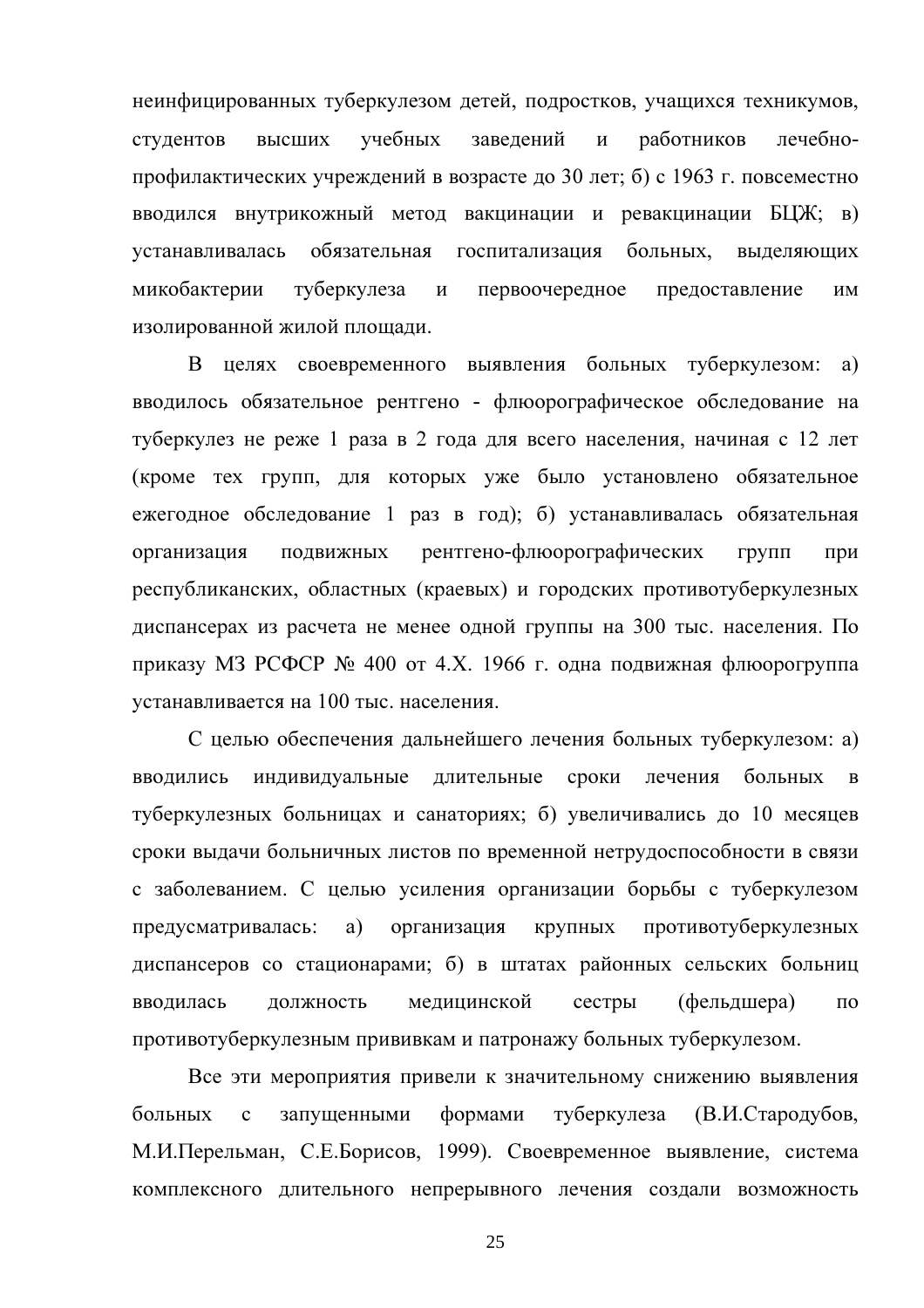клинического излечения 70-80% вновь диагностированных больных с активными формами туберкулеза (З.Д. Репницкая, 1972).

В эти годы в стране сформировалась единая система организации противотуберкулезной помоши населению. Управление системой противотуберкулезной помощи в стране осуществлялась МЗ СССР. Методическими и научными центрами по ее организации являлись НИИ туберкулеза.

Специализированная медицинская помощь на местах оказывалась в противотуберкулезных диспансерах, тубкабинетах ЦРБ, туберкулезных больницах и санаториях. Работа по борьбе с туберкулезом проводилась комплексно: лечебно-профилактическими учреждениями общей сети, противотуберкулезной службой санитарно-эпидемиологическими  $\mathbf{M}$ станциями.

Проведение в стране широких государственных мероприятий по борьбе с туберкулезом и повышение качества работы противотуберкулезных учреждений привело к улучшению всех основных эпидемиологических показателей (А.Г. Хоменко, 1991). Однако, в 70-80 годы 20-го столетия как в нашей стране, так и в развитых странах, отмечено не только замедление темпов снижения заболеваемости туберкулезом и смертности от него, но и рост их (А.Г. Хоменко, 1991, годовые отчеты WHO, 1992-1995).

Согласно Всемирной Организации данным Здравоохранения основными факторами, оказывающими отрицательное влияние на снижение распространенности туберкулеза в мире, являлись: слабая экономика и бедность в развивающихся странах, недостаточные ассигнования; появление и распространение ВИЧ-инфекции, миграция населения, снижение внимания к проблеме. В те же годы было сделано неправильное предположение, что якобы проблема туберкулеза решена (А.Г. Хоменко, 1988, А.А. Приймак, 1990). Это, в свою очередь, привело к неоправданному уменьшению расходов на борьбу с ним.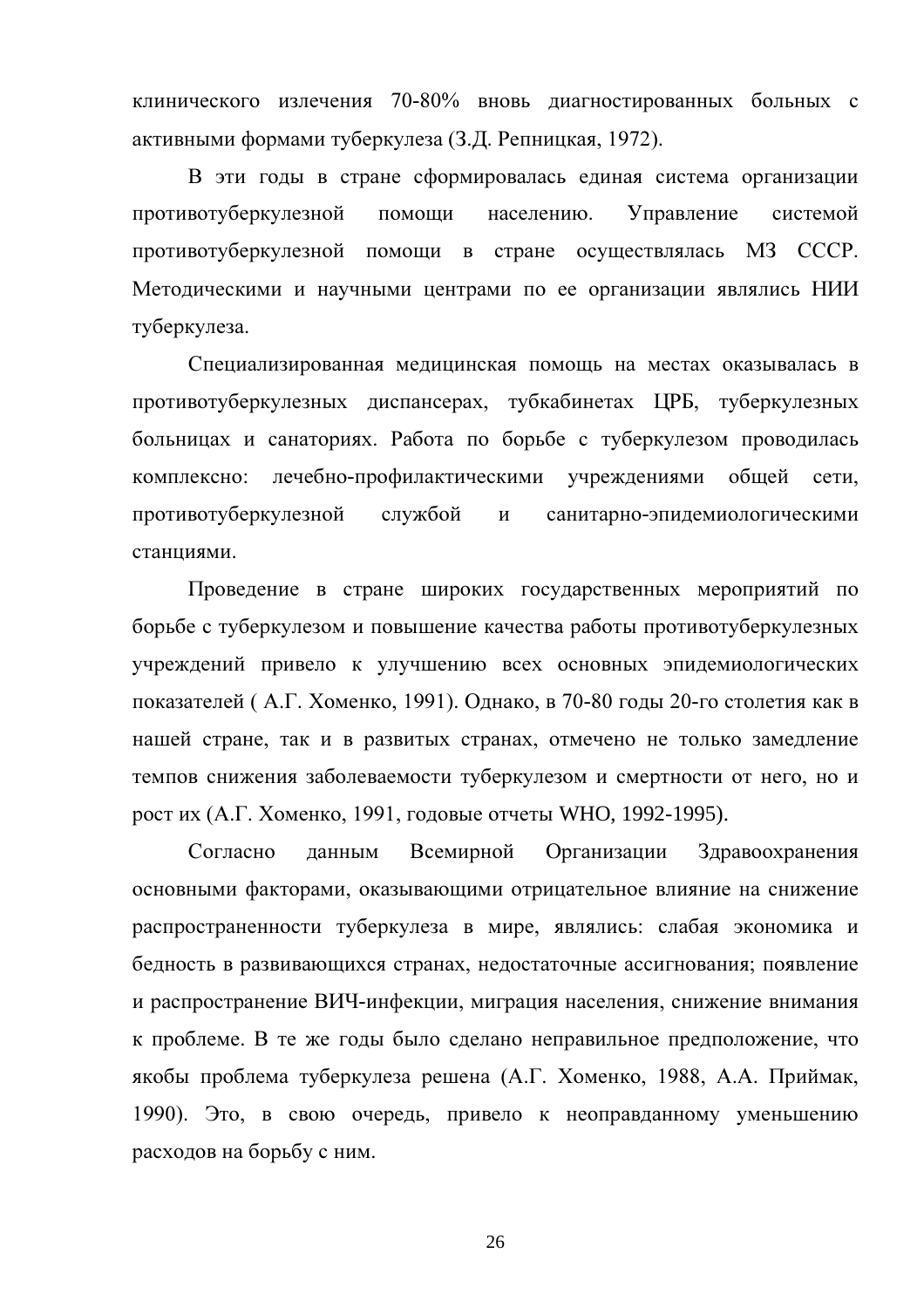Концепция о туберкулезе, как об исчезающей болезни, оказалась ошибочной не только для России, но и для многих стран мира. Противотуберкулезная служба нуждалась в совершенствовании форм и методов ее работы, активизации взаимодействия с учреждениями общей медицинской практики по вопросам диагностики, выявления и лечения больных.

Современный период, начавшийся в конце 80-90 годов 20 столетия, по данным многочисленных литературных источников, связан с резким ухудшением эпидемиологической ситуации. Основными причинами резкого увеличения заболеваемости туберкулезом и смертности от него в России являются следующие: кризис экономики, недостаточное финансирование мероприятий борьбы с туберкулезом; снижение жизненного уровня большой группы населения, в частности, ухудшение питания со значительным уменьшением потребления белковых продуктов, а также возникновение стрессовых ситуаций в связи с неустойчивым положением в стране; локальные военные конфликты в некоторых регионах; резко увеличившаяся миграция больших групп населения, практически выпадающих из поля зрения лечебно-профилактических учреждений; ухудшение проведения всего комплекса мероприятий, направленных на профилактику и выявление туберкулеза; увеличение числа больных с тяжелыми формами заболевания, особенно вызванными лекарственно-устойчивыми микобактериями.

<sub>B</sub> снижения распространения туберкулеза России, целях  $\mathbf{B}$ совершенствования организации мелицинской помоши больным туберкулезом, разработана и утверждена постановлением Правительства Российской Федерации от 11.06.1998 г. №582 Федеральная целевая программа "Неотложные меры борьбы с туберкулезом в России 1998-2004 гг.", подпрограмма "Неотложные меры борьбы с туберкулезом в России" Фелеральной целевой программы "Предупреждение  $\overline{M}$ борьба  $\mathbf{c}$ заболеваниями социального характера (2002-2006 гг.)" (утверждена постановлением Правительства Российской Федерации №790 от 13.11.2001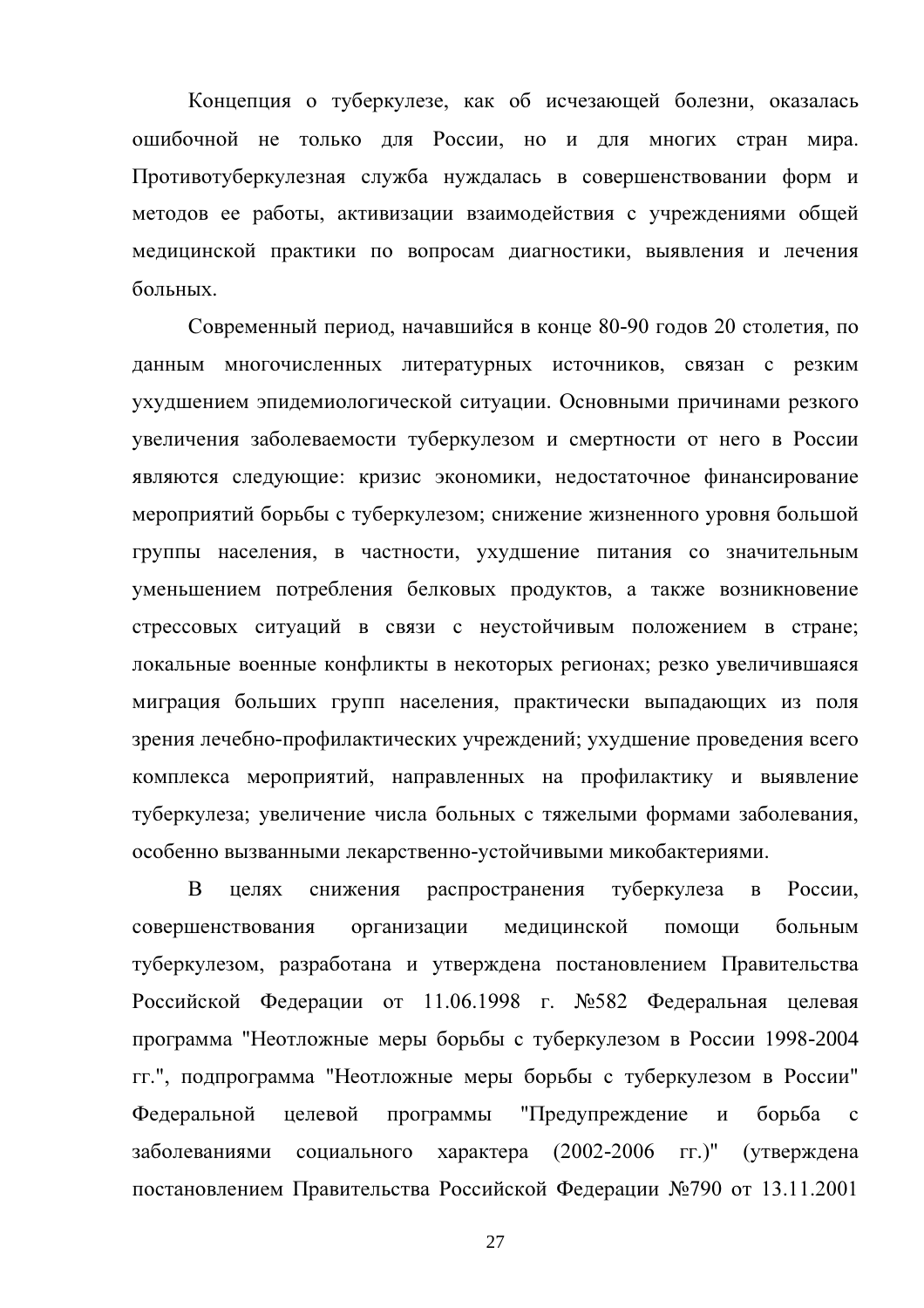$\Gamma$ .). подпрограмма «Туберкулез» Федеральной целевой программы "Предупреждение и борьба с социально значимыми заболеваниями (2007 -2011 годы)" (утверждена Постановлением Правительства Российской Федерации №280 от 10051.2007 г.).

В субъектах Российской Федерации органами исполнительной власти утверждены и реализуются региональные программы борьбе с  $\Pi$ O туберкулезом. Основные мероприятий  $\Pi$ O реализации стратегии противотуберкулезной помощи населению Российской Федерации  $\overline{B}$ настоящее время определены

Приняты законодательные акты, обеспечивающие политическую поддержку и одобрение программы борьбы с туберкулезом на федеральном и (Федеральный Закон "O региональном уровнях предупреждении распространения туберкулеза в Российской Федерации" от 18.06.2001 г. № 77-ФЗ; Постановление Правительства Российской Федерации о реализации Федерального закона "О предупреждении распространения туберкулеза в Российской Федерации" от 25.12.2001 г. № 892.

Это становится особенно важным в свете того, что Россия отнесена экспертами Всемирной Организации Здравоохранения к 22-м странам с высоким бременем туберкулеза. Статистические данные показывают, что за последние 14 лет наименьший показатель заболеваемости населения туберкулезом в Российской Федерации был зарегистрирован в 1991 году, когда он был равен 34,0 на 100 тыс. населения. С 1992 года начался рост всех показателей, характеризующих эпидемиологическую ситуацию по туберкулезу. С 2002 года тенденция течения эпидемического процесса туберкулеза  $\overline{B}$ стране изменилась, появились первые признаки стабилизации, к которым относятся: стабилизация уровня показателя заболеваемости и смертности населения от туберкулеза, стабилизация показателя заболеваемости туберкулезом детей, снижение показателя заболеваемости у мужчин во всех возрастных группах.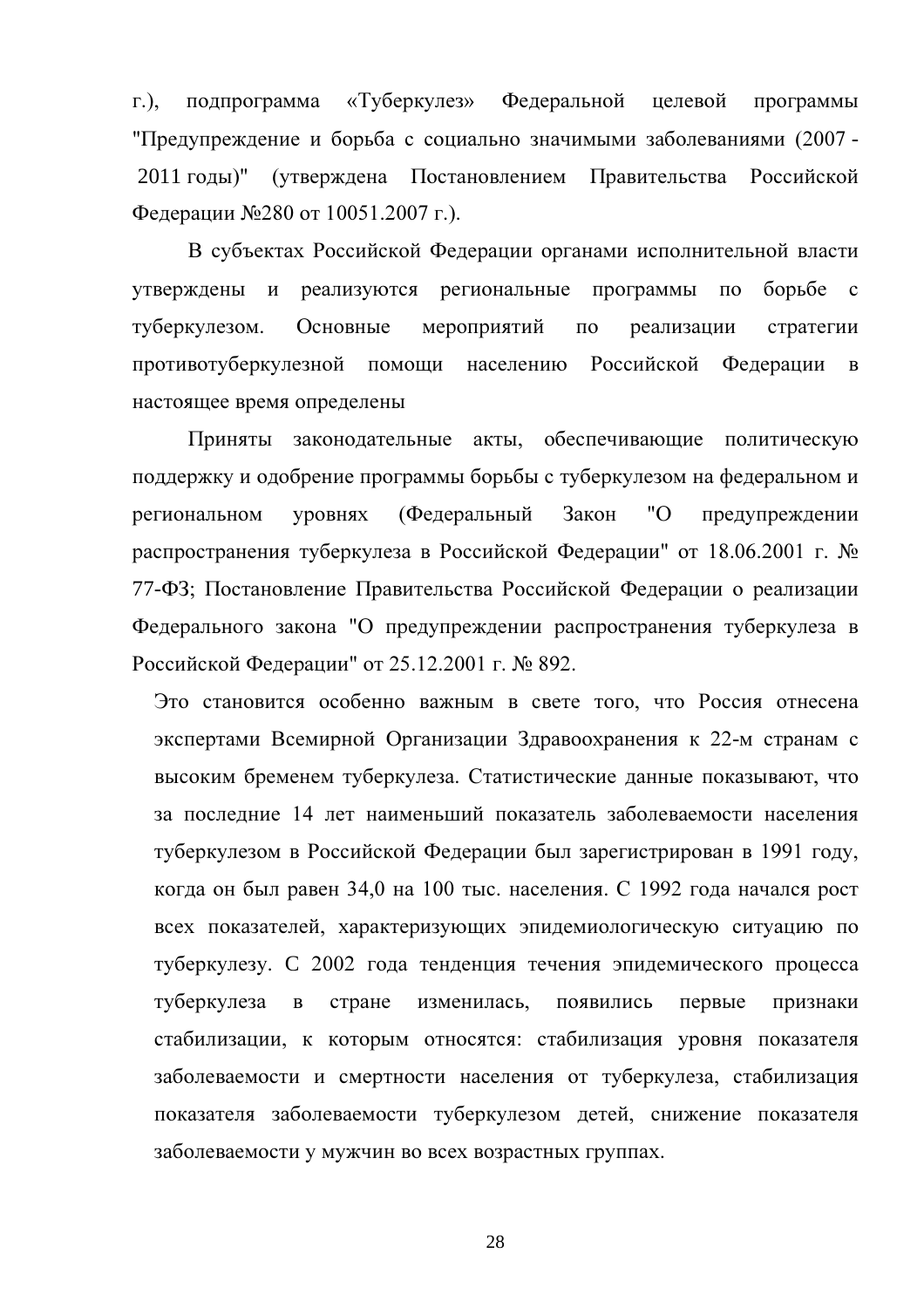тем отмечается тенденция роста заболеваемости Между  $\mathbf{M}$ смертности женщин молодых возрастных групп, что свидетельствует о сохраняющейся неблагоприятной эпидемиологической ситуации в стране. Все это происходит на фоне недостаточной работы общей лечебной сети по выявлению больных туберкулезом и довольно низкой эффективности что российскими, зарубежными лечения. отмечается как так  $\mathbf{M}$ специалистами (М.И. Перельман, М.В. Шилова, Я. Якубовяк, Р. Залескис, 2006).

Необходимо отметить, что с конца 90-х годов XX века Россия значительно усилила проведение противотуберкулезных мероприятий при международных партнеров. поддержке  $\overline{M}$ участии Министерство Здравоохранения и Социального Развития Российской Федерации считает борьбу с туберкулезом одним из самых главных элементов национальной безопасности и устойчивого развития.

При этом в России действует развернутая сеть противотуберкулезных учреждений. Также противотуберкулезная помощь оказывается в научноисследовательских институтах: НИИ «Фтизиопульмонологии ММА им. Сеченова, ФГУ Санкт-Петербургский НИИ «Фтизиопульмонологии», ГФУ Уральский НИИ «Фтизиопульмонологии», ГУН Новосибирский НИИ туберкулеза, а также ГУ ЦНИИ туберкулеза РАМН.

Основными учреждениями, которые координируют работу противотуберкулезной службы субъекта Российской Федерации являются республиканские, областные (краевые), городские противотуберкулезные диспансеры. Они подчиняются органу управления здравоохранения субъекта Федерации. В районах при районных больницах (поликлиниках) действуют противотуберкулезные отделения (кабинеты). Для реабилитации больных туберкулезом в Российской Федерации функционируют туберкулезные санатории для взрослых и детей.

Российская Федерация отличается от других стран мира накопленными и сохраняемыми традициями противотуберкулезной работы. Начиная с 2003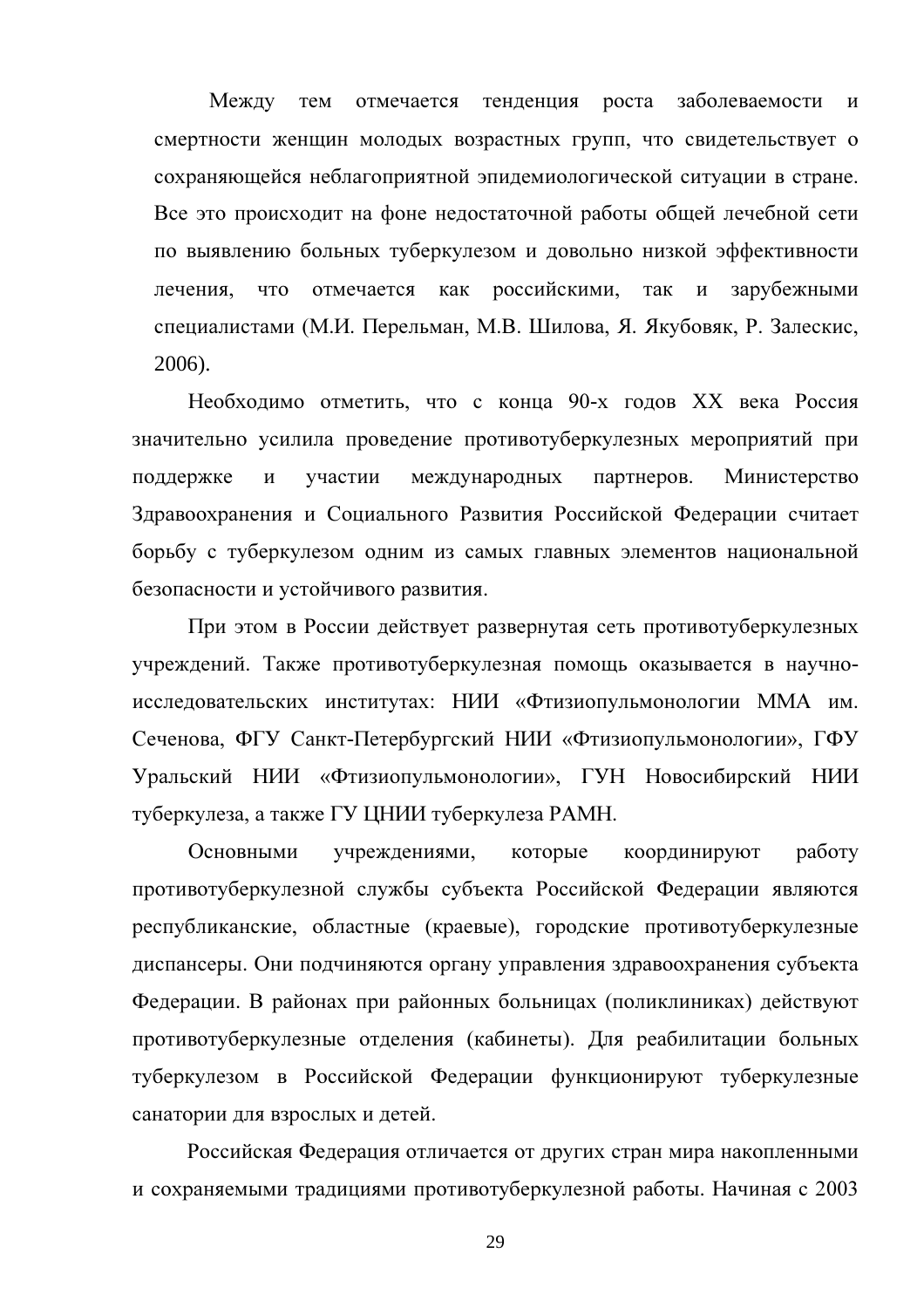года, все регионы Российской Федерации осуществляют химиотерапию туберкулеза под контролем медицинских работников, используя стандартные режимы в соответствие с приказом Министерства Здравоохранения РФ №109 от 21 марта 2003 года «О совершенствовании противотуберкулезных мероприятий в Российской Федерации».

Начиная с 2004 года в соответствии с приказом Министерства Здравоохранения Российской Федерации №50 от 13 февраля 2004 года «О введении в действие учетной и отчетной документации мониторинга Российской Федерации туберкулеза»  $\overline{B}$  $\mathbf{K}$ сушествующей системе мониторинга туберкулеза были добавлены принципы когортного анализа.

Последние годы работы противотуберкулезной службы приходятся на существенные изменения в законодательной и нормативной базе, что требует значительных изменений системы организации противотуберкулезной помоши в России.

Федеральный закон от 6 октября 2003 года № 131-ФЗ «Об общих принципах организации местного самоуправления в Российской Федерации» дал право органам местного самоуправления передать на уровень субъекта Российской Федерации специализированные учреждения здравоохранения, в противотуберкулезные. Сегодня **TOM** числе главы администраций муниципальных образований передают функции по лечению больных туберкулезом субъекту Российской Федерации.

В соответствии с приказом Минздравсоцразвития России от 07.10.05 №627 «Об утверждении единой номенклатуры государственных и муниципальных учреждений здравоохранения» туберкулезные санатории и клиники научно-исследовательских институтов не входят в номенклатуру медицинских учреждений, что лишает сотрудников этих учреждений социальных и финансовых льгот.

Минздравсоцразвития России  $\overline{O}T$ 13.10.05  $N<sub>0633</sub>$  $\alpha$ Oб Приказ организации медицинской помощи» не предусмотрел ни муниципальный, ни федеральный уровень оказания специализированной фтизиатрической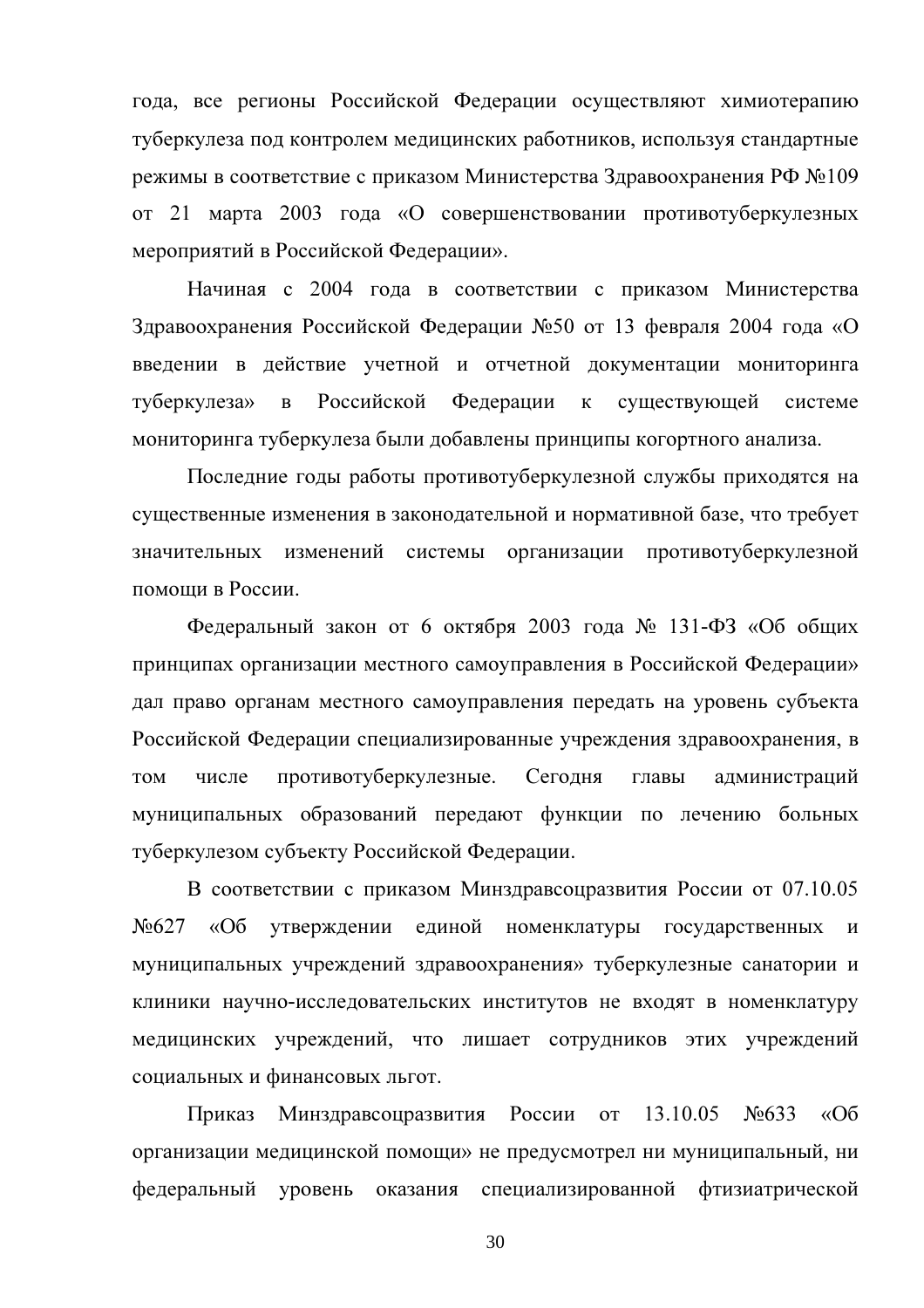помощи. Это привело к ликвидации тубкабинетов в районах ряда субъектов Российской доступность Федерации  $\mathbf{M}$ существенно снизило противотуберкулезной помощи.

Разлалилось взаимодействие противотуберкулезной службы  $\mathbf{c}$ органами санитарно - эпидемиологического надзора, в частности в проведении дезинфекционных мероприятий в очагах туберкулеза. Все это не способствовало улучшению качества оказания помощи больным туберкулезом.

 $\overline{B}$ Федеральной **Пелевой** холе реализации Программы "Предупреждение и борьба с заболеваниями социального характера (2002 -2006 годы)" наметилась тенденция к снижению роста показателей, характеризующих состояние здоровья населения по таким заболеваниям, как сахарный диабет, туберкулез, ВИЧ-инфекция, инфекции, передаваемые половым путем и злокачественные новообразования.

В концепции ныне действующей федеральной целевой программы, утвержденной распоряжением Правительства Российской Федерации от 11 декабря 2006 г. № 1706-р, прописана необходимость комплексного решения проблем туберкулеза, которая обусловлена рядом следующих объективных причин:

- сложность и многообразие методов профилактики, диагностики, лечения и реабилитации при туберкулезе, что предполагает разработку  $\, {\bf N}$ осуществление комплекса мероприятий, взаимоувязанных по целям, ресурсам, срокам реализации и исполнителям;
- необходимость выполнения инвестиционных научно- $\mathbf{M}$ технических проектов;
- потребность в координации усилий органов государственной власти различных уровней и негосударственных организаций, включая общественные объединения.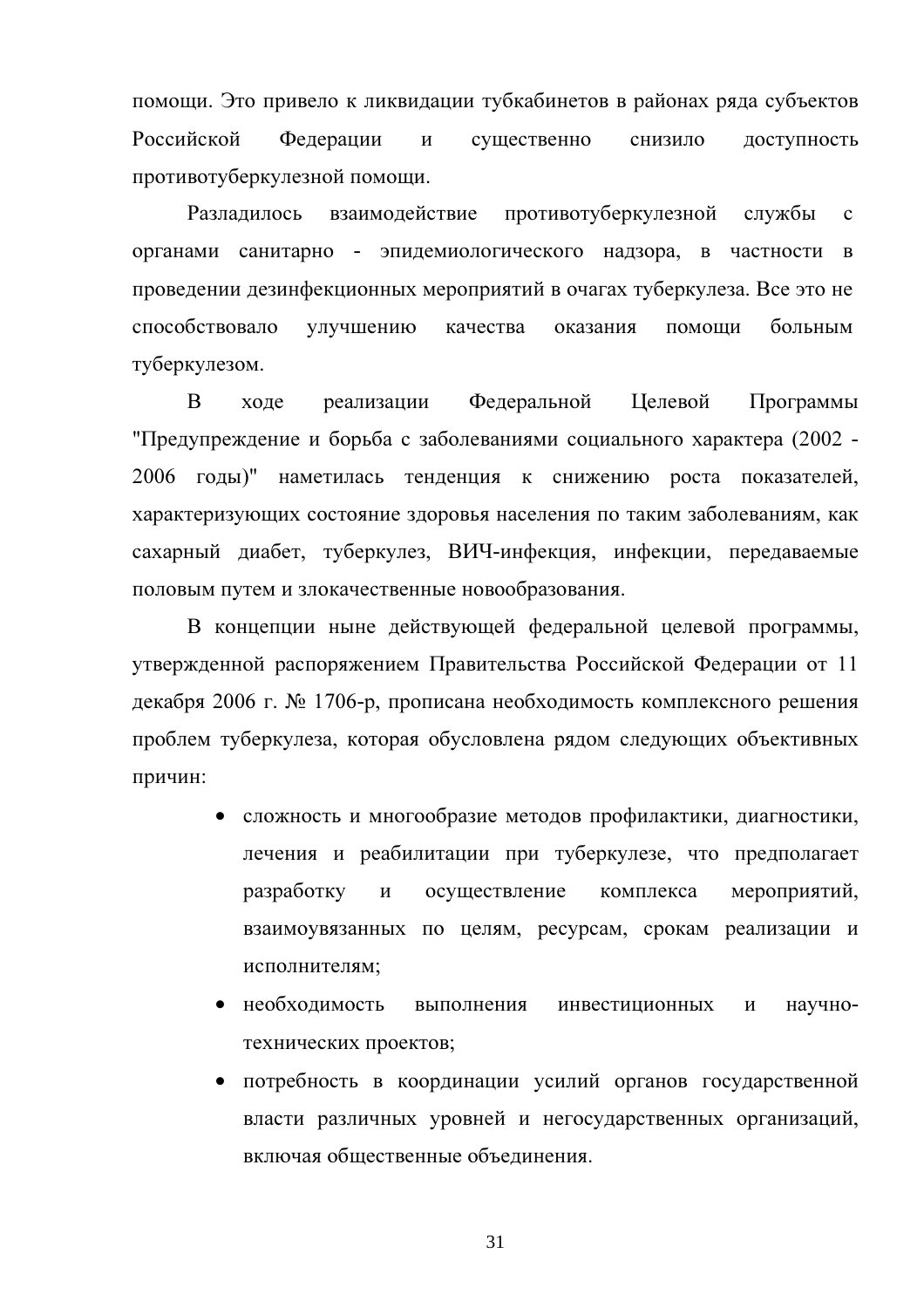Доказательством высокой политической приверженности Российской Федерации к вопросам туберкулеза стал тот факт, что 34% всего финансирования новой Федеральной Целевой Программы «Предупреждение и борьба с социально значимыми заболеваниями (2007 - 2011 годы)» направленно именно на противотуберкулезные мероприятия.

Наряду с Федеральной Целевой Программой на территории Российской Федерации на настоящий момент действуют еще ряд программ и проектов, направленных на борьбу с туберкулезом: около 30 международных организаций работают в Российской Федерации, реализуя совместные программы борьбы с ТБ в разных регионах страны. Также в 2002 был основан Межведомственный Координационный Комитет по ТБ (МКК ТБ) для координации международных мероприятий в области борьбы с ТБ.

К сожалению, деятельность в рамках этих проектов и программ не подчинена единой общегосударственной стратегии борьбы с туберкулезом. Зачастую проводимые в субъектах Российской Федерации мероприятия противоречат приоритетам государственной политики в данной сфере, дублируют друг друга, вызывая подчас отрицательное к ним и их результатам отношение специалистов.

Нигле литературных НИ  $\mathbf{B}$ отечественных источниках, НИ  $\bf{B}$ регламентирующих документах Станового Комитета He указывается методология и модель организации противотуберкулезной помощи в Российской Федерации, основанные на анализе и оценке существующих проблем в рамках модернизации системы здравоохранения Российской Федерации. Новый подход к организации помощи больным туберкулезом и функционировании противотуберкулезной службы возможен лишь на основе системного анализа существующей ситуации с выделением первоочередных проблем.

Только комплексный подход к улучшению качества медицинской помощи больным туберкулезом с вовлечением всех заинтересованных сторон позволит нам преодолеть существующие проблемы и добиться стойкой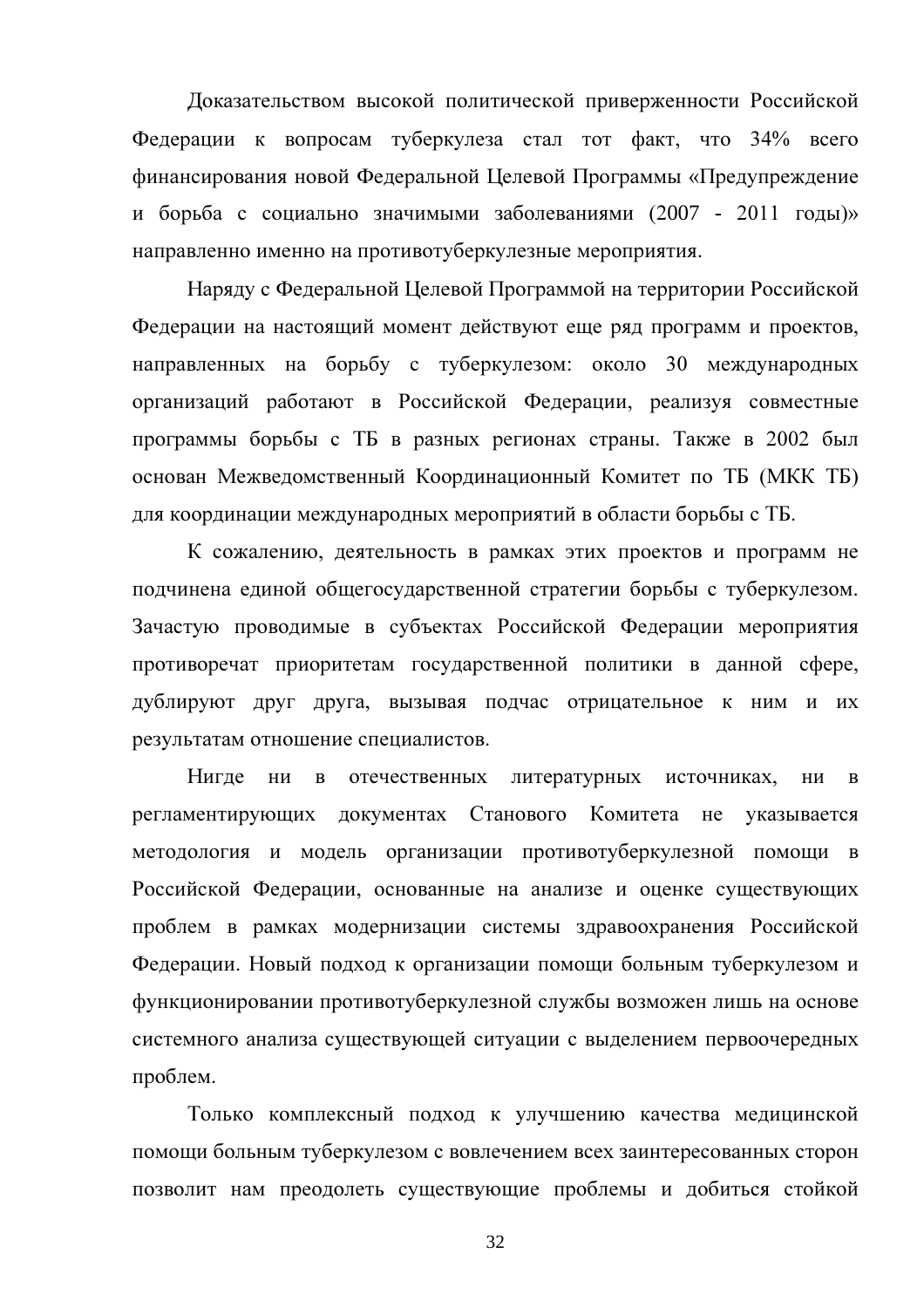тенденции к улучшению ситуации и стабилизации с дальнейшим снижением показателей смертности, распространенности  $\mathbf{M}$ заболеваемости туберкулезом.

Таким образом, в развитии противотуберкулезной помощи в России можно выделить четыре этапа. Первый этап, начавшийся в конце XIX века формированием характеризовался первых элементов будущей противотуберкулезной службы (туберкулезных санаториев), накоплением эмпирического опыта лечения и ведения больных туберкулезом. На втором этапе, после 1918 года и вплоть до Великой Отечественной Войны (1941 год) формировался образ службы, где основным структурным элементом являлся противотуберкулезный диспансер, a научно-методическую работу осуществляли туберкулезные институты.

Начало третьего этапа совпало с началом антибактериального периода, когда для лечения больных туберкулезом стали применять разработанные после 1945 года первые противотуберкулезные препараты – стрептомицин, парааминосалициловая кислота и изониазид. Этап отличался интенсивным противотуберкулезных стационаров, развитием специализированных диспансеров, были развиты заложенные в течение второго этапа принципы организации борьбы с туберкулезом.

Благодаря реализованным мероприятиям в 70-80-е годы XX века происходило постепенное снижение значений эпидемиологических показателей по туберкулезу. Однако уже к 1987 году в Российской Федерации было отмечено не только замедление темпов снижения значений показателей заболеваемости туберкулезом и смертности от него, но и рост их. Противотуберкулезная служба нуждалась в совершенствовании форм и методов ее работы, активизации взаимодействия с учреждениями общей медицинской практики по вопросам диагностики, выявления и лечения больных.

Современный период противотуберкулезной работы, начавшийся после 1987 года, по данным многочисленных литературных источников, связан с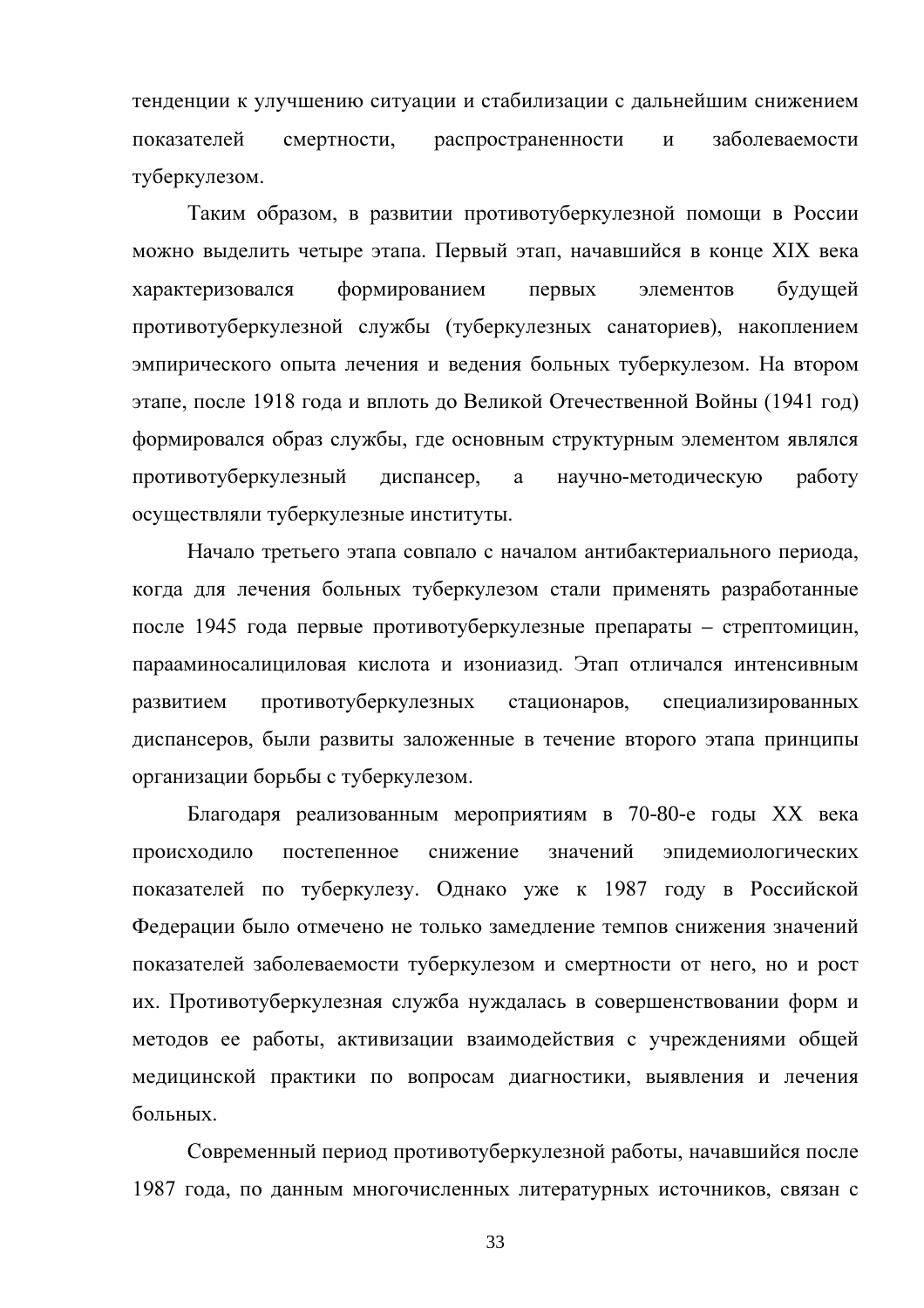резким ухудшением эпидемической ситуации. Основными причинами резкого увеличения заболеваемости туберкулезом и смертности от него в России являются следующие: кризис экономики, недостаточное финансирование мероприятий борьбы с туберкулезом; снижение жизненного уровня большой группы населения, а также возникновение стрессовых ситуаций в связи с неустойчивым положением в стране; локальные военные конфликты в некоторых регионах; резко увеличившаяся миграция больших групп населения, практически выпадающих из поля зрения лечебнопрофилактических учреждений; ухудшение проведения всего комплекса мероприятий, направленных на профилактику и выявление туберкулеза; увеличение числа больных с тяжелыми формами заболевания, особенно вызванными лекарственно-устойчивыми микобактериями.

Ухудшение эпидемической ситуации по туберкулезу и изменившиеся социально-экономические условия в стране, а также процесс модернизации системы здравоохранения требуют научного обоснования и реализации новых приоритетных направлений развития системы организации оказания помощи больным туберкулезом в России.

### Приоритеты в работе противотуберкулезной службы Российской Федерации

Сложившиеся организационные формы борьбы методы  $\mathbf{M}$  $\mathbf{c}$ туберкулезом не позволяют добиться не только искоренения туберкулеза, но и существенного снижения его распространенности. Непринятие мер по предотвращению туберкулеза и его излечению при сниженном иммунитете грозит потерей контроля за его развитием в разных группах населения, в том числе социально благополучных. Это диктует необходимость обоснования приоритетов в работе противотуберкулезной службы:

- признание борьбы с туберкулезом как составляющей государственной политики в обеспечении безопасности общества;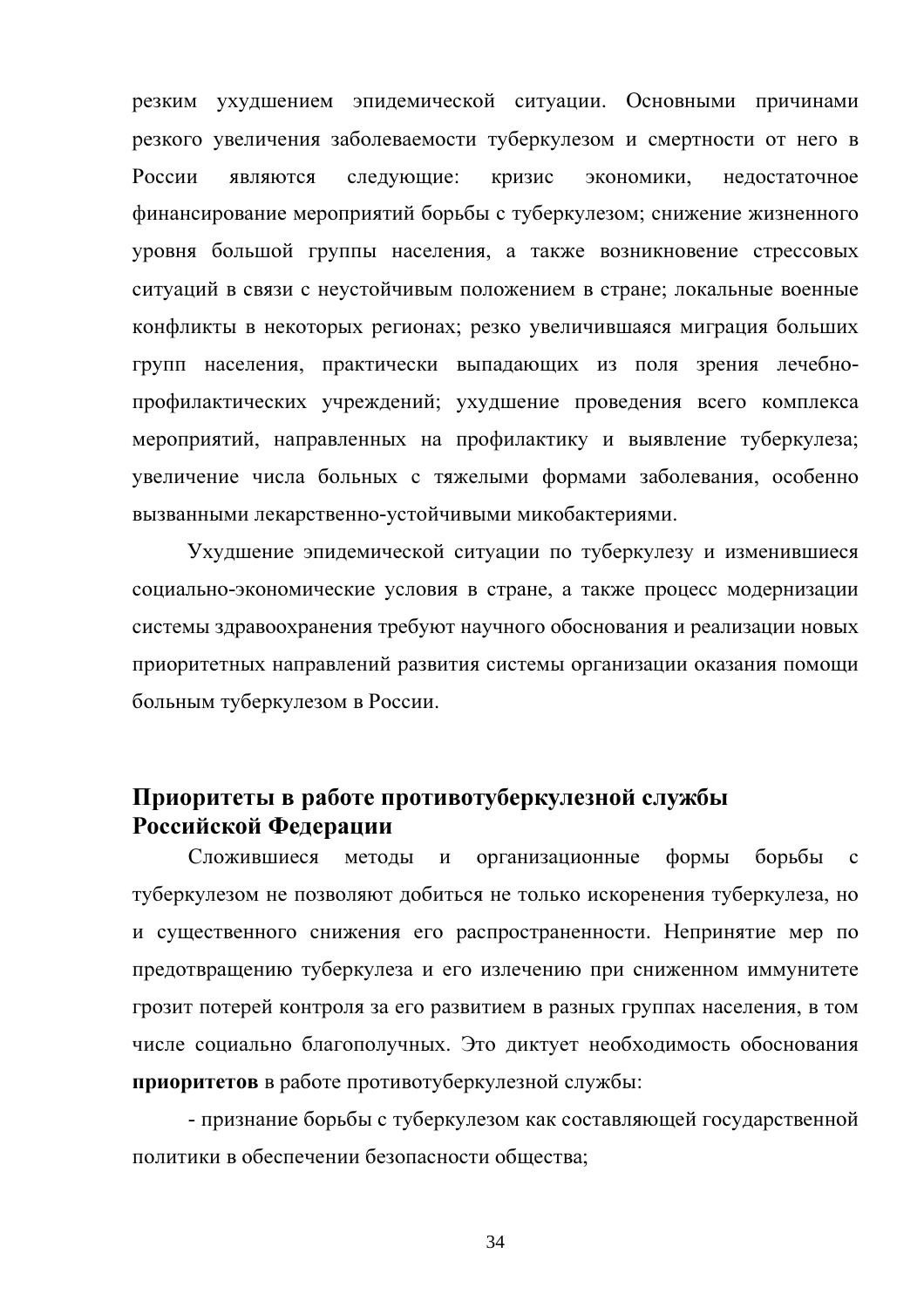- совместная работа всех заинтересованных ведомств (руководители области и муниципальных образований, областных министерств и ведомств, специализированная противотуберкулезная служба, общая лечебная сеть, санитарно-эпидемиологическая служба, учреждения Минюста и МВД РФ, учреждения социальной защиты населения и др.) по профилактике и выявлению туберкулеза, организация участия населения в борьбе с туберкулезом;

преимущественная и целевая работа с группами риска  $\Pi$ <sup>O</sup> заболеванию туберкулезом и смертности от него;

- организация профилактики и выявления туберкулеза у детей и подростков;

- организация выявления наиболее эпидемически опасных больныхбактериовыделителей всеми методами с последующим их лечением;

- организация выявления прочих больных туберкулезом органов дыхания, преимущественно в группах риска;

- организация выявления, диагностики и лечения туберкулеза внелегочных локализаций;

- организация контролируемого лечения больных туберкулезом на всех этапах (создание амбулаторно-поликлинических  $ero$ при **BCCX** подразделениях противотуберкулезной службы дневных стационаров и в ряде случаев стационаров на дому), внедрение современных стандартных схем лечения туберкулеза, что будет способствовать предотвращению развития вторичной множественной лекарственной устойчивости микобактерий туберкулеза;

- организация и подготовка кадров, обучение современным принципам профилактики и диагностики туберкулеза врачей и средних медицинских работников общей лечебной сети, организаторов здравоохранения, центров ГСЭН:

организация подготовки и обучения современным принципам профилактики, диагностики туберкулеза, выявления,  $\mathbf{M}$ лечения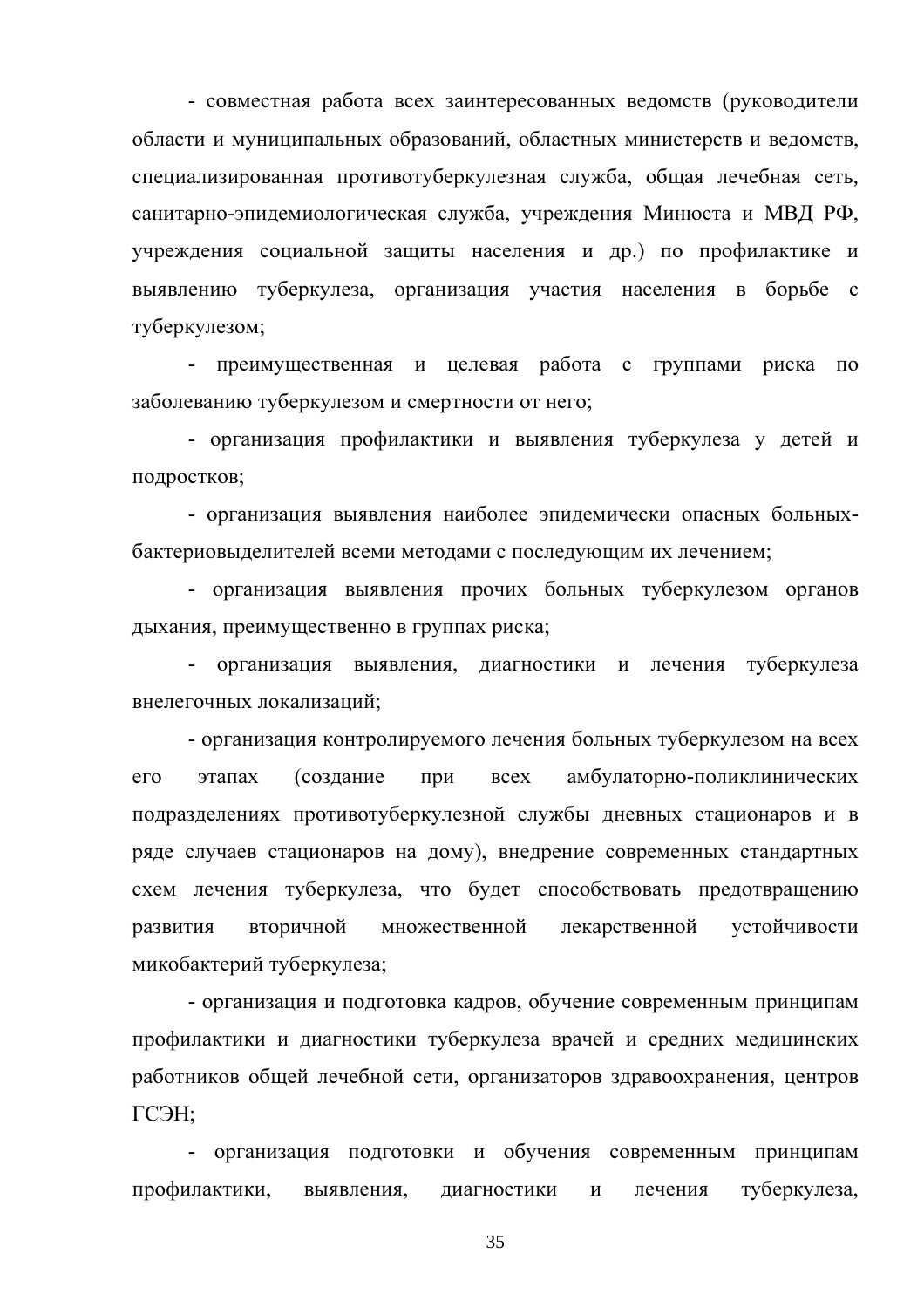диспансерного наблюдения противотуберкулезной за контингентами службы;

- усиление контроля (мониторинг) за распространением туберкулезной инфекции для оперативной оценки ситуации и коррекции проведения противотуберкулезных мероприятий; установление  $\overline{\mathbf{M}}$ поддержание стандартизованной системы регистрации данных и отчетности, позволяющей оценивать результаты лечения.

При всей значимости медицинских мероприятий определяют конечный  $vc$   $nex$ борьбы  $\mathbf{c}$ туберкулезом общегосударственные мероприятия. Туберкулез - классическое социальное заболевание.

Структура организации оказания медицинской помощи больным туберкулезом на всех уровнях может быть представленна в виде схемы, которая дает представление о функиональных обязанностях основных лечебно-профилактических учреждений, участвующих  $\overline{B}$ оказании противотуберкулезной помощи, на каждой ступени ее оказания.

Ha сновании ланной схемы нами были сформулированы функциональные обязанности специалистов, ответственных за организацию оказания медицинской помощи больным туберкулезом.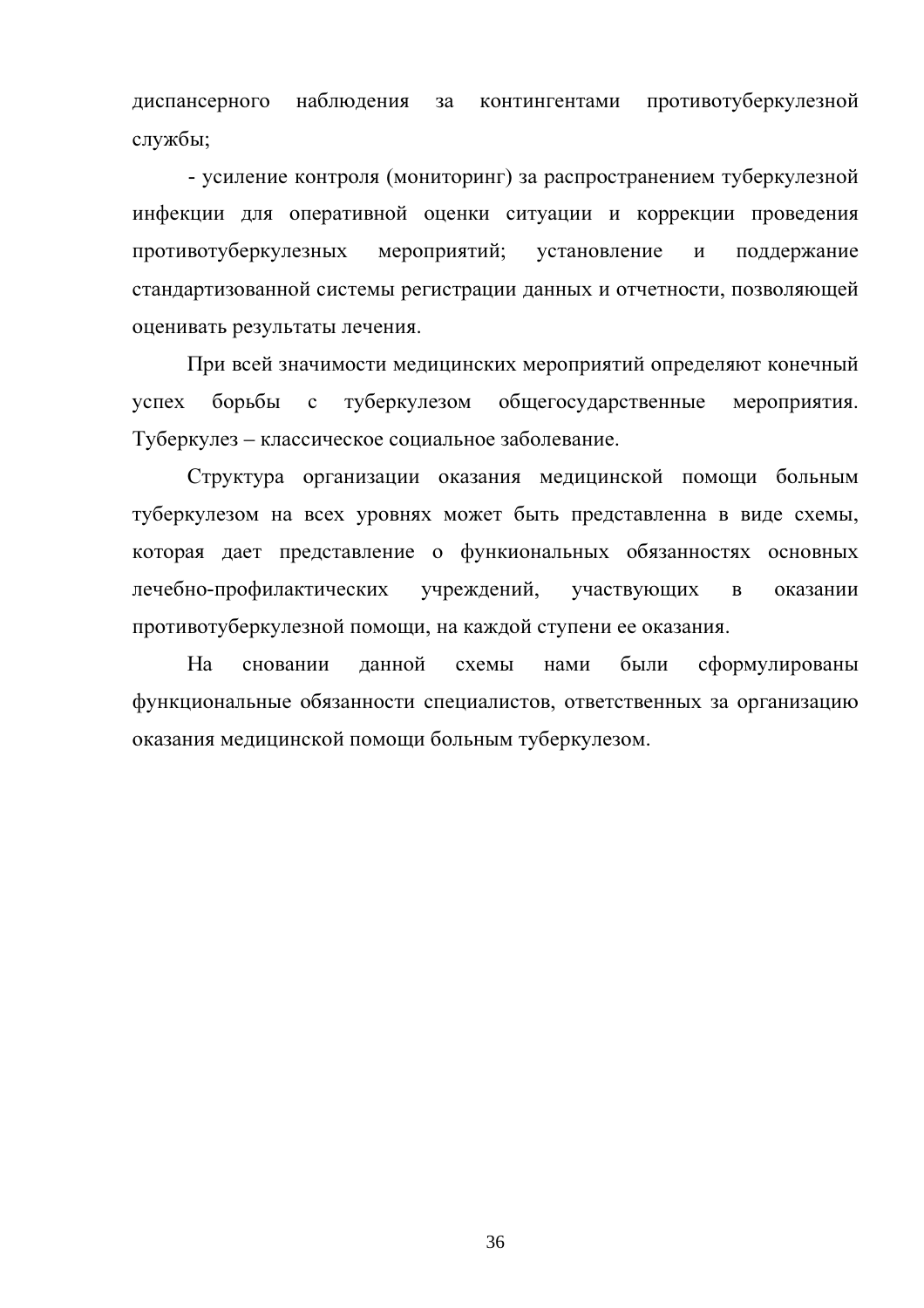| <u>казанию противотуберкулезной помощи населению</u> | Головное учреждение здравоохранения субъекта РФ – областной (республиканский) прогивотуберкулезный диспансер | Определение потребности региона в туберкулезных стационарных койках и местах дневного стационара, противотуберкулезных препаратах,<br>Контроль выявления, диагностики и лечения больных туберкулезом, дифференциальная диагностика, лечение наиболее сложных случаев<br>Мониторинг и экспертная оценка эффективности противотуберкулезных мероприятий и эпидемической ситуации, учет и отчетность<br>Организационно-методическая, практическая и консультативная помощь при проведении борьбы с туберкулезом<br>директивных документов по борьбе с туберкулезом<br>службы | Туберкулезные больницы<br>ы, отделения и кабинеты | Дифференциальная<br>Лечение больных<br>туберкулезом.<br>диагностика.<br>$\overline{\mathsf{A}}$<br>$\lambda$<br>его выявления, лечение больных, диспансерное<br>взрослых и детей                                                                              | Учреждения ФСИН     | Выявление туберкулеза и его контроль, лечение больных,<br>гигиеническое воспитание и обучение профилактике<br>Работа с контактными, профилактика туберкулеза,<br>диспансерное наблюдение<br>A<br>A                  |
|------------------------------------------------------|--------------------------------------------------------------------------------------------------------------|---------------------------------------------------------------------------------------------------------------------------------------------------------------------------------------------------------------------------------------------------------------------------------------------------------------------------------------------------------------------------------------------------------------------------------------------------------------------------------------------------------------------------------------------------------------------------|---------------------------------------------------|---------------------------------------------------------------------------------------------------------------------------------------------------------------------------------------------------------------------------------------------------------------|---------------------|---------------------------------------------------------------------------------------------------------------------------------------------------------------------------------------------------------------------|
| ОРГАНИЗАЦИЯ РАБОТЫ СЛУЖБ ПО О                        |                                                                                                              | Профилактика, гигиеническое воспитание и обучение населения мерам профилактики губеркулеза<br>Контроль и координация работы подведомственных учреждений противотуберкулезной службы<br>Координация выполнения федеральных и региональных целевых программ по туберкулезу<br>Разработка проектов региональных нормативных и<br>медицинском оборудовании для противотуберкулезной<br>Межведомственное взаимодействие                                                                                                                                                        | Противотуберкулезные диспансер                    | Гигиенические воспитание и обучение населения мерам профилактики туберкулеза<br>Работа с контактными, профилактика туберкулеза у 1<br>Диагностика туберкулеза, контроль за организацией<br>Межведомственное взаимодействие<br>Учет и отчетность<br>наблюдение | Общая лечебная сеть | Профилактика туберкулеза, гигиеническое воспитание и обучение<br>Лечение больных туберкулезом в фазе продолжения<br>населения мерам профилактики туберкулеза<br>Выявление больных туберкулезом<br>Учет и отчетность |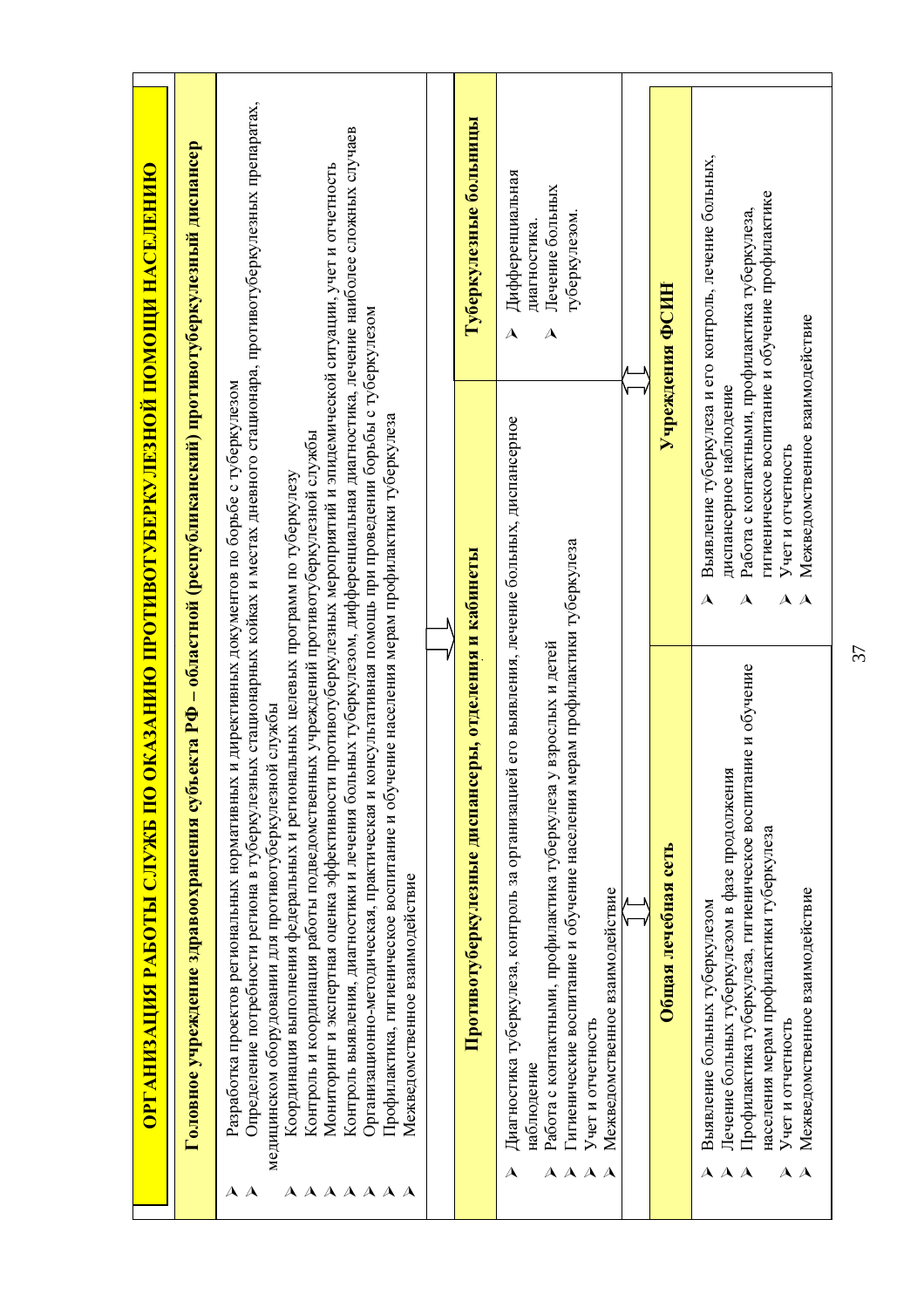## Функциональные обязанности специалистов, ответственных за организацию оказания медицинской помощи больным туберкулезом

## Врача-фтизиатра:

 $\mathbf{1}$ Контроль ПОЛНОТЫ охвата рентгено-флюорографическим обследованием лиц, подлежащих обязательному обследованию на туберкулез в связи с профессией.

2. Обследование на туберкулез всех вновь принимаемых на работу и работающих в противотуберкулезных учреждениях сотрудников.

3. Дообследование всех лиц, у которых при флюорографическом осмотре выявлены симптомы подозрительные на туберкулез в диспансерах по месту их постоянной или временной регистрации.

4. Осуществление динамического наблюдения за состоянием здоровья больных туберкулезом, контактирующих с ним лиц и лиц с повышенным риском заболевания туберкулезом, состоящих на учете в тубучреждениях, с проведением необходимого обследования и оздоровления.

5. Оказание срочной помощи при неотложных и острых состояниях, связанных с заболеванием туберкулезом.

6. Своевременная больных консультация и госпитализация туберкулезом в установленном порядке.

7. Проведение диагностических, лечебных и реабилитационных мероприятий.

8. Выдача листка нетрудоспособности в соответствии с Приказом МЗМП РФ от 13.01.95 г. N 5 "О мерах по совершенствованию экспертизы временной нетрудоспособности" и направление их на медико-социальную экспертизу.

9. Организация медико-социальной и бытовой помощи совместно с органами социальной защиты службами милосердия  $\mathbf{M}$ одиноким, престарелым, инвалидам, хроническим больным туберкулезом.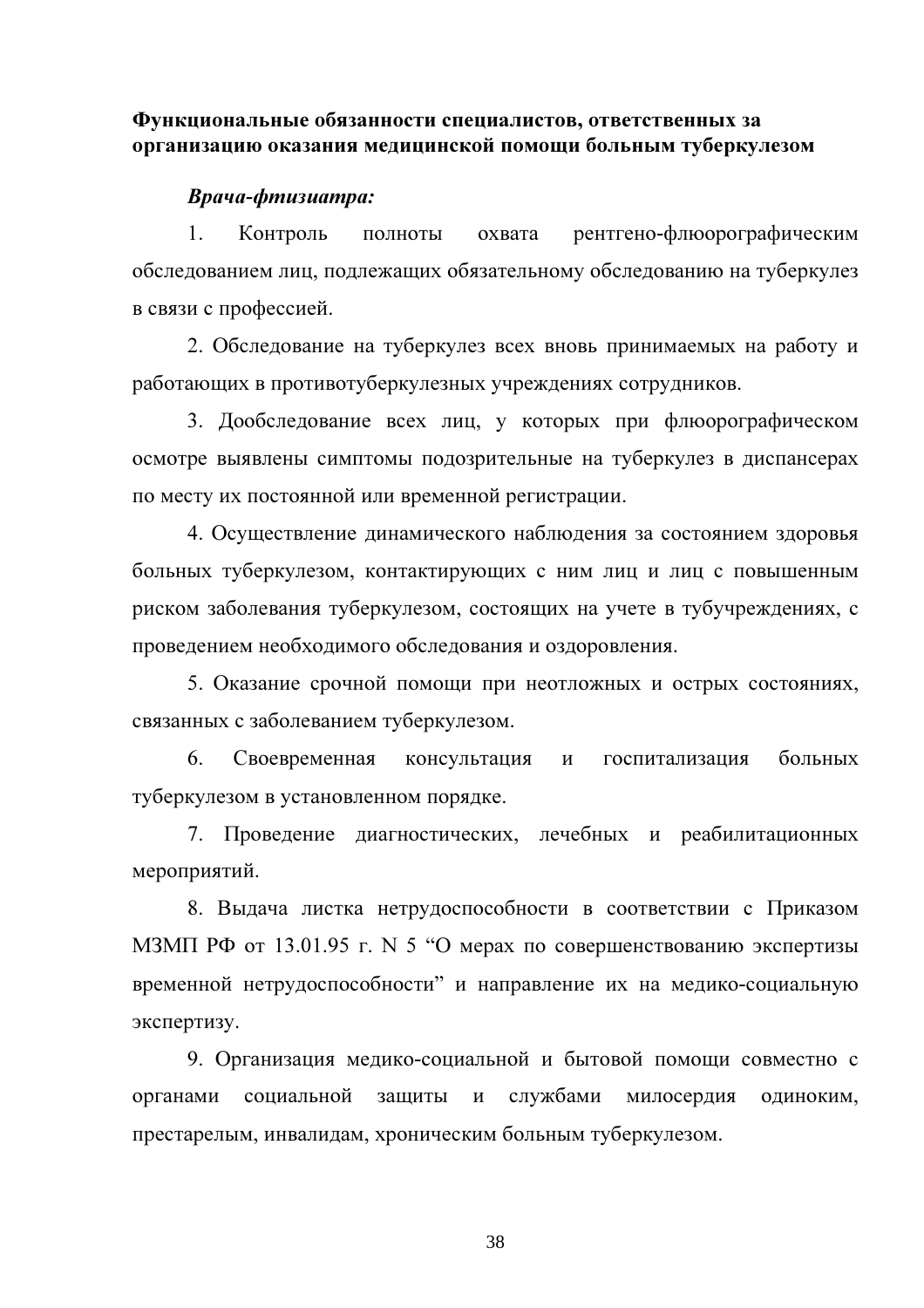10. Оказание консультативной помощи семье больного туберкулезом по вопросам:

- иммунопрофилактики туберкулеза;

- подготовки детей к детским дошкольным учреждениям, школе;

- химиопрофилактики и противорецидивного лечения.

11. Своевременная передачу информации о всех впервые выявленных случаях заболевания туберкулезом в субъекте Российской Федерации в Центры госсанэпиднадзора.

12. Контроль  $3a$ своевременным направлением  $\overline{B}$ Центры госсанэпиднадзора экстренных извещений на больных туберкулезом с вновь установленным бактериовыделением.

13. Соблюдение противоэпидемического режима  $\bf{B}$ противотуберкулезных учреждениях.

14. Расчет потребности и составление заявки на туберкулин, необходимый для диагностических целей.

15. Участие в работе жилищных комиссий по решению вопросов выделения изолированной жилой площади больным туберкулезом бактериовыделителям.

16. Обучение медицинского персонала поликлиник технике проведения вакцинации БЦЖ и ежегодная переаттестация его с выдачей документа на право проведения туберкулиновых проб и прививок.

17. лечебной Контроль проведением общей за сетью туберкулинодиагностики среди детей и подростков.

18 Проведение противоэпидемических мероприятий очаге  $\, {\bf B}$ туберкулезной инфекции, которые включают в себя обеспечение:

 $18.1.$ больных госпитализации  $\overline{B}$ плановом порядке  $\mathbf{M}$  $\Pi$ <sup>O</sup> эпидпоказателям, их лечение в стационарах и в амбулаторных условиях.

18.2. подачи заявок на проведение заключительной дезинфекции в дезстанцию или дезотделение Центра госсанэпиднадзора.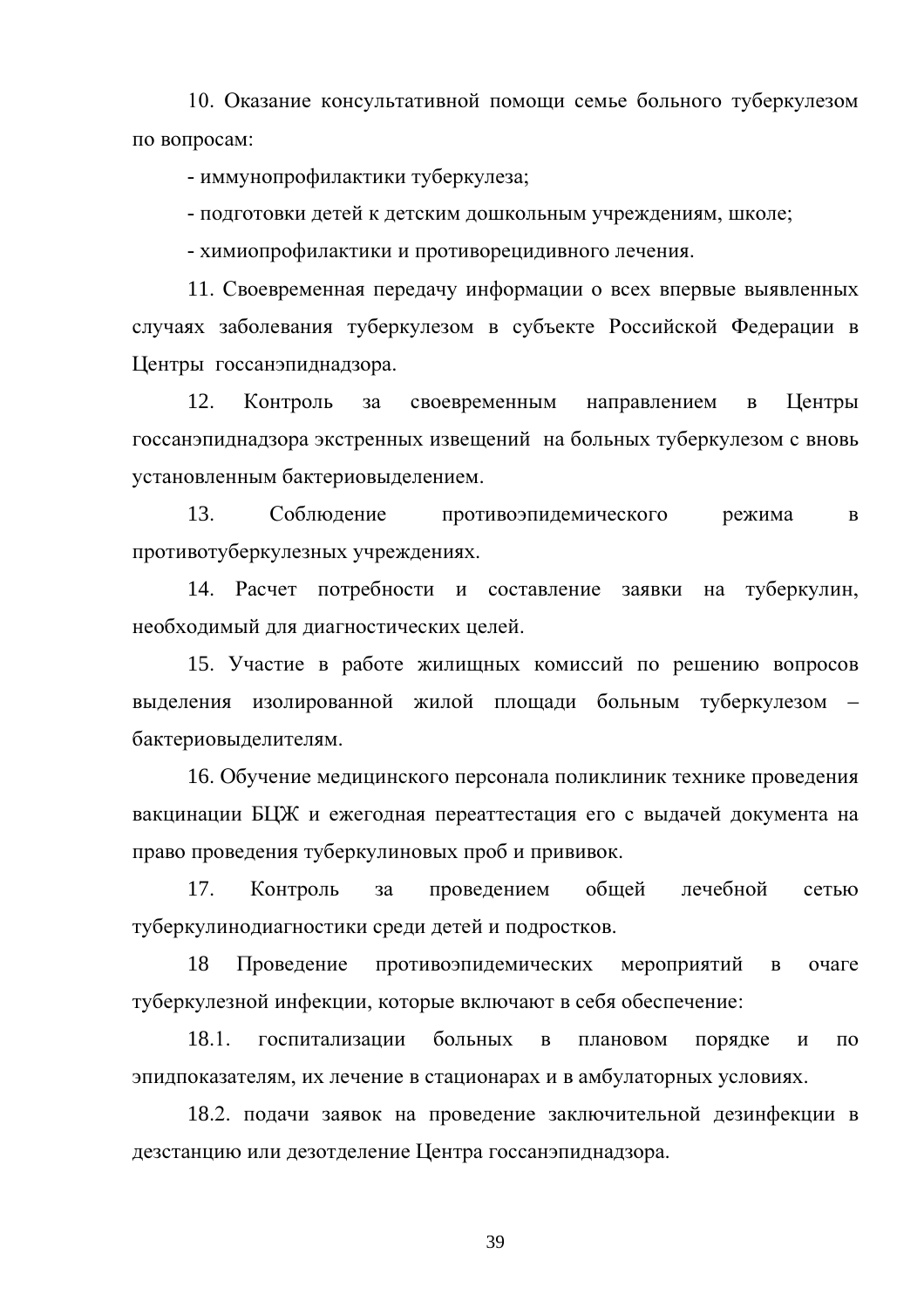18.3. обследования и наблюдения за лицами из контакта с больными, выделяющими МБТ.

18.4. организации вакцинации БЦЖ неинфицированных лиц.

18.5. изоляции от больного лиц, привитых вакциной БЦЖ, на период выработки иммунитета.

 $18.6.$ изоляции летей туберкулезной инфекции **ИЗ** очага  $\mathbf{B}$ специализированные детские учреждения.

 $18.7.$ больных плевательницами, дезсредствами, обучение лиц. проживающих в очаге, проведение текущей дезинфекции.

19. Формирование и работоспособность базы данных на всех больных туберкулезом, состоящих на учете в противотуберкулезных учреждениях.

20. Составление годовых отчетов о больных туберкулезом (ф. № 30; ф.  $\mathcal{N}_{2}$  33;  $\phi$ .  $\mathcal{N}_{2}$  12;  $\phi$ .  $\mathcal{N}_{2}$  14,  $\phi$ .  $\mathcal{N}_{2}$ -Tb,  $\mathcal{N}_{2}$ 7-Tb,  $\mathcal{N}_{2}$ 8-Tb,  $\mathcal{N}_{2}$ 10-Tb).

21. Проведение по итогам работы за год ретроспективного анализа эпидемической ситуации по туберкулезу.

22. Соблюдение правил охраны труда и техники безопасности.

## Врачей Центров госсанэпиднадзора:

1. Организация и осуществление контроля за составлением списков лиц, подлежащих обязательному профилактическому флюорографическому обследованию на туберкулез в связи с профессией.

2. Полицевой учет контингентов, подлежащих обязательному профилактическому флюорографическому обследованию на туберкулез в связи с профессией, и составление планов-графиков профилактических обследований данной категории лиц.

 $3<sub>1</sub>$ Определение численности контингентов, подлежащих профилактическим осмотрам и не являющихся постоянными жителями субъекта РФ (работники рынков и мелкорозничной торговли, лица, проживающие в общежитиях).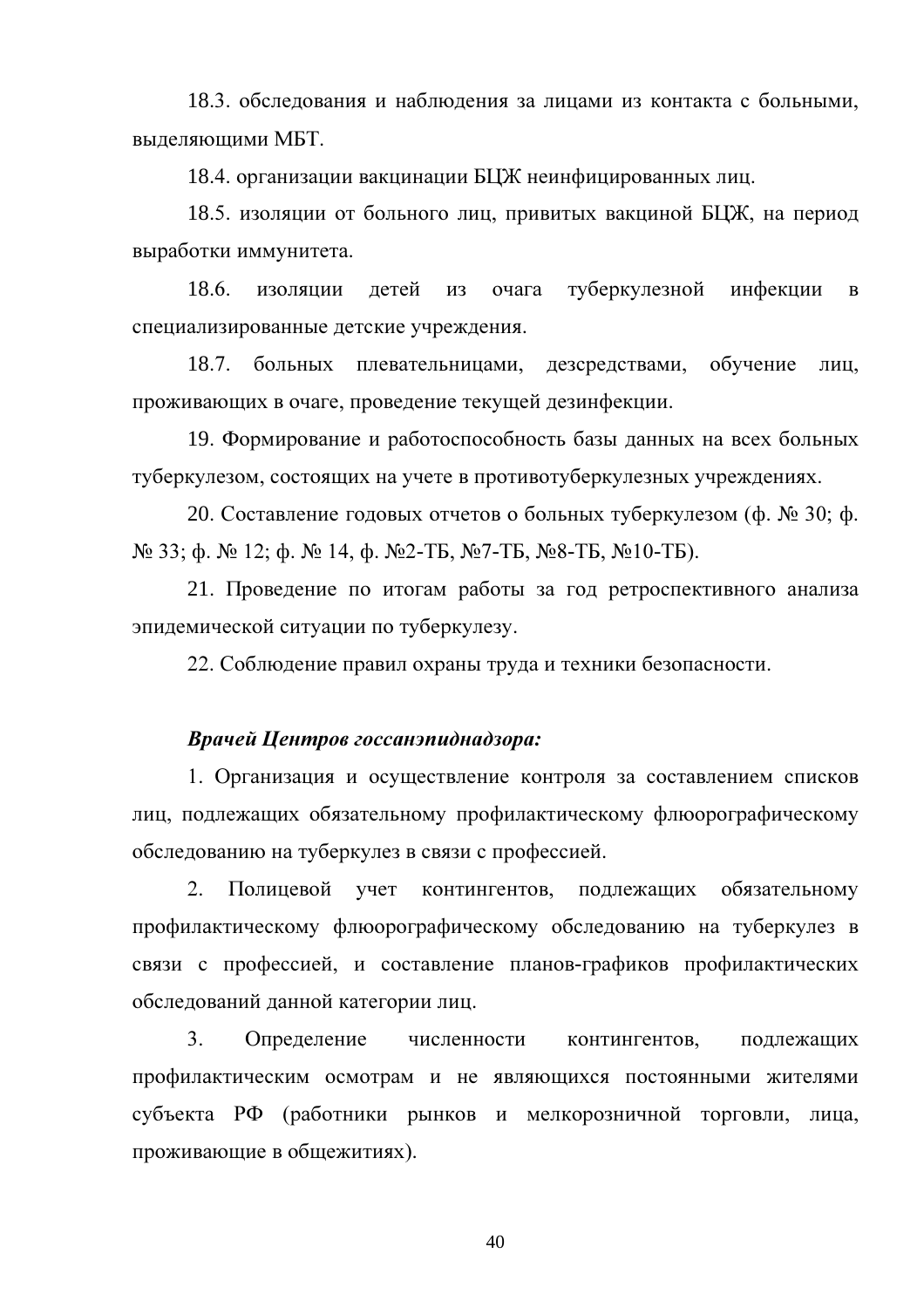4. Составление планов профилактических осмотров категорий населения перечисленных в п.3, согласование их с окружными фтизиатрами  $\overline{\mathbf{M}}$ определение порядка прохождения профилактических осмотров категориями населения, перечисленными в п.3., а также медицинских учреждений и организаций, которые будут их проводить.

5. Контроль за правильным оформлением в медицинских книжках заключения о флюорографическом обследовании, с отметкой о результатах обследования, а не только о факте его прохождения.

6. Регистрация и полицевой учет больных, у которых установлено выделение микобактерий (вновь выявленных больных; больных, состоящих на диспансерном учете, прибывших из других территорий).

7. Обеспечение проведения и организация лабораторного контроля качества текущей и заключительной дезинфекции в очагах туберкулеза по месту жительства, работы (учебы), а также в учреждениях, где выявлены и находятся на лечении больные туберкулезом.

8. Определение потребности, составление ежегодной заявки. а также приобретение и транспортировка вакцины БЦЖ и БЦЖ-М, туберкулина.

9. Учет и составление отчетов о прививках против туберкулеза.

10. Проведение оперативного эпидемиологического контроля за заболеваемостью туберкулезом.

11. Повышение санитарной грамотности населения по проблемам выявления и профилактики туберкулеза с использованием средств массовой информации.

12. Осуществление систематического контроля за:

 $12.1.$ профилактическим обследованием лиц. подлежащих обязательному обследованию на туберкулез в связи с профессией;

12.2. госпитализацией вновь выявленных больных туберкулезом, а также состоящих на учете бактериовыделителей по эпидпоказаниям;

12.3. санитарно-гигиеническим состоянием и противоэпидеми-ческим режимом в противотуберкулезных учреждениях;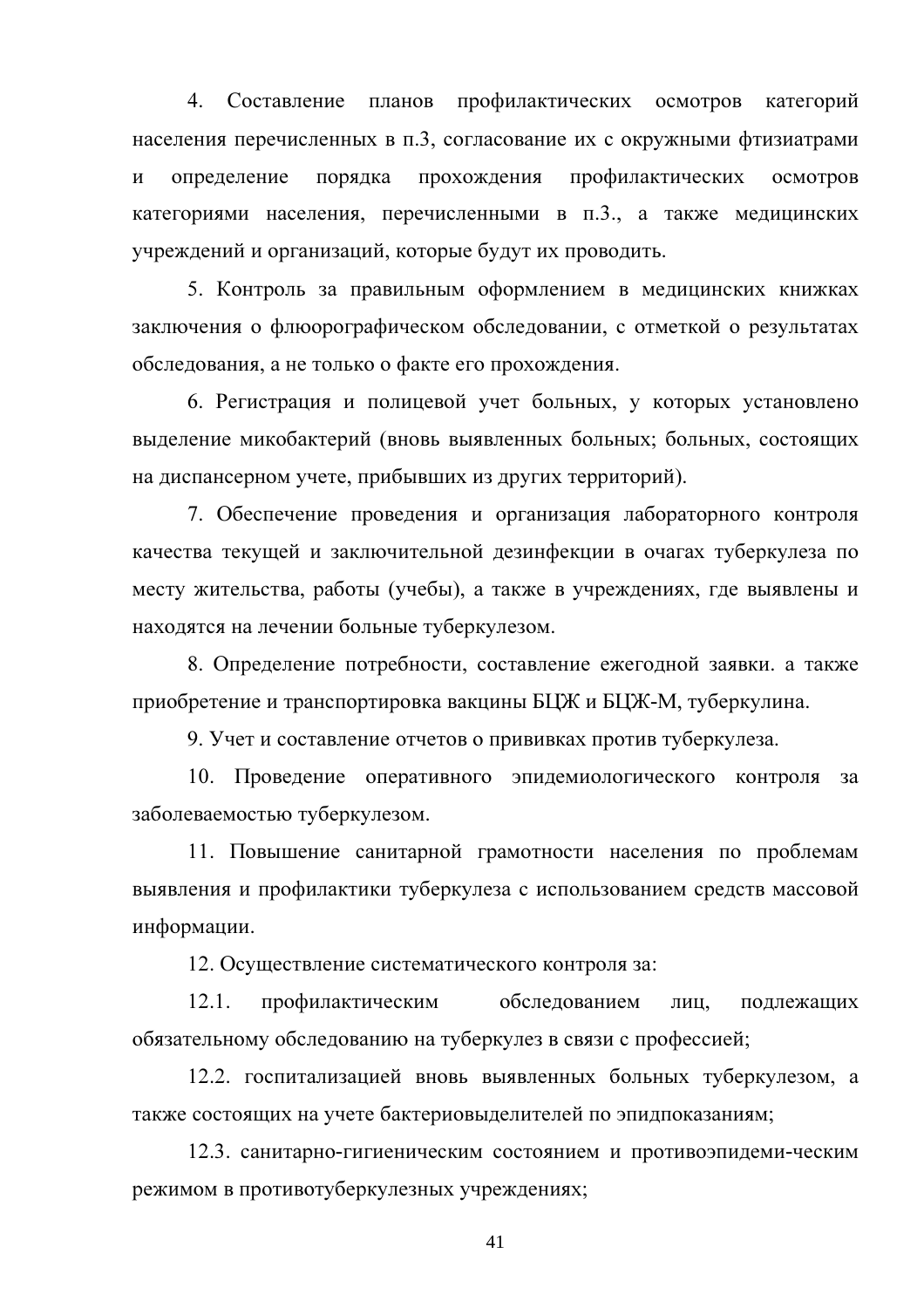12.4. предоставлением изолированной жилой площади больным, проживающим в общежитиях, многонаселенных квартирах;

12.5. организацией химиопрофилактики лицам, контактирующим с бактериовыделителями;

12.6. выполнением плана прививок БЦЖ и проб Манту;

12.7. хранением и уничтожением вакцины БЦЖ, туберкулина;

12.8. соблюдением правил допуска к работе лиц, больных и переболевших туберкулезом, согласно инструкции МЗ СССР № 1142-а-73 от  $27.12.73$ r.:

12.9. состоянием рентгенодиагностической аппаратуры в амбулаторнополиклинических и противотуберкулезных учреждениях;

 $12.10.$ соблюдением действующих нормативно-правовых  $\overline{M}$ директивных документов по предупреждению распространения туберкулеза среди населения.

#### Медицинских работников үчреждений первичной медикосанитарной помощи:

1. Ежегодный 100% охват профилактическими осмотрами на туберкулез лиц, состоящих на диспансерном учете и относящихся к группам повышенного риска заболевания туберкулезом.

2. Проведение профилактических флюорографических осмотров всех лиц, подлежащих обязательному обследованию на туберкулез в связи с профессией по месту постоянной регистрации или работы.

3. Проведение профилактических флюорографических осмотров населения, не входящего в перечень лиц, подлежащих обязательному обследованию на туберкулез в связи с профессией, и групп повышенного риска заболевания туберкулезом, не менее 50% от общей численности.

4. Внесение в медицинскую документацию (для лиц, подлежащих обязательному обследованию на туберкулез в связи с профессией, в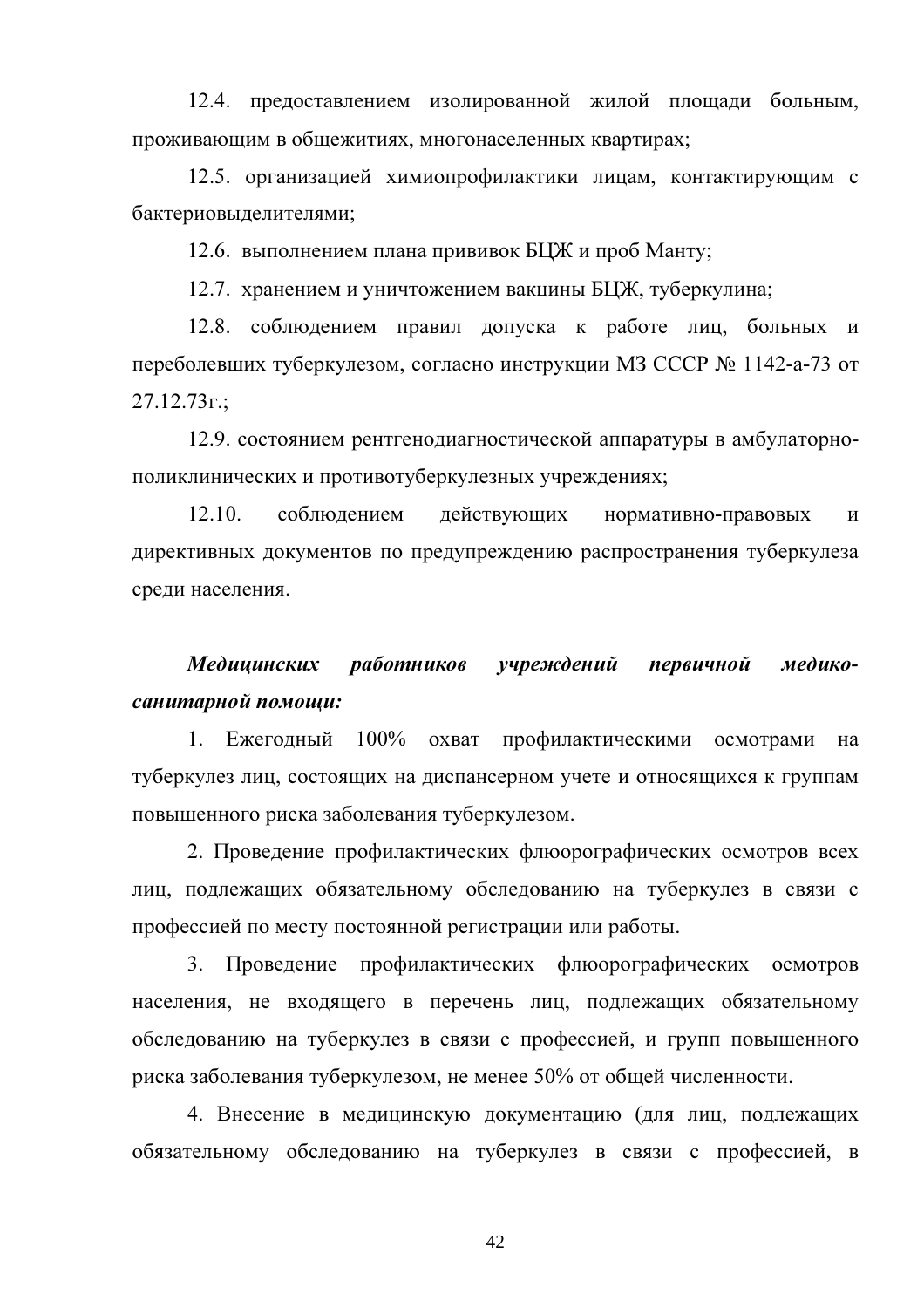записи медицинские книжки)  $\mathbf{c}$ заключением результатах  $\overline{O}$ флюорографического осмотра, а не о факте его прохождения.

5. Выполнение бактериоскопического исследования мазка мокроты вылеляющим MOKDOTV, обратившимся в поликлинику, всем лицам. нетранспортабельным больным, выделяющим мокроту, больным с ХНБОД, а также исследование мочи на МБТ у лиц с хроническими неспецифическими заболеваниями мочеполовой системы.

6. Участие в контролируемом лечении больных туберкулезом, проживающих на территории, обслуживаемой учреждением ПМСП.

**Начальников** здравоохранения, органов управления главных фтизиатров, главных врачей противотуберкулезных диспансеров и главных врачей Центров госсанэпиднадзора:

1. Составление и обеспечение выполнения комплексных планов мероприятий и целевых программ по борьбе с туберкулезом (в т.ч. планов профилактических флюорографических осмотров населения, проведения туберкулиновых проб и прививок БЦЖ).

2. Регулярное заслушивание на медицинских советах и совещаниях в органах управлениях здравоохранения ответственных лиц о выполнении действующих директивных документов по борьбе с туберкулезом.

3. Решение вопросов об отстранении от работы больных туберкулезом, относящихся к контингентам, подлежащим обязательному обследованию на туберкулез в связи с профессией.

4. Обеспечение подготовки специалистов учреждений здравоохранения и государственной санитарно-эпидемиологической службы по вопросам своевременного выявления лиц, подозрительных на туберкулез, диагностики, лечения, эпидемиологии и профилактики туберкулеза.

5. Пересмотр и уточнение, на основании анализа эпидемической ситуации по туберкулезу и социально-экономических условий, списков профессий, подлежащих обязательным осмотрам на туберкулез.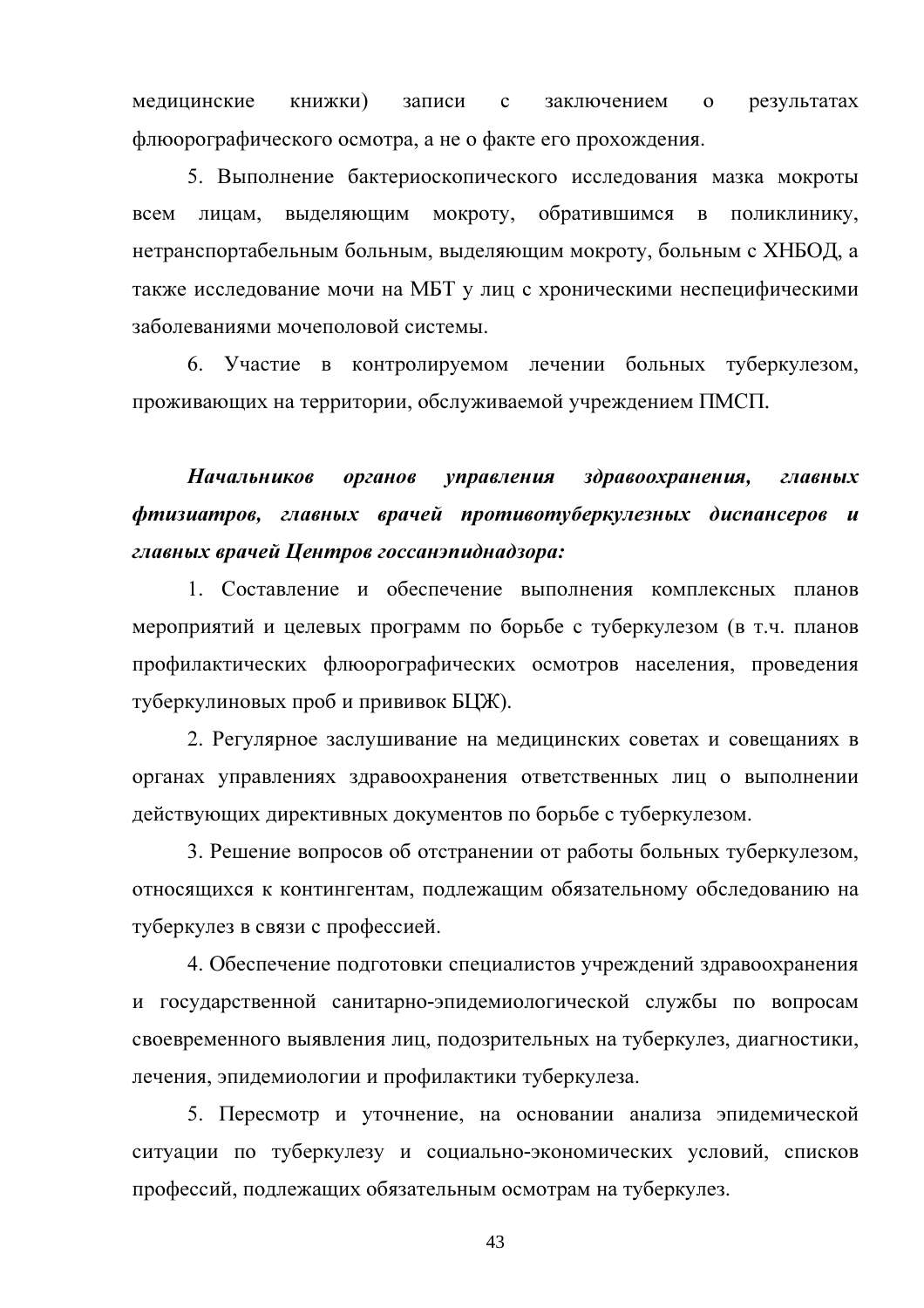6. Обеспечение первичного обследования очага туберкулезной инфекции, определение принадлежности очага к той или иной группе эпидопасности, эпидемиологическое наблюдение за очагом.

7. Систематическое проведение анализа эпидемической ситуации по эффективности проводимых противоэпидемических туберкулезу  $\mathbf{M}$ мероприятий.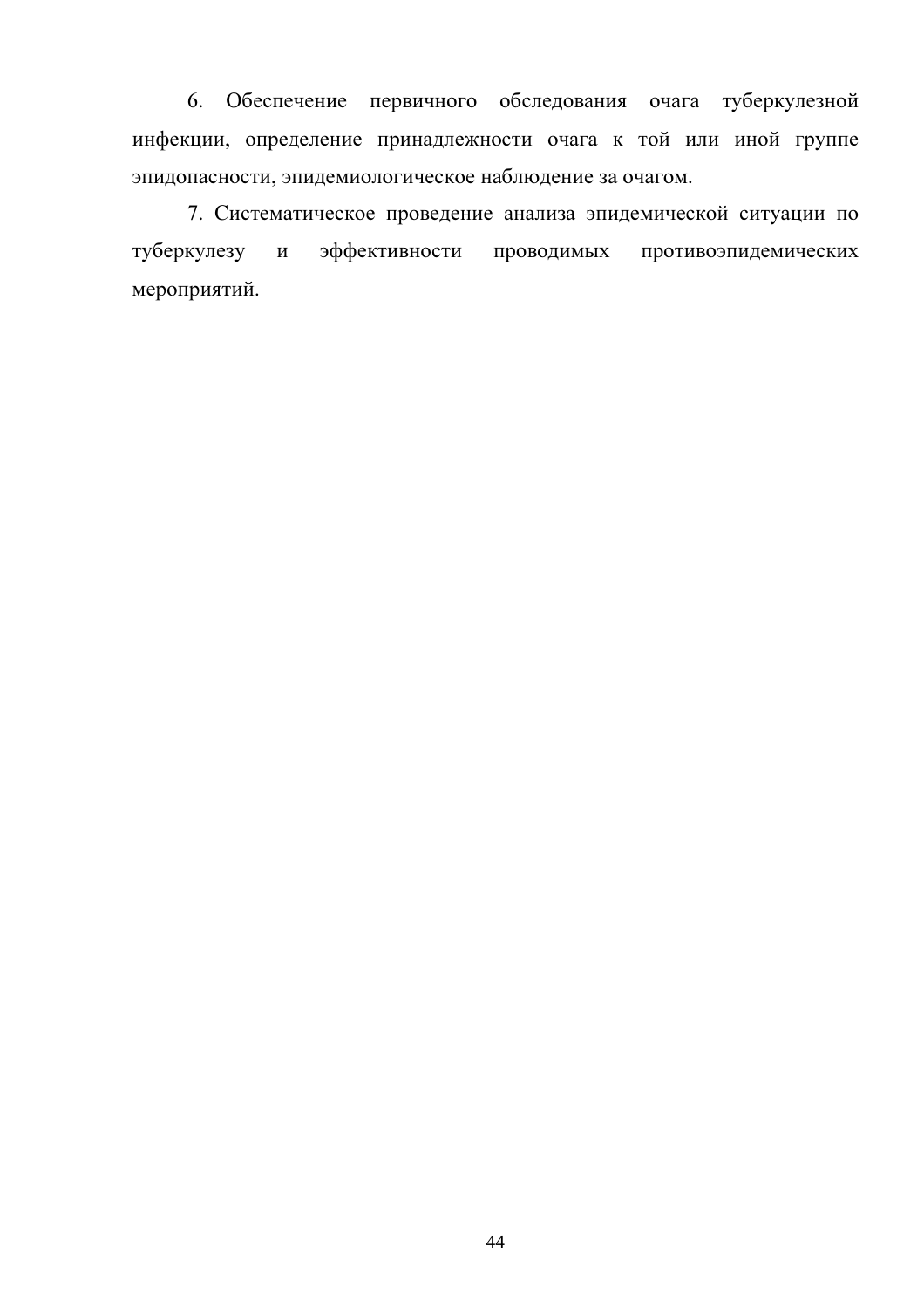# ОРГАНИЗАЦИЯ СИСТЕМЫ ВЫЯВЛЕНИЯ ТУБЕРКУЛЕЗА (ТБ) В УЧРЕЖДЕНИЯХ ПЕРВИЧНОЙ МЕДИКО-САНИТАРНОЙ ПОМОЩИ

Значительную роль в распространении туберкулеза имеет контакт с больным туберкулезом и его продолжительность [3,6]. Риск инфицирования значительно возрастает при тесном семейном или бытовом контакте с больным, выделяющим в окружающую среду микобактерии туберкулеза при кашле, чихании или разговоре. Большое значение приобретает фактор времени, особенно если человек проводит в тесном контакте с больным туберкулезом более 8 часов. Чем меньше часов человек проводит с больным чем скуднее у последнего бактериовыделение, тем  $\overline{\mathbf{M}}$ ниже риск инфицирования (рис. 1).

Рисунок 1





## ДЕТСКОЕ УЧРЕЖДЕНИЕ/РАБОТА/ЛПУ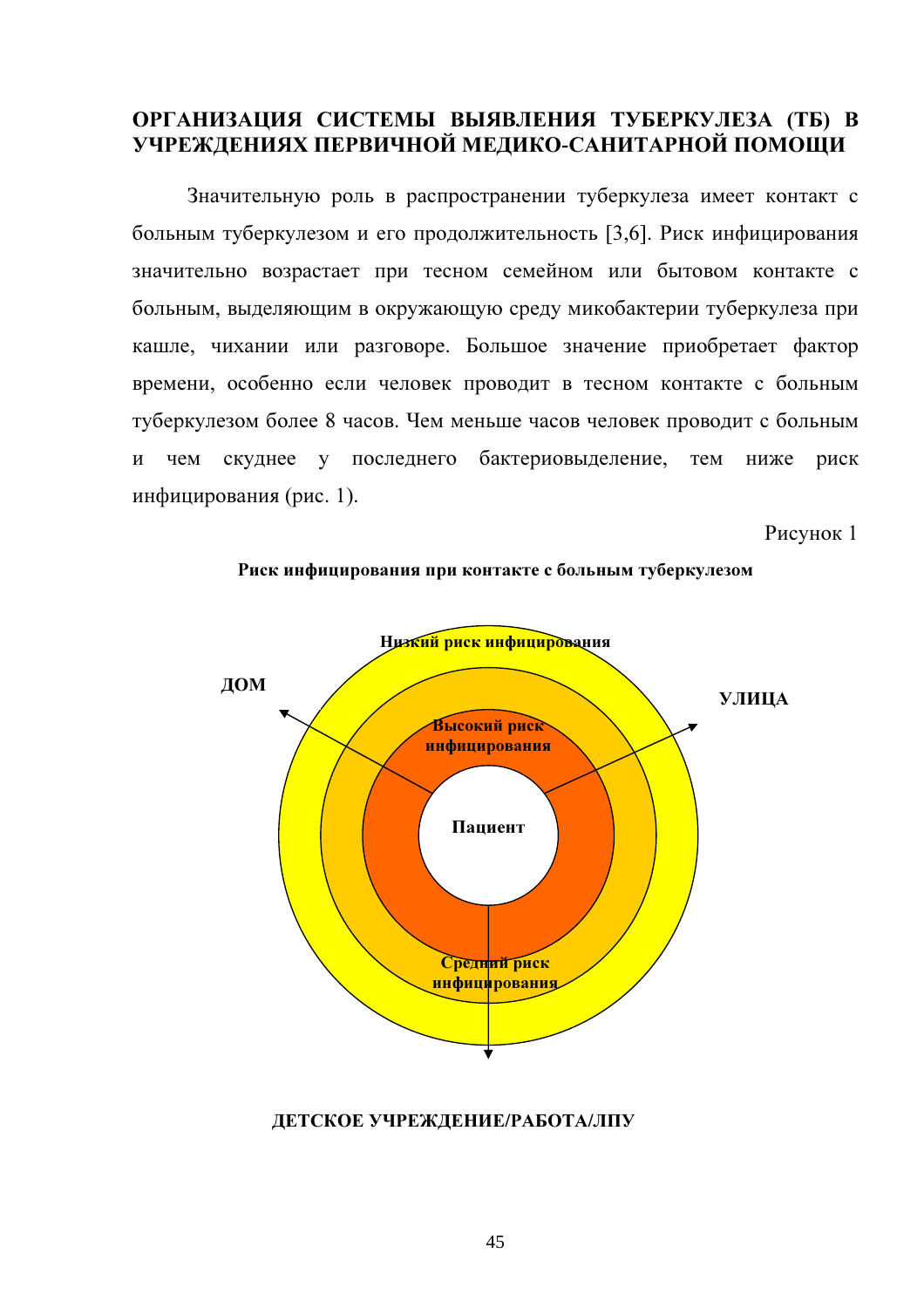У лиц, инфицированных микобактериями туберкулеза, риск развития активного туберкулезного процесса составляет 10%. При этом половина из них заболеет в течении первых 2-х лет, а другая половина в течение последующей жизни [3] (рис. 2). Следовательно, чем раньше будет выявлен больной туберкулезом, особенно с наличием бактериовыделения, тем меньший процент населения он успеет инфицировать.

Рисунок 2



Основные причины поздней диагностики туберкулеза легких в медицинских

## учреждениях первичной медико-санитарной помощи (ОЛС):

- анамнестических данных, связанных с недостаточной недоучет настороженностью врачей по туберкулезу;
- неправильная оценка клинических проявлений туберкулеза;
- неправильная трактовка рентгенологических изменений в легких;
- отсутствие или однократное исследование мазков мокроты на МБТ;
- отсутствие контрольного рентгенологического исследования перед выпиской из общего стационара или перед выпиской на работу в общей поликлинике:
- обзорная бронхоскопия без взятия биопсийного материала.

# Последствия поздней диагностики туберкулеза:

- $1<sub>1</sub>$ Эпидемиологическая опасность;
- $2<sub>1</sub>$ Прогрессирующее и остропрогрессирующее течение заболевания;
- $\overline{3}$ . Низкая эффективность лечения;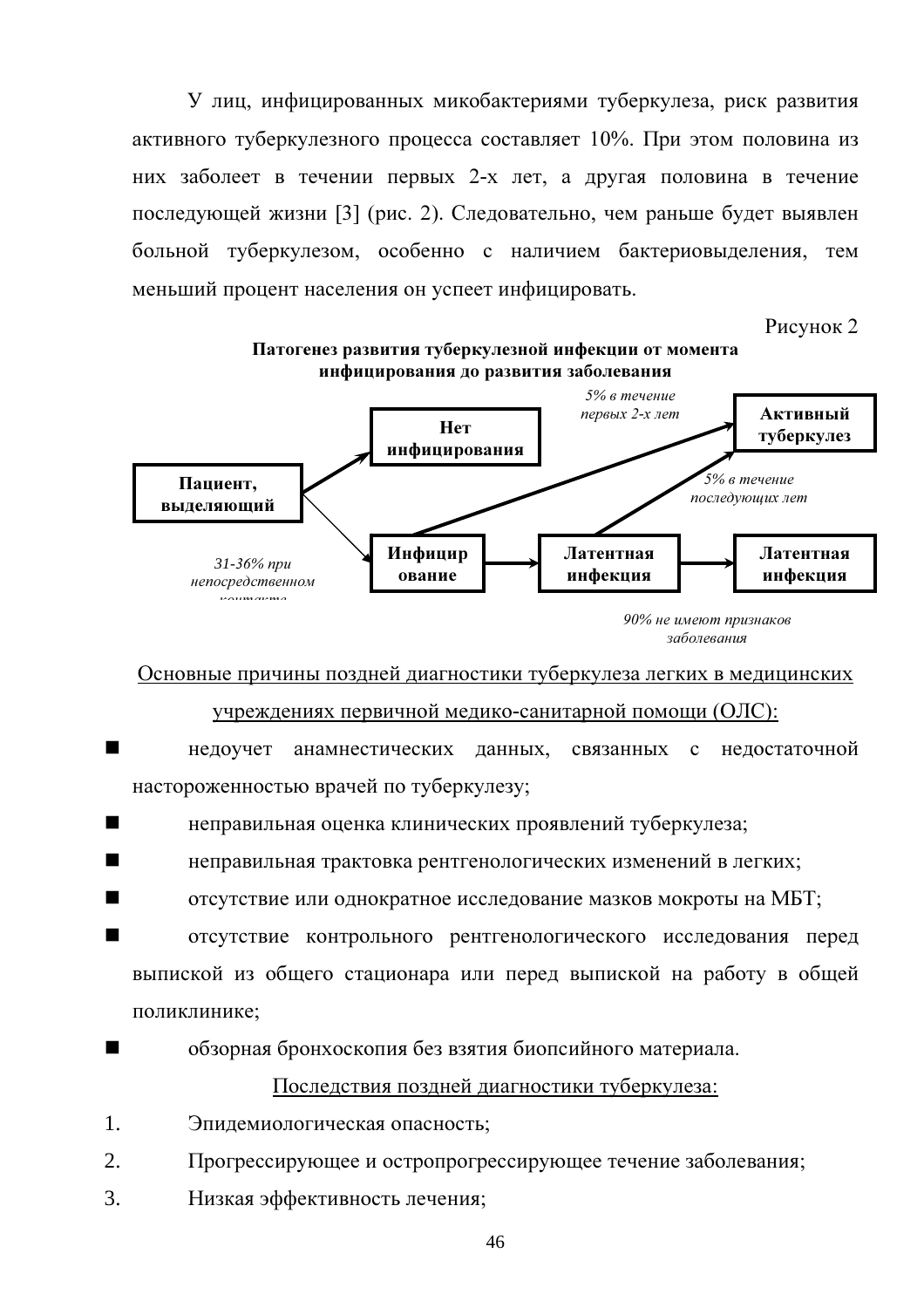- $\overline{4}$ . Высокая вероятность развития лекарственной устойчивости МБТ;
- 5. Высокая вероятность развития летальных исходов;
- 6. Излечение с массивными остаточными изменениями;
- $7<sup>1</sup>$ Высокий риск развития рецидива заболевания;
- 8. Переход в хронические формы;
- $\mathbf{Q}_{1}$ Высокая инвалидизация больных туберкулезом.

Выявление любой патологии, в том числе и туберкулеза, является функциональной обязанностью медицинских работников первичной медикосанитарной помощи. Дефекты в их работе отражаются в дальнейшем на показателях-индикаторах эффективности лечения  $\mathbf{M}$ смертности **OT** туберкулеза.

# Организация работы регистратуры поликлиники, направленная на выявление больных ТБ

Цель работы регистратуры: распределение потоков пациентов, документов в поликлинике, которое обеспечивает информации  $\overline{M}$ своевременное выявление и регистрацию больных ТБ среди обратившегося в поликлинику населения.

## Залачи:

1. Оценить, имеются ли у посетителя поликлиники явные признаки ТБ (кашель, кровохаркание, боли в грудной клетке);

2. Направить пациента к медработнику или во флюорографический кабинет в соответствие с установленными алгоритмами;

3. Обязательно обеспечить контакт посетителя поликлиники с медработником, если это его посещение - первое в этом году: «не дать уйти ни с чем».

Алгоритмы действий на этапе регистратуры: регистратор - это первый сотрудник поликлиники, к которому обращается со своей проблемой пришедший в поликлинику посетитель. Обязанность регистратора определить такой маршрут посетителя (рис. 3), который, с одной стороны, будет в наибольшей степени способствовать решению проблем посетителя, а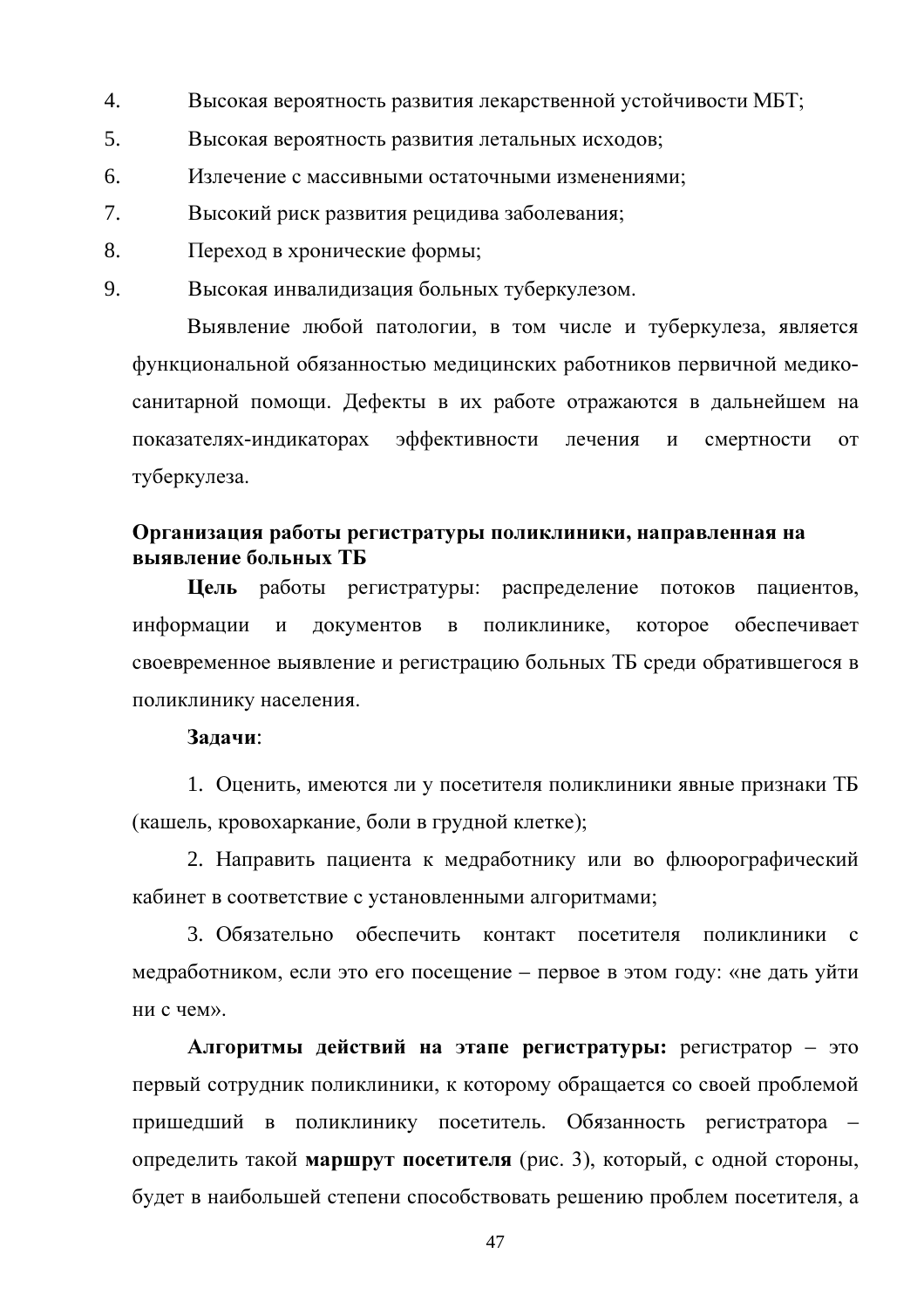с другой – способствовать выявлению больных ТБ и снижать риск передачи инфекции окружающим лицам. Общим в этих ситуациях является то, что регистратор оценивает любого обратившегося к нему посетителя по наличию у него жалоб и внешних признаков ТБ.

Если посетитель миновал регистратуру и обращается к медицинскому персоналу других структурных подразделений поликлиники с вопросами, находящимися в компетенции регистратора, то такого посетителя персонал направляет в регистратуру.

Если посетитель кашляет, находясь в очереди в регистратуру или обращаясь к регистратору, то регистратор выдает ему салфетку и рекомендует при кашле прикрывать рот этой салфеткой. Осуществив в картотеке поиск амбулаторной карты, регистратор просматривает ее на наличия отметки о дате последнего флюорографическом предмет обследования. В соответствии с Санитарно-эпидемиологическими правилами туберкулеза",  $C\Pi$ 3.1.1295-03 "Профилактика регламентирующими периодичность прохождения профилактических флюорографических осмотров населением не реже 1 раза в 2 года, регистратор определяет необходимость очередного флюорографического обследования. В случае отсутствия отметки о флюорографическом обследовании за период более 2-х лет, он направляет пациента во флюорографический кабинет, одновременно выдавая талон на врачебное посещение.

При отказе пациента пройти флюорографическое обследование регистратор делает соответствующую запись в амбулаторной карте, подтвержденную подписью пациента и регистратора. Эта процедура, хотя и обслуживания отдельного лица. обратившегося удлиняет время за медицинской помощью, оказывает дисциплинирующее действие на "отказника" и подтверждает выполнение регистратором раздела работы по населения прохождению профилактического привлечению  $\mathbf{K}$ флюорографического обследования.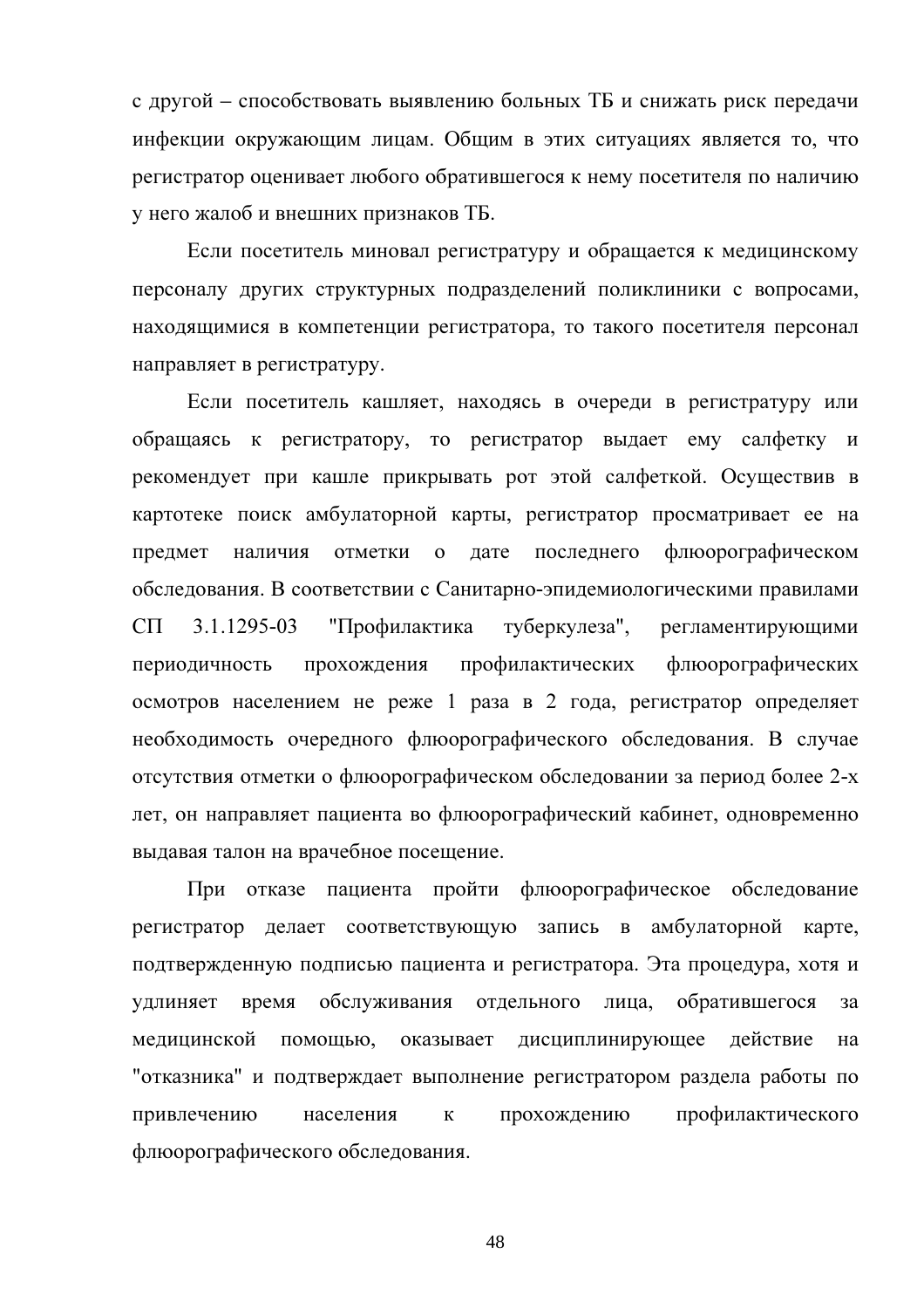## Алгоритм работы регистратора поликлиники по организации



маршрута посетителя для выявления ТБ

Если амбулаторной  $\overline{B}$ карте имеется отметка  $\overline{00}$ очередном флюорографическом обследовании, но у пациента имеются симптомы кашля, ему выдаются - талон на прием к врачу и направление в кабинет доврачебного приема, где средний медицинский работник определяет наличие или отсутствие других признаков ТБ. В случае выявления дополнительных признаков – кашля продолжительностью более 2-х недель, потери веса, слабости, наличие потливости по ночам и кровохарканья работник кабинета доврачебного приема решает вопрос о консультации пациента у фтизиатра ПТД, фтизиатра поликлиники, врача-инфекциониста,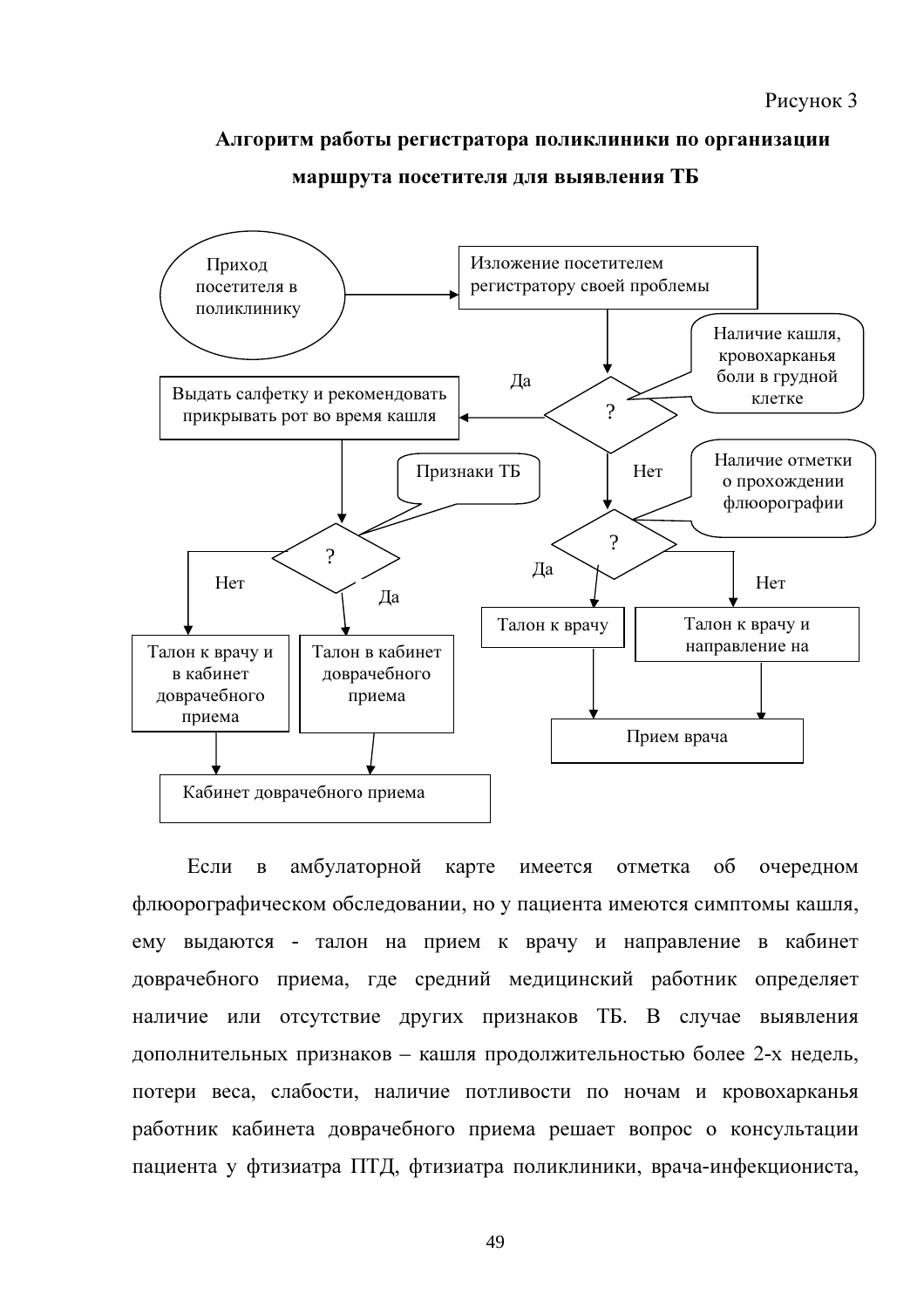участкового терапевта или врача общей практики, к которым пациент может попасть немедленно.

При отсутствии подозрительных симптомов работник кабинета доврачебного приема ставит отметку о посещении кабинета и направляет пациента на прием к врачу, к которому был выдан талон в регистратуре.

Важным моментом в деятельности регистратора является выявление посетителей (больных или здоровых) с кашлем и направления их на флюорографическое обследование или в кабинет доврачебного приема.

### Выявление больных активным туберкулезом на приеме у врача ПМСП

Настороженность врача  $TMCTI$  $\bf{B}$ отношении туберкулеза и эффективной клинические знания составляют основу деятельности учреждений  $TMCT$ на ланном этапе Согласно Санитарноэпидемиологических правил СП 3.1.1295-03 "Профилактика туберкулеза" выявление больных туберкулезом осуществляют врачи всех специальностей, средние медицинские работники ЛПУ и оздоровительных организаций, независимо от ведомственной принадлежности и форм собственности, а также врачи и средние медицинские работники, занимающиеся частной медицинской деятельностью. При обращении в поликлиническое учреждение пациентов с симптомами, указывающими на возможное заболевание туберкулезом, им назначают проведение обязательного диагностического минимума (ОДМ).

Цель данного этапа - распознавание признаков ТБ и своевременное выявление больных с активным ТБ, обратившихся к врачу ПМСП с жалобами, подозрительными на туберкулез. Использование, имеющейся в распоряжении лечебного учреждения лабораторно-инструментальной базы, для подтверждения или снятия предполагаемого диагноза ТБ путем проведения определенного набора клинических, бактериологических и других необходимых инструментальных исследований.

Объектом обследования на описываемом этапе являются лица, обратившиеся в ЛПУ с симптомами, подозрительными на наличие ТБ.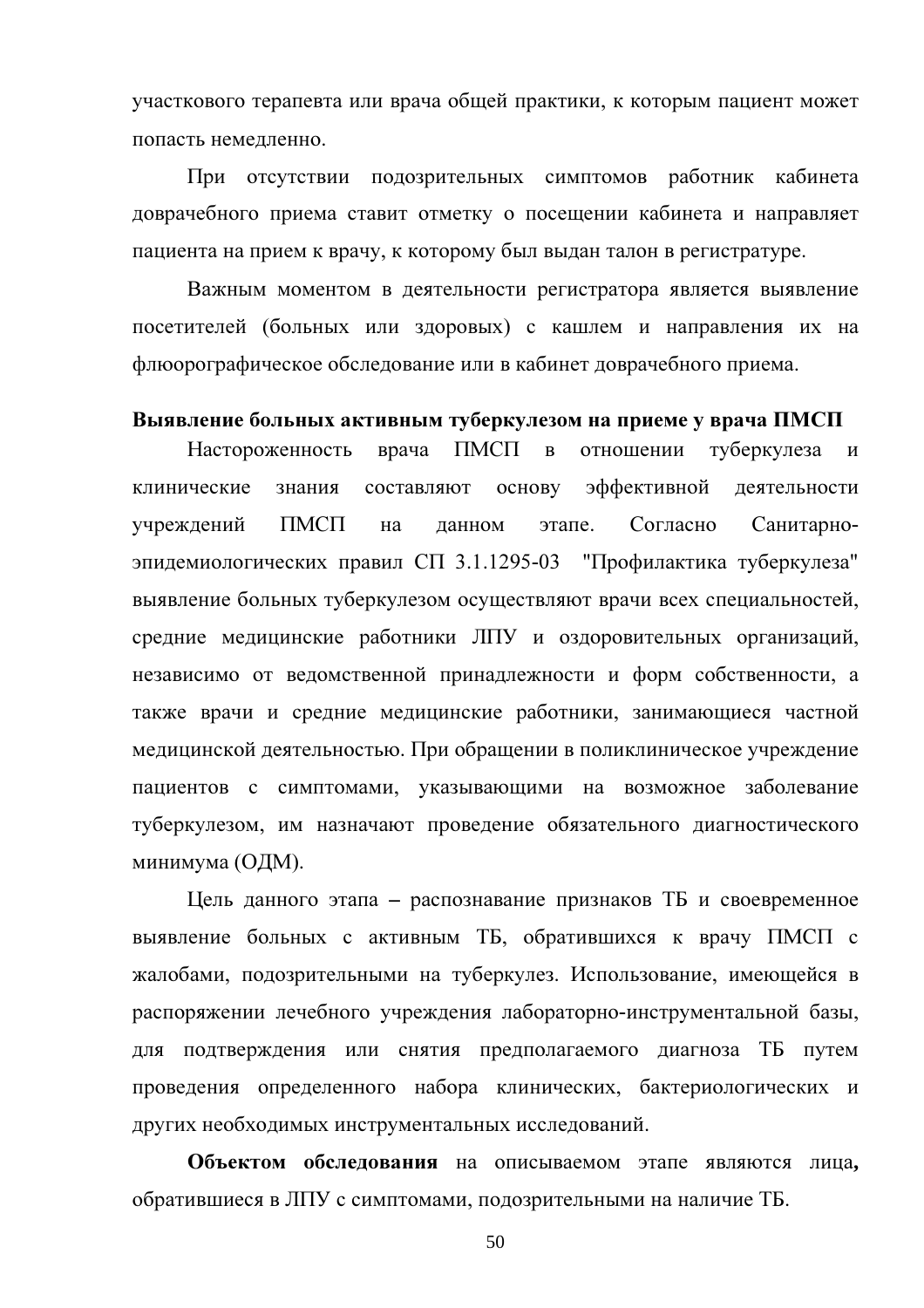### Задачи этапа:

1. Сбор информации о пациенте (опрос, клинический осмотр со сбором жалоб и эпиданамнеза);

2. Проведение дифференциальной диагностики, доступной в амбулаторнополиклиническом учреждении, подтверждения ЛЛЯ или **СНЯТИЯ** предполагаемого диагноза ТБ;

3. Определение перечня необходимых и достаточных в каждом конкретном случае лабораторно-инструментальных исследований для подтверждения или снятия предполагаемого диагноза;

4. Организация забора биологического материала у пациента (3-кратное исследование мокроты на наличие МБТ);

5. Проведение назначенных исследований в установленные сроки с направившему больного обследование, предоставлением врачу, на результатов этих исследований;

6. Повышение квалификации персонала учреждений ПМСП в отношении забора биологического материала (мокроты), персонала лаборатории – проведения микроскопического и культурального исследования мокроты на наличие МБТ:

7. Выявление пациентов с факторами риска в отношении ТБ, проведение с ними профилактических бесед;

В случае подозрения на туберкулез назначаются целенаправленные исследования согласно представленной ниже схемы:

- $\bullet$ Анамнез:
- Осмотр;  $\bullet$

 $\bullet$ Общий анализ крови, мокроты и мочи;

3-х кратное бактериоскопическое исследование материала на МБТ по Циль-Нильсену или с помощью люминесцентного микроскопа (мокрота, моча, ликвор, пунктат, гной, отделяемое свищей, выпот);

Лучевая диагностика (рентгенография органов грудной клетки и пораженного органа, при необходимости томография, КТ, МРТ);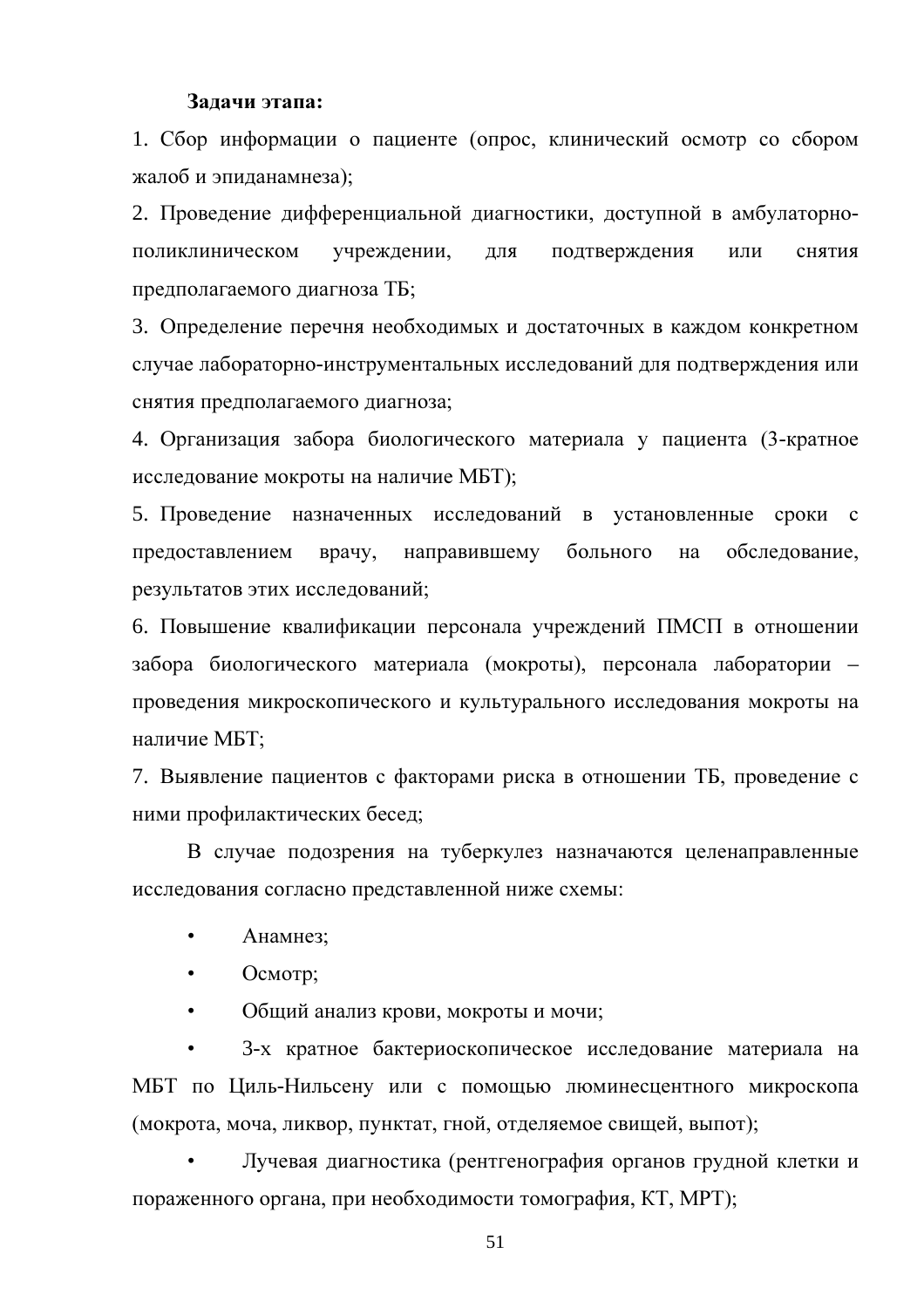Туберкулинодиагностика у детей с использованием пробы Манту с 2 ТЕ ППД-Л.

# ГРУППЫ РИСКА ПО ЗАБОЛЕВАНИЮ ТУБЕРКУЛЕЗОМ

# 1. Группы риска противотуберкулезных диспансеров:

 $\blacktriangleright$ лица, имеющие контакт с больными туберкулезом легких (семейный и профессиональный);

 $\blacktriangleright$ лица с остаточными посттуберкулезными изменениями в легких и внутригрудных лимфатических узлах;

 $\blacktriangleright$ лица молодого возраста с гиперергической реакцией на пробу Манту с 2ТЕ ППД-Л (инфильтрат 21 и более см в диаметре, везикулонекротическая реакция);

 $\blacktriangleright$ лица молодого возраста с отрицательной реакцией на пробу Манту с 2 ППД-Л;

 $\blacktriangleright$ лица молодого возраста, перенесшие экссудативный плеврит

# 2. Социальные группы:

 $\blacktriangleright$ лица БОМЖ;

 $\blacktriangleright$ беженцы:

 $\blacktriangleright$ мигранты;

 $\blacktriangleright$ лица, находящиеся в пенитенциарных учреждениях и освободившиеся из них:

 $\blacktriangleright$ проживающие лица. приютах, ночлежках, интернатах  $\mathbf{B}$ ДЛЯ престарелых и т.д.;

 $\blacktriangleright$ пациенты наркологических и психиатрических учреждений.

# 3. Поликлинические группы (табл. 1)

Таблина 1

| Перечень состояний                                                                                                                                                            | Локализация<br>туберкулеза |
|-------------------------------------------------------------------------------------------------------------------------------------------------------------------------------|----------------------------|
| - женщины в послеродовом периоде;<br>- пациенты, инфицированные ВИЧ и больные СПИДом;<br>- больные сахарным диабетом;<br>- больные язвенной болезнью желудка и 12-ти перстной | Любая                      |
| кишки;                                                                                                                                                                        |                            |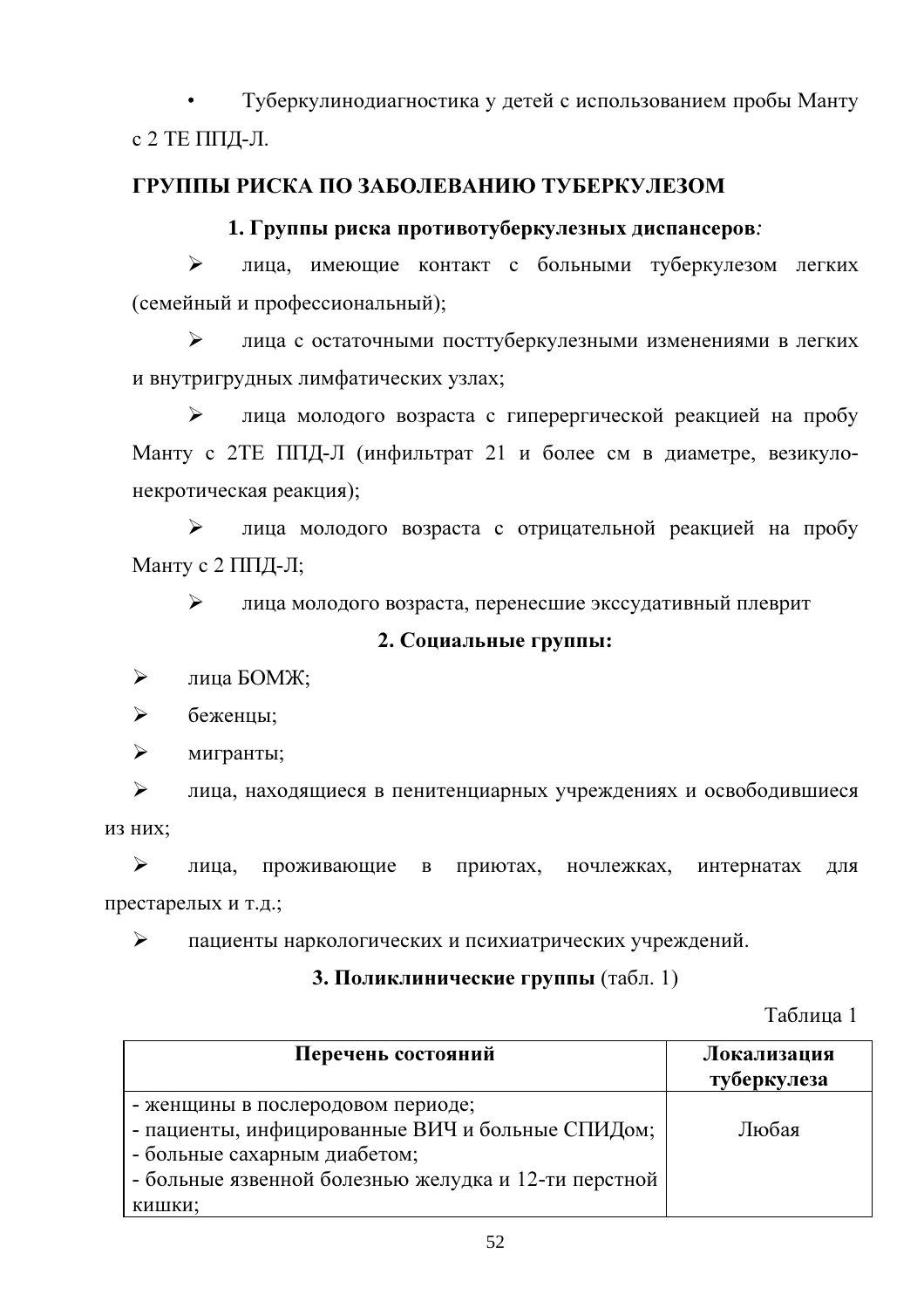| Перечень состояний                                  | Локализация        |
|-----------------------------------------------------|--------------------|
|                                                     | туберкулеза        |
| больные, перенесшие полостные операции<br>на        |                    |
| брюшной полости;                                    |                    |
| больные, длительно получающие кортикостероиды,      |                    |
| цитостатики и лучевую терапию;                      |                    |
| - больные хроническим алкоголизмом, наркоманией и   |                    |
| психическими заболеваниями;                         |                    |
| - больные хроническими вирусными заболеваниями      |                    |
| печени.                                             |                    |
| больные с профессиональными<br>(пылевыми)           | Туберкулез органов |
| заболеваниями легких;                               | дыхания            |
| - больные с неспецифическими заболеваниями легких;  |                    |
| - больные с раком легкого.                          |                    |
| - лица с менингеальной симптоматикой;               | Туберкулезный      |
| - лица с прогрессирующими головными болями.         | менингит           |
| - длительно текущие артриты, полиартриты;           | Туберкулез костей  |
| остеомиелит метафизарной локализации, в<br>Т.Ч.,    | и суставов         |
| осложненный свищами;                                |                    |
| - остеохондроз;                                     |                    |
| - деформация позвоночника;                          |                    |
| - радикулиты;                                       |                    |
| - упорные боли в спине, суставах;                   |                    |
| - нарушение походки;                                |                    |
| - висцеральные боли;                                |                    |
| нарушениие функции тазовых органов неясного         |                    |
| генеза.                                             |                    |
| - хронический пиелонефрит;                          | Туберкулез         |
| - хронический цистит;                               | мочеполовой        |
| - калькулезный пиелонефрит;                         | системы            |
| - мочекаменная болезнь;                             |                    |
| - приступы почечной колики;                         |                    |
| - гематурия неясной этиологии;                      |                    |
| - гипертония неясной этиологии;                     |                    |
| - радикулиты;                                       |                    |
| - хронический орхоэпидидимит и эпидидимит.          |                    |
| - длительные хронические воспалительные заболевания | Туберкулез         |
| женских<br>половых<br>органов,<br>He<br>поддающиеся | женских гениталий  |
| неспецифической терапии;                            |                    |
| - бесплодие, особенно первичное;                    |                    |
| - стойкое нарушение менструальной функции.          |                    |
| заболевания<br>хронические<br>воспалительные        | Туберкулез         |
| лимфатических узлов, в т.ч. с длительно текущими    | периферических     |
| незаживающими свищами;                              | лимфатических      |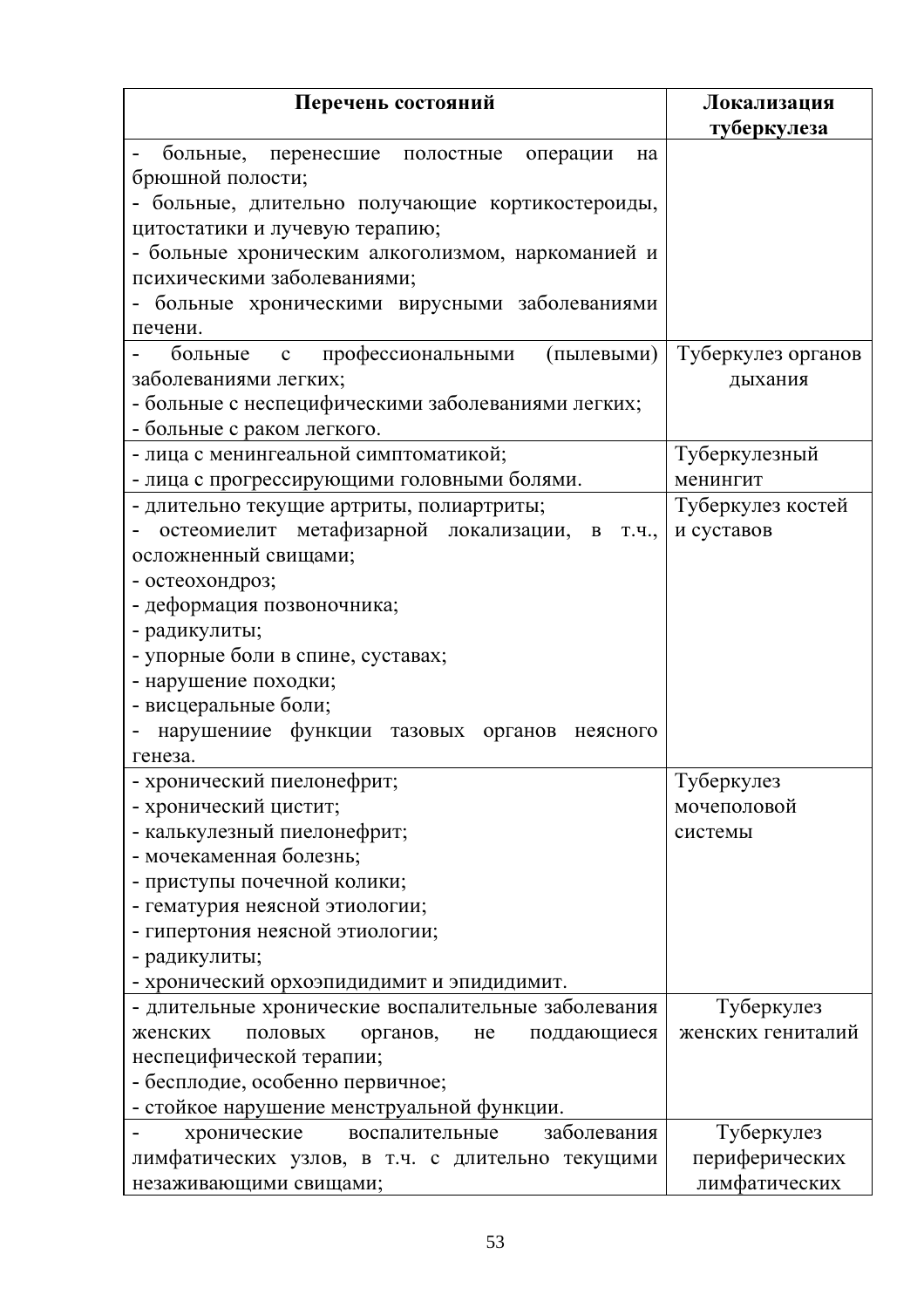| Перечень состояний                                                | Локализация     |  |
|-------------------------------------------------------------------|-----------------|--|
|                                                                   | туберкулеза     |  |
| - увеличение лимфоузлов неустановленной этиологии -               | узлов           |  |
| шейных,<br>подмышечных,<br>другой<br>паховых<br>И                 |                 |  |
| локализации.                                                      |                 |  |
| - хронический холецистит, аппендицит;                             | Туберкулез      |  |
| - мезаденит;                                                      | абдоминальный   |  |
| - колит;                                                          |                 |  |
| - язвенная болезнь желудка и 12-перстной кишки;                   |                 |  |
| - частичная кишечная непроходимость;                              |                 |  |
| - опухолевидные образования в брюшной полости и                   |                 |  |
| малом тазу.                                                       |                 |  |
| - туберкулоидная форма кожного лейшманиоза;                       | Туберкулез кожи |  |
| - хромомикоз;                                                     |                 |  |
| - актиномикоз;                                                    |                 |  |
| - споротрихоз;                                                    |                 |  |
| - хроническая пиодермия;                                          |                 |  |
| - хронические угри;                                               |                 |  |
| - васкулиты кожи;                                                 |                 |  |
| - хроническая дискоидная красная волчанка;                        |                 |  |
| - саркоидоз кожи;                                                 |                 |  |
| - флебиты;                                                        |                 |  |
| - трофические язвы.                                               |                 |  |
| хронические<br>рецидивирующие<br>воспалительные                   | Туберкулез глаз |  |
| заболевания сосудистой оболочки;                                  |                 |  |
| - ириты, иридоциклиты;                                            |                 |  |
| - керотоувеиты, склероувеиты;                                     |                 |  |
| - хориоидиты, хориоретиниты;                                      |                 |  |
| - хорионейротениты;                                               |                 |  |
| - хориоретиноваскулиты;                                           |                 |  |
| - уевиты.                                                         |                 |  |
| неясной<br>перикардит<br>этиологии<br>острым<br>$\mathbf{C}$<br>И | Туберкулезный   |  |
| неподдающийся<br>хроническим<br>течением,<br>терапии              | перикардит      |  |
| неспецифического действия.                                        |                 |  |
| - надпочечниковая недостаточность неясной этиологии.              | Туберкулез      |  |
|                                                                   | надпочечников   |  |

# ВАЖНЕЙШИЕ СИМПТОМЫ, ХАРАКТЕРНЫЕ ДЛЯ ТУБЕРКУЛЕЗА

В табл. 2 приведены основные клинические симптомы, характерные для

туберкулеза.

Таблица 2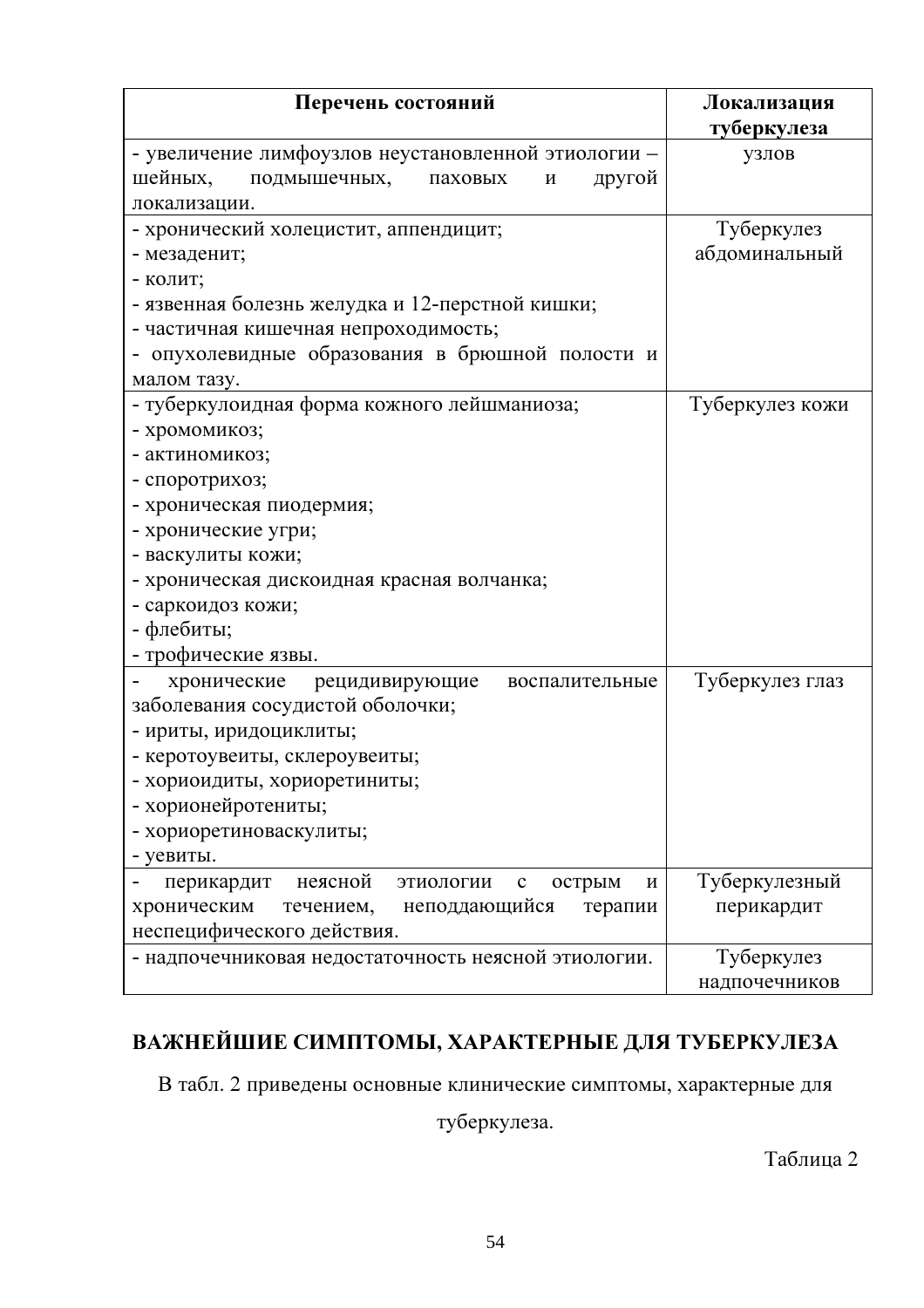| Локализация        | Симптомы                                                        |
|--------------------|-----------------------------------------------------------------|
| туберкулеза        |                                                                 |
| Любая              | - подострое или острое начало;                                  |
|                    | - лихорадка, ночные поты;                                       |
|                    | - потеря массы тела;                                            |
|                    | умеренный лейкоцитоз, лимфопения,<br>иногда                     |
|                    | моноцитоз;                                                      |
|                    | - патологические изменения на рентгенограмме.                   |
| Туберкулез органов | - кашель более 3-х недель с выделением мокроты или              |
| дыхания            | без нее;                                                        |
|                    | - кровохарканье;                                                |
|                    | - боли в грудной клетке.                                        |
| Туберкулезный      | - на 1-й неделе: постепенное развитие менингиального            |
| менингит           | синдрома (несоответствие состояния тяжести процесса);           |
|                    | 2-й<br>неделе: присоединяется<br>базальная<br>на                |
|                    | неврологическая симптоматика;                                   |
|                    | - на 3-й неделе: параличи, оглушенность сменяется               |
|                    | ступором, затем комой;                                          |
|                    | - к началу 4-й недели может наступить летальный                 |
|                    | исход.                                                          |
| Туберкулез         | интоксикация (субфебрильная температура,                        |
| позвоночника       | потливость, слабость и т.д.); локальная боль<br>$\mathbf{B}$    |
|                    | позвоночнике, вынужденная осанка, ригидность мышц               |
|                    | ограничение движений в позвоночнике,<br>спины,                  |
|                    | выстояние остистых отростков.                                   |
|                    | - иррадиирущая боль по ходу спинальных нервов,                  |
| Туберкулез         | которая может имитировать заболевание внутренних                |
| суставов           | органов;                                                        |
|                    | интоксикация (субфебрильная температура,                        |
|                    | потливость, слабость и т.д.); постепенно                        |
|                    | усиливающиеся боли в суставе, ограничение амплитуды             |
|                    | вынужденное<br>ПОДВИЖНОСТИ<br>нем;<br>положение<br>$\, {\bf B}$ |
|                    | конечности;                                                     |
|                    | - возможно острое начало заболевания, связанное с               |
|                    | прорывом бессимптомного костного очага в полость                |
|                    | сустава;                                                        |
|                    | - при осмотре определяют сглаженность контуров                  |
|                    | повышение местной<br>6e <sub>3</sub><br>сустава,<br>температуры |
|                    | гиперемии кожи;                                                 |
|                    | - при пальпации отмечают умеренную болезненность,               |
|                    | ограничение объема движений (контрактуры);                      |
|                    | - параартикулярные абсцессы, свищи.                             |
| Туберкулез органов | Общие симптомы:                                                 |
| мочевой системы    | - гипертермия;                                                  |
|                    | - артериальная гипертония;                                      |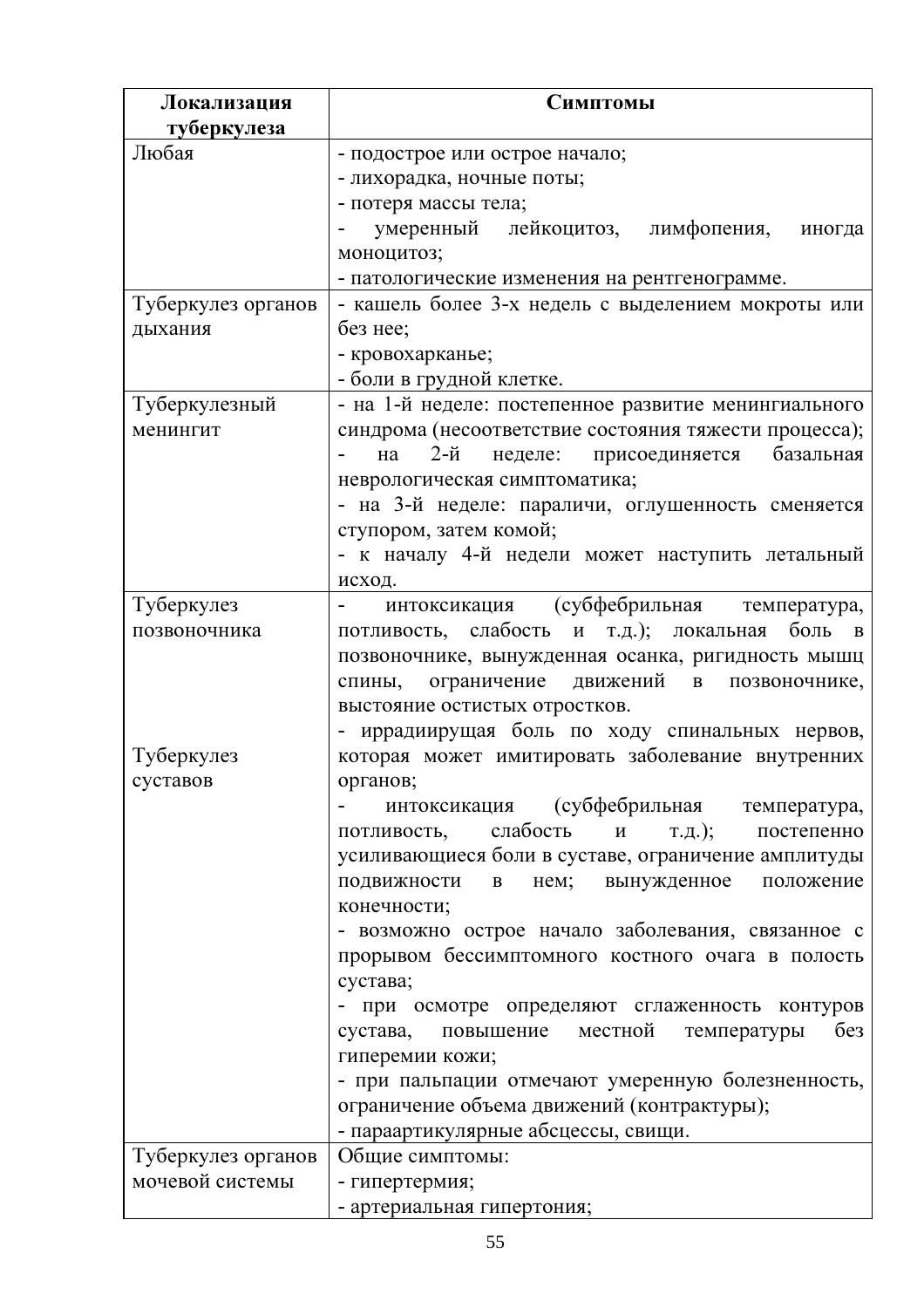| Локализация     | Симптомы                                                                                |
|-----------------|-----------------------------------------------------------------------------------------|
| туберкулеза     |                                                                                         |
|                 | - ухудшение самочувствия.                                                               |
|                 | Местные симптомы:                                                                       |
|                 | - боль в поясничной области;                                                            |
|                 | - почечная колика;                                                                      |
|                 | - дизурия и макрогематурия;                                                             |
|                 | - увеличение размеров и болезненность почки;                                            |
|                 | болезненность при поколачивании<br>поясничной                                           |
|                 | области<br>появление<br>микрогематурии<br>И<br>после                                    |
|                 | исследования;                                                                           |
|                 | - болезненность при глубокой пальпации по ходу                                          |
|                 | мочеточников, мочевого пузыря;                                                          |
| Туберкулез      |                                                                                         |
| мужских половых | - для туберкулезного эпидидимита наиболее типично                                       |
| органов         | первичное хроническое течение с локализацией очага                                      |
|                 | воспаления в хвостовом отделе придатка;                                                 |
|                 | - при осмотре: плотный, бугристый придаток, спаянный<br>с яичком, умеренно болезненный; |
|                 | - наличие свищей в области мошонки при эпидидимите                                      |
|                 | или орхоэпидидимите является наиболее характерным                                       |
|                 | для специфического воспаления;                                                          |
|                 | для туберкулезного простатовезикулита<br>при                                            |
|                 | пальцевом исследовании предстательной железы и                                          |
|                 | семенных пузырьков через прямую кишку наиболее                                          |
|                 | характерны наличие<br>$\, {\bf B} \,$<br>железе<br>ПЛОТНЫХ<br>узлов,                    |
|                 | переходящих в виде плотных образований на семенные                                      |
|                 | пузырьки, а также размягчение или западение в                                           |
|                 | предстательной железе;                                                                  |
| Туберкулез      |                                                                                         |
| женских половых | - интоксикация (субфебрильная температура, головные                                     |
| органов         | боли, потливость и т.д.);                                                               |
|                 | поздние<br>менархе, опсоолигоменоррея,                                                  |
|                 | альгодисменоррея, первичная и вторичная аменоррея;                                      |
|                 | - гиперемия и отечность слизистой влагалища;                                            |
|                 | - в области шейки матки могут быть просовидные                                          |
|                 | высыпания и явления эндоцервицита;                                                      |
|                 | области придатков при их бимануальном<br>B                                              |
|                 | исследовании нередко определяется<br>тяжистость,                                        |
|                 | пастозность, болезненность, наличие тубоовариальных                                     |
|                 | образований;<br>области сводов может<br>быть<br>$\mathbf{B}$<br>ИX                      |
|                 | укорочение, пастозность.                                                                |
| Туберкулез      | наличие увеличенного лимфатического<br>узла                                             |
| периферических  | определенной локализации (чаще поражаются шейные                                        |
| лимфатических   | лимфоузлы);                                                                             |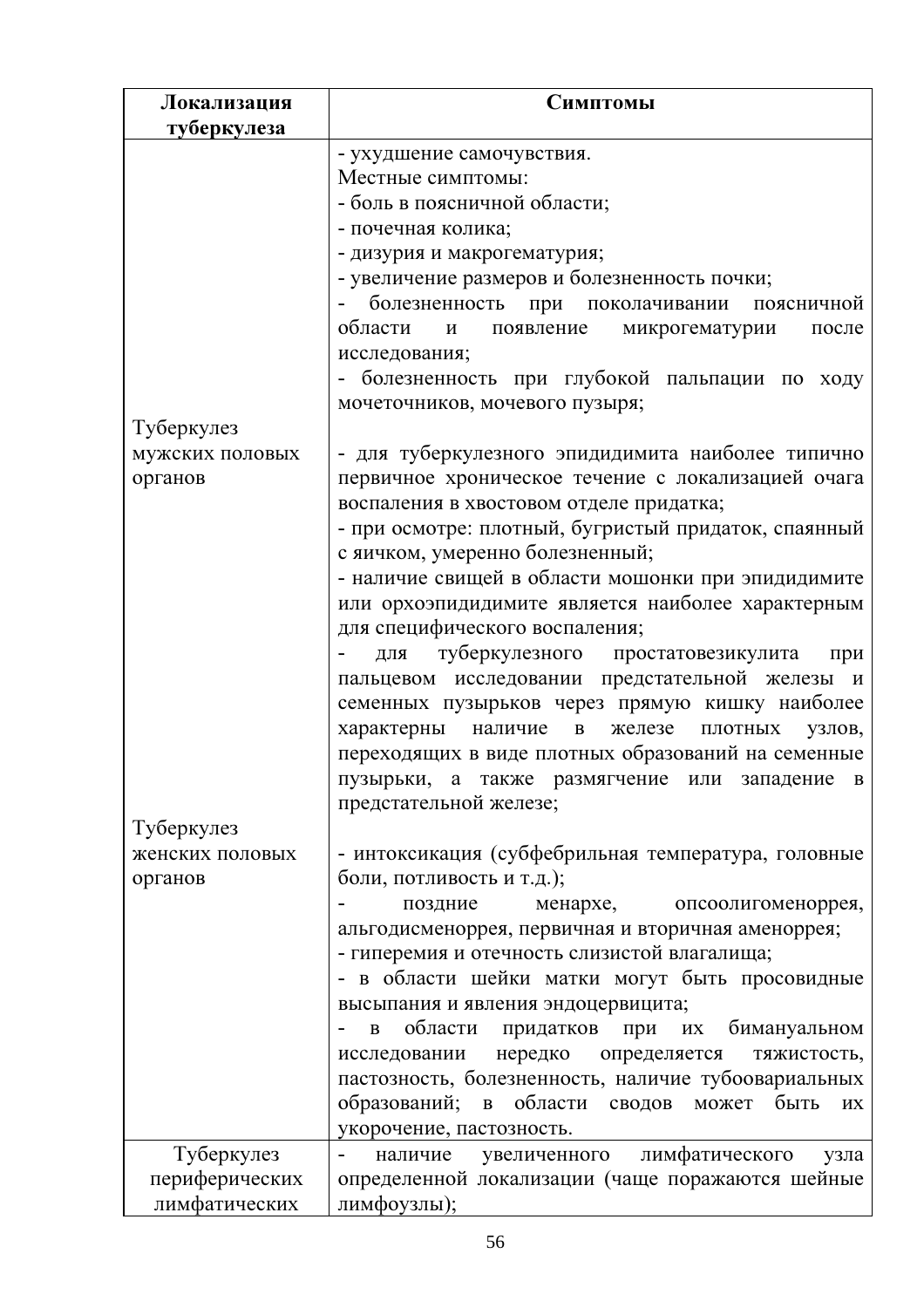| Локализация     | Симптомы                                                                     |
|-----------------|------------------------------------------------------------------------------|
| туберкулеза     |                                                                              |
| узлов           | повторные обострения местного процесса,<br>He                                |
|                 | поддающиеся обычной неспецифической терапии;                                 |
|                 | признаки интоксикации: слабость, потливость,                                 |
|                 | субфебрильная температура тела, головная боль;                               |
|                 | - при пальпации определяются увеличенные в размерах                          |
|                 | лимфатические узлы, слабая болезненность и появление                         |
|                 | размягчения в центре;                                                        |
|                 | образование свищей, повышение<br>местной                                     |
|                 | температуры при обострении процесса.                                         |
| Абдоминальный   | боль в<br>животе, чаще локализующаяся<br>$\bf{B}$                            |
| туберкулез      | околопупочной области;                                                       |
|                 | - признаки интоксикации: субфебрильная температура                           |
|                 | тела, плохой аппетит, тошнота;                                               |
|                 | - расстройство желудка и кишечника (желудочно-                               |
|                 | кишечный дискомфорт);<br>- при туберкулезном перитоните - острое течение     |
|                 | заболевания с постоянными<br>разлитыми<br>(или                               |
|                 | локализованными) болями в<br>животе, признаками                              |
|                 | выраженной интоксикации;                                                     |
|                 | - возможно увеличение живота из-за накопления                                |
|                 | экссудата в брюшной полости;                                                 |
|                 | - при туберкулезе кишечника живот равномерно вздут,                          |
|                 | болезненный в<br>правой подвздошной области;                                 |
|                 | терминальный отдел подвздошной кишки<br>может                                |
|                 | пальпироваться в виде шнура.                                                 |
| Туберкулез кожи | - длительные кожные заболевания при отсутствии                               |
|                 | эффекта от неспецифической терапии;                                          |
|                 | обычно<br>отмечают<br>локализованные<br>ИЛИ                                  |
|                 | диссеминированные кожные образования на различных                            |
|                 | участках тела (чаще на лице и открытых частях тела)                          |
|                 | типа мелких, желеподобных узелков в коже без                                 |
|                 | перифокального воспаления. Узелки могут сливаться в                          |
|                 | конгломератные инфильтраты или быть в виде бляшек;                           |
|                 | далеко зашедшие формы осложняются образованием                               |
|                 | безболезненных язв;                                                          |
|                 | первичные поражения кожи сопровождаются                                      |
|                 | увеличением региональных лимфатических узлов.                                |
| Туберкулез глаз | жалобы у больных туберкулезом глаз не носят                                  |
|                 | специфического характера и зависят от локализации                            |
|                 | воспаления;                                                                  |
|                 | - слабовыраженные объективные ощущения с грубыми<br>изменениями тканей глаз; |
|                 |                                                                              |
|                 | - постепенное начало, длительное торпидное течение,                          |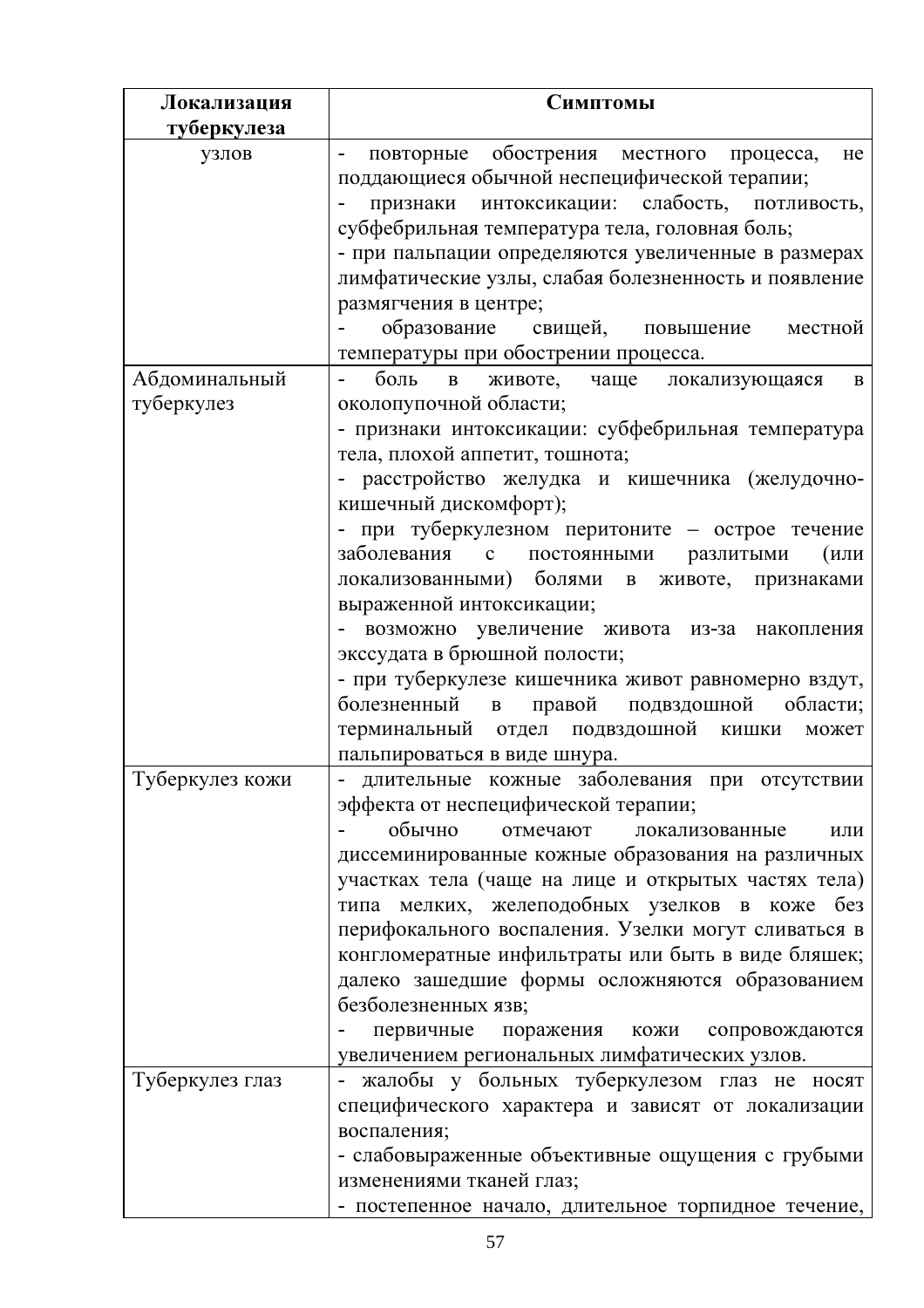| Локализация   | Симптомы                                             |
|---------------|------------------------------------------------------|
| туберкулеза   |                                                      |
|               | отсутствие эффекта от проводимой неспецифической     |
|               | терапии.                                             |
| Туберкулез    | - боли в груди, одышка, кашель, слабость, отеки на   |
| перикарда     | ногах;                                               |
|               | - гепатомегалия и асцит;                             |
|               | - при осмотре отмечается тахикардия, низкое кровяное |
|               | парадоксальный<br>давление,<br>пульс,<br>признаки    |
|               | правожелудочковой недостаточности;                   |
|               | - на рентгенограмме и компьютерной рентгенограмме    |
|               | органов грудной клетки наблюдается увеличение        |
|               | размеров сердца и признаки локального медиастинита;  |
|               | при электрокардиографии выявляют тахикардию,         |
|               | изменение волны ST и T, низковольтажный комплекс     |
|               | QRS;                                                 |
|               | при эхокардиографии - фиброзные изменения            |
|               | перикарда, отложения фибрина, кальция или жидкость   |
|               | в перикардиальном пространстве.                      |
| Туберкулез    | - проявление клинических признаков надпочечниковой   |
| надпочечников | недостаточности возможно только при разрушении       |
|               | более 90% ткани надпочечников;                       |
|               | слабость, повышенная утомляемость, усиление          |
|               | пигментации кожи, особенно<br>сгибательных<br>на     |
|               | поверхностях, в 15% - сочетание гиперпигментации с   |
|               | участками депигментации;                             |
|               | артериального давления,<br>дистрофия<br>снижение     |
|               | миокарда;                                            |
|               | - дисфункция пищеварительного тракта, запоры;        |
|               | - гипогликемические состояния;                       |
|               | повышенное стремление к употреблению<br>соли,        |
|               | артралгии.                                           |

# ОБЯЗАТЕЛЬНЫЙ ДИАГНОСТИЧЕСКИЙ МИНИМУМ (ОДМ) У БОЛЬНЫХ, ОБРАТИВШИХСЯ В МЕДИЦИНСКИЕ УЧРЕЖДЕНИЯ ОБЩЕЙ ЛЕЧЕБНОЙ СЕТИ (ОЛС) ПРИ ПОДОЗРЕНИИ НА **ТУБЕРКУЛЕЗ**

В случае подозрения на туберкулез назначаются целенаправленные

исследования согласно представленной ниже схемы:

- $\bullet$ Анамнез;
- Осмотр;  $\bullet$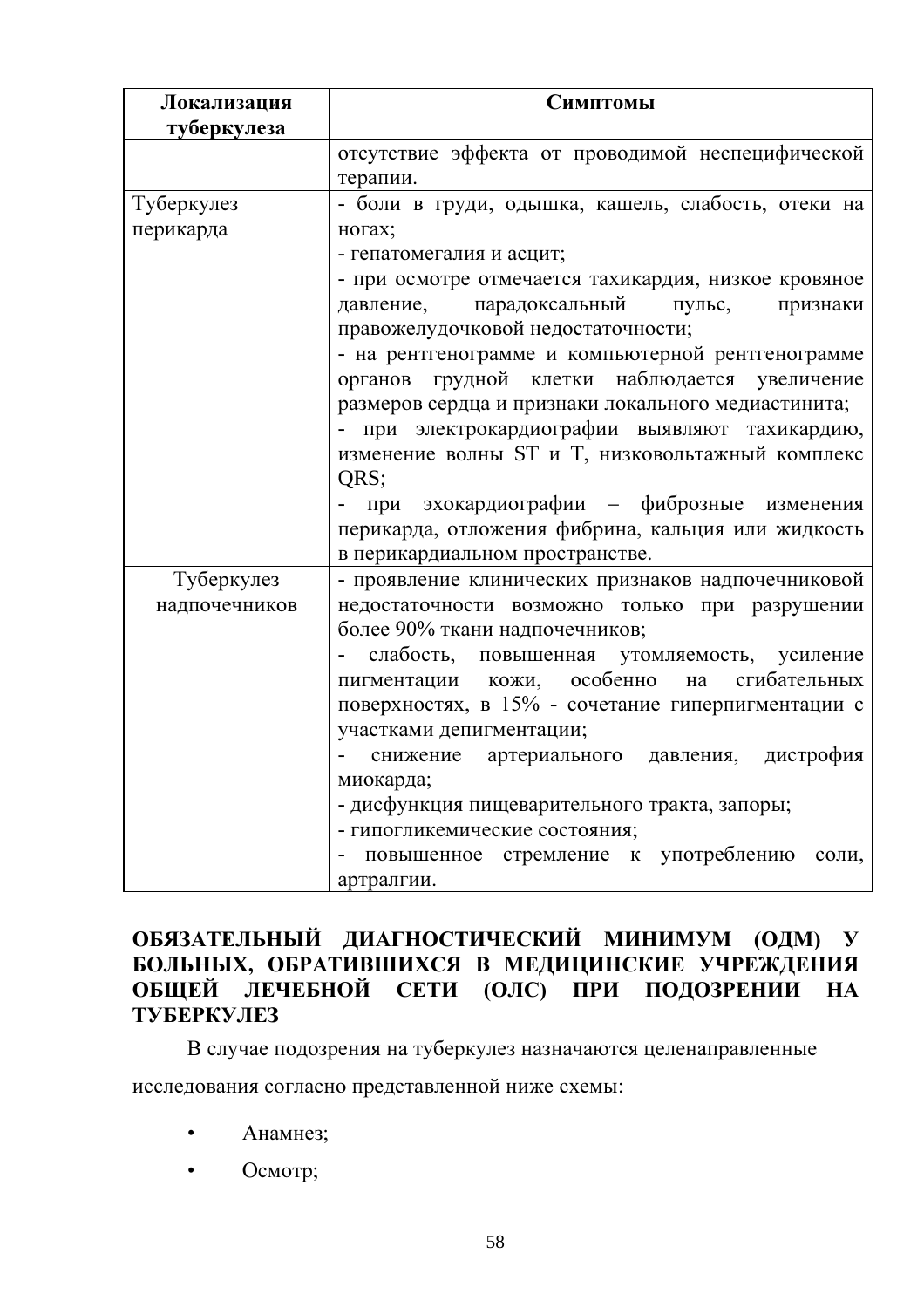Общий анализ крови, мокроты и мочи;

3-х кратное бактериоскопическое исследование материала на МБТ по Циль-Нильсену или с помощью люминесцентного микроскопа (мокрота, моча, ликвор, пунктат, гной, отделяемое свищей, выпот);

Лучевая диагностика (рентгенография органов грудной клетки и пораженного органа, при необходимости томография, КТ, МРТ);

Туберкулинодиагностика у детей с использованием пробы Манту с 2 ТЕ ППД-Л.

Успешное решение диагностических задач по выявлению туберкулеза врачом ПМСП, правильный сбор мокроты медицинским персоналом ЛПУ и качественная лабораторная диагностика туберкулеза показали значимость такого раздела работы, как обучение персонала ЛПУ, задействованного в процессе выявления и диагностики туберкулеза среди прикрепленного населения. Уровень знаний, выявленный до момента обучения и на момент его окончания, реально определяет результаты проведенного мероприятия и позволяет планировать дальнейшую методическую работу с персоналом.

Вопрос активного привлечения населения в лечебное учреждение для проведения мероприятий по выявлению туберкулеза, как одного из социально-значимых заболеваний, также успешно может быть решен за счет открытия телефона "доверия" на базе кабинета врача-фтизиатра. Освещение работы телефона "доверия" в средствах массовой информации позволяют населению узнать номер телефона, воспользоваться консультацией по телефону для решения волнующих их вопросов, касающихся выявления, лечения и профилактики туберкулеза.

## 1. Рентгенологические признаки туберкулезного процесса

Основным методом выявления и диагностики туберкулеза в РФ остается рентгенологический. Применение рентгенологического метода имеет большое значение как диагностического метода, позволяющего провести также дифференциальную диагностику заболевания и определить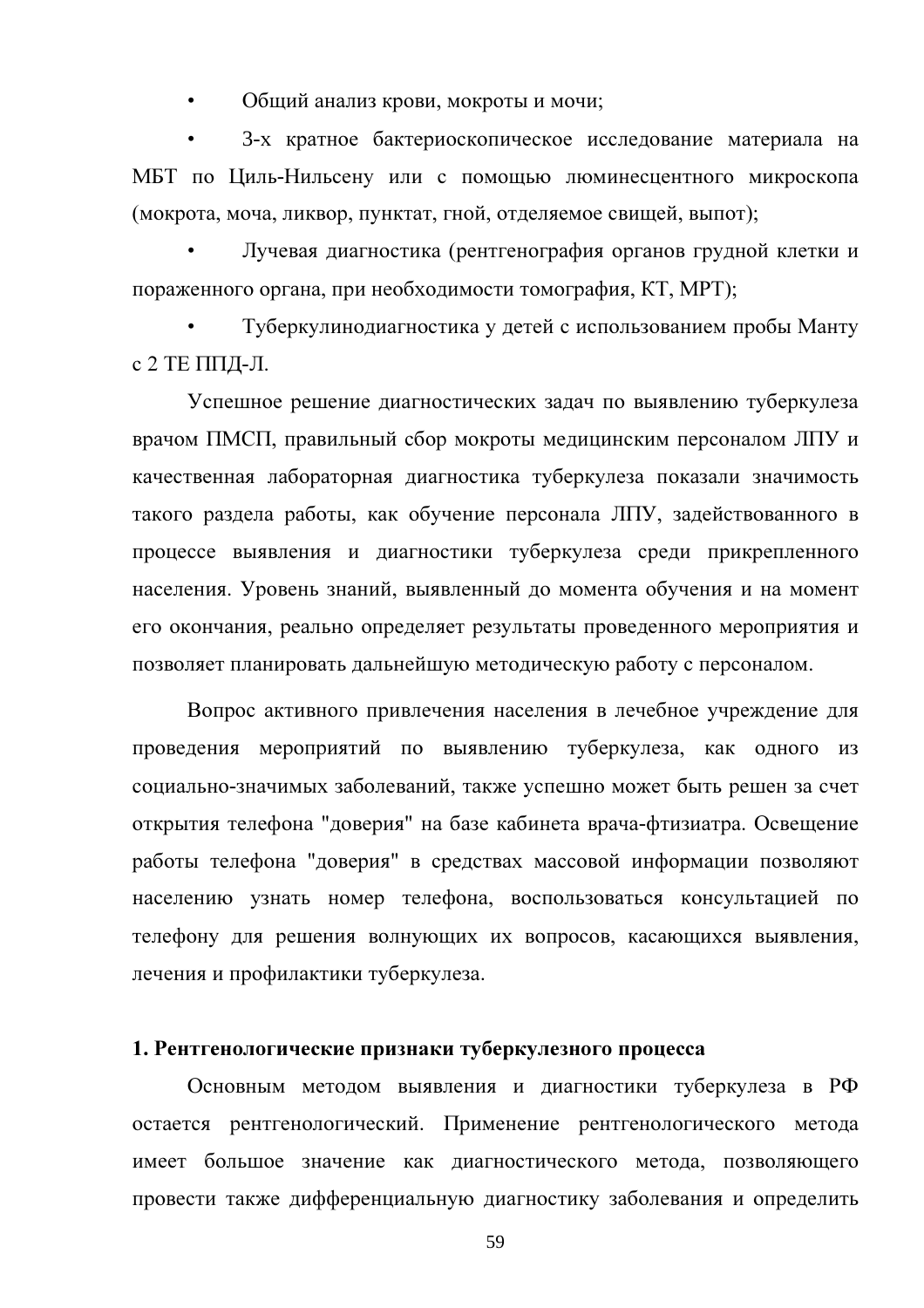локализацию патологического процесса. Однако для подтверждения туберкулезной изменений этиологии выявленных необходимы дополнительные исследования, а окончательная диагностика возможна только на основании результатов бактериологического исследования мокроты.

В табл. 3 приведены основные рентгенологические признаки туберкулеза органов дыхания и внелегочных локализаций:

Таблица 3

| Локализация<br>туберкулеза | Признаки                                                                                                        |
|----------------------------|-----------------------------------------------------------------------------------------------------------------|
| Туберкулез органов         | • Очаговая тень;                                                                                                |
| дыхания                    | • Фокусное тенеобразование;                                                                                     |
|                            | Диссеминация любого типа;                                                                                       |
|                            |                                                                                                                 |
|                            | Шаровидное тенеобразование;                                                                                     |
|                            | Полостное тенеобразование;                                                                                      |
|                            | Синдром плеврального выпота;                                                                                    |
|                            | Синдром расширения тени средостения и корней легкого.                                                           |
| Туберкулез позвоночника    | • Сужение межпозвоночной щели;                                                                                  |
|                            | • Утолщение паравертебральных тканей;                                                                           |
|                            | • Очаги деструкции в телах позвонков, их деформация и<br>спадение.                                              |
| Туберкулез суставов        | Очаги деструкции;                                                                                               |
|                            | Остеопороз;                                                                                                     |
|                            | Секвестры;                                                                                                      |
|                            | Сужение суставной щели.                                                                                         |
|                            |                                                                                                                 |
| Туберкулез органов         | • Экскреторная урография и ее модификации для выявления                                                         |
| мочевой системы            | деструктивных изменений в почках и оценки мочевых                                                               |
|                            | путей;                                                                                                          |
|                            | • Полипозиционная<br>ретроградная<br>уретеропиелография<br>детализирует формы и распространенность заболевания; |
|                            | • Почечная ангиография для уточнения генеза артериальной                                                        |
|                            | гипертензии<br>определения<br>сохранности<br>почечной<br>И                                                      |
|                            | паренхимы.                                                                                                      |
|                            |                                                                                                                 |
| Туберкулез мужских         | $\bullet$ Her                                                                                                   |
| половых органов            |                                                                                                                 |
|                            |                                                                                                                 |
| Туберкулез женских         | • Частичная или полная облитерация полости матки;                                                               |
| половых органов            | • Ригидные и фиксированные спайками маточные трубы,                                                             |
|                            | обтурированные либо в интрамуральном отделе, либо в                                                             |
|                            | ампулярном.                                                                                                     |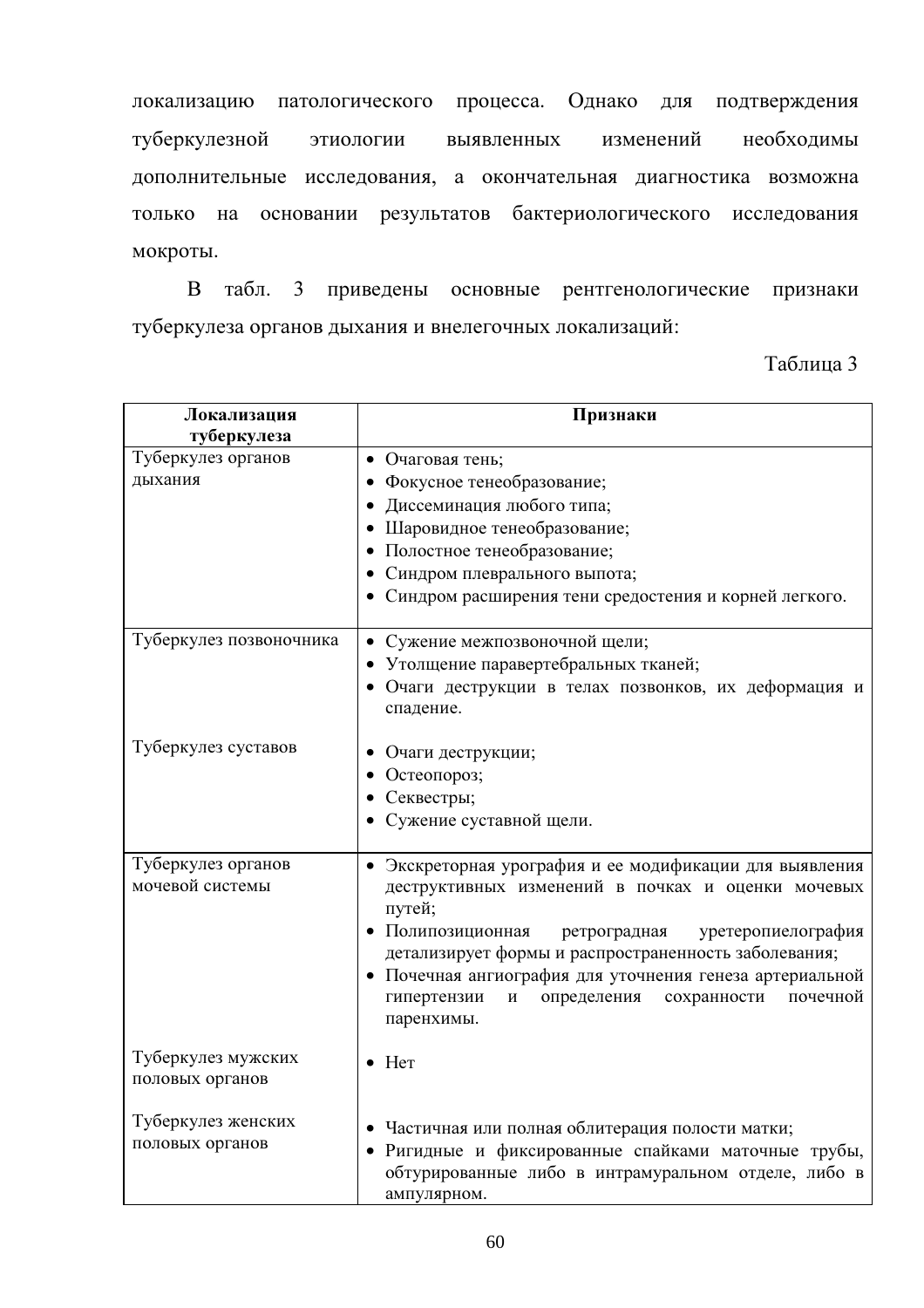| Локализация                                         | Признаки                                                                                                                                                              |  |  |  |  |
|-----------------------------------------------------|-----------------------------------------------------------------------------------------------------------------------------------------------------------------------|--|--|--|--|
| туберкулеза                                         |                                                                                                                                                                       |  |  |  |  |
|                                                     |                                                                                                                                                                       |  |  |  |  |
| Туберкулез<br>периферических<br>лимфатических узлов | Her                                                                                                                                                                   |  |  |  |  |
| Абдоминальный<br>туберкулез                         | Обзорная рентгенография – обнаруживаются кальцинаты в<br>области мезентериальных узлов;<br>При туберкулезе кишечника - функциональные<br>И<br>органические изменения. |  |  |  |  |
| Туберкулез кожи                                     | Her                                                                                                                                                                   |  |  |  |  |
| Туберкулез глаз                                     | Her                                                                                                                                                                   |  |  |  |  |
| Туберкулезный менингит                              | Her                                                                                                                                                                   |  |  |  |  |
| Туберкулез перикарда                                | Her                                                                                                                                                                   |  |  |  |  |
| Туберкулез                                          | Her                                                                                                                                                                   |  |  |  |  |
| надпочечников                                       |                                                                                                                                                                       |  |  |  |  |

#### $2.$ Метолы бактериологического исследования обнаружения ЛЛЯ микобактерий туберкулеза (МБТ)

Все бактериологические методы, с точки зрения их места в программе борьбы с туберкулезом, можно ранжировать в следующем порядке: бактериоскопическое исследование мазков исследуемого материала, исследуемого культуральное исследование материала И, наконец, определение чувствительности вылеленных штаммов  $\mathbf{K}$ противотуберкулезным препаратам. При высокой распространенности в популяции больных с бациллярными формами туберкулеза легких бактериоскопическое исследование 3 мазков мокроты, особенно образцов, собранных утром или в течение ночи, позволит выявить значительную часть больных с заразными формами. Культуральные исследования, в дополнении к бактериоскопии мазков мокроты, позволят дополнительно выявить какоето количество больных с подтвержденным диагнозом туберкулеза, особенно тех больных, которые выделяют во внешнюю среду небольшое количество МБТ. При наличии доступного биологического материала (гной, ликвор, отделяемое свищей, выпот) необходимо трехкратное исследование на выявление МБТ методом микроскопии с окраской по Циль-Нильсену с последующим посевом.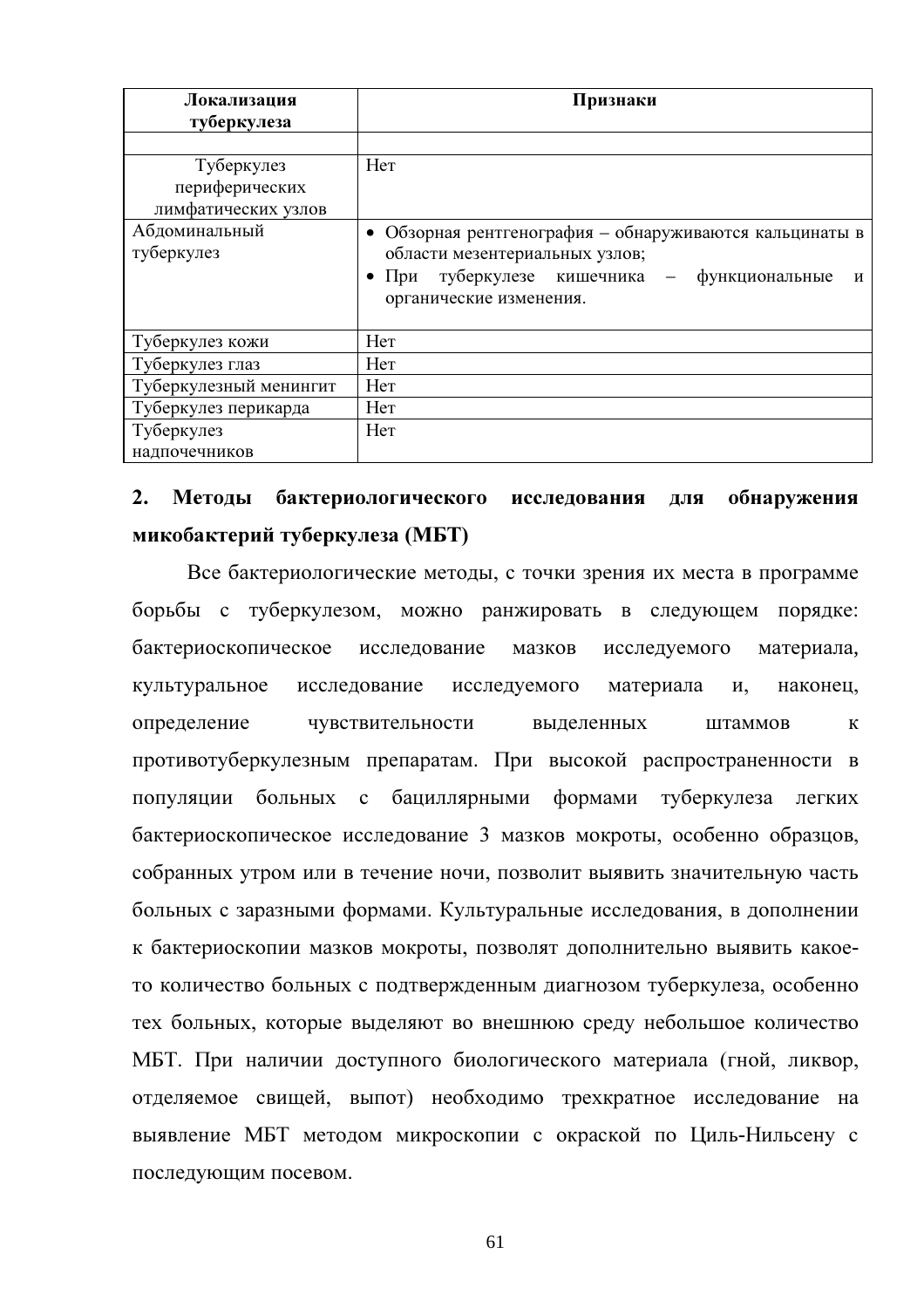# 2.1. Микроскопия мазков исследуемого материала по Циль-Нильсену

Микроскопия мазков исследуемого материала по Циль-Нильсену является важнейшим элементом диагностики туберкулеза. Обязательным является 3-кратное исследование мазка на наличие МБТ. Например, исследование 3 мазков мокроты позволяет выявить более 60% случаев туберкулеза легких и 95% наиболее заразных случаев (исследование одного мазка мокроты выявляет 75% наиболее заразных случаев, исследование второго мазка мокроты добавляет еще 20%, а исследование третьего - еще  $5\%$ ).

Микроскопия мазков исследуемого материала по Циль-Нильсену позволяет быстро получить результаты, выявить основные источники инфекции, является менее дорогостоящей, чем посев и широко доступна для применения. Но она должна быть надежной и хорошо контролироваться. Вероятность обнаружения МБТ при бактериоскопии мазков исследуемого материала прямо пропорциональна концентрации возбудителя в исследуемом материале. Например, когда в 1 мл мокроты содержится от 1000 до 10000 МБТ, то вероятность получения положительного результата составляет около 40-50%. При концентрации МБТ менее 1000 в 1 мл мокроты вероятность их обнаружения резко снижается - отрицательные результаты получаются примерно в 96% случаев.

## 2.2. Люминесцентная микроскопия

Основное достоинство этого метода - возможность изучения препаратов с помощью объективов с меньшим увеличением. В результате существенно увеличивается площадь поля зрения. За один рабочий день лабораторный работник, выполняющий бактериоскопию, может исследовать около 30-40 мазков, окрашенных по Циль-Нильсену, а с помощью люминесцентной микроскопии - 200 и даже больше мазков. Поскольку за одинаковый период времени с помощью люминесцентной микроскопии можно исследовать в 15 раз больше полей зрения, чем при изучении мазков,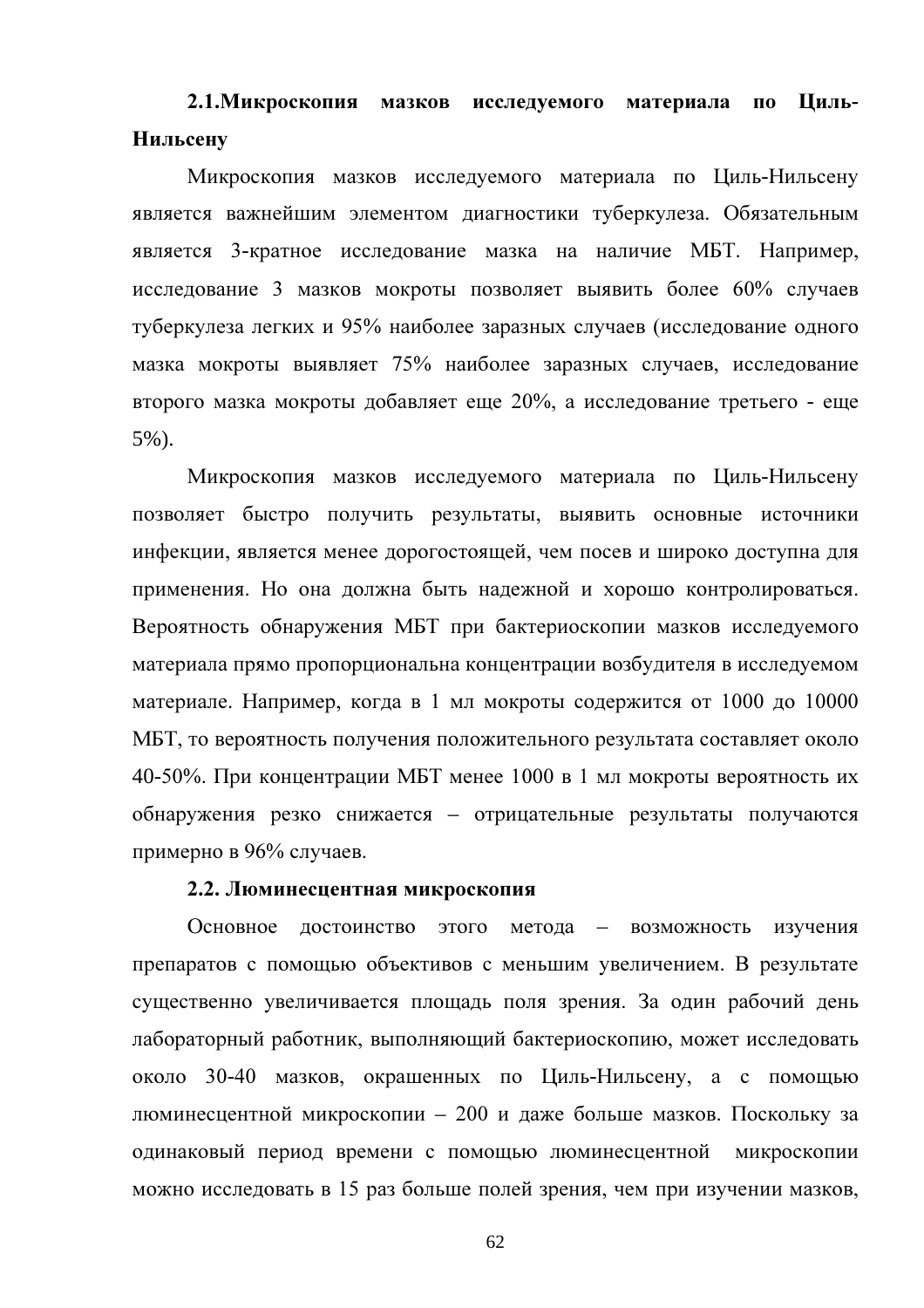окрашенных по Циль-Нильсену, то вероятность выявления МБТ с помощью первого метода будет значительно выше, особенно в тех случаях, когда в мазке имеется небольшое количество этих бактерий. МБТ окрашиваются флюорохромами (аурамин 00 и родамин С) и при исследовании в ультрафиолетовых лучах флюоресцентного микроскопа **ВЫГЛЯДЯТ** светящимися золотисто-желтыми палочками.

#### $2.3.$ Культуральные исследования материала

Культуральные исследования материала позволяют подтвердить наличие МБТ при низком уровне концентрации МБТ (100 МБТ/мл), определить микобактерии МБТ ВИД  $\boldsymbol{\mathrm{M}}$ чувствительность  $\mathbf K$ противотуберкулезным препаратам. Однако, посев исследуемого материала необходимо проводить в центральной лаборатории и период получения результатов длительный - от 2 до 8 недель. Выявление больных с положительными результатами культурального исследования материала при результатах отрицательных бактериоскопии имеет меньшее эпидемиологическое значение. У таких больных **ПРОГНОЗ** весьма распространении инфекции благоприятный, a ИХ роль  $\mathbf{B}$ крайне незначительна. Например, при отсутствии кашля больные практически не распространяют туберкулезную инфекцию.

## 3. Оценка результатов бактериологического исследования

При обнаружении МБТ хотя бы в одном анализе исследуемого материала и наличие рентгенологических изменений, подозрительных на туберкулез, врач выдает направление пациенту в противотуберкулезный диспансер для дальнейшего обследования с целью подтверждения или исключения диагноза туберкулеза (рис.4).

Запрещается обладающие применять препараты, противотуберкулезной активностью (рифампицины  $\frac{1}{2}$ рифампицин. рифабутин; аминогликозиды – стрептомицин, канамицин, амикацин: фторхинолоны офлоксацин, левофлоксацин, спарфлоксацин,  $\overline{\phantom{0}}$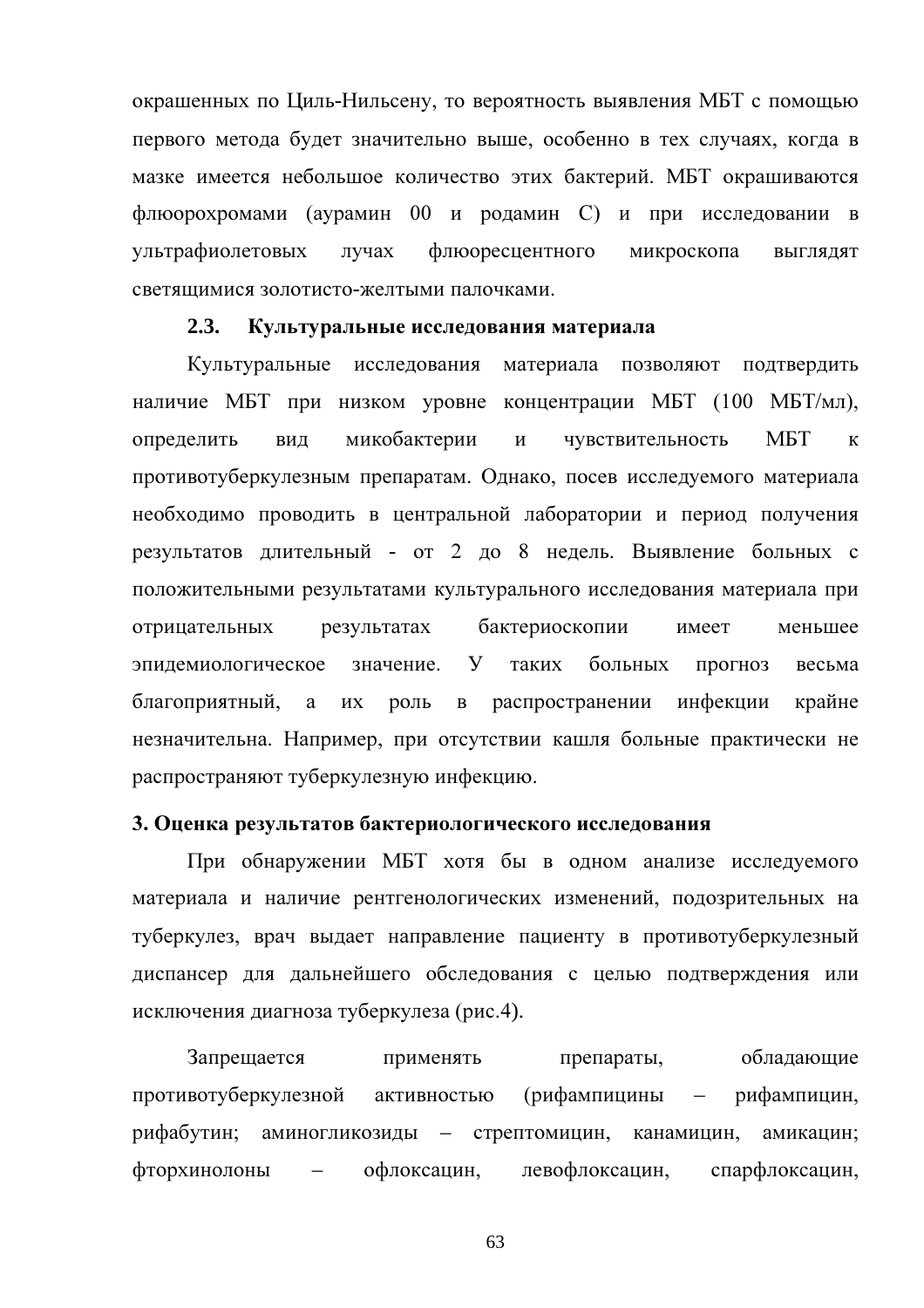ципрофлоксацин, ломефлоксацин, моксифлоксацин; циклосерин, капреомицин).

Надо помнить, что при туберкулезе может наблюдаться уменьшение воспалительных изменений при лечении антибиотиками широкого спектра действия, но их полного рассасывания за 3 недели не отмечается. В случае отсутствия полноценного эффекта от проводимой неспецифической терапии обследования пациент направляется ДЛЯ дополнительного  $\overline{R}$ противотуберкулезный диспансер.

Рисунок 4



## АЛГОРИТМ выявления туберкулеза в учреждениях первичной медико-санитарной помощи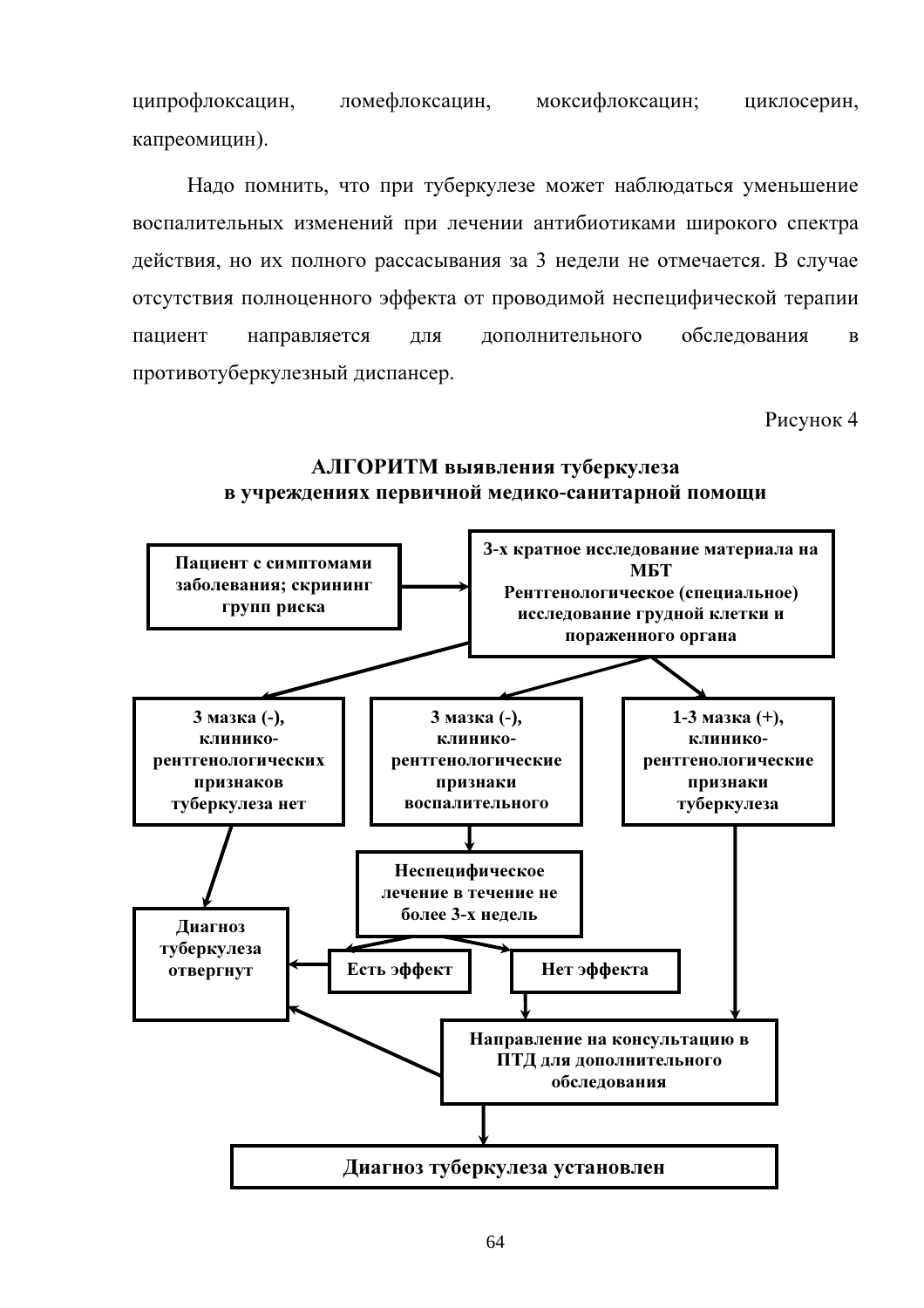Для выполнения указанного минимума (сбора мокроты) необходимо "кашлевых" **JITY** наличие  $\overline{B}$ комнат.  $\overline{B}$ которых работники лаборатории бактериологической грамотно, квалифицированно взаимодействуют с пациентом, обучая его правилам сбора мокроты, а также контролируют действия пациента во время сбора мокроты. В ряде территорий РФ открытие "кашлевых" комнат в ЛПУ реализуется в настоящее время в рамках программы ВОЗ по профилактике туберкулеза. Проблему качественного исследования собранного материала можно решить также путем организации деятельности одной лаборатории по микроскопическому исследованию мазков мокроты в ЛПУ, в которую централизованным путем доставляется материал из нескольких рядом расположенных лечебных учреждений.

### Взаимодействие врача ПМСП с противотуберкулезным диспансером

Участковый фтизиатр осуществляет контроль за выполнением врачом  $\prod M C \prod$ минимума обследования, клинического направленного на своевременное выявление туберкулеза, в том числе оценивает полноту выборки пациентов, нуждающихся в таком обследовании.

Эту работу фтизиатр должен проводить ежемесячно, но возможно и уменьшение временного интервала. В случае отсутствия в лечебном учреждении флюорографического оборудования между данным лечебным учреждением и ПТД достигается договоренность о приеме пациентов с подозрением на туберкулез без проведения полного клинического обследования (имеются ввиду данные лабораторных и инструментальных исследований). Во всех случаях результатом эффективной деятельности ПМСП считается проведение запланированного обследования врача пациента в 3-х дневный срок после того, как будет заподозрен туберкулез, после чего он (пациент) продолжает обследование в территориальном ПТД (рис. 5).

Передача пациента  $\mathbf{c}$ подозрением на туберкулез  $\mathbf{B}$ противотуберкулезный диспансер (ПТД) после выполнения клинического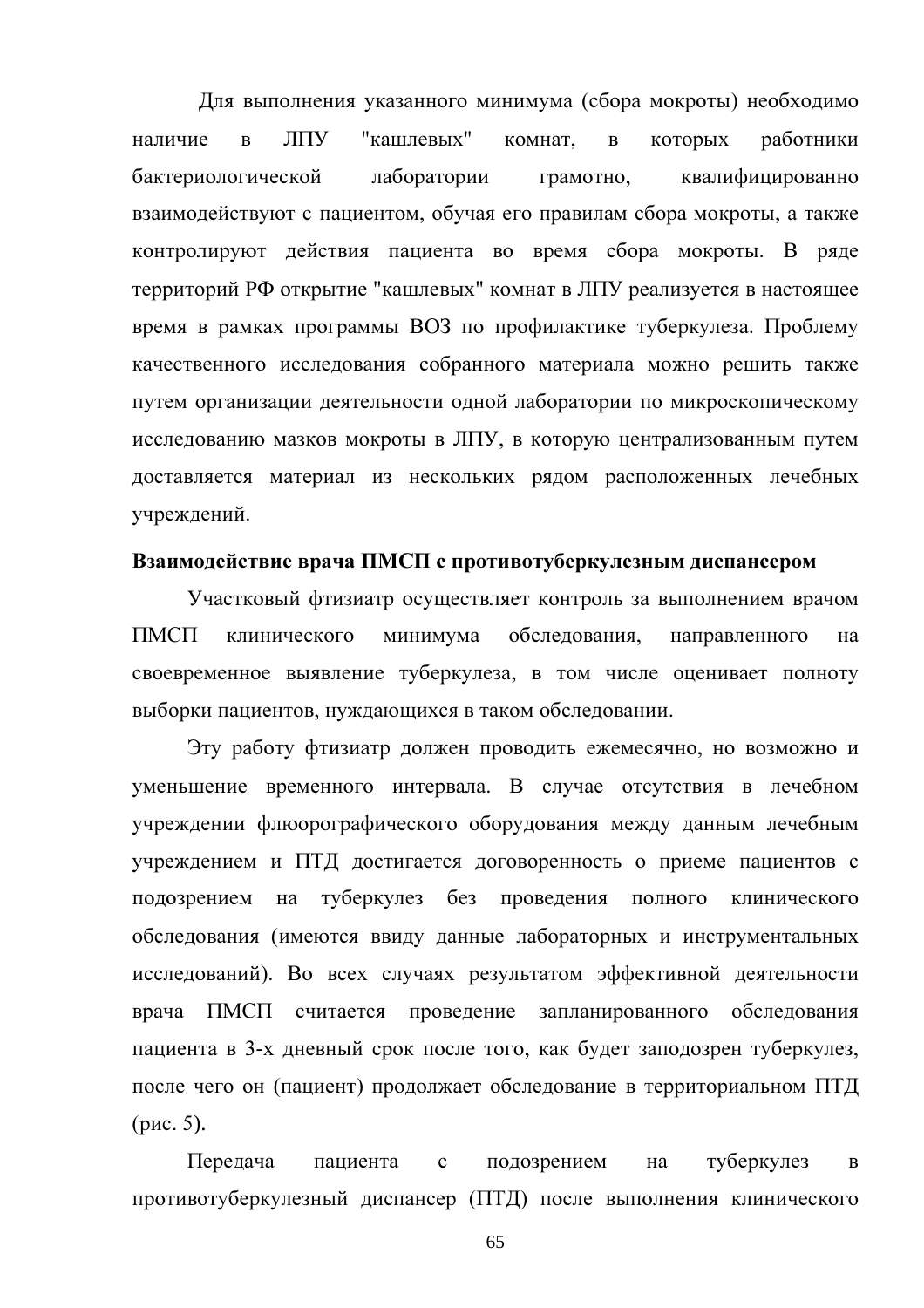минимума исследований, осуществляется по территориальному признаку. Врач-фтизиатр, диагностировавший случай заболевания впервые туберкулезом, обязан заполнить извещение «О больном с впервые в жизни установленным диагнозом активного туберкулеза, с рецидивом туберкулеза» согласно установленного образца.

Рисунок 5

# Взаимодействие врача ПМСП с противотуберкулезным диспансером  $(\Pi T \mathcal{L})$

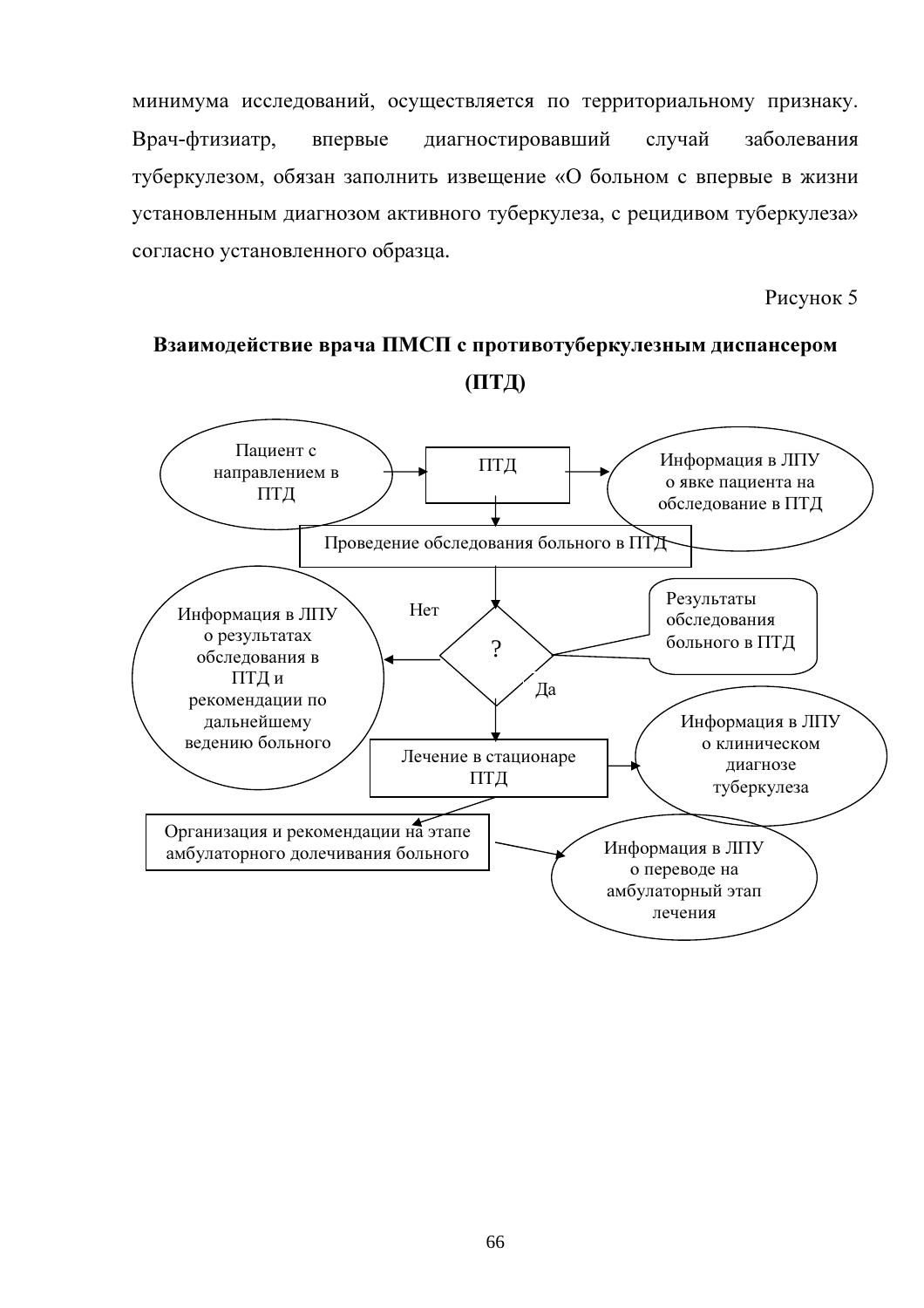### Организация оказания медицинской помощи больным туберкулезом

Правовая база улучшения качества доступности  $\mathbf{M}$ противотуберкулезной помощи в настоящий момент обеспечена

Российской  $\sqrt{677-}\Phi$ 3  $\sqrt{O}$ -Законом Федерации  $\overline{O}$ 18.06.01 предупреждении распространения туберкулеза в Российской Федерации»;

- Постановлением Правительства Российской Федерации от 28.07.05 №461 «О Программе государственных гарантий оказания гражданам Российской Федерации бесплатной медицинской помощи на 2006 год».

-Приказом Министерства Здравоохранения Российской Федерации от 23.05.03 №109 «О совершенствовании противотуберкулезных мероприятий в Российской Федерации».

- Приказом Министерства Здравоохранения Российской Федерации №50 от 13.02.04 «О введении в действие учетной и отчетной документации мониторинга туберкулеза»

Из определенных в данных документах приоритетов следует, что противотуберкулезной службы России диспансерные учреждения  $\mathbf{B}$ обслуживании больных туберкулезом должны быть нацелены на достижение конечного результата - сокращение резервуара туберкулезной инфекции в каждом регионе, каждой административной территории.

Основным механизмом реализации этого подхода в современных условиях остается достижение прекращения бактериовыделения И деструкции легочной ткани у впервые выявленных больных в течение основного курса терапии, существенным компонентом которого пока остается стационарный этап лечения.

Но это не исключает альтернативных форм обслуживания, которые могут привлекать больных не столько медицинской компонентой, сколько усиленной социальной поддержкой (питание, бытовое и культурное обслуживание и т.д.).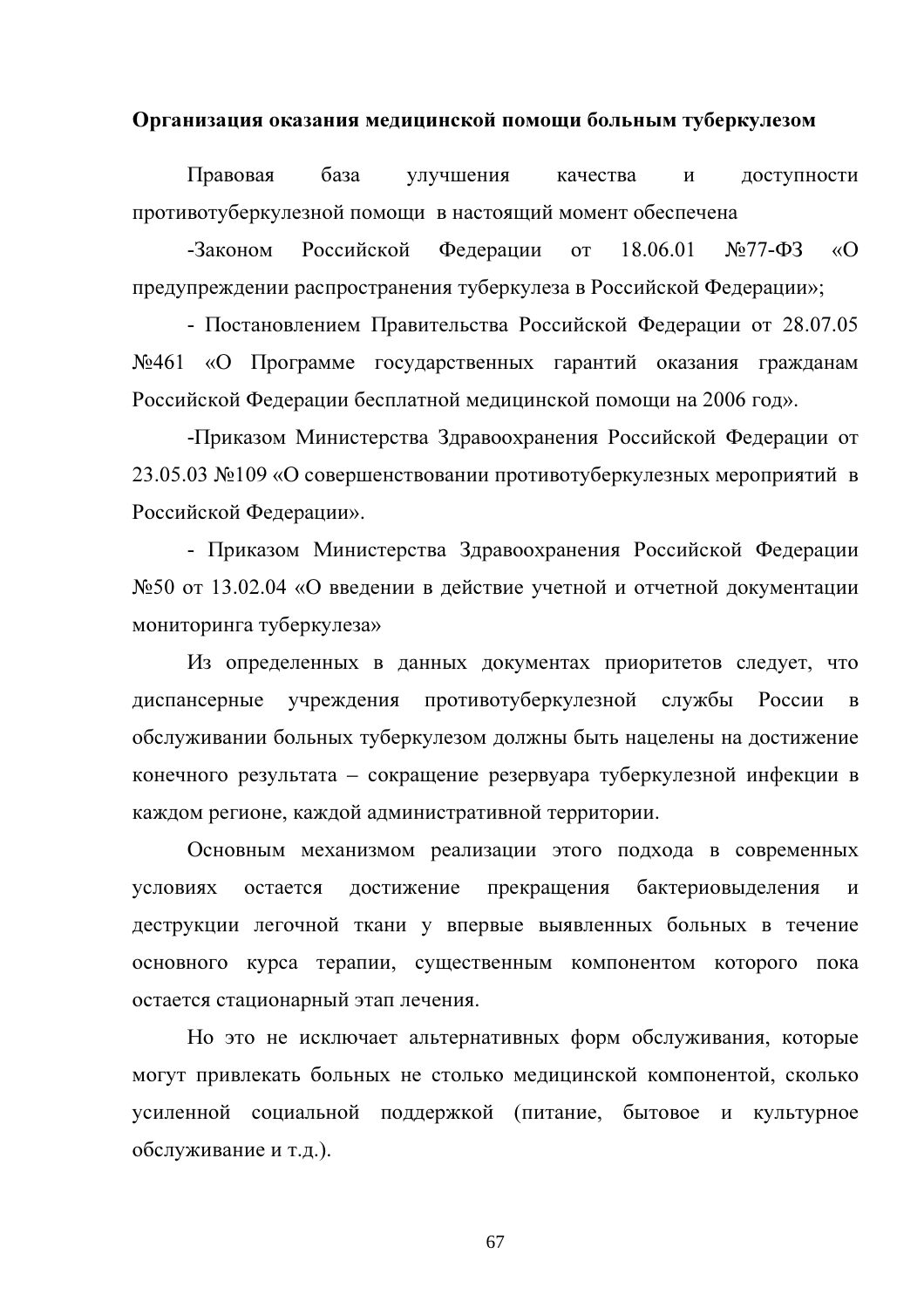Создавая современную модель оказания медицинской помощи больным туберкулезом, необходимо учитывать все принятые российским здравоохранением подходы и принципы, а также учитывать зарубежный опыт. Исходя из вышесказанного нами был разработан алгоритм ведения больного туберкулезом от момента выявления до снятия его с учета или иного исхода туберкулезного процесса.

Предложенный алгоритм, или модель оказания помощи, поможет медицинским работникам противотуберкулезной службы принимать решения по тактике ведения больных во всех возможных ситуациях, правильно выбрать этап лечения, вид медицинской помощи в соответствии с группами диспансерного учета.

Данная модель, в отличие от ранее существующих, позволяет еще при установлении диагноза на этапе оценки состояния больного решить вопрос о виде лечения, месте его проведения и выбрать режим, соответствующий предъявляемым требованиям. В современных условиях, когда определение лекарственной чувствительности представляет He технологических сложностей, решение о выборе режима лечения в зависимости от наличия или отсутствия устойчивости к основным препаратам должно быть принято на самых первых этапах лечения.

Модель предусматривает оценку, как промежуточных результатов, так и общей эффективности лечения с коррекцией терапии в зависимости от полученных данных. Сохранена преемственность и непрерывность терапии, направленная на достижение излечения больного.

Модель предусматривает при невозможности консервативного излечения как можно более раннюю консультацию хирургом, и при достижении наиболее благоприятных условий операцию.

Также моделью определен алгоритм веления больного при неэффективности основного курса, предусмотрена как повторная оценка состояния больного, так и решение вопроса о наличии лекарственной устойчивости, как одной из причин неудачи.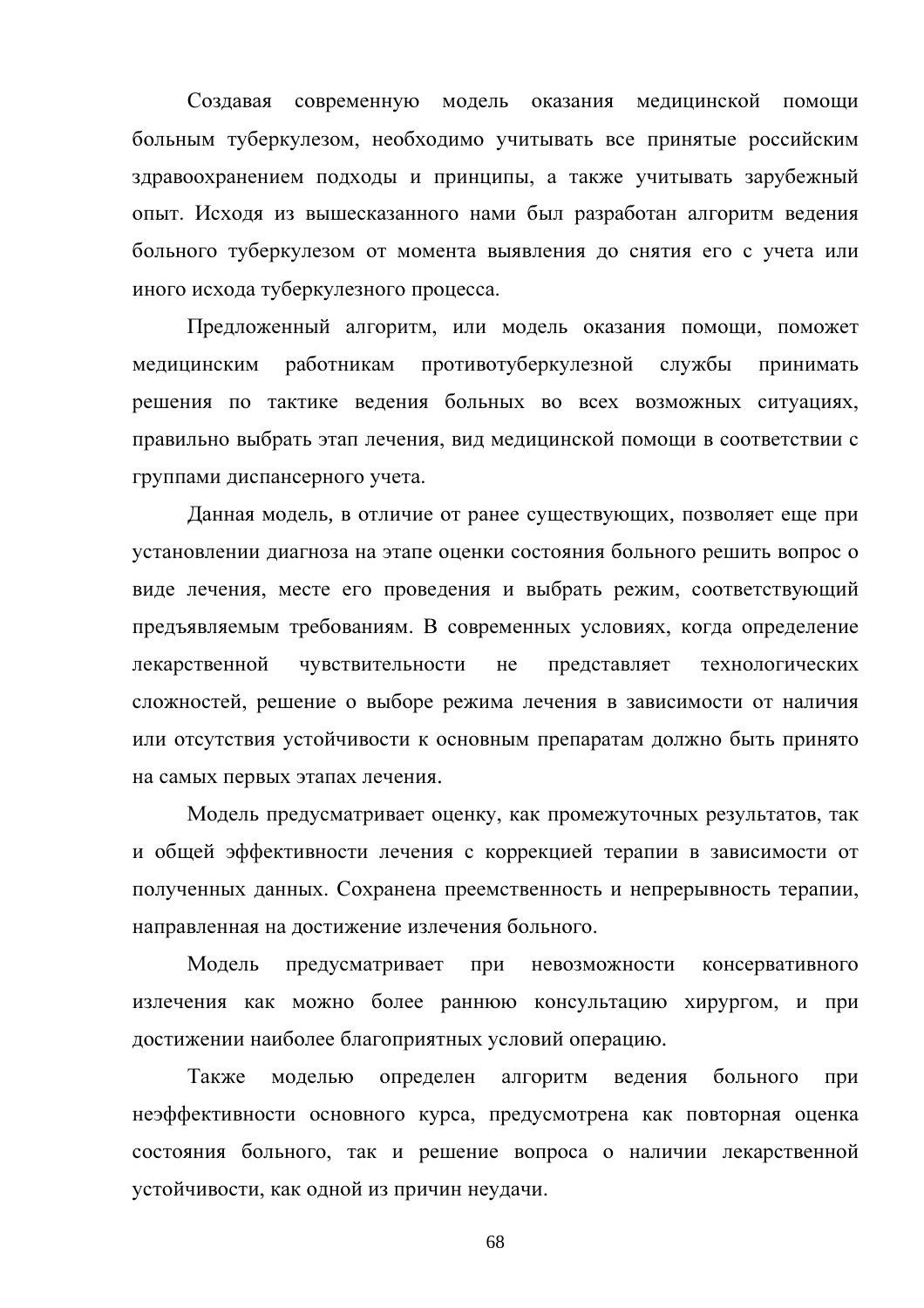Модель строго структурирована в зависимости от любых исходов лечения и позволяет фтизиатру придерживаться существующих схем ведения больного. Модель универсальна и может быть применена при ведении больных туберкулезом любой локализации.

Всю организационную структуру оказания помоши больному туберкулезом мы разделили на несколько этапов:

I этап - выявление больного в первичном звене с последующим направлением к доверенному фтизиатру для уточнения диагноза и постановки на учет (с одновременным включением больного в программу социального сопровождения больного);

II этап - оценка состояния больного и выбор тактики ведения и лечения больного;

III этап – лечение больного;

IV - динамическое наблюдение за больным.

Схематично вся система оказания помощи представлена на рисунке 4.

Организация оказания помощи больным туберкулезом на I этапе была описана нами выше. На II этапе доверенный фтизиатр проводит пациенту обязательный минимум обследования с целью определения дальнейшей тактики ведения (схема 1). В клинический минимум наряду с более глубоким рентгенологическим обследованием (томография, КТ и т.д.), включается забор материала на бактериологическое исследование, общий анализ крови, мочи (если он не был сделан в учреждении ПМСП по каким-либо причинам), развернутое биохимическое исследование крови.

После получения результатов обследования (не дожидаясь данных посева) доверенный фтизиатр принимает решение о дальнейшей тактике ведения больного, учитывая его приверженность к той или иной форме лечения.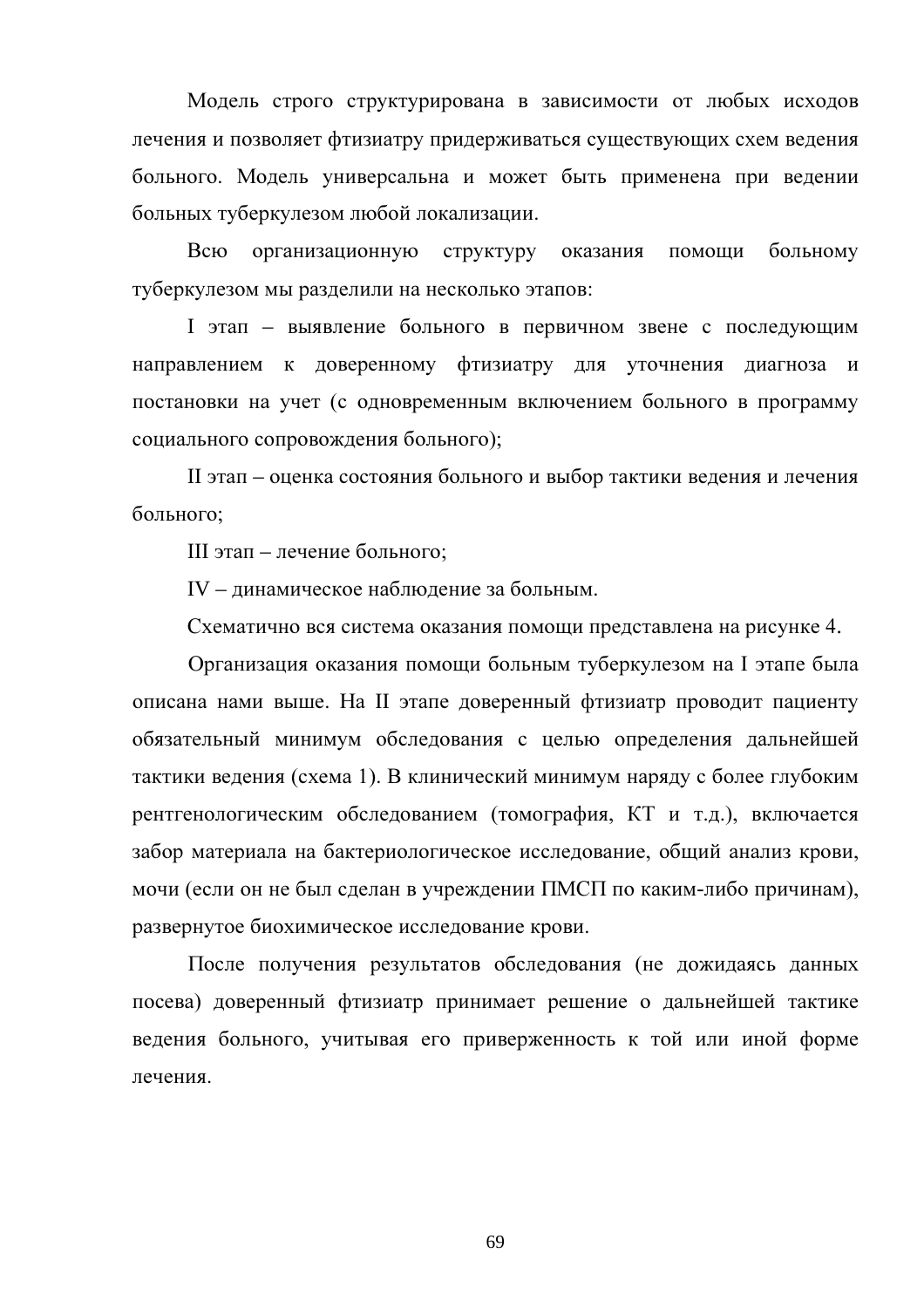

# Схема 1. Алгоритм оказания помощи больным туберкулезом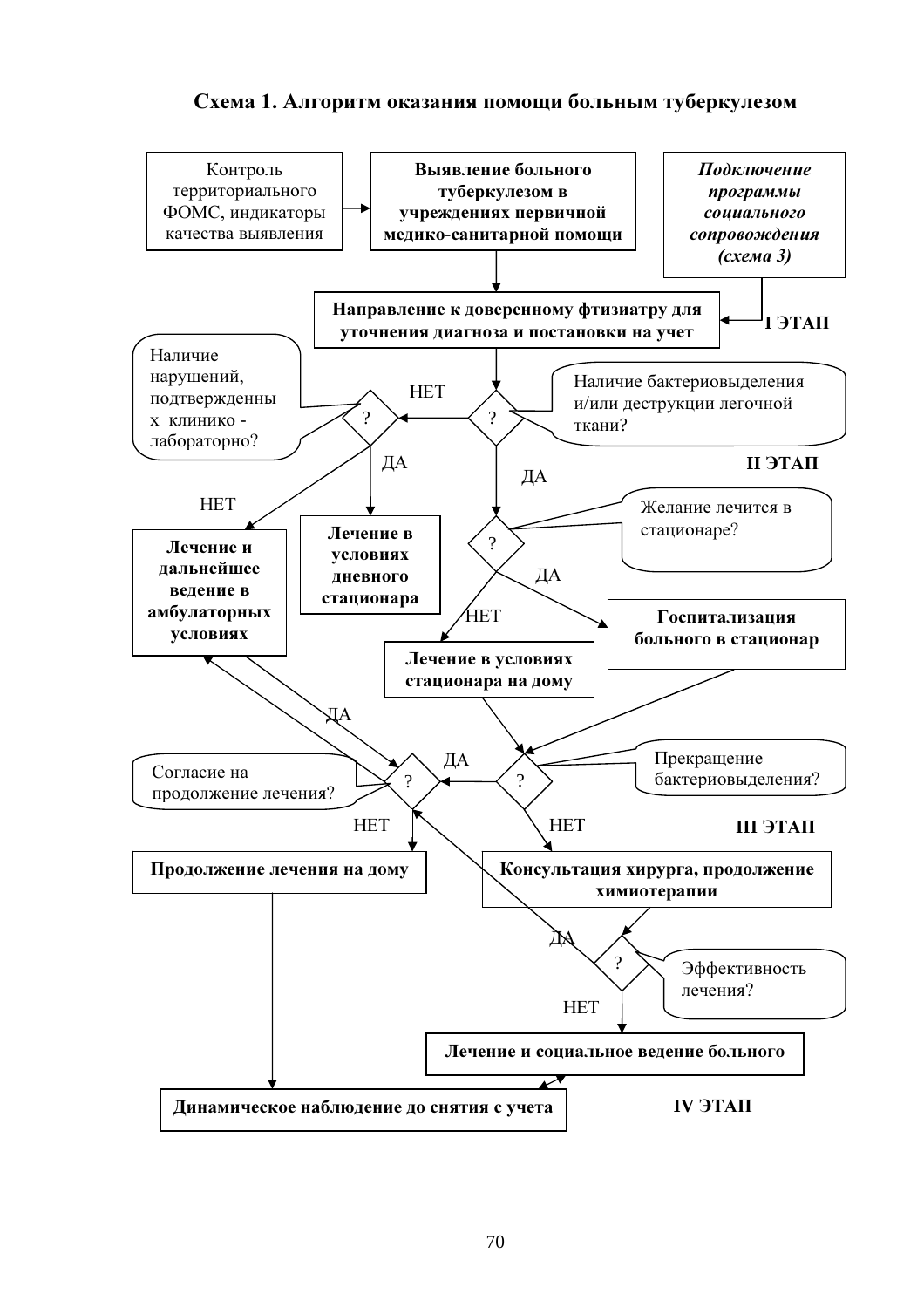В настоящее время в Российской Федерации происходит процесс интенсификации лечения и уменьшения сроков пребывания больного в условиях круглосуточного стационара - до 2-3 месяцев в период фазы интенсивного лечения (рисунок 6). Основной этап для доведения основного курса лечения до 6-8 и более месяцев проходит в поликлинике. И он должен быть контролируемым.

Кроме того, больные туберкулезом с асоциальным поведением не могут длительно лечиться в условиях туберкулезного стационара с круглосуточным пребыванием и нарушают режим, уходят из стационара, прерывая лечение на неопределенный срок, что приводит к развитию множественной лекарственной устойчивости микобактерий туберкулеза.

Модель строго структурирована в зависимости от любых исходов лечения и позволяет фтизиатру придерживаться существующих схем ведения больного. Модель универсальна и может быть применена при ведении больных туберкулезом любой локализации.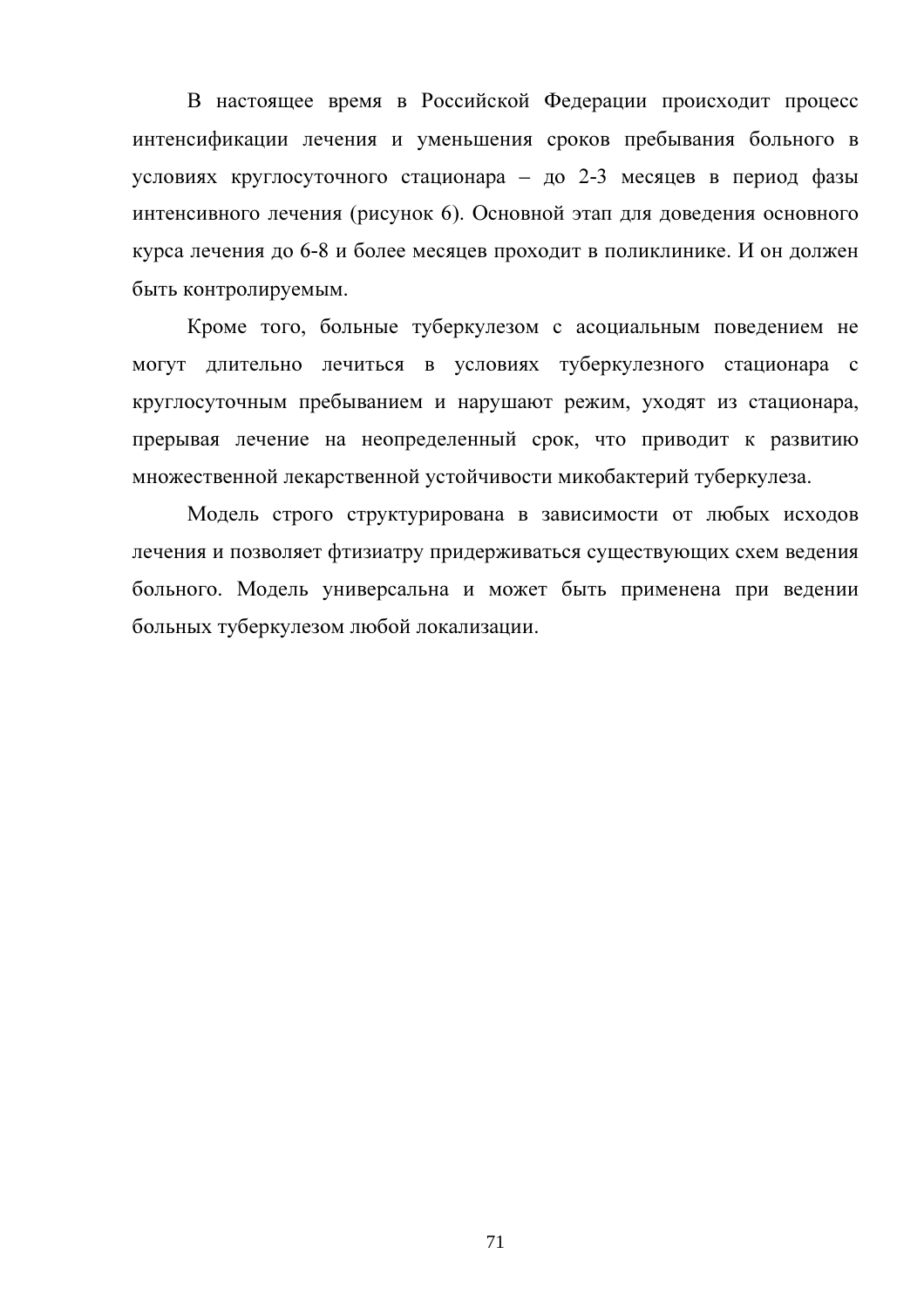## Рисунок 6

Модель организации оказания медицинской помощи больным туберкулезом

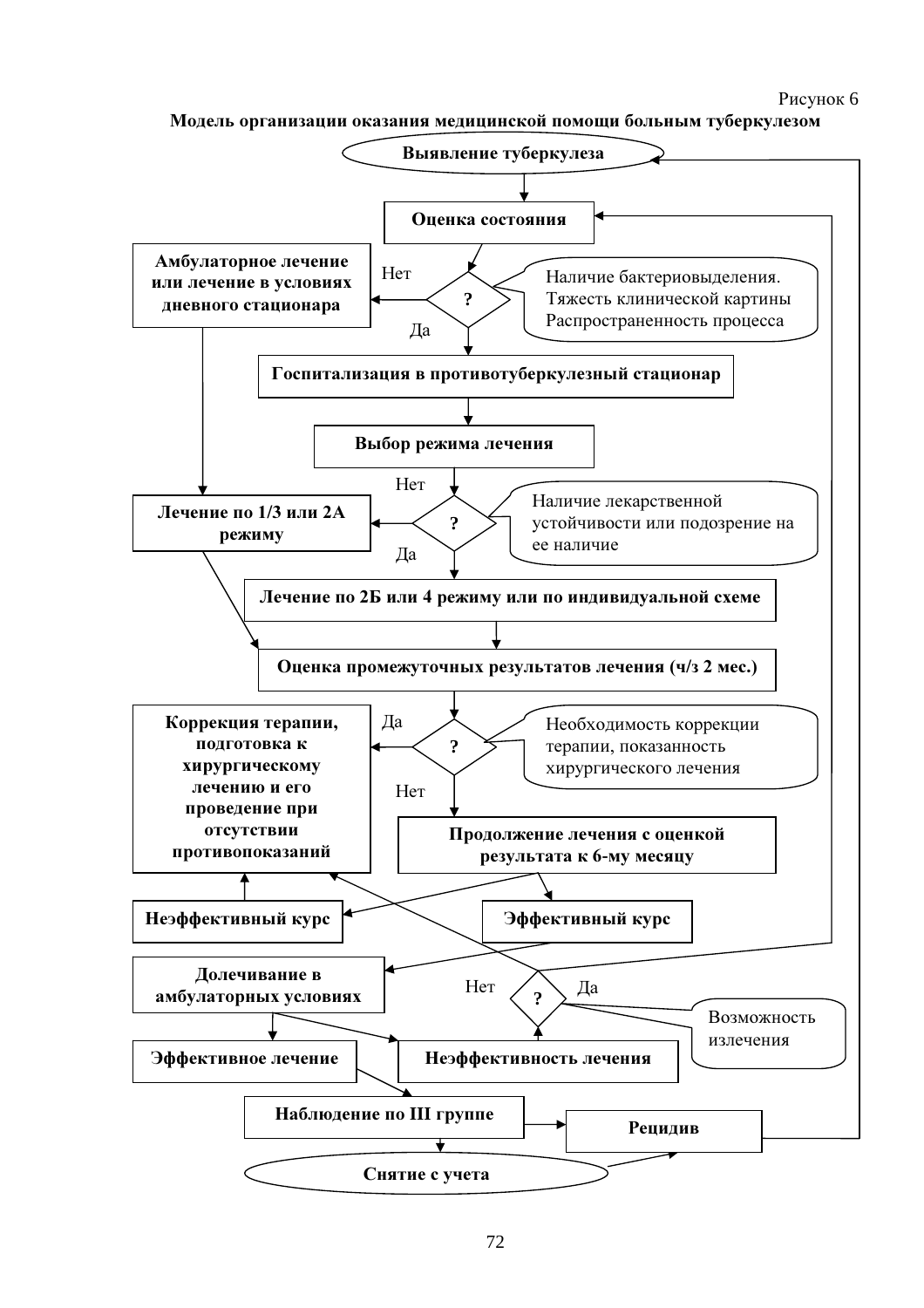#### Основные правила лечения больных туберкулезом:

- нельзя лечить больных одним противотуберкулезным препаратом (ПТП); в любой популяции МБТ имеются бактерии с естественной резистентностью; при приеме одного ПТП чувствительные МБТ погибают, а устойчивые размножаются; монотерапия вызывает устойчивость МБТ к противотуберкулезным препаратам;

- одной из первоочередных задач лечения туберкулеза, наряду с излечением больного, должна стать профилактика развития множественной лекарственной устойчивости МБТ; для этого необходима стандартизация схемы лечения;

- режимы лекарственной терапии должны учитывать комбинацию препаратов, их суточные дозы, способ, время и кратность введения, сроки лечения;

- комбинации препаратов составляются с учетом особенностей фармакокинетики и взаимодействия ПТП;

- схемы лечения больных туберкулезом зависят от распространенности процесса, наличия или отсутствия бактериовыделения и деструкции, лекарственной устойчивости МБТ к ПТП, сопутствующих туберкулезу заболеваний:

- исходя из характера включаемых ПТП в лечение больных и частоты применения этого лечения режимы химиотерапии (XT) туберкулеза делятся на основные (стандартные) и альтернативные.

К основным режимам XT относятся назначаемые в типичных случаях и включающие основные ПТП. Стандартные режимы лечения (6 или 8 из-за первичной месяцев) преодолевают риск неудачного лечения лекарственной устойчивости у впервые выявленных больных. У большинства ранее леченных больных (более 1 месяца) использование стандартных режимов для повторного лечения (8 месяцев) сокращает риск неудачного лечения из-за приобретенной лекарственной устойчивости.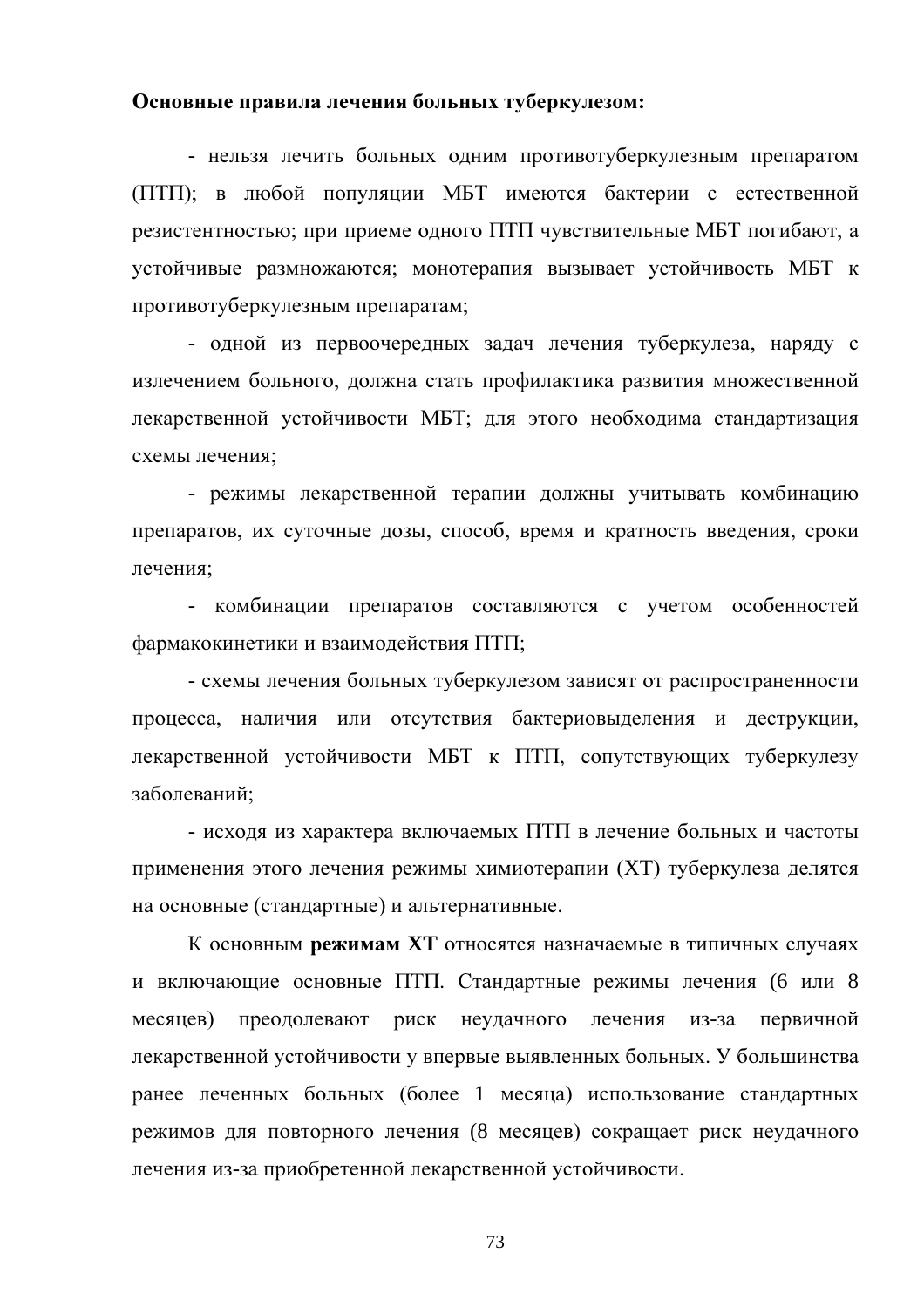Альтернативные режимы применяются в тех случаях, когда основной режим оказался неэффективным, либо есть серьезные основания сомневаться в его эффективности еще до начала лечения (например, имеются сведения о плохой переносимости того или иного препарата в прошлом, либо о наличии устойчивости к ним МБТ).

Фаза интенсивного лечения: первый этап - два-три месяца под непосредственным контролем медицинских работников с использованием не менее четырех ПТП. Фаза продолжения лечения - четыре-шесть месяцев с использованием двух-трех препаратов в зависимости от распространенности заболевания. Весь курс лечения - не менее 6 месяцев, при повторном лечении - 8 месяцев или применяются альтернативные курсы XT.

При наличии МЛУ фаза интенсивной терапии длительностью не менее шести месяцев состоит минимум из пяти ПТП, к которым сохранена чувствительность МБТ. На фазе продолжения лечения назначается минимум три ПТП не менее чем 12 месяцев. Лечение больного туберкулезом с МЛУ с использованием слабых режимов лечения препаратами второй линии должно продолжаться не менее 18 месяцев после прекращения бактериовыделения (для профилактики рецидива).

В первую очередь необходимо предписывать ПТП, которые больной раньше не принимал. Бактерии почти наверняка будут чувствительны к ним. бактерии Если есть вероятность, **ЧТО** все еще чувствительны  $\mathbf{K}$ «стандартному» ПТП, несмотря на то, что он уже применялся, его можно включить в схему лечения, но на него нельзя полагаться целиком, чтобы избежать развития дальнейшей устойчивости. Когда будет получен результат исследований на устойчивость и окажется, что МБТ чувствительны к основному ПТП, можно будет отменить более слабый ПТП второй линии, который вызывает побочные эффекты, одновременно сохранив эффективный режим лечения, предотвращающий развитие дальнейшей устойчивости.

Для лечения больных полирезистентным туберкулезом требуются резервные препараты второй-третьей линии. Они намного более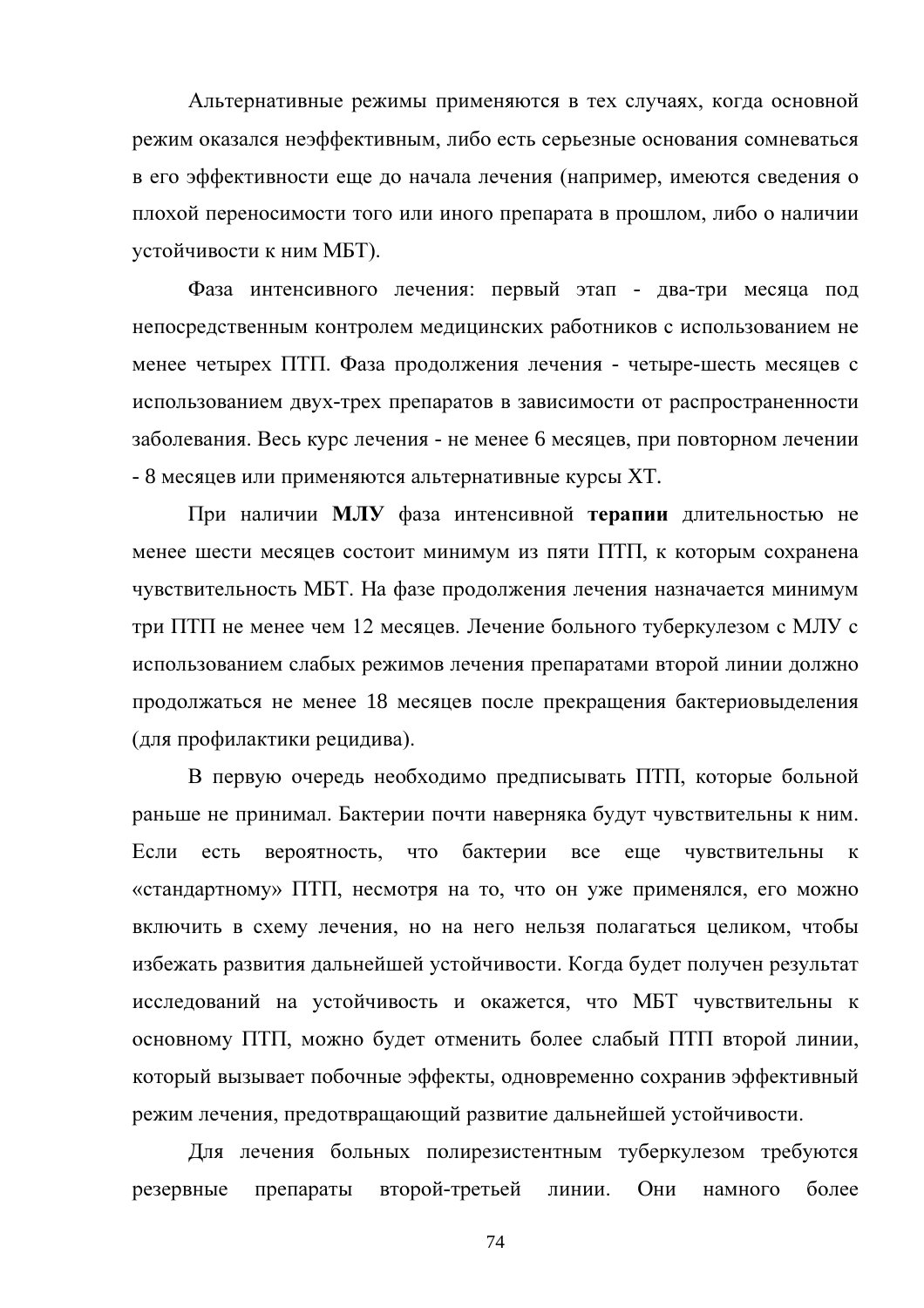дорогостоящие, менее эффективные и имеют много побочных эффектов. быть Резервные препараты ДОЛЖНЫ доступны ТОЛЬКО ЛЛЯ специализированных противотуберкулезных организаций и служб, имеющих лаборатории, бактериологические определяющие лекарственную устойчивость МБТ к основным и резервным ПТП. Специализированные учреждения должны иметь гарантированные регулярные поставки дорогих резервных препаратов с тем, чтобы обеспечить успешное завершение лечения, начатого для каждого больного.

Подозрение на МЛУ возникает, когда получен ответ из лаборатории, в котором указана как минимум устойчивость МБТ к изониазиду и рифампицину или когда больного при контролируемом стандартном режиме повторного лечения невозможно вылечить.

При выборе ПТП для лечения полирезистентного туберкулеза устойчивость. Нецелесообразно необходимо учитывать перекрестную ПТП назначать лва одной группы препараты потенциально ИЛИ неэффективные из-за перекрестной устойчивости. При приобретенной устойчивости к рифампицину возможна перекрестная устойчивость к рифабутину. Этионамил перекрестную устойчивость вызывает  $\mathbf{K}$ протионамиду. Устойчивость  $\bf K$ канамицину вызывает перекрестную устойчивость к амикацину. Штаммы, устойчивые к канамицину - амикацину вызывают также устойчивость к стрептомицину, но штаммы, устойчивые к стрептомицину, могут быть чувствительны к канамицину - амикацину. Штаммы. устойчивые  $\mathbf{K}$ стрептомицину, канамицину. амикацину капреомицину. Офлоксацин чувствительны  $\bf K$ вызывает полную перекрестную устойчивость ко всем фторхинолонам.

ПТП делятся на три группы в зависимости от действия и перекрестной устойчивости: препараты бактерицидного действия в кислой рН среде (аминогликозиды - стрептомицин, канамицин, амикацин и капреомицин; тиоамиды - этионамид и протионамид; и пиразинамид), препараты со слабым бактерицидным действием (фторхинолоны), препараты  $\mathbf{C}$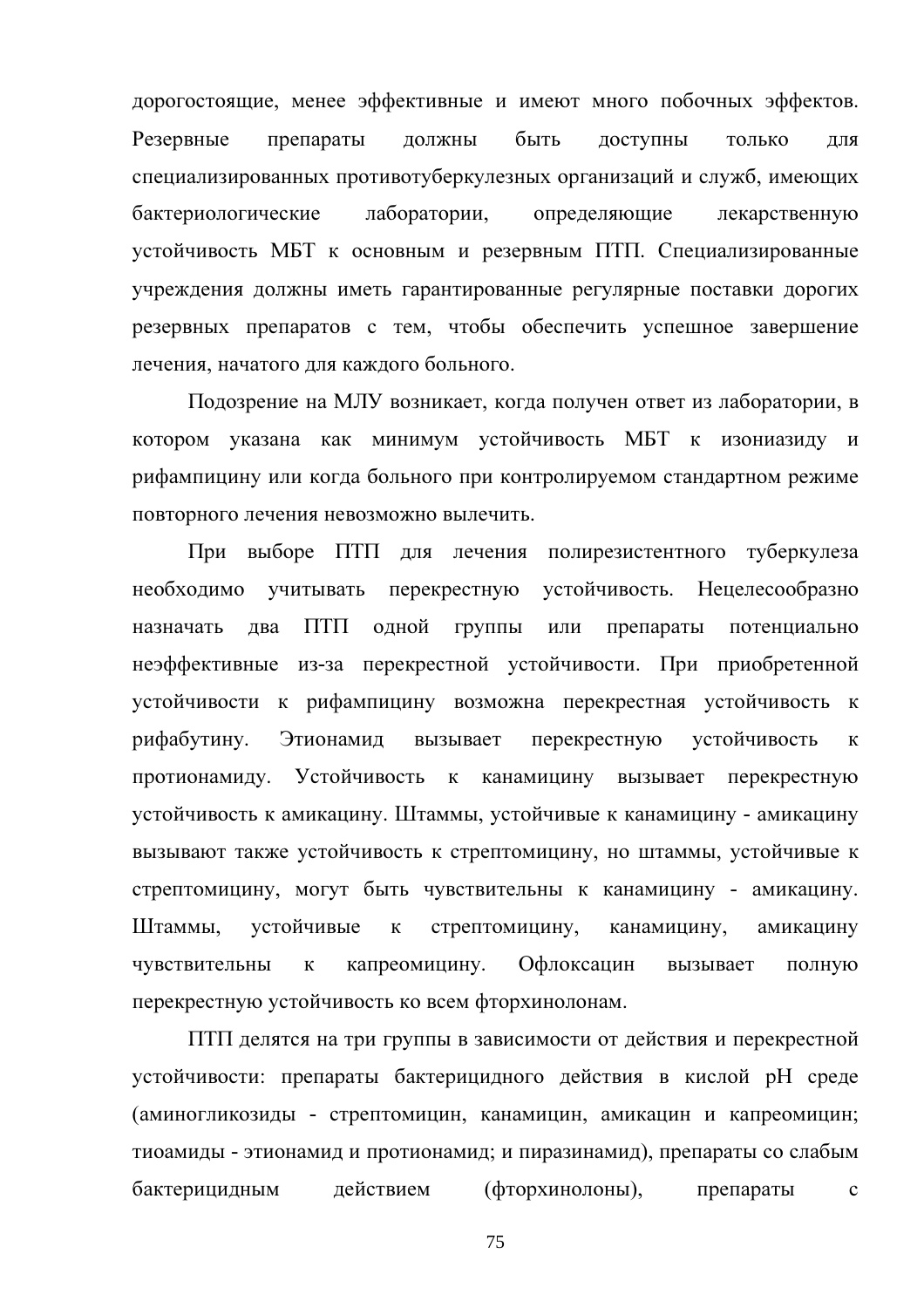бактериостатическим действием при обычной дозировке (этамбутол, циклосерин).

Помимо приемлемых суточных ДОЗ необходимо учитывать переносимость  $\Pi$ T $\Pi$ больными. толерантность.  $\overline{u}$ потенциальную токсичность.

При любом выбранном режиме, особенно если используются слабые ПТП, лечение должно проводиться ежедневно и под непосредственным контролем. Необходимо проводить контроль бактериологических результатов (мазок и посев) ежемесячно со второго по шестой месяцы лечения и затем ежеквартально до конца лечения.

Важным в выборе ПТП второй-третьей линии является их стоимость.

Показанием к операции является бактериальная устойчивость ко всем  $\Pi$ T $\Pi$ ,  $3a$ исключением  $2 - 3$ относительно слабых, обширной при локализованной каверне и незначительных других проявлениях туберкулеза. Если проводится лечение только с помощью слабого режима, то самое благоприятное время для операции - после двух месяцев лечения. После операции продолжается тот же режим XT минимум 18 месяцев.

#### Показания для госпитализации в туберкулезный стационар

В настоящее время происходит процесс интенсификации лечения и уменьшения сроков пребывания больного в условиях круглосуточного стационара – до 2-3 месяцев в период фазы интенсивного лечения. Основной этап для доведения основного курса лечения до 6-8 и более месяцев будет проходить в поликлинике. И он должен быть контролируемым.

Кроме того, больные туберкулезом с асоциальным поведением не могут длительно лечиться в условиях туберкулезного стационара с круглосуточным пребыванием и нарушают режим, уходят из стационара, прерывая лечение на неопределенный срок, что приводит к развитию множественной лекарственной устойчивости микобактерий туберкулеза.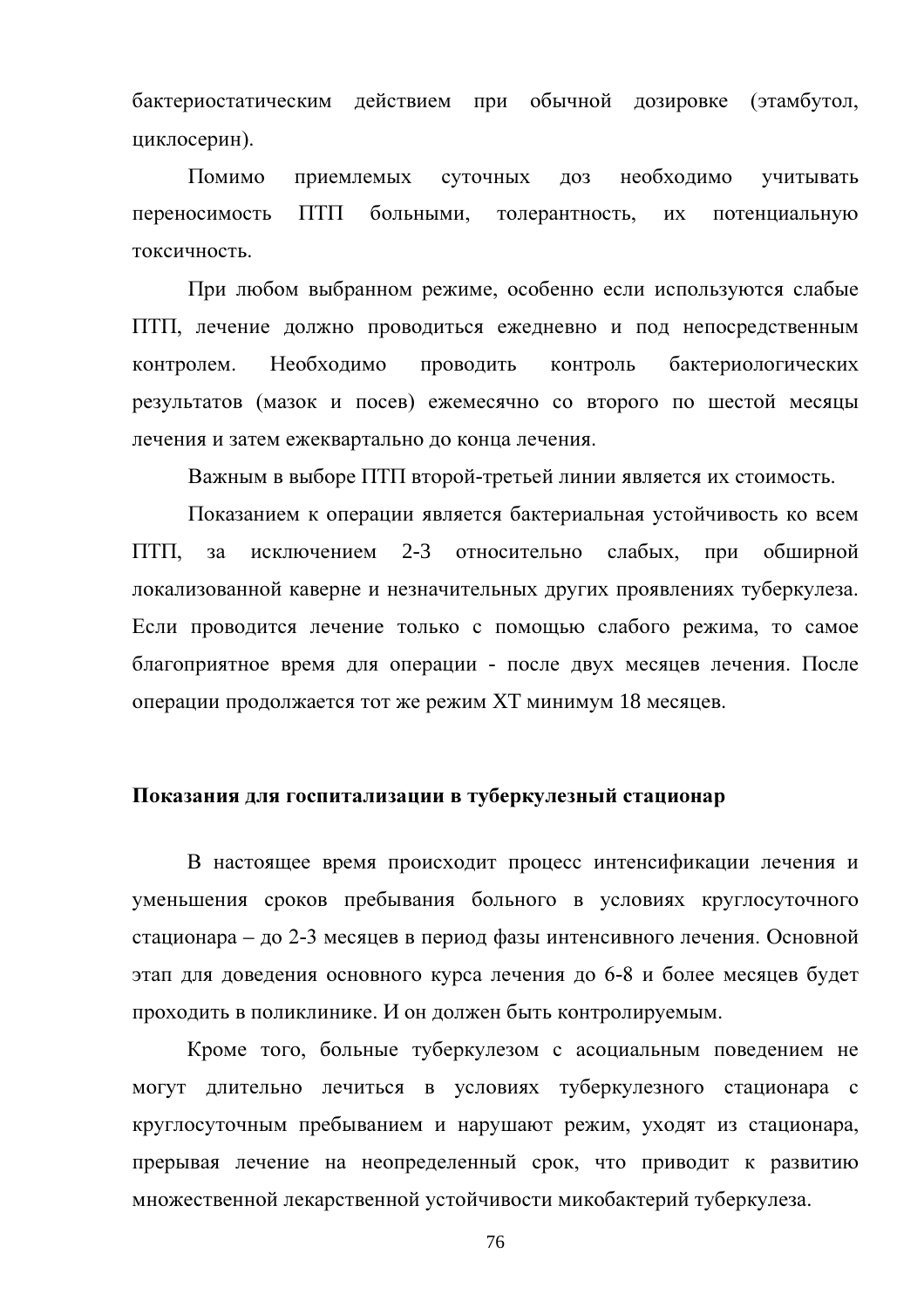При переходе на новую группировку из туберкулезной службы в общую лечебную сеть уходит не менее 20% диспансерных контингентов. Вместо сокращения амбулаторных приемов, необходимо дать возможность врачам-фтизиатрам лечить больных на дневном стационаре.

В ряде субъектов Российской Федерации до 80% населения живет в городах и поселках, имеющих свою амбулаторную туберкулезную службу (тубдиспансер, тубкабинет), до которой можно дойти пешком или приехать на городском общественном транспорте.

Жизнь заставляет внедрять стационарзамещающие технологии и повсеместно развертывать дневные стационары и стационары на дому при туберкулезных амбулаторно-поликлинических подразделениях. Дневной стационар имеет те же льготы для больного, что и круглосуточный стационар, включая больничный лист.

Стационар противотуберкулезной службы обеспечивает в соответствии с МЭСами дифференциальную диагностику туберкулеза, лечение впервые выявленных больных туберкулезом (обострения, рецидивы), а также лиц, страдающим хроническими формами туберкулеза в случае, когда они нуждаются в проведении фазы интенсивной терапии.

Задачами фазы интенсивной терапии является ликвидация клинических проявлений заболевания. максимальное воздействие на популяцию туберкулеза (МБТ), микобактерий **ЧТО** выражается  $\overline{B}$ прекращении бактериовыделения (или, по крайней мере, достижении олигобацилярности) и предотвращении развития устойчивых к химиопрепаратам штаммов МБТ; уменьшение потенциала воспаления в пораженном органе, ликвидация деструктивных изменений в тканях. Кроме того, интенсивная фаза лечения может быть составляющей частью предоперационной подготовки или к моменту ее завершения должна быть определена необходимость  $\overline{M}$ возможность хирургического вмешательства.

В туберкулезные стационары круглосуточного пребывания субъектов Российской Федерации госпитализируются впервые выявленные больные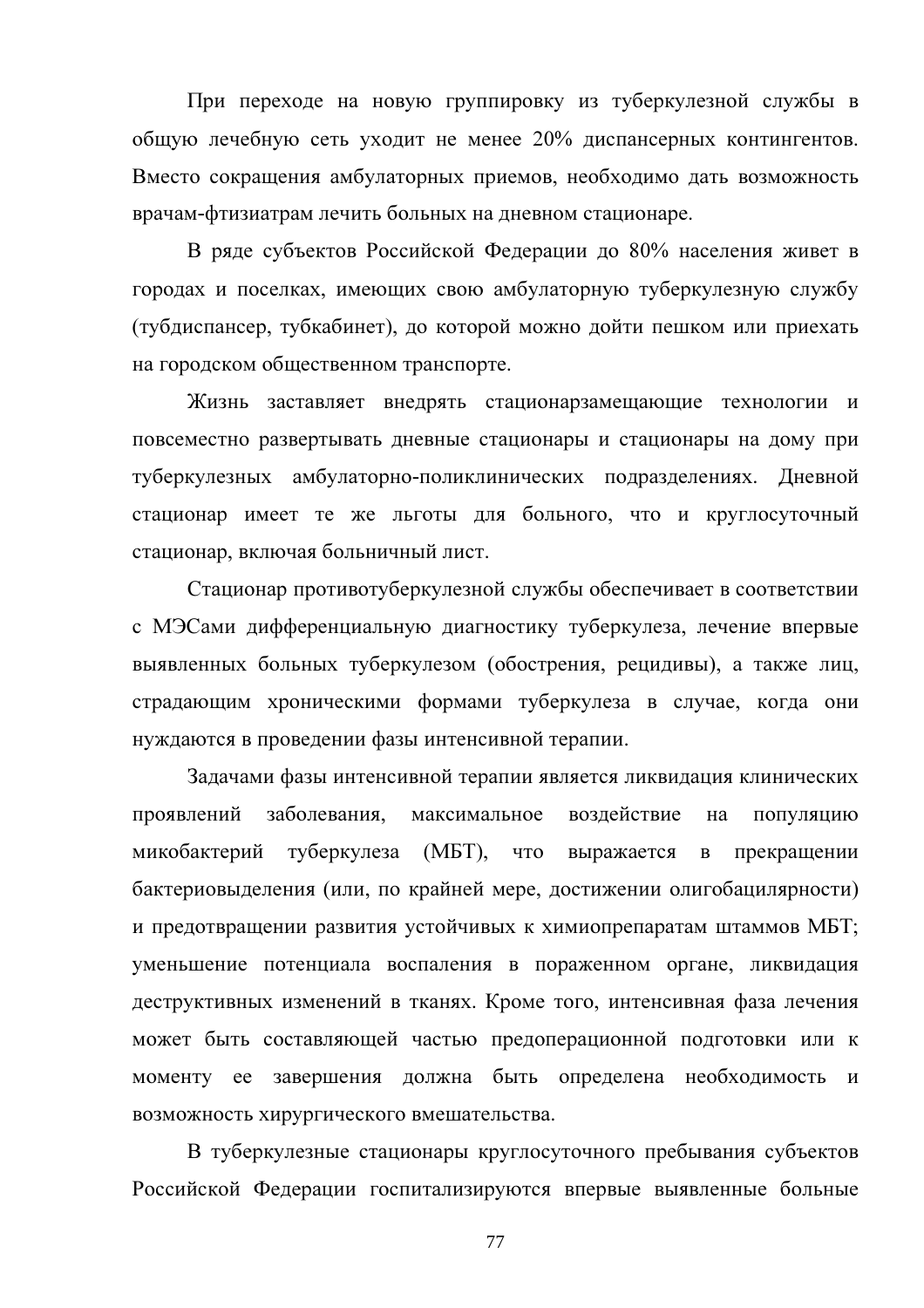туберкулезом (обострения, рецидивы), преимущественно из сельских районов, а также больные с тяжелыми сопутствующими заболеваниями и иными отяжеляющими лечение и течение туберкулеза факторами, требующие ллительных лифференциальнопроведения сложных  $\overline{M}$ диагностических мероприятий. Кроме того, больные госпитализируются по направлениям военно-призывных комиссий и для проведения судебномедицинской экспертизы.

Госпитализация  $\overline{B}$ туберкулезный стационар круглосуточного пребывания субъекта также осуществляется:

- при невозможности проведения в амбулаторно-поликлинических условиях необходимых для данного больного дифференциальнодиагностических и лечебных мероприятий;
- при необходимости обязательного круглосуточного медицинского наблюдения;
- по эпидемиологическим показаниям (туберкулезные очаги 1 -2-ой групп);
- при угрозе жизни больного.

Для больных, не являющихся опасными в эпидемиологическом отношении ДЛЯ окружающих, возможно проведение лечебнодиагностических мероприятий в условиях дневного стационара или стационара на дому.

## Положение о дневных стационарах при туберкулезных амбулаторнополиклинических подразделениях

Целью организации дневного стационара диспансерных при отделениях (кабинетах) туберкулезных учреждений и подразделений является создание благоприятного, щадящего режима лечения больных обязательном туберкулезом, He нуждающихся  $\mathbf{B}$ круглосуточном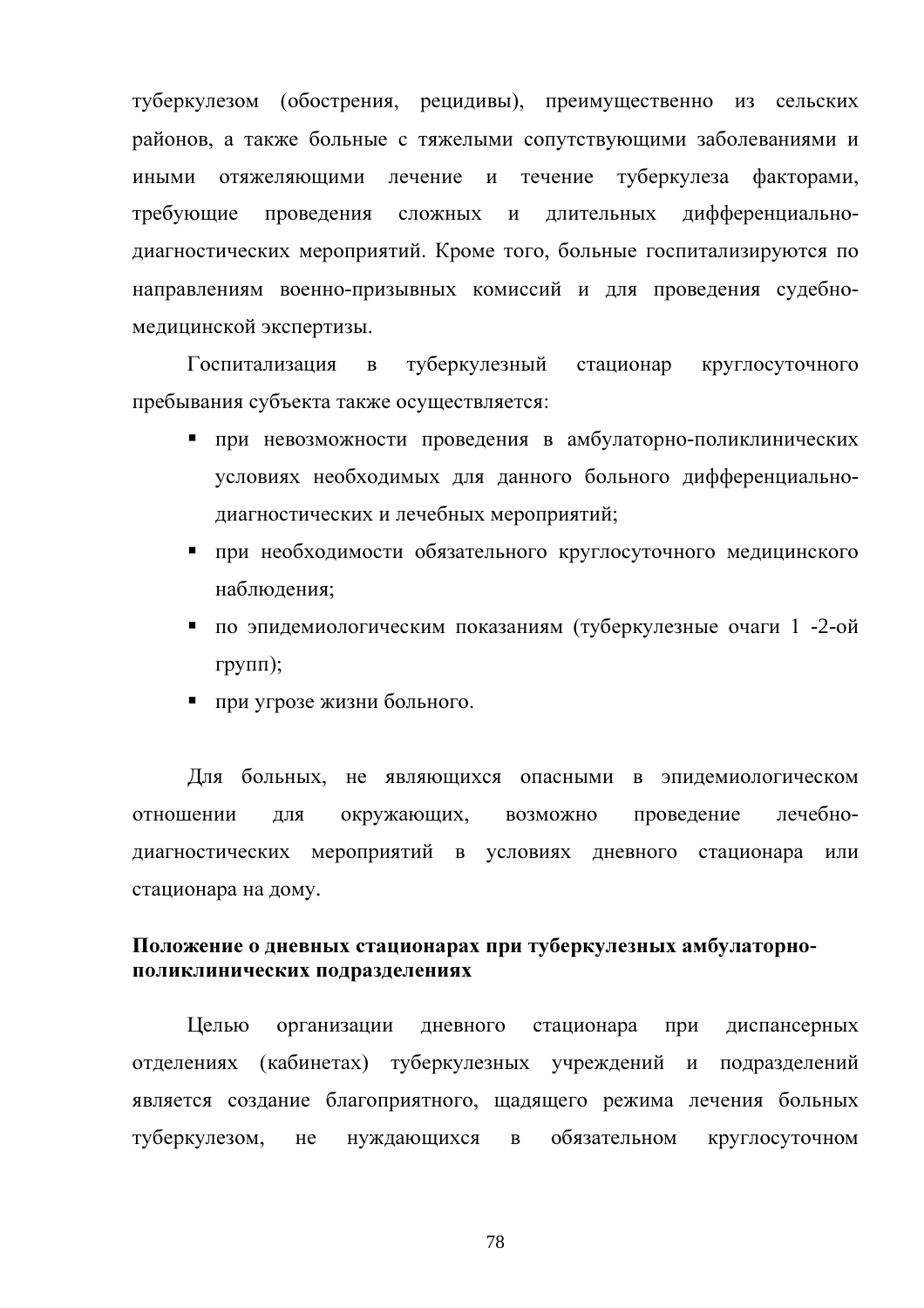наблюдении медицинском He являющихся опасными  $\mathbf{M}$  $\bf{B}$ эпидемиологическом отношении для окружающих.

#### Функции и основные задачи дневного стационара.

Функции лневного стационара: оказание лиагностической  $\overline{M}$ мелицинской помоши больным, He нуждающимся  $\overline{B}$ обязательном круглосуточном медицинском наблюдении и не являющихся опасными в эпидемиологическом отношении для окружающих (в соответствии с МЭСами).

**Основные задачи дневного** стаиионара: организация квалифицированной медицинской помощи с использованием формы медицинского обслуживания больных в условиях дневного стационара туберкулезных поликлиник; проведение контролируемого лечения  $\mathbf{M}$ химиопрофилактики туберкулеза; удешевление медицинской помощи; повышение доступности медицинской помощи.

#### Организация дневного тубстационара.

Дневной туберкулезный стационар создается приказом руководителя лечебного учреждения и является структурным подразделением учреждения, в котором он создается. Мощность дневного стационара определяется руководителем по количеству мест, исходя из существующих условий и потребности. Количество штатных единиц для дневного стационара определяется руководителем ЛПУ из штатного расписания амбулаторнополиклинических учреждений, с учетом объема работы и в пределах утвержденного фонда оплаты труда учреждения.

#### Материально - техническая база  $\partial \Pi \mathbf{A}$ создания дневного стаиионара:

- кабинеты приема врачами - фтизиатрами отдельно для взрослых и летей:

- процедурные кабинеты отдельно для взрослых и детей (в кабинете возможно проведение туберкулинодиагностики);

- физиотерапевтический кабинет;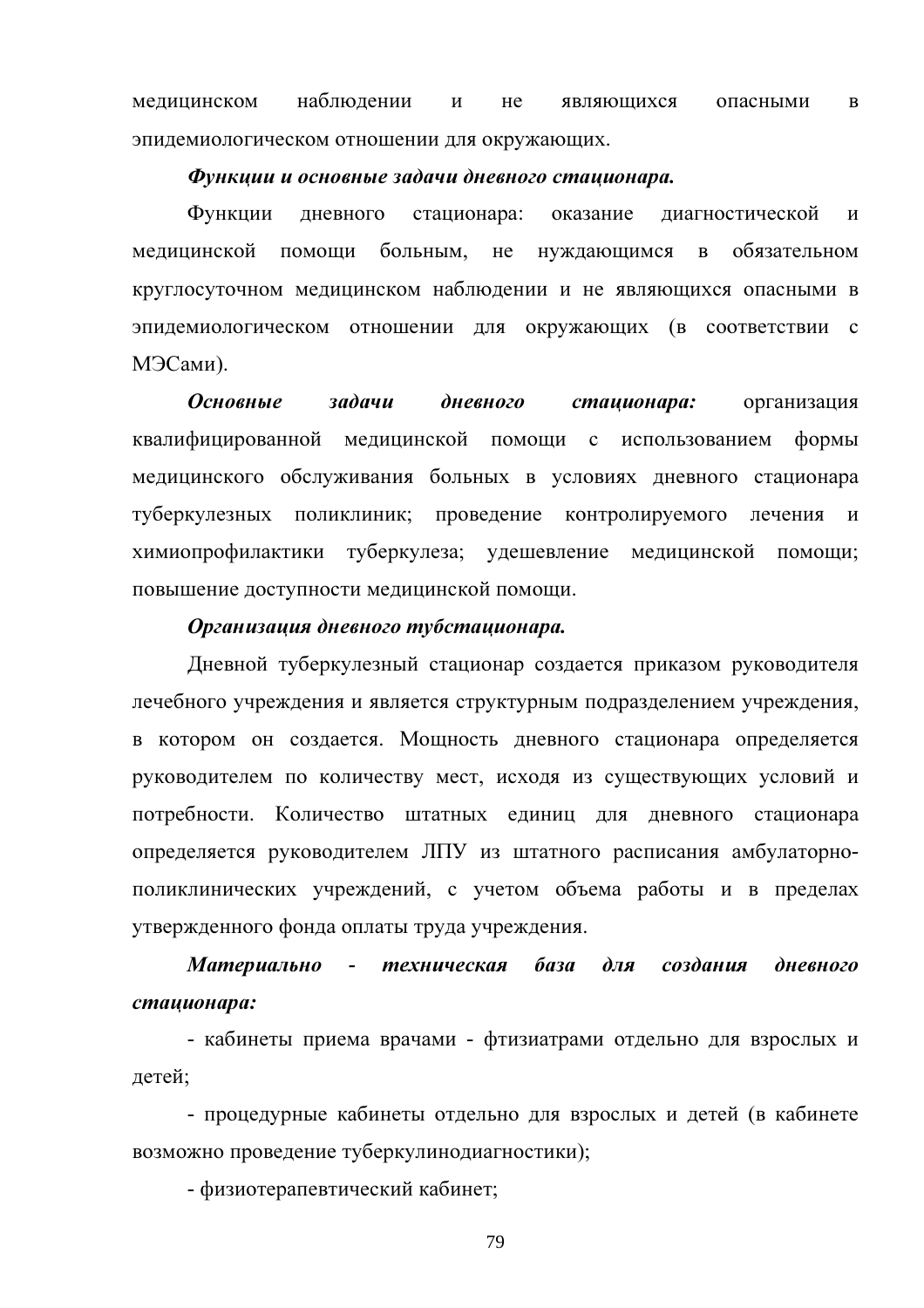- наличие аппаратуры для функциональной диагностики (ЭКГ, функция внешнего дыхания);

- наличие условий для взятия мокроты на микобактерии туберкулеза («раздражающие» ингаляции);

- условия для лабораторного и рентгенологического обследования;

- условия для отдыха после процедур и приема пищи. Набор помещений в каждом конкретном случае определяется администрацией лечебного учреждения в соответствии с уровнем и по согласованию с органами санитарно-эпидемиологического надзора на местах.

Руководство дневным стационаром осуществляется заведующим (тубкабинетом), который поликлиническим отделением контролирует процесс диагностики и лечения.

#### Показания для пребывания больных в дневном тубстационаре.

1. Клинические показания. В дневной туберкулезный стационар могут быть направлены больные, по состоянию здоровья не требующие медицинского наблюдения в вечернее и ночное время. Для проведения лечения все больные делятся на 4 категории (приказ МЗ РФ от 02.02.1998 №33 «Об утверждении стандартов (модели протоколов) лечения больных туберкулезом»):

1.1. Впервые выявленные больные (больные с обострением или рецидивом) с ограниченными формами туберкулеза (до 2-х сегментов), не выделяющих микобактерии туберкулеза. Они могут быть направлены на проведение основного курса лечения (фаза интенсивной и восстановительной терапии) сразу в дневной стационар без лечения  $\mathbf{B}$ стационаре круглосуточного пребывания.

1.2. Впервые выявленные больные (обострение или рецидив) без распада после эффективного 1,5-3-х месячного курса химиотерапии в стационаре с круглосуточным пребыванием, в результате которого наступило прекращение бактериовыделения. Больные  $\mathbf{c}$ хронически текущим процессом  $(c<sub>1</sub>)$ деструкцией без  $Hee)$  $6e<sub>3</sub>$ ограниченным или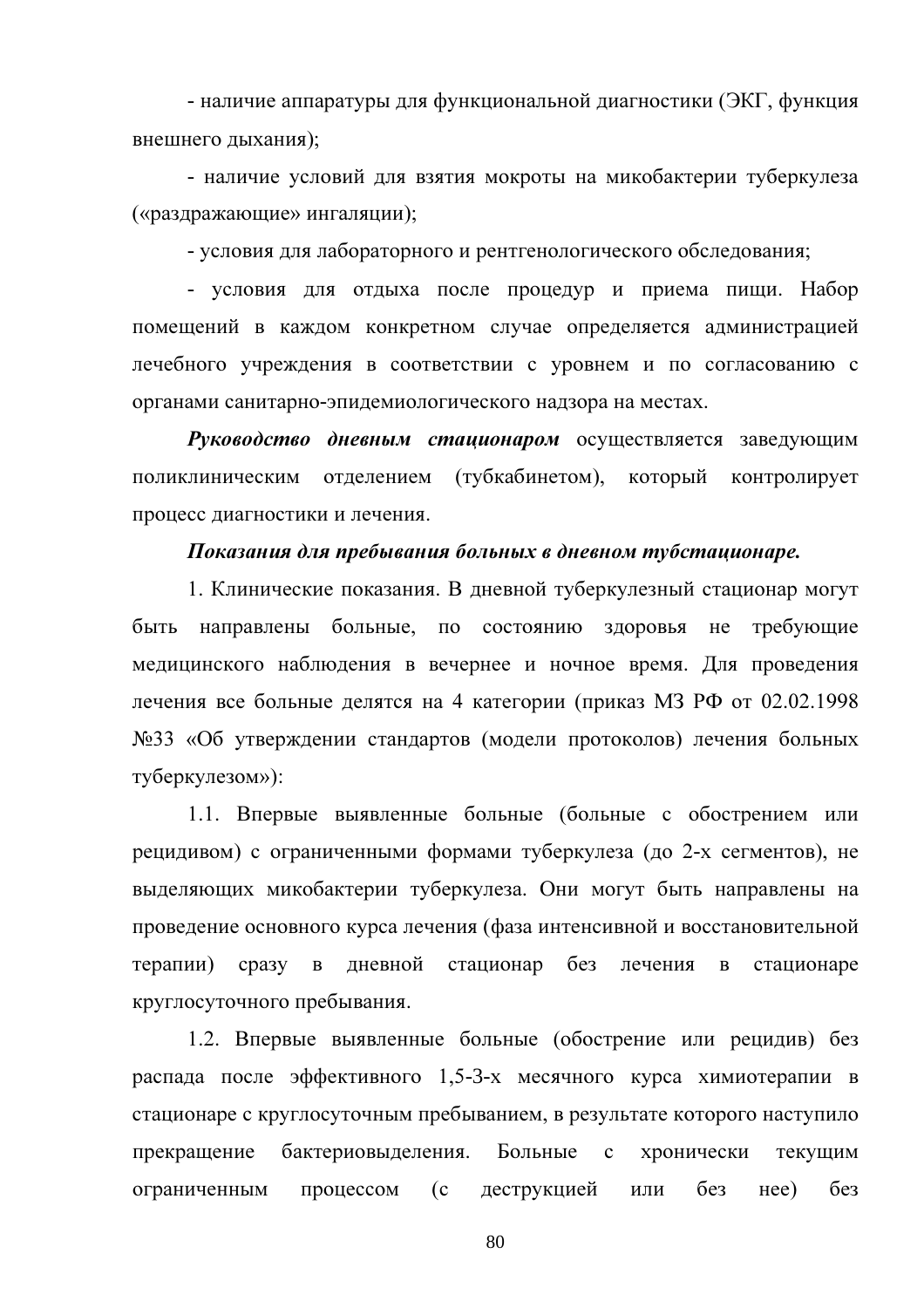бактериовыделения, для лечения как по основному курсу, так и при сезонной терапии, для продолжения лечения (восстановительная фаза - фаза продолжения химиотерапии) после курса интенсивной терапии в стационаре с круглосуточным пребыванием.

1.3. Впервые выявленные больные (обострение или рецидив) с ограниченными деструктивными процессами (поражение до 2-х сегментов) и бактериовыделением или с распространенными процессами без деструкции, но с бактериовыделением, а также больные с хронически текущими ограниченными процессами  $(c)$ деструкцией или  $6e<sub>3</sub>$  $Hee)$   $\mu$  $\mathbf{c}$ бактериовыделением после эффективно проведенной терапии в стационаре с круглосуточным пребыванием.

1.4. Впервые выявленные больные (обострение или рецидив), которые имели бактериовыделение при выявлении  $\boldsymbol{\mathrm{M}}$ распространенный деструктивный процесс (двусторонний распад легочной ткани, либо или обоих легких. множественные деструкции в одном казеозная пневмония), или больные с миллиарным туберкулезом, а также больные с распространенными (поликавернозными) хронически текущими леструктивными легочными процессами  $\mathbf{c}$ бактериовылелением. преимущественно после проведения интенсивного лечения в стационаре с круглосуточным пребыванием.

1.5. Кроме того, на дневной стационар могут быть направлены лица для проведения превентивного лечения или химиопрофилактики туберкулеза:

- дети и подростки в раннем периоде первичной туберкулезной инфекции («вираж» туберкулиновых проб, с гиперергическими реакциями на туберкулин) без симптомов туберкулезной интоксикации и локальных изменений;

лети  $\overline{M}$ подростки  $\mathbf{c}$ усиливающейся туберкулезной чувствительностью;

подростки, неинфицированные или инфицированные дети  $\mathbf{M}$ туберкулезом **ИЗ** контакта с больным активным туберкулезом без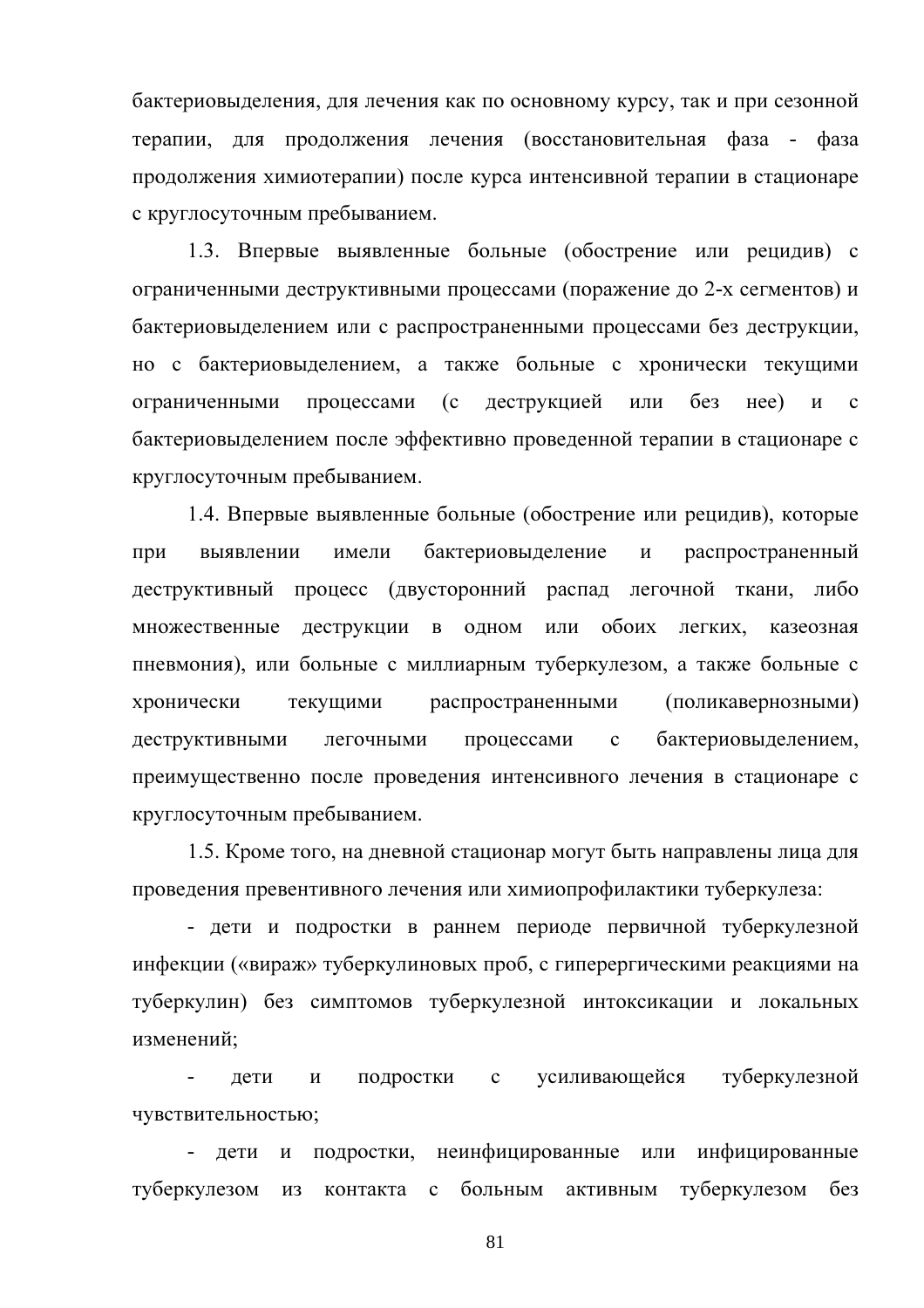ИЛИ бактериовыделением, бактериовыделения  $\mathbf c$ a также лица, контактирующие  $\mathbf{c}$ больными туберкулезом сельскохозяйственными животными;

- взрослые, находящиеся в контакте с бактериовыделителями или больными туберкулезом сельскохозяйственными животными;

- сотрудники противотуберкулезных учреждений;

- дети и подростки, имеющие осложнение на прививку БЦЖ;

- пациенты III и IV групп диспансерного наблюдения и пр. контингент для превентивного лечения (см. приложение к данному приказу № 7);

1.6. Больные другими соматическими заболеваниями в соответствии с разрешенными лицензией МЭСами.

1.7. Больные для проведения дифференциальной диагностики, возможной в амбулаторных условиях, в том числе для решения вопроса об активности туберкулезного процесса.

2. Эпилемиологические показания. Обязательно сочетание наличия следующих условий:

2.1. хорошие жилищные условия, приравненные к туберкулезному очагу третьей группы:

2.2. проживание больного недалеко от поликлиники (отсутствие отрицательного влияния на здоровье от поездки из дома и обратно) и центров выдачи лекарственных средств;

2.3. формирование у больного твердой установки на излечение, соблюдение больными мер личной и общественной эпидемиологической безопасности.

Отбор больных для лечения в дневном стационаре проводится контрольно-экспертными комиссиями поликлинических подразделений по представлению участковых врачей, узких специалистов поликлиник и лечащих врачей стационара.

Регистрация больных в дневном стационаре осуществляется  $\mathbf{B}$ «Журнале приема и отказов» (форма  $N_2$  001/y).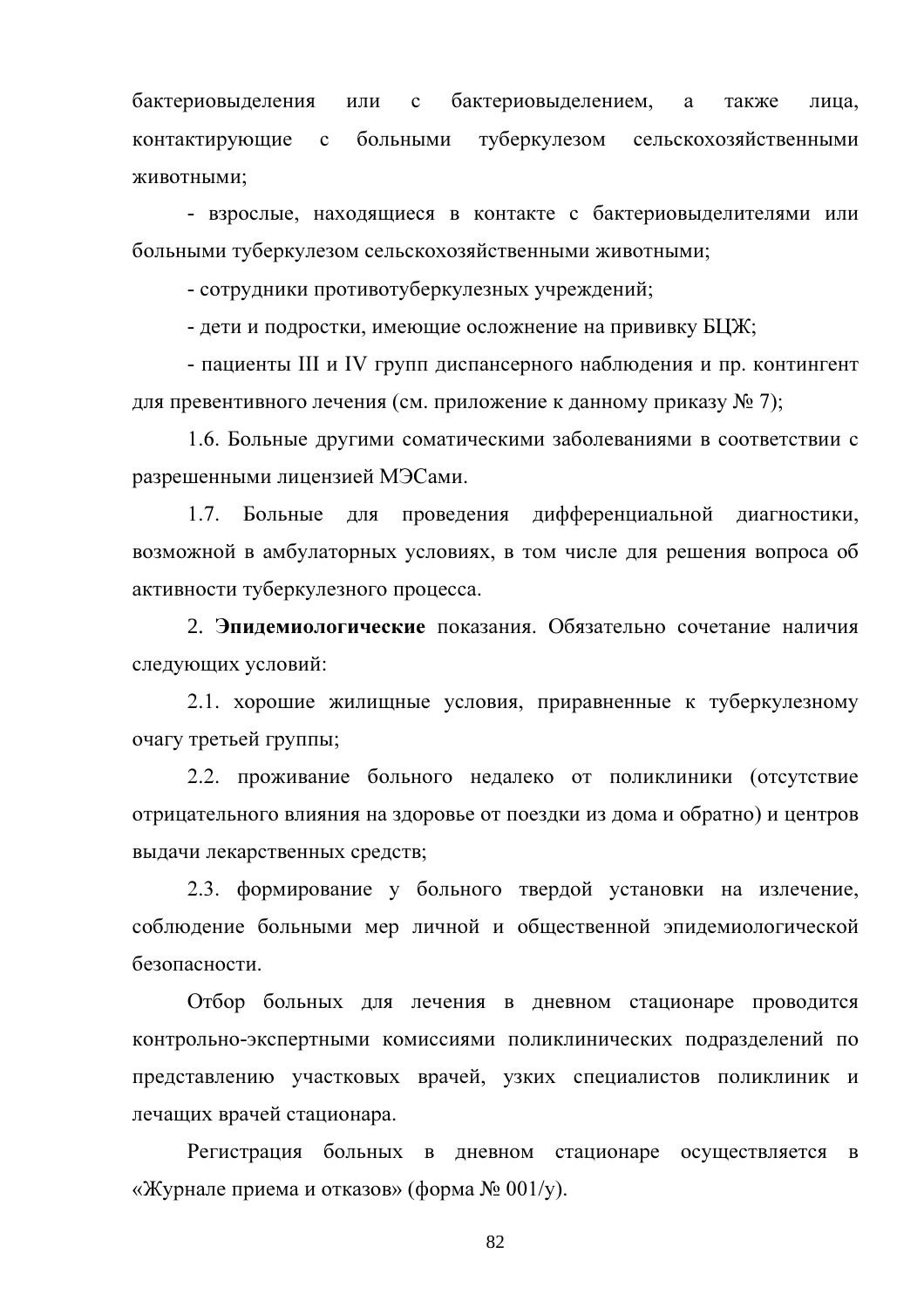своей Дневной стационар пользуется  $\mathbf{B}$ деятельности всеми консультативными, лечебно-диагностическими службами ЛПУ, на базе которого он расположен.

Документация на больного, находящегося на дневном стационаре, ведется по общепринятой в тубслужбе форме: «Индивидуальная карта амбулаторного больного», учетная форма № 25 или «Диспансерная история болезни туберкулезного больного», учетная форма № 81.

наблюдения больным Кратность за  $\, {\bf B}$ дневном стационаре устанавливается индивидуально, но не реже 1 раза в 7 дней, что должно отражаться в дневниковых записях в виде описания жалоб, статуса больного с отметкой субъективной и объективной динамики. При ухудшении течения заболевания, возникновения необходимости круглосуточного медицинского наблюдения, больной должен незамедлительно переводиться в стационар круглосуточного пребывания. Объем исследований  $\overline{M}$ лечения осуществляется в соответствии с утвержденными стандартами.

Этапный эпикриз оформляется ежемесячно. По окончании сроков лечения больного в дневном стационаре пишется выписной эпикриз с необходимыми рекомендациями. Его копия передается на руки больному и / или заносится в амбулаторную карту.

Отчеты о деятельности дневных стационаров представляются за отчетный период с указанием количества развернутых среднегодовых мест и числа пролеченных больных в свой организационно-методический отдел и лалее по требованию.

Клинико-экспертные комиссии (КЭК) для корректировки лечения и продления больничного листа проводятся не реже 1 раза в 30 дней.

Листы (справки) временной нетрудоспособности работающим (учащимся) больным, находящимся на лечении в дневном стационаре, выдаются на общих основаниях. При лечении на дневном стационаре возможна выдача прерывистого больничного листка (только на дни интермиттирующего приема препаратов).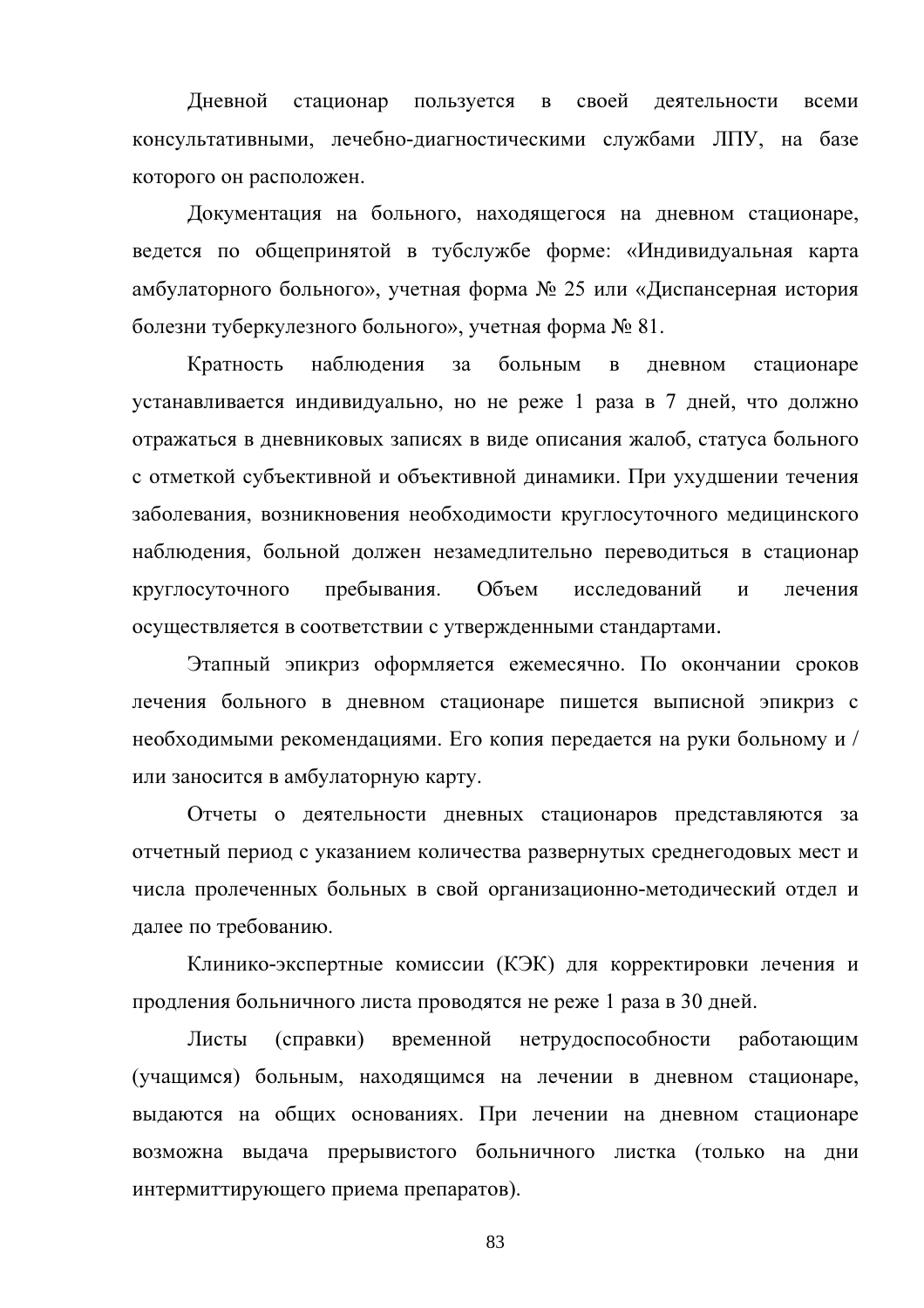Противотуберкулезные препараты больным, находящимся в дневном стационаре, выдаются бесплатно. Прочие медикаменты приобретаются самими больными.

Питание туберкулезных больных, как важный фактор в лечении, осуществляется в дневном стационаре в виде легкого обеда (например: сок, молоко или кефир, булочка, сосиски, бутерброды, вареные яйца и т.д.). Больной может быть обеспечен одно-двух разовым дополнительным питанием в виде полноценных обеда и/или завтрака на базе пищеблока ЛПУ.

Экспертиза случаев лечения в дневном стационаре осуществляется в соответствии с действующими нормативными документами Министерства здравоохранения и социального развития Российской Федерации.

## Положение о стационаре на дому при туберкулезных амбулаторнополиклинических подразделениях

Целью организации тубстационара на дому при амбулаторнополиклинических отделениях (кабинетах) туберкулезных учреждений и подразделений является создание благоприятного, щадящего режима лечения больных туберкулезом, отказавшихся от госпитализации в круглосуточный стационар или неоднократно выписанных из него за злостные нарушения лечебного режима и нуждающихся в медико-социальном наблюдении. В отдельных случаях допускается организация стационара на дому для больных туберкулезом бактериовыделителей при отсутствии  $\mathbf{B}$ туберкулезном очаге детей и подростков. Стационар на дому организуется в тех случаях, когда не возможны другие формы лечения больного туберкулезом (круглосуточный стационар, стационар дневного пребывания, дневной стационар).

Основными задачами тубстационара  $\partial \rho M V$  $H\ddot{a}$ являются: квалифицированной медицинской помощи; организация проведение контролируемого лечения и химиопрофилактики туберкулеза; удешевление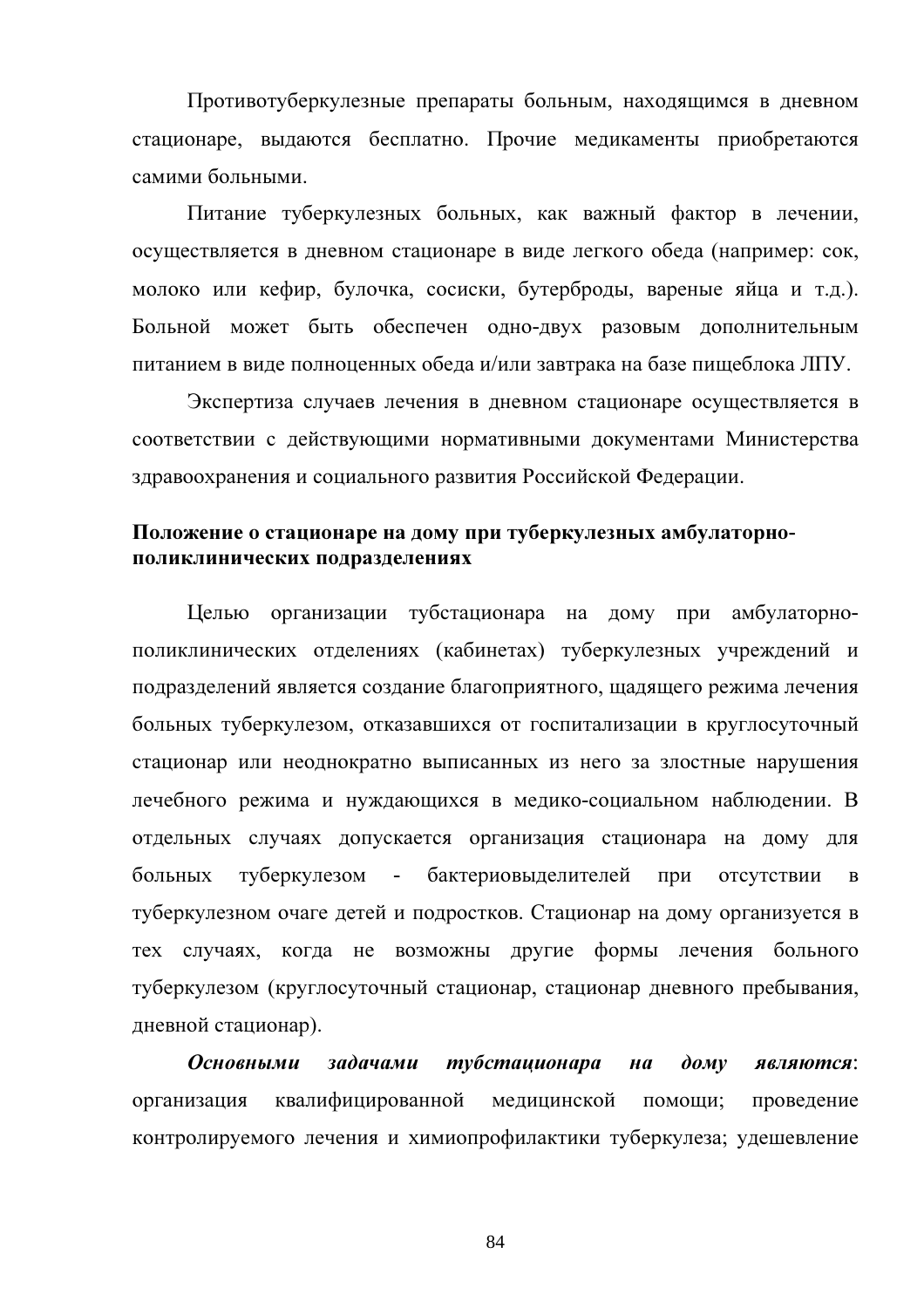медицинской помощи; повышение доступности медицинской помощи; создание привычных, домашних условий.

Стационар на дому организуется при туберкулезной службе в составе мелико-санитарной поликлиники. летской поликлиники. части. поликлинических отделений больницы, диспансеров.

Руководство стационаром на дому осуществляется заведующими амбулаторно-поликлиническими подразделениями туберкулезных организаций и служб, которые в своей деятельности подчиняются главному врачу или его заместителю по поликлинической или лечебной работе.

Штаты стационара на дому устанавливаются в соответствии со штатными нормативами, предусмотренными ЛЛЯ амбулаторнополиклинических учреждений с учетом объема работы и в пределах утвержденного фонда оплаты труда.

Противотуберкулезные препараты в стационарах на дому выдаются больным бесплатно, прочие медикаменты приобретаются самими больными.

Режим работы стационара на дому устанавливается руководителем учреждения в соответствии с потребностями населения в этом виде помощи и местными условиями.

КЭК для корректировки лечения и продления больничного листка проводится на дому в сроки, установленные законодательством  $\Pi$ <sup>O</sup> экспертизе временной нетрудоспособности.

Отбор больных для лечения в стационаре на дому проводится заведующими тубкабинетами, туботделениями и тубдиспансерами по представлению участковых врачей-фтизиатров.

На больного, находящегося в стационаре на дому, все записи производятся в амбулаторной карте, в том числе выписной эпикриз.

Стационар на дому пользуется в своей работе всеми консультативными лечебно-диагностическими службами, имеющимися в  $\overline{M}$ учреждении Участковый врач-фтизиатр здравоохранения. может привлекать  $\mathbf{K}$ контролируемому лечению медицинских работников семейных амбулаторий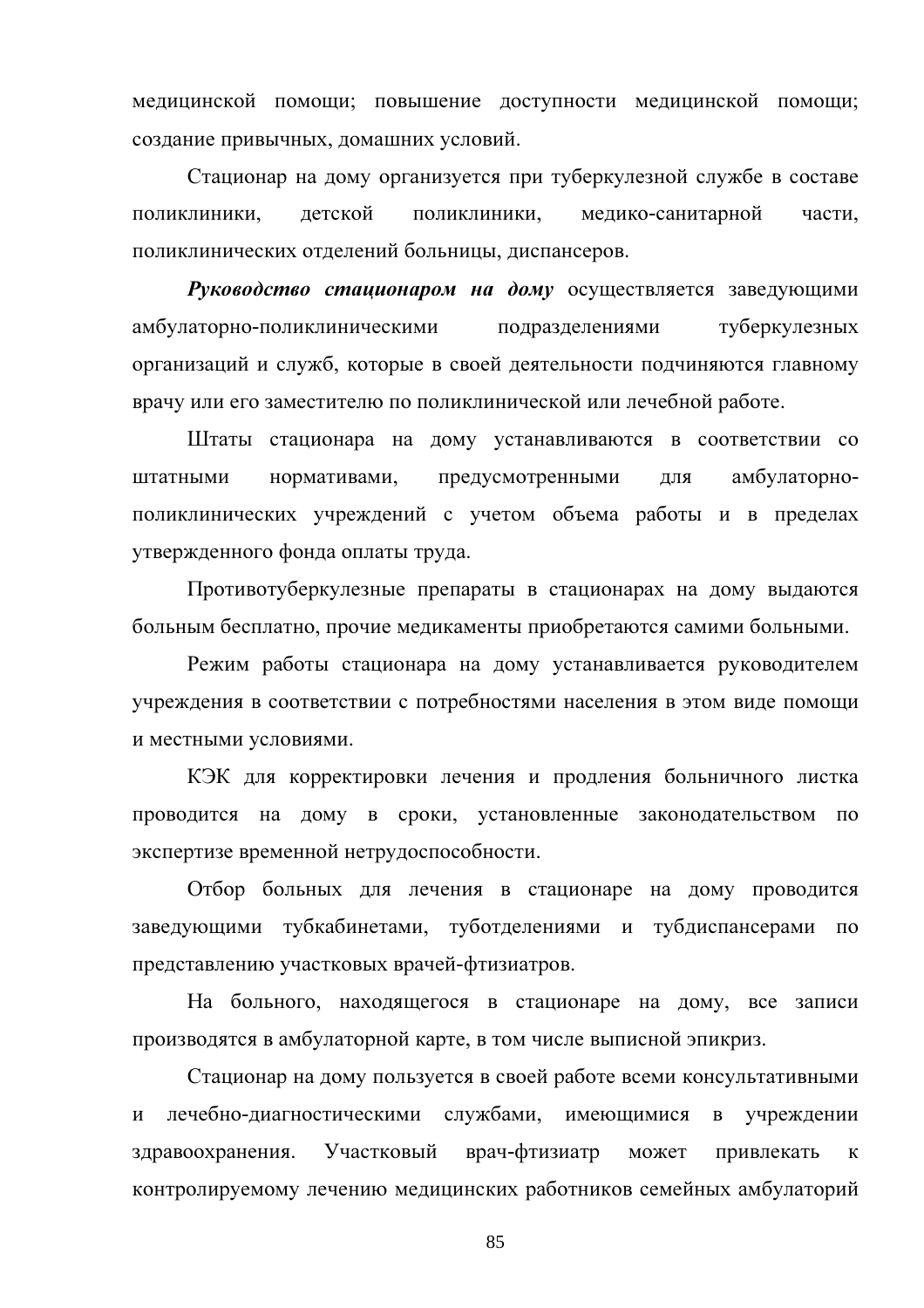и ФАПов той территории, на которой проживает больной. Привлечение данной категории специалистов должно быть регламентировано приказом органа управления здравоохранения субъекта.

Экспертиза случаев лечения в стационаре на дому осуществляется в соответствии  $\mathbf{c}$ действующими нормативными документами Минздравсоцразвития РФ.

# Положение о Центрах при туберкулезных амбулаторнополиклинических подразделениях (терапия непосредственного наблюдения)

Центры терапии непосредственного/прямого наблюдения при туберкулезных амбулаторно-поликлинических подразделениях организовываются основании приказа руководителя учреждения на здравоохранения.

Терапия непосредственного/прямого наблюдения - это обязательный прием противотуберкулезных препаратов больными туберкулезом под наблюдением (в присутствии медицинского или социального работника).

Целью внедрения терапии непосредственного/прямого наблюдения и соответствующей реорганизации амбулаторно-поликлинического приема в противотуберкулезной службе субъекта является снижение заболеваемости, распространенности и смертности от туберкулеза, увеличение доли больных, как полностью завершивших лечение, так и завершивших лечение с положительным эффектом, а также сокращение доли лиц, выделяющих резистентные  $\mathbf{K}$ противотуберкулезным препаратам микобактерии туберкулеза (МБТ).

#### Задачи терапии непосредственного/прямого наблюдения:

 $1<sub>1</sub>$ Обеспечить больных туберкулезом амбулаторнона поликлиническом этапе всесторонней, скоординированной, последовательной и контролируемой помощью на протяжении всего курса лечения в дневных стационарах.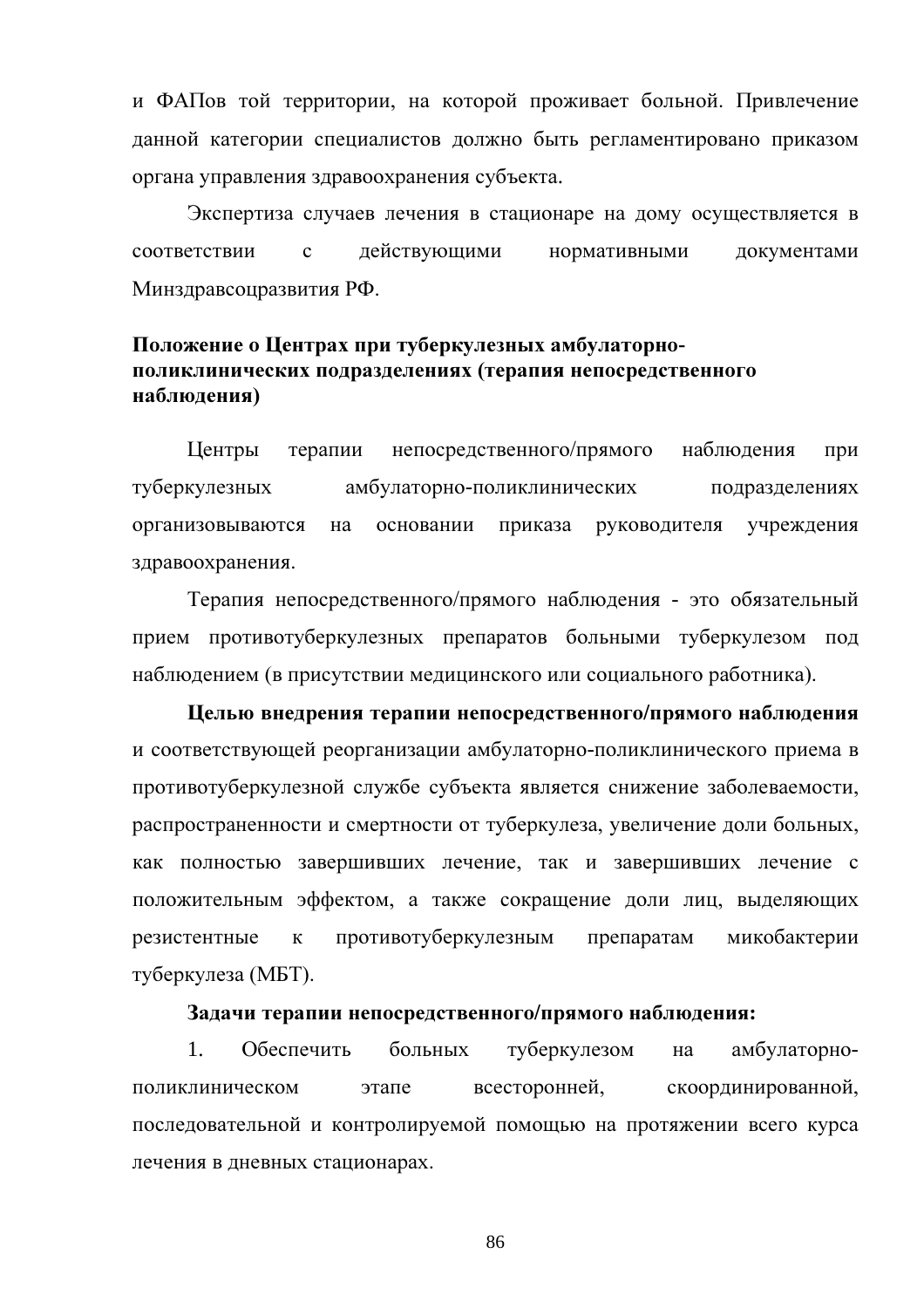2. Улучшить предоставление и координацию медицинских услуг больным туберкулезом, создав противотуберкулезные комплексные бригады.

3. Усилить организационно-методическую работу по профилактике и своевременному выявлению больных туберкулезом.

Противотуберкулезная комплексная бригада (далее - бригада) создается при тубкабинетах, тубдиспансерах и туботделениях, имеющих амбулаторно-поликлинический прием, приказом руководителя лечебнопрофилактического учреждения. Бригада прикрепляется к определенным участкам обслуживаемой территории для обеспечения эффективности и непрерывности оказываемой помощи. Бригада улучшает предоставление и координацию медицинских услуг туберкулезным больным. Ее работа увеличивает выполнения режима лечения, обеспечивает процент завершенность адекватных терапевтических приемов.

Штаты бригады устанавливаются главным врачом в соответствии с Возможно предоставленными правами. emy использование высвобождающихся медицинских кадров при сокращении коек круглосуточных туберкулезных стационаров. Количество бригад диктуется местными условиями.

Состав бригады определяется требованиями местными  $\overline{M}$ возможностями. Возглавляет бригаду врач. Кроме врача в бригаду входят старшая медицинская сестра (или фельдшер), выполняющая функции медицинской сестры-менеджера, 3-5 медицинских сестер (выездных и процедурная), 2-3 младших медицинских сестер, выполняющих функции социальных работников, помощник эпидемиолога (или его функции выполняет одна из выездных медсестер).

(заведующий туберкулезным кабинетом) **B**pay отвечает за организацию работы центра, постановку диагноза и медицинскую часть ведения туберкулезного больного (ведет медицинскую карту амбулаторного больного - ф. № 0.25/у или медицинскую карту туберкулезного больного - ф.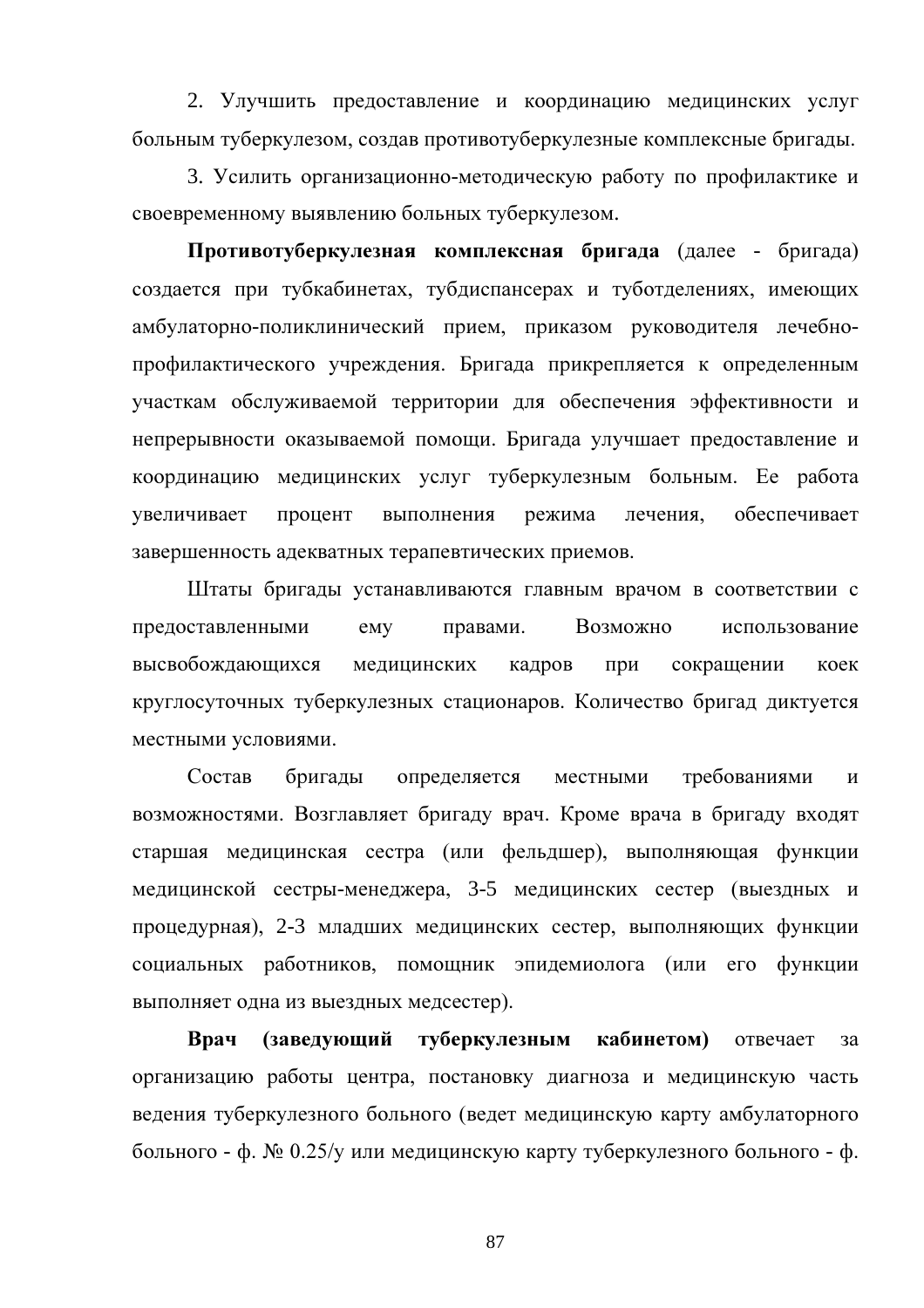$N_2$  0.81/y), формирует план действий бригады, определяет режимы противотуберкулезного лечения, его длительность.

Старшая медицинская сестра (или фельдшер) выполняет функции медсестры-менеджера: организует работу медицинской бригады, помогает врачу в составлении плана действий бригады и следит за его выполнением, совместно с врачом анализирует ошибки в работе бригады, является связующим звеном между членами бригады и пациентом, защищает интересы больного, обеспечивает необходимые консультации. Ведет документацию (ф. № 039/у-88 - по учету посещений, ф. № 030-4/у контрольную карту диспансерного наблюдения, ф. № 036 - книга регистрации больничных листков).

Она обеспечивает определенную группу пациентов, прикрепленную к бригаде, всесторонней, скоординированной помощью по ходу лечения туберкулеза на протяжении всего курса (от выявления до излечения). Организует консультации по профилактике ВИЧ-инфекции, объясняет необходимость тестирования на ВИЧ, если оно назначается. Оказывает поддержку и необходимые консультации нуждающимся в этом, помогает больным справиться с эмоциональными проблемами, возникшими на почве известия о положительном результате анализа на ВИЧ.

При назначении на эту должность учитывается знание медицинского менеджмента, деловые качества и опыт работы с туберкулезными больными.

Выездная медсестра осуществляет свою работу совместно с ЦГСЭН. Она работает в очагах инфекции (изоляция больного, беседы с родственниками и другими тесно контактирующими с больным лицами, обследование контактных, при необходимости проведение вакцинации или ревакцинации, проведение химиопрофилактики, дезинфекция текущая и заключительная и пр.), осуществляет на дому оценку состояния пациента, выдает антибактериальные препараты и контролирует их прием. Выездная медсестра оказывает и социальную помощь (если в бригаде нет социального работника). Принимает участие в разрешении психологических проблем,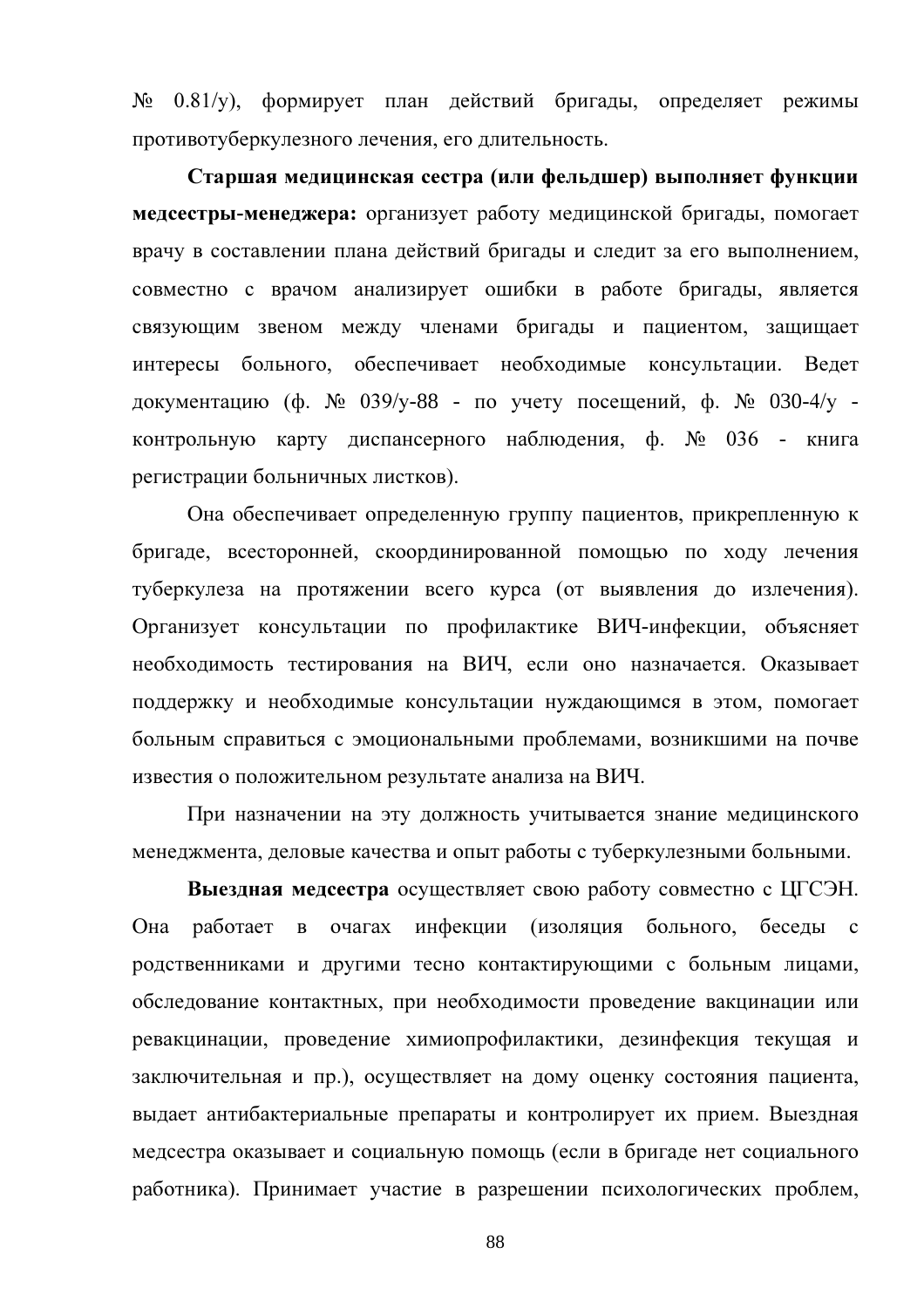влияющих на выполнение режима лечения, ведет не только надзор, но и расследования по контактам (в быту и на работе), следит за осуществлением правовых акций. Ведет необходимую документацию (ф. № 081-1/у - карта антибактериального лечения, ф. № 085/у - карта участковой медсестры, ф. № 031/у - книга записи вызовов на дом).

При назначении на эту должность учитывается опыт работы с туберкулезными больными (не менее 1 года работы в здравоохранении, предпочтителен ОПЫТ работы  $\mathbf{c}$ больными туберкулезом), знание нормативных и инструктивно-методических документов.

Медсестра по работе с учреждениями общей лечебной сети (включая МСЧ и здравпункты). Оказывает организационно-методическую профилактике и своевременному выявлению помощь  $\Pi$ O больных туберкулезом, координирует работу по специфической профилактике и санитарно-просветительной деятельности: сверка списков больных туберкулезом; регистрация пациентов из очагов туберкулезной инфекции; создание групп риска по заболеванию туберкулезом и работа с этими группами; организация выполнения минимума клинического обследования туберкулез: своевременное обучение БЦЖ на вакцинации  $\overline{M}$ туберкулинодиагностике; обучение правильному сбору материала для исследований на МБТ; планирование с созданием плана-графика и организация своевременного выявления больных туберкулезом путем микробиологических применения методов исследования, туберкулинодиагностики, флюорографии и пр.

Когда у больного из терапии остается только прием антибактериальных препаратов, и его с дневного стационара переводят на амбулаторнополиклиническое лечение, необходимо создать для больных наиболее благоприятные и удобные условия, чтобы прием препаратов не вызывал отрицательные эмоции. Для этого организовывать центры или пункты противотуберкулезного лечения. Их лучше всего открывать в медицинских учреждениях (поликлиника, медпункт и здравпункт в организации или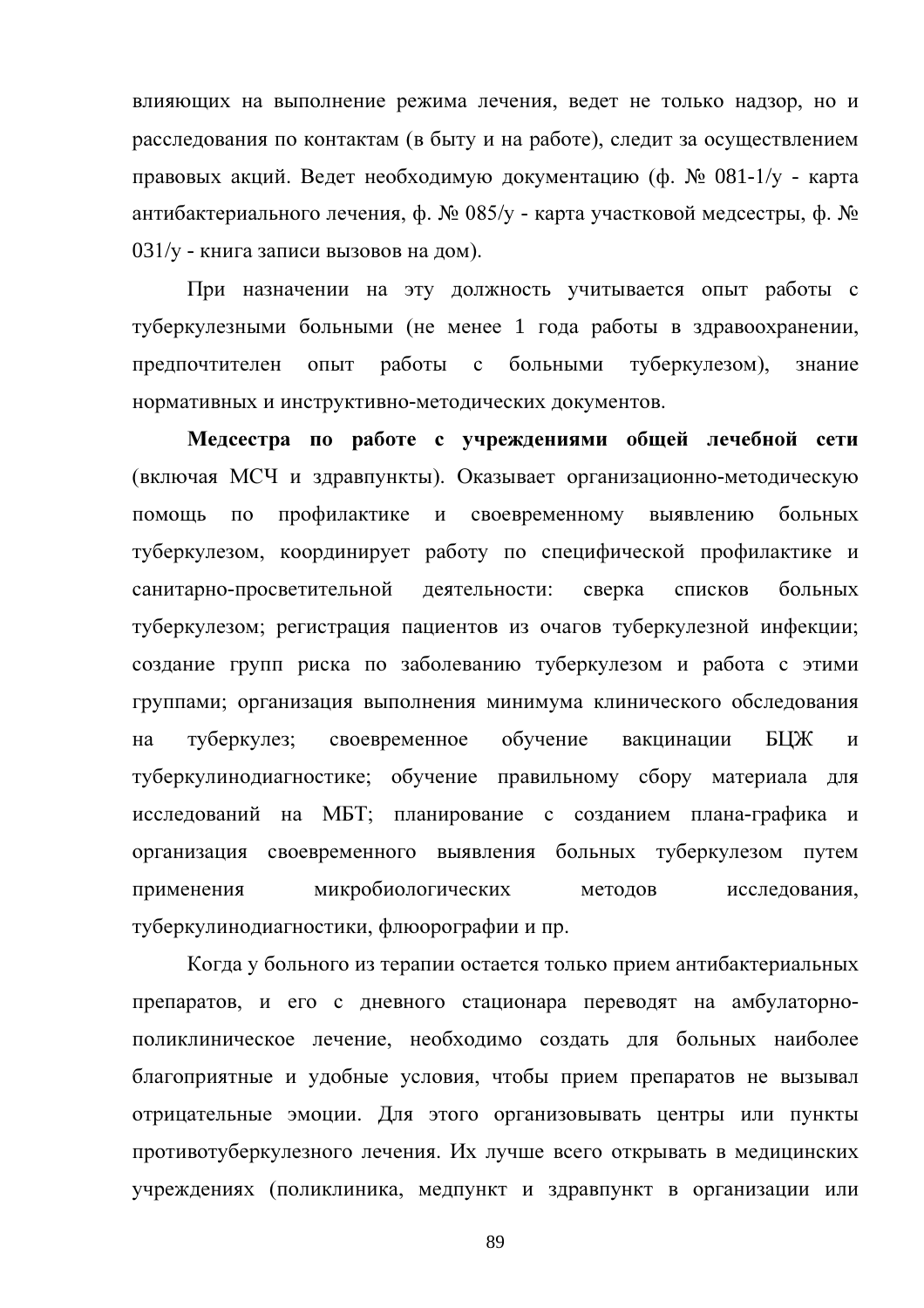учреждении, ФАП в сельской местности и пр.), находящихся как можно ближе к дому или работе больного. Они должны работать в удобное для больного время и обслуживаться выездными медсестрами или младшими медицинскими сестрами, медсестрами и фельдшерами ФАПов.

Младшая медицинская сестра выполняет функции социального работника, оказывает помощь в решении социальных и психологических проблем, влияющих на приверженность режиму лечения.

Помощник эпидемиолога (координатор по туберкулезному контролю) осуществляет надзор, расследование по контактам, расследования по работе на местах, правовые акции, обеспечивает своевременное и точное оповещение о выявленных и подозреваемых случаях туберкулеза. Во время интервью с больным определяет длительность воздействия инфекции (начало/конец распространения инфекции); возможного выявляет приоритеты в контактах, подлежащих отслеживанию; по Принципу концентрических кругов устанавливает параметры отслеживания контактов, определяет пределы отслеживания, выявляет контакты, имеющие риск быть подвергнутым воздействию инфекции. Определяет высокую и низкую вероятность передачи инфекции, связанную с пациентом (поражение легких или внелегочная локализация; метод получения МБТ - положительный результат получен при простом исследовании или посеве, спонтанно или при бронхоскопии; кашель есть или нет; противотуберкулезные препараты получал в течение 2-х недель и дольше или не получал) или с помещением, где происходит возможное контактирование (объем воздуха, общий для больного и контактирующего, наличие вентиляции, бактерицидных ламп и  $T.H.$ ).

Принцип концентрических кругов или камешка в пруду при отслеживании контактов: наибольшее воздействие туберкулезной инфекции наблюдается в ближайшем окружении ее источника, в то время как количество инфицированных уменьшается с уменьшением частоты, длительности и степени близости контакта.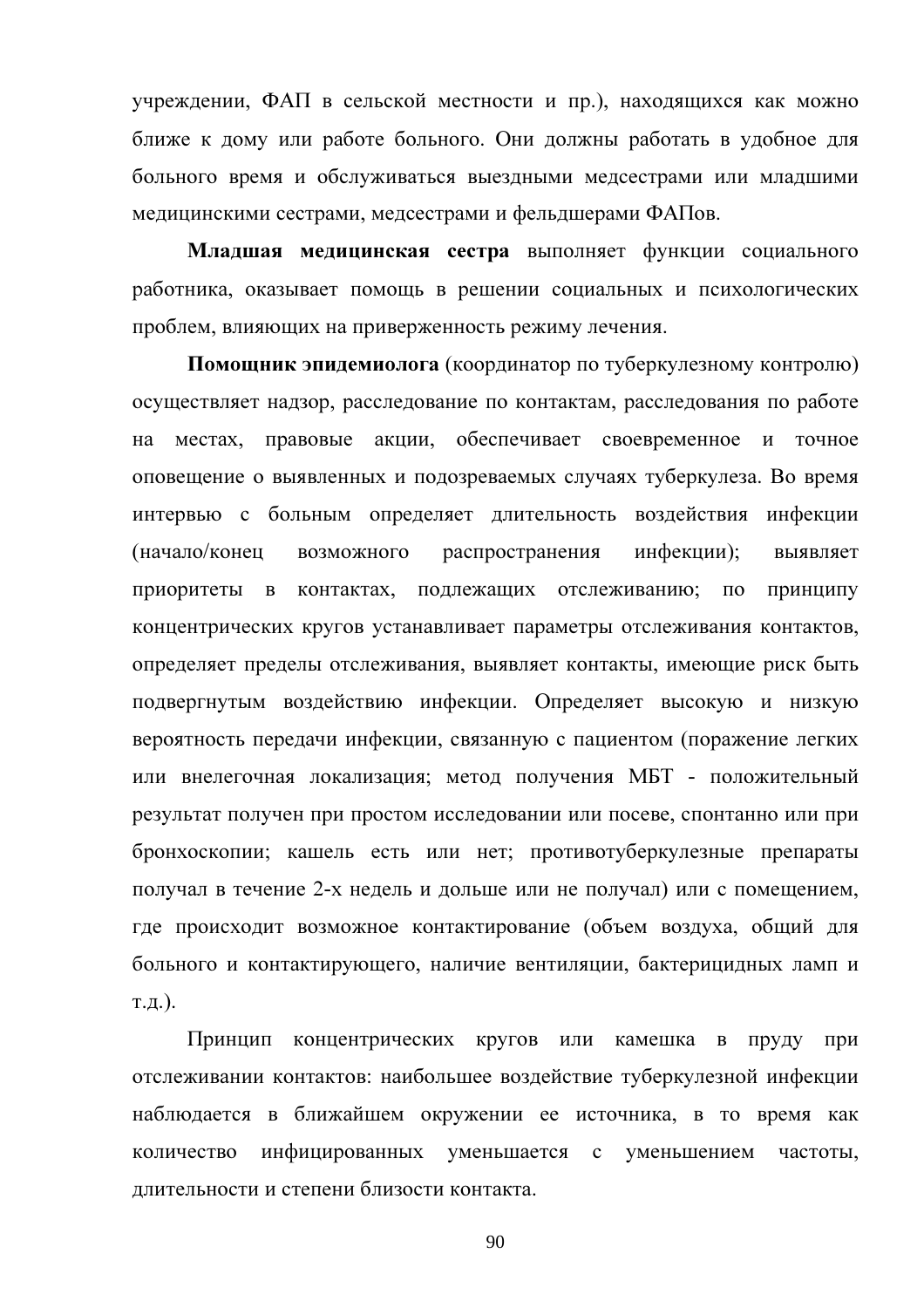# Участие работников учреждений ПМСП в лечении больных туберкулезом

Большинство пациентов проходит интенсивную фазу химиотерапии под непосредственным наблюдением в стационарах ПТД. После правильного лечения в интенсивной фазе большинство пациентов перестают быть заразными и могут быть выписаны из стационара для долечивания в амбулаторных условиях. В фазе продолжения лечения непосредственное наблюдение за тем, как больной принимает лекарства, является ключевым элементом

Если для продолжения лечения больному приходится далеко ездить, то, скорее всего, он будет нарушать режим лечения. В связи с этим работники противотуберкулезной (ПТБ) службы во многих случаях пытаются организовать фазу продолжения так, чтобы больной мог проходить лечение недалеко от дома (или места работы). Для этого необходимо участие учреждений ОЛС (поликлиник, фельдшерских пунктов, сельских больниц и т.д.), расположенных рядом с местом проживания больного. В таких случаях лечение по-прежнему контролируют специалисты ПТБ службы, а работники учреждений ПМСП должны осуществлять химиотерапию и постоянно информировать ПТБ службу о том, как идет лечение больного и о любых других проблемах, которые могут возникнуть.

Непосредственное наблюдение за лечением ведет врач ПТБ службы или первичной медико-санитарной помощи. Контролировать химиотерапию (наблюдать за приемом препаратов) должны медсестра или фельдшер. В таком случае они, как и врачи – фтизиатры, ведут Медицинскую карту лечения больного – форма 01-ТБ/у (Приложение 5), которая была заведена в противотуберкулезной службе, поддерживают постоянный контакт с районным (участковым) фтизиатром или другим ответственным работником ПТБ службы, информируют врача о возникших проблемах, следят за своевременностью поступления противотуберкулезных препаратов из ПТД, ведут просветительскую работу среди больных.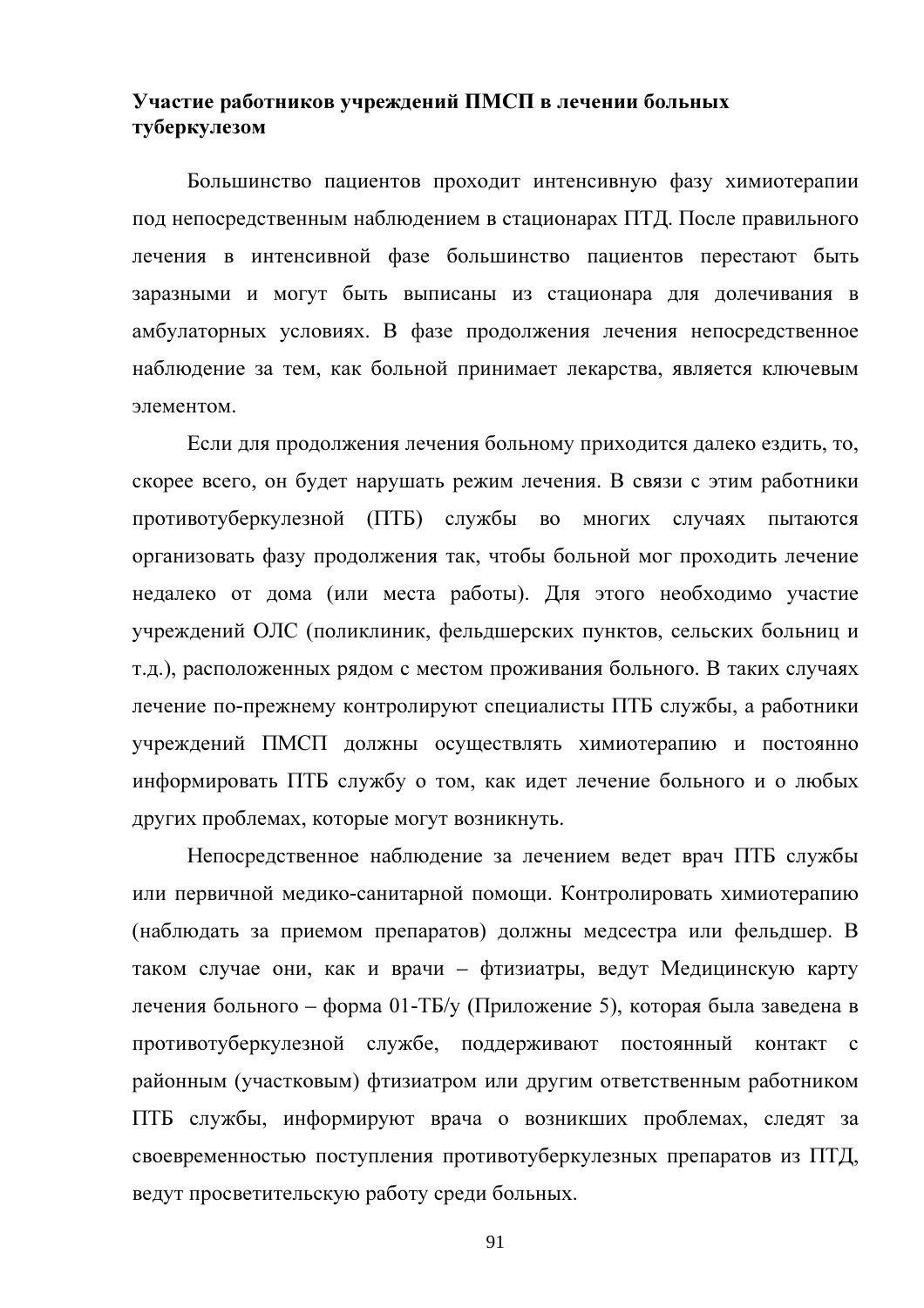В процессе лечения также медицинский работник учреждений ПМСП следит за появлением побочных реакций, регулярно направляет больных туберкулезом на контроль к фтизиатру, сообщает работникам ПТД о ходе лечения больного и собирает мокроту для проведения микроскопического и бактериологического исследования.

## Наблюдение врачом ПМСП за пациентами, снятыми с учета в ПТД в связи с излечением

Критерием клинического излечения туберкулеза легких является стойкое прекращение бактериовыделения, а также отсутствие клинических и рентгенологических признаков активности туберкулеза. Для определения восстановления трудоспособности больных туберкулезом легких важно установить характер и распространенность остаточных посттуберкулезных изменений плевре. Согласно существующей  $\overline{B}$ легких  $\overline{M}$ системе диспансерного наблюдения за больными туберкулезом легких (приказ МЗ РФ от 21.03.2003 г. № 109) [7], различают следующие группы лиц, с неактивным туберкулезным процессом, излеченных от туберкулеза:

- Лица без остаточных изменений, которые наблюдаются у врача ПМСП по месту жительства в течение 1 года после снятия с учета в ПТД с проведением медицинских осмотров 2 раза в год. После 1 года наблюдения, излеченные лица, могут быть выписаны на работу с учетом их профессиональной занятости;
- Лица с малыми остаточными изменениями без отягощающих факторов, наблюдаются у врача ПМСП по месту жительства в течении 2 лет после снятия с учета в ПТД, с проведением медицинских осмотров 2 раза в год. Малые остаточные посттуберкулезные изменения обнаруживаются рентгенологическими методами (единичные - до 5, интенсивные, четко очерченные очаги размером менее 1 см, или ограниченный фиброз в пределах одного сегмента). В анатомическом отношении заживление по такому типу можно считать наиболее полным и стойким, поэтому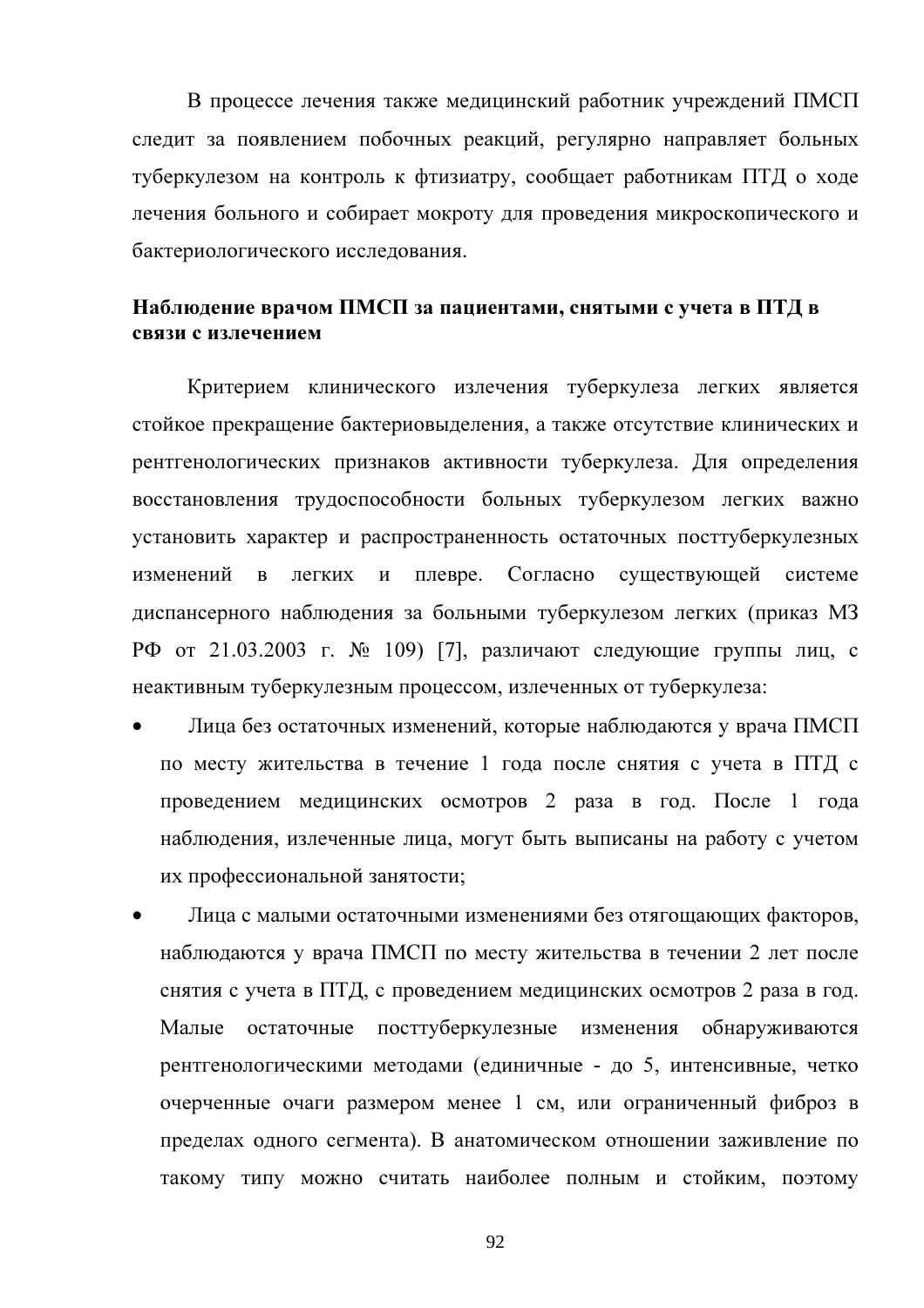преобладающее число излеченных лиц (75-80%) могут быть выписаны через 2 года наблюдения на работу с учетом их профессиональной занятости;

Лица с большими либо малыми остаточными изменениями при наличии отягощающих факторов, наблюдаются у врача ПМСП по месту жительства в течении 3 лет и более лет после снятия с учета в ПТД с проведением медицинских осмотров 2 раза в год. Лица, излеченные от туберкулеза легких с большими остаточными изменениями в легких и плевре при наличие отягощающих факторов или без них, (множественные - более 5, интенсивные, четко очерченные очаги размером менее 1см или единичные и множественные интенсивные, четко очерченные очаги и фокусы размером 1 см и более, а также распространенный фиброз – более 1 сегмента или цирротические изменения любой протяженности), нуждаются в систематическом наблюдении врача ОЛС в течении 3 и более лет.

Перед взятием лиц, излеченных от туберкулеза на диспансерный учет в ОЛС, врач направляет излеченного больного на флюорографическое исследование (рентгенограмма, томограмма – по показаниям). В дальнейшем рентгенограммы (флюорограммы) - не реже 1 раза в год; томограммы - по показаниям. Также необходимо направлять лиц, излеченных от туберкулеза с малыми и большими остаточными изменениями в легких и плевре, при наличии сопутствующих заболеваний на санаторно-курортное лечение в противотуберкулезные санатории федерального подчинения. В этих случаях направление в федеральные противотуберкулезные санатории заполняет врач ПТД. В санаторно-курортном лечении в противотуберкулезных санаториях федерального полчинения нуждаются лица также  $\mathbf{c}$ неактивным мочеполовым туберкулезом и с посттуберкулезными изменениями, больные с неактивным туберкулезом глаз и снижением зрительных функций; лица, перенесшие туберкулезно-аллергические заболевания глаз, имеющие остаточные изменения; больные, нуждающиеся радикальных  $\, {\bf B}$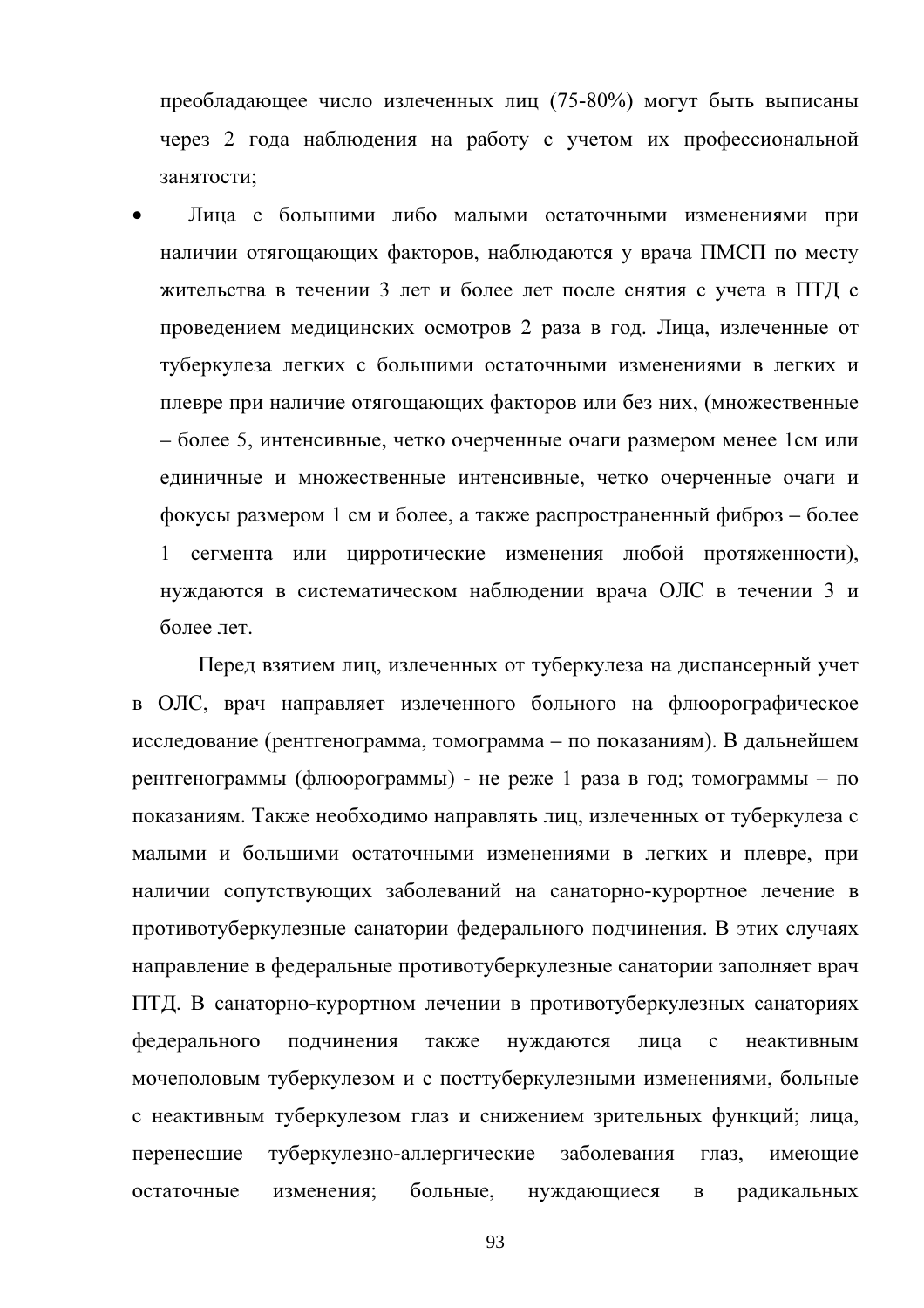корригирующих операциях после перенесенного костно-суставного туберкулеза.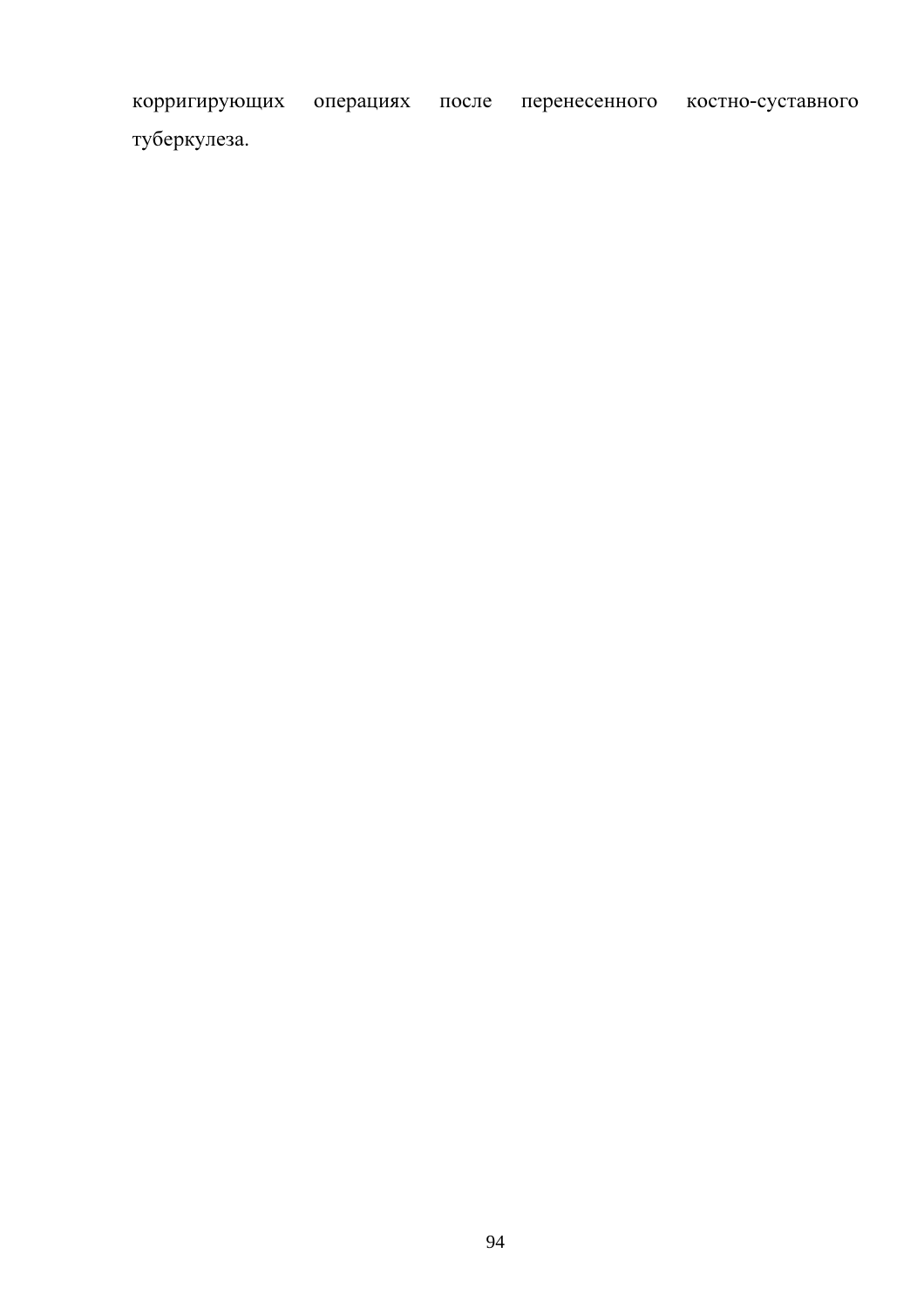#### Организационные аспекты деятельности медицинских сестер по оказанию противотуберкулезной помощи населению

B сложившихся условиях развития эпидемии туберкулеза роль среднего медицинского работника, как на поликлиническом участке, так и в проведении противотуберкулезных стационаре при мероприятий существенно возросла.

Профилактические плановые медицинские осмотры населения направлены на своевременное выявление туберкулеза. У детей и подростков регулярно один раз в год должна проводиться туберкулинодиагностика, а у подростков и взрослых не реже одного раза в два года флюорография органов грудной клетки. Группы риска по туберкулезу осматриваются чаще ежегодно или два раза в год.

Два раза в год в течение первых трех лет необходимо обследовать лиц. противотуберкулезного диспансерного **СНЯТЫХ**  $\mathbf{c}$ учета  $\overline{B}$ связи  $\mathbf{c}$ выздоровлением. Они должны наблюдаться у участкового терапевта, а сестра терапевтического участка обязана мелицинская слелить за своевременностью прохождения флюорографии органов грудной клетки выздоровевшими от туберкулеза. То же относится и к тем, кто никогда клинически не болел туберкулезом, но имеет остаточные посттуберкулезные изменения в легочной ткани. Также два раза в год надо обследовать на освобожденных туберкулез лиц. И3 следственных изоляторов  $\overline{M}$ исправительных учреждений в течение первых двух лет после освобождения.

Ежеголно подлежат обследованиям ВИЧдва раза  $\, {\bf B}$ ГОД инфицированные состоящие диспансерном учете  $\overline{M}$ лица. на  $\mathbf{B}$ наркологических  $\overline{\mathbf{M}}$ психиатрических учреждениях, также a лина. находящиеся в тесном контакте с источниками туберкулезной инфекции.

Медицинская сестра должна также следить за ежегодными обследованиями на туберкулез больных сахарным диабетом, хроническими неспецифическими заболеваниями органов дыхания, желудочно-кишечного тракта и мочеполовой системы, получающих кортикостероидную, лучевую и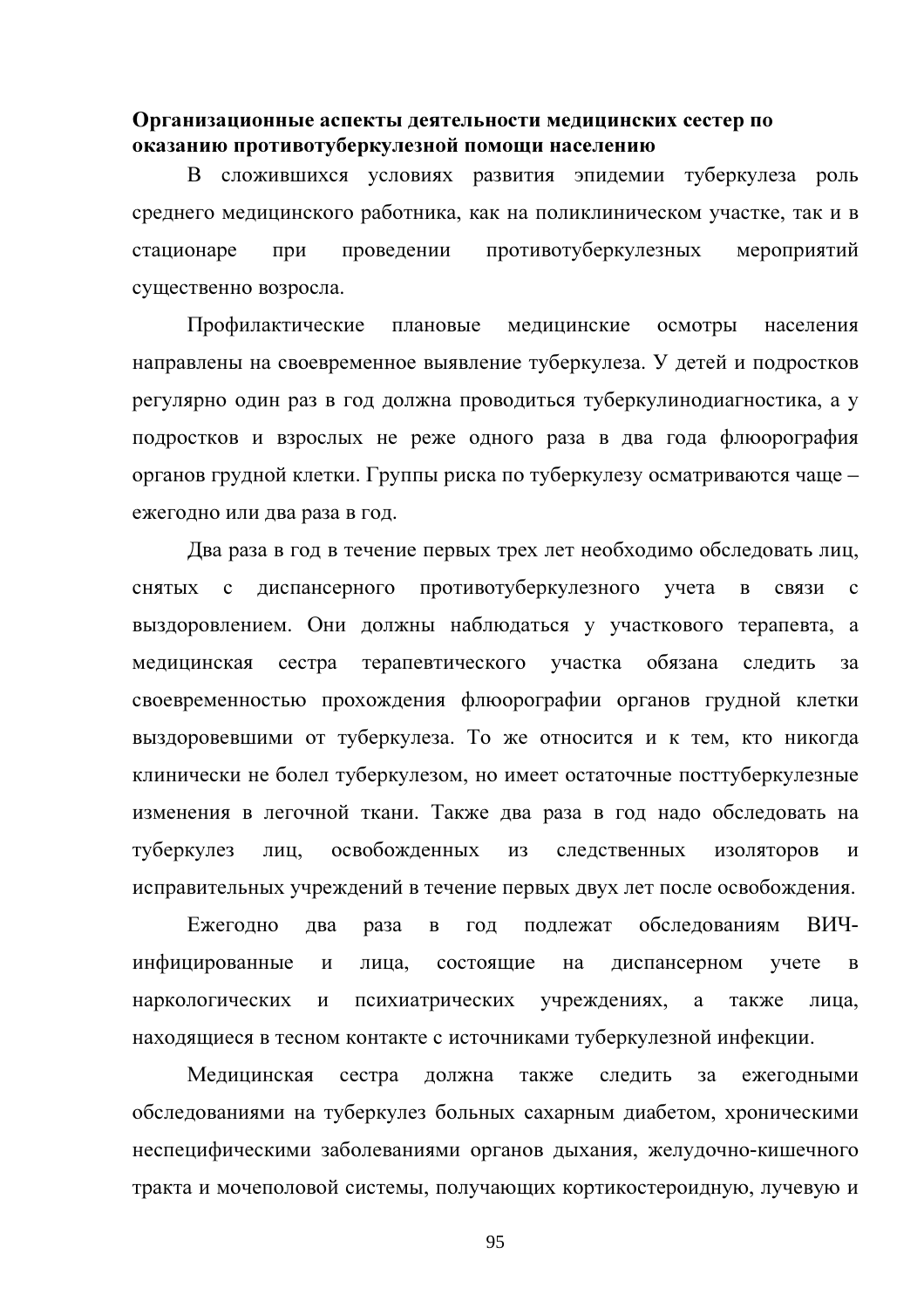цитостатическую терапию, а также лиц, принадлежащих к социальным группам высокого риска заболевания туберкулезом (без определенного места жительства, мигранты, беженцы, вынужденные переселенцы).

 $\overline{B}$ (внеочередном) индивидуальном порядке профилактическим осмотрам на туберкулез подлежат лица, проживающие совместно с беременными женщинами и новорожденными, а также лица, у которых впервые установлен диагноз - ВИЧ-инфекция.

Важно объяснять пациентам (это задача и медицинских сестер), что не стоит бояться флюорографических обследований, что сейчас применяется цифровая рентгенодиагностическая техника с лучевой нагрузкой в 30-50 раз меньшей по сравнению с пленочными флюорографами.

Лица с выявленной патологией или при подозрении на нее после флюорографии подлежат контрольному дообследованию, и здесь без помощи участковой медицинской сестры не обойтись.

Другим важным методом выявления туберкулеза в группах риска является проведение исследований на выявление микобактерий туберкулеза (МБТ) в мокроте, моче и прочих выделениях человека. Важным является материала. прежде (проведение правильный забор всего мокроты раздражающих ингаляций).

наиболее Выявление больныхэпилемически опасных бактериовыделителей всеми методами (бактериоскопия, посевы на МБТ) с последующим их лечением - один из важнейших приоритетов в оказании противотуберкулезной помоши населению. Злесь имеет значение своевременное направление на обследование лиц с симптомами заболевания, которые самостоятельно обращаются за медицинской помощью, как правило, к участковому терапевту. Если у больного хроническое неспецифическое заболевание, которое трудно поддается лечению и протекает с частыми обострениями, необходимо заподозрить туберкулез и направить, кроме флюорографии органов грудной клетки, на бактериоскопическое или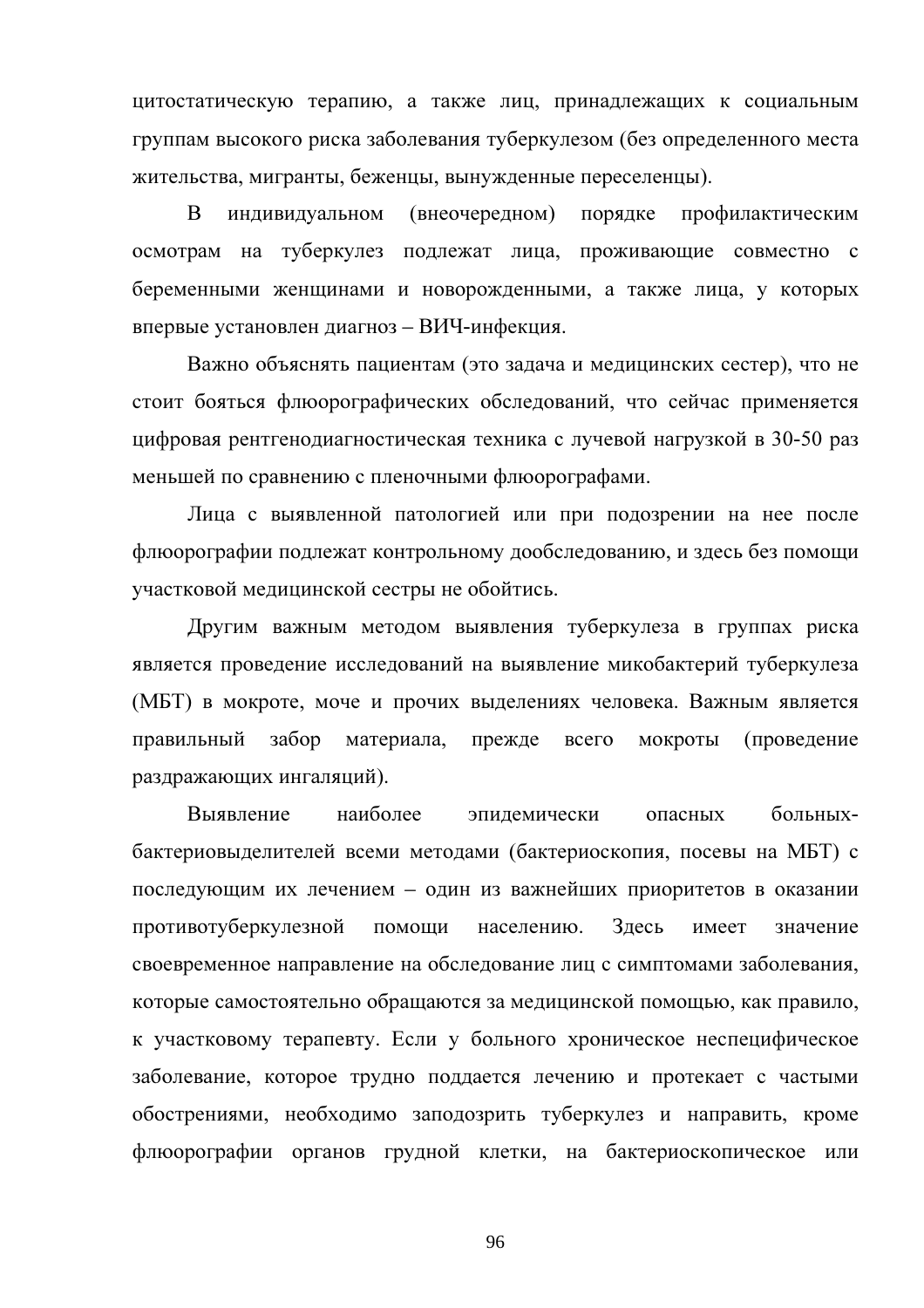бактериологическое обследование.  $To$   $xe$ относится к кашляющим нетранспортабельным больным.

Найти бактериовыделителя очень важно, но не меньшее значение имеет работа в так называемых очагах туберкулезной инфекции. Очагом туберкулеза может быть квартира, общежитие, учреждение социального обеспечения, любое предприятие, и даже весь небольшой населенный пункт, если его жители тесно общаются с больным туберкулезом. Туберкулез органов дыхания, особенно не леченный, наиболее опасен для заражения окружающих. Менее опасны больные с внелегочными формами туберкулеза. Особую категорию источников инфекции составляют больные сельскохозяйственные животные (как правило, коровы) и птицы.

С содержанием противоэпидемической работы должны быть знакомы не только врачи-фтизиатры и медсестры фтизиатрических участков, эпидемиологи и помощники эпидемиологов центров госсанэпиднадзора, но и врачи и медсестры разных специальностей, в том числе старшие и главные лечебно-профилактических учреждений **BCCX** профилей. сестры Противоэпидемическая работа включает госпитализацию  $\overline{M}$ печение больного, изоляцию его и контактных детей в пределах очага, организацию заключительной дезинфекции, обучение текущей дезинфекции больного и контактных, первичное обследование контактных и в последующем их систематическое обследование туберкулез, проведение на химиопрофилактики туберкулеза ИЛИ профилактического лечения. осуществление вакцинации и ревакцинации БЦЖ по эпидпоказаниям у туберкулинотрицательных, независимо от возраста контактных, и так далее.

Источник туберкулезной инфекции в большинстве случаев существует длительное время, поскольку туберкулезу свойственно длительное, нередко волнообразное и хроническое течение. За контактными наблюдают в течение всего срока выделения МБТ больным туберкулезом, а также в течение одного года после снятия бактериовыделителя с эпидемиологического учета или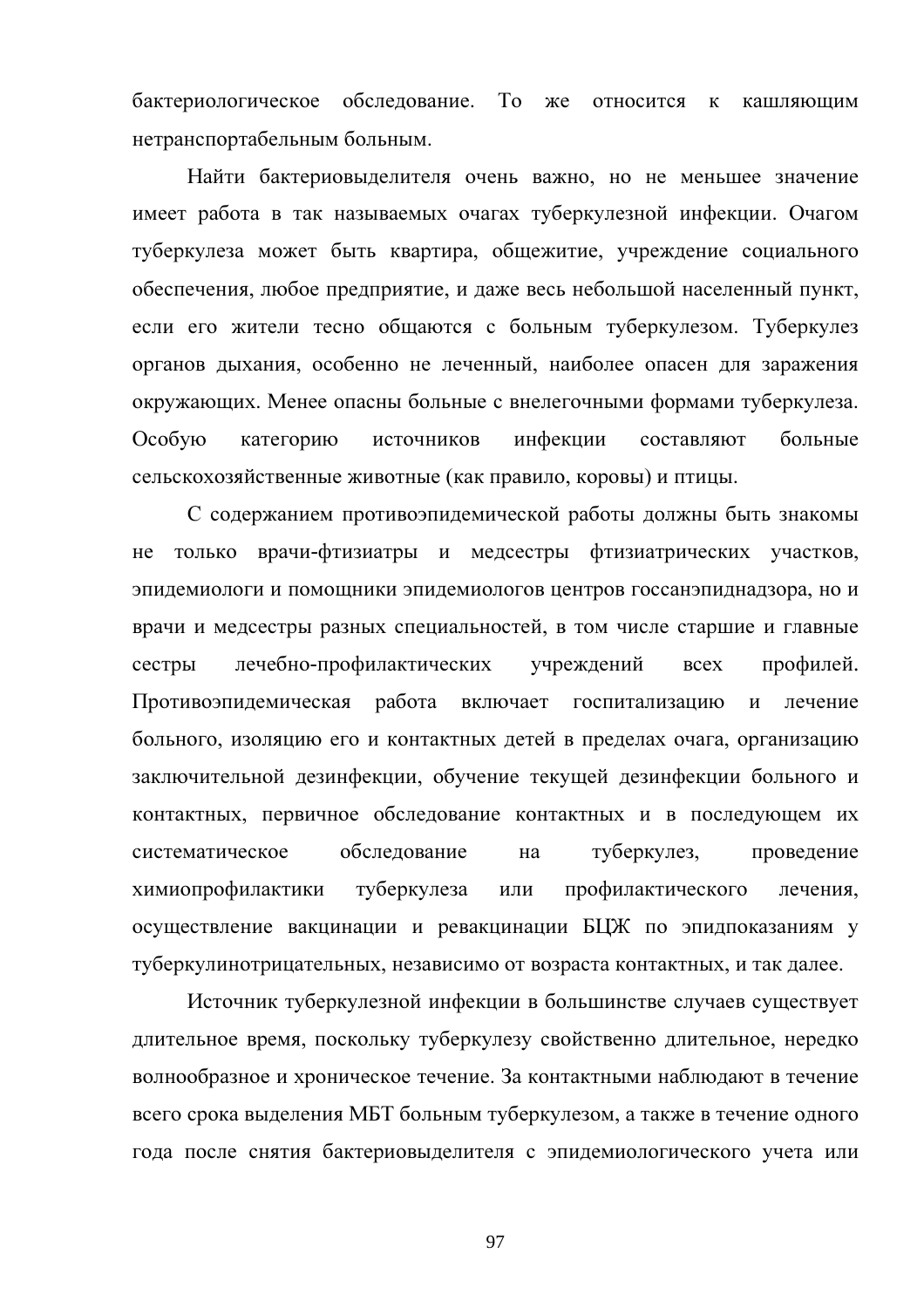выезда из очага инфекции, кроме того, в течение двух лет после смерти больного, выделявшего МБТ во внешнюю среду.

При установлении диагноза активного туберкулеза у больного, находящегося на лечении в соматическом, психоневрологическом или другом стационаре, противоэпидемические мероприятия осуществляет персонал этого учреждения. В едином поселковом (сельском) очаге туберкулеза Круг контактных определяется  $\mathbf c$ помощью местной администрации, фельдшеров ФАПов, самих больных и членов их семей.

Первая встреча человека с возбудителем туберкулеза, как правило, заканчивается благоприятно, именно выработкой a естественного иммунитета. Но здесь важно He пропустить период первичного инфицирования туберкулезом, вовремя обследовать ребенка и провести курс химиопрофилактики.

Haur ОПЫТ показывает, что He **BCC** лети  $\Pi$ <sup>O</sup> результатам туберкулинодиагностики направляются к фтизиатрам при «вираже» туберкулиновой пробы (переход отрицательной пробы Манту с 2 ТЕ в положительную) или при ее нарастании, по сравнению с предыдущим годом, на 6 мм и более. До 30% «виражных» детей не доходят до фтизиатра, а обратной связи между общими педиатрами и фтизиопедиатрами, между педиатрами поликлиники и школ, детских дошкольных учреждений часто нет. Не всегда обследуется окружение «виражного» ребенка, чтобы выявить источник туберкулезной инфекции. Средний медицинский персонал должен принимать полноправное участие в устранении этих недоработок.

При «вираже» туберкулиновых проб, нарастании чувствительности к туберкулину (увеличение диаметра папулы на 6  $MM$  $\overline{M}$  $6$ олее). гиперергической пробе Манту с 2 ТЕ (папула 17 мм и более), а также при наличии контакта с больным туберкулезом назначается химиопрофилактика (превентивное лечение) туберкулеза, проводимая контролируемым методом. Если нельзя изолировать ребенка в туберкулезный санаторий или специальную группу детского дошкольного учреждения, то контроль за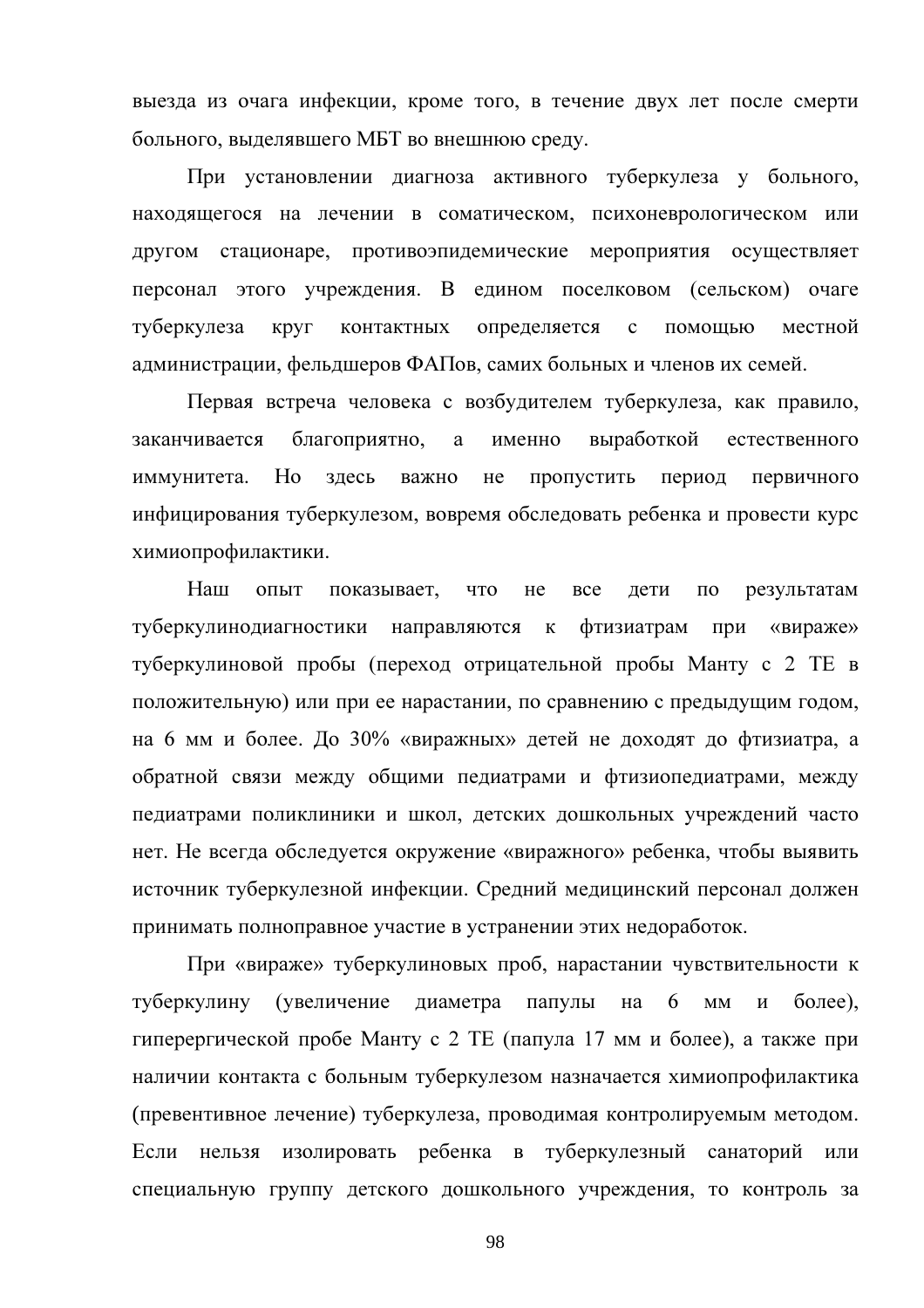приемом препаратов должны осуществлять средние медицинские работники любого детского дошкольного учреждения или школы.

У взрослых контроль приема противотуберкулезных препаратов должен проводиться средним медицинским работником здравпункта или ФАПа, если нет возможности больному туберкулезом или контактному каждый день приходить за препаратами в туберкулезный диспансер или кабинет.

Много нареканий вызывает и качество проведения прививок БЦЖ, которое определяется по наличию и размеру поствакцинального рубца – чем он больше, тем больше надежд на успешное проведение специфической профилактики туберкулеза. Максимальной будет защита при рубце длиной 5 мм и более. К формированию рубца малых размеров приводят нарушения в технике проведения прививки: вакцина БЦЖ в шприцы набирается заблаговременно; прививка ставится в палатах новорожденных или кабинетах врачей-педиатров; отмечаются нарушения в хранении вакцины; вместо вакцины БЦЖ-1 применяется вакцина БЦЖ-М, хотя к вакцине БЦЖ-1 противопоказаний нет, а эпидситуация по туберкулезу неблагополучная. При проведении прививок вакциной БЦЖ-М чаще формируется рубец размером 3-5 мм, при проведении прививки вакциной БЦЖ-1 – от 5 до 8 мм.

Невакцинированные против туберкулеза дети и подростки или некачественно вакцинированные (отсутствие постпрививочного знака или наличие рубчика малых размеров - 1-2 мм) относятся к группе риска по туберкулезу.

Нередко затягиваются сроки передачи сведений о новорожденном из роддома в детскую поликлинику. В результате не обследуется методом флюорографии окружение новорожденного и ребенок может прийти в семью, где есть невыявленный больной туберкулезом. Это тоже работа среднего медицинского работника.

И в заключение несколько слов о значении работы медсестры при проведении лечения больного туберкулезом. Лечебный эффект основного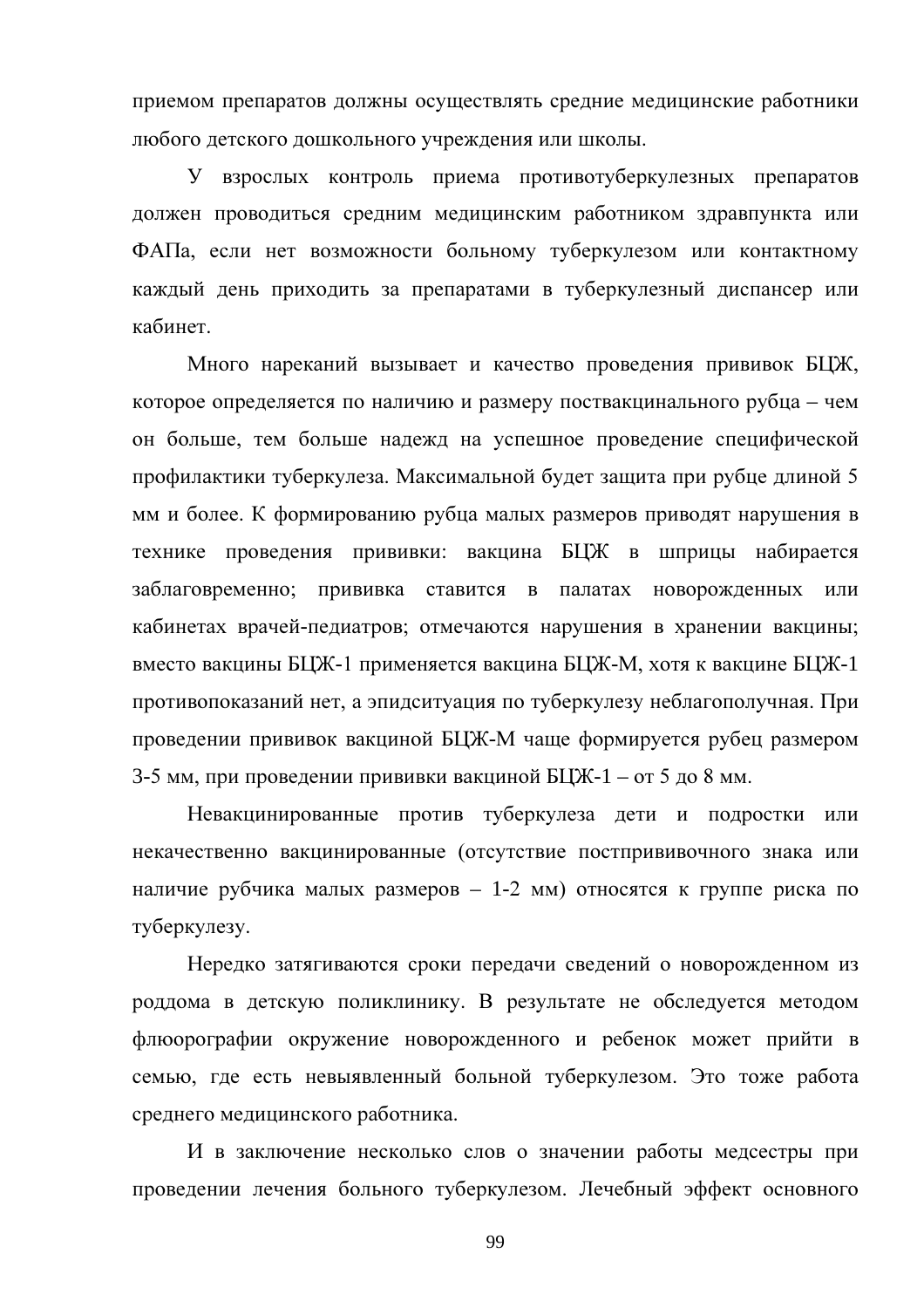метода лечения - химиотерапии - обусловлен непосредственным влиянием противотуберкулезных препаратов на МБТ и их уничтожением в организме больного. Выбор определенной комбинации химиопрепаратов, их дозировки, способа использования в виде однократной суточной дозы или разделенной на 2-3 приема, пути введения и ритма приема препаратов (ежедневный или интермиттирующий, то есть прием их 2-4 раза в неделю), сроки лечения определяет врач-фтизиатр.

Но велико влияние на результаты лечения и среднего медицинского работника. При проведении химиотерапии важной задачей является обеспечение больными регулярного приема противотуберкулезных препаратов в течение всего периода лечения. Нерегулярный прием препаратов приводит к развитию лекарственной устойчивости МБТ, переходу заболевания в хроническую стадию и как следствие - к смерти больного от прогрессирования туберкулеза.

Особенностью лечения туберкулеза является то, что больные после субъективного состояния нуждаются нормализации  $\mathbf{B}$ длительном многомесячном приеме химиопрепаратов. Многие не понимают этого и уклоняются от лечения. Поэтому так важен контроль за лечением. В больничных  $\overline{M}$ санаторных условиях прием противотуберкулезных препаратов осуществляется только в присутствии медицинской сестры. В амбулаторных условиях прием препаратов также необходимо проводить в присутствии медицинского персонала, о чем мы уже говорили, касаясь химиопрофилактики туберкулеза.

Большое значение следует придавать просветительской деятельности. В санбюллетнях, плакатах, памятках для населения должны постоянно находить отражение вопросы здорового образа жизни (отказ от курения, употребления наркотиков, вред от бытового пьянства и алкоголизма и т.д.). Успех санитарно-просветительной работы среди населения в значительной мере зависит от среднего медицинского персонала. Медицинская сестра может оказать помощь врачу в оценке факторов риска конкретно для того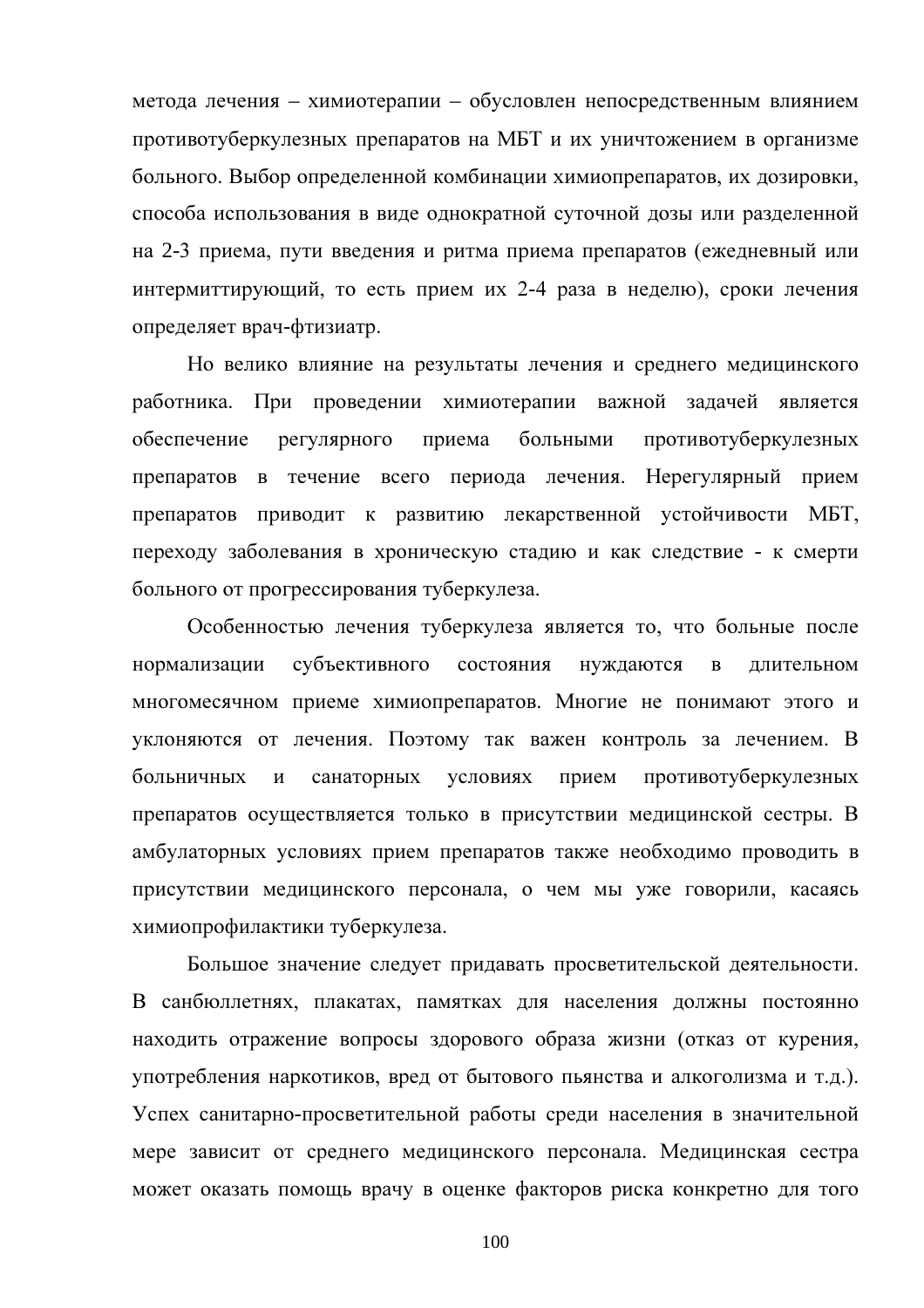или иного человека, убедить пациента в необходимости их устранения, чтобы предупредить возможное заболевание. При этом очень важно найти правильный тон беседы, самому служить примером сознательного отношения к сохранению и поддержанию здоровья. В случае заболевания туберкулезом успех лечения и исход заболевания во многом зависит от взаимоотношений медсестры доброжелательных  $\mathbf{c}$ пациентом  $\overline{M}$ родственниками. Следует своевременно научить лиц, находящихся в больными туберкулезом, соблюдать необходимые меры контакте с предосторожности. Самого больного лобрым словом убелить же систематически выполнять рекомендации врача.

Таким образом, роль медицинской сестры велика и значима на всех этапах оказания противотуберкулезной помощи населению: профилактике, выявлении, диагностике и лечения туберкулеза.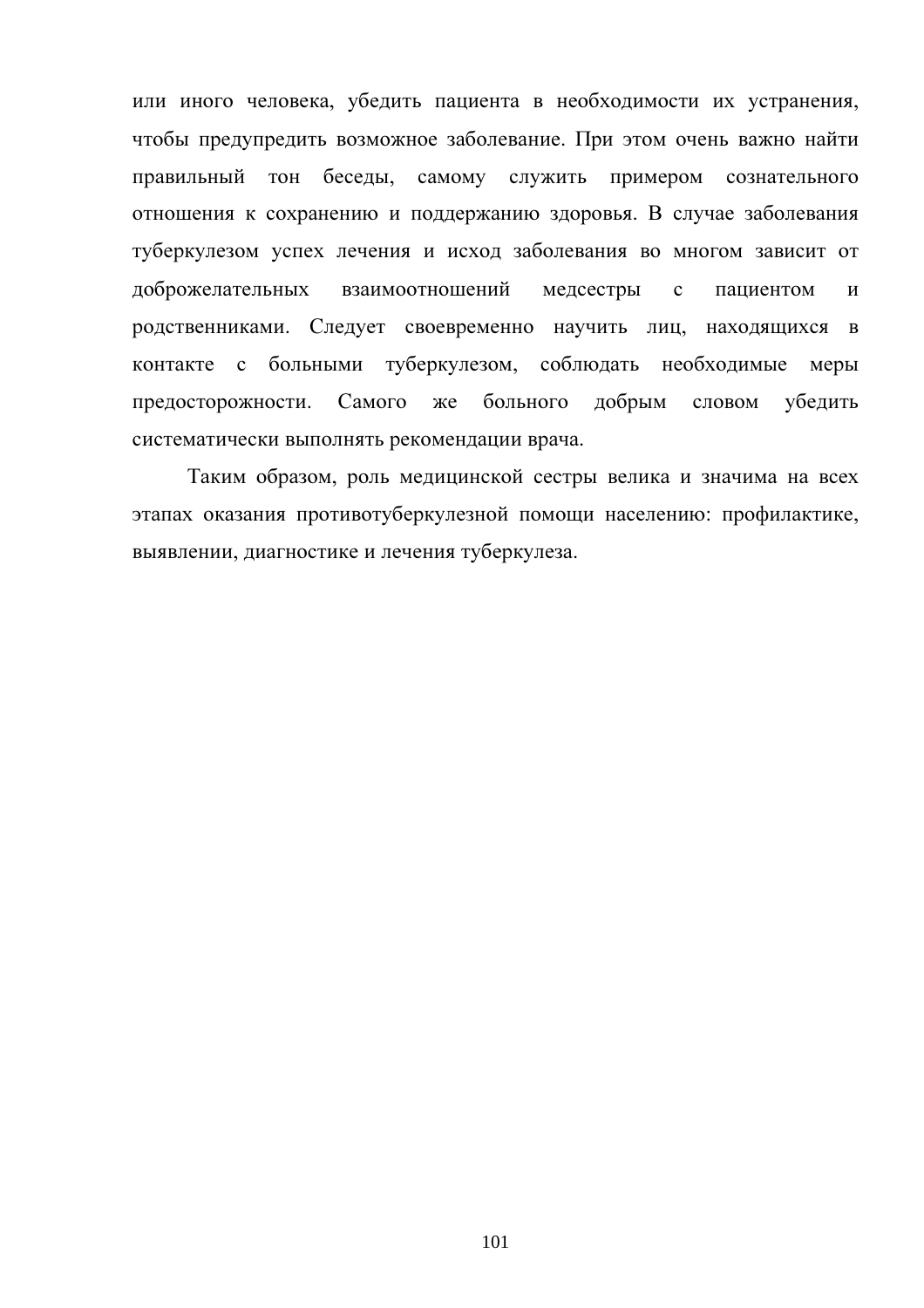# Организация ведения больных фиброзно-кавернозным туберкулезом легких

Последние годы в России отмечается стабилизация на высоких цифрах показателя смертности от туберкулеза после десятилетнего периода его Умирают туберкулеза больные роста. **OT** преимущественно  $\overline{B}$ работоспособном возрасте, пик смертности приходится на возраст от 45 до 49 лет.

больных Существенно число фиброзно-кавернозным выросло туберкулезом легких (ФКТ), значительная часть которых формируется в течение одного года после регистрации туберкулеза. При этом с 1992 года по 2004 год число больных, умерших от ФКТ, увеличилось по Российской Федерации в целом в 3,2 раза, в то время как число впервые выявленных больных данной патологией выросло только в 1,2 раза.

С целью улучшения организации ведения больных с фибрознокавернозным туберкулезом легких как впервые выявленных, так и контингентов, для снижения смертности и повышения эффективности лечения в рамках предложенной выше модели нами был разработан алгоритм ведения больных ФКТ.

Алгоритм учитывает возможность клинического излечения в процессе основного курса при применении методов коллапсотерапии (искусственный пневмоторакс). При неэффективности лечения больные должны быть проконсультированы у торакального хирурга с целью решения вопроса об оперативном лечении. При наличии относительных противопоказаний больные должны продолжить лечение до устранений противопоказаний к хирургическому лечению.

Больные ФКТ легких, наблюдающиеся по II б группе диспансерного учета должны быть обследованы с целью решения возможности направления на консультацию торакального хирурга. При наличии противопоказаний к оперативному лечению ведение больных также должно вестись с учетом возможной ликвидации данных противопоказаний.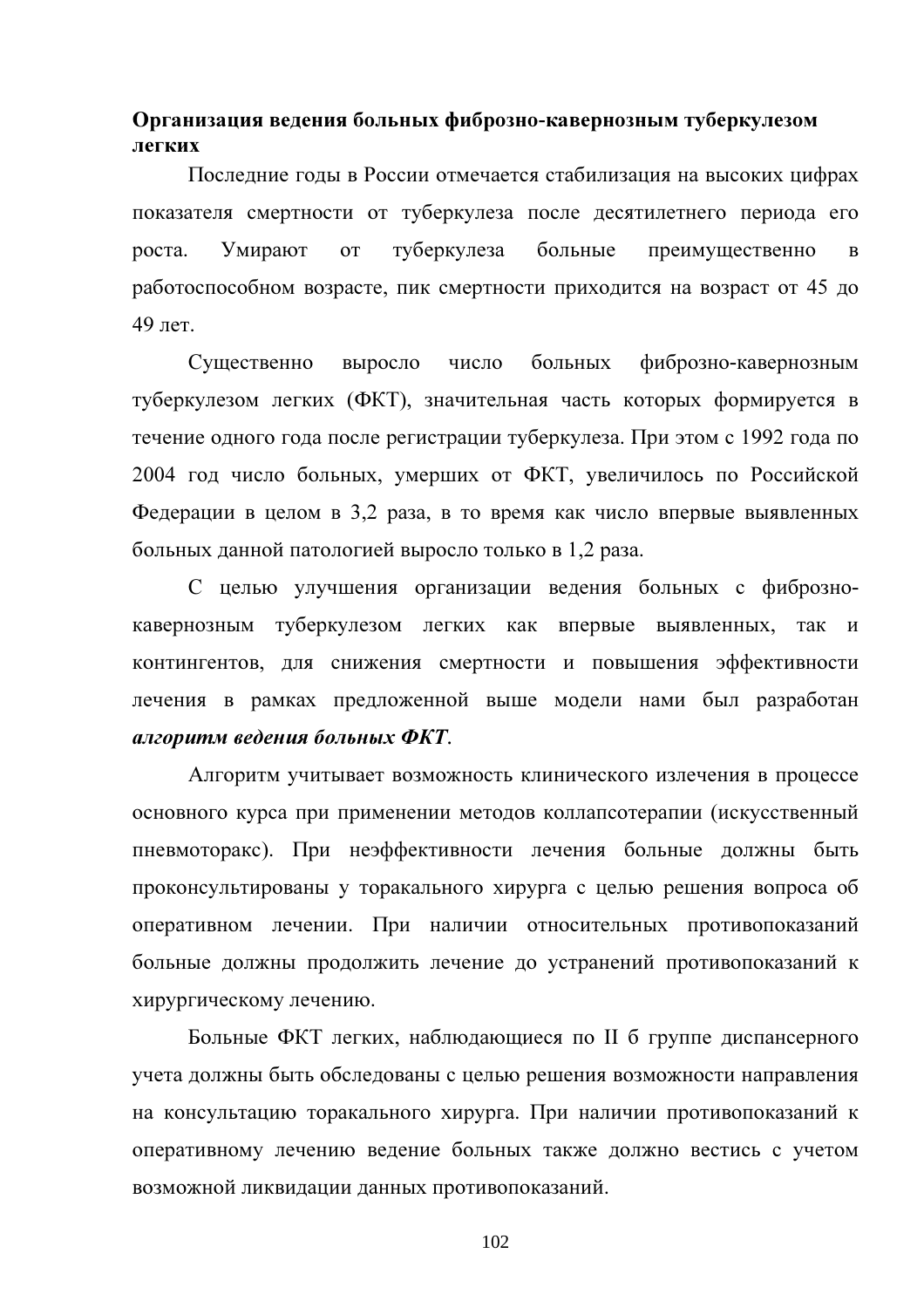В случае отказа от операции ведение больного продолжается по II б группе диспансерного учета.

Лекарственная устойчивость МБТ не является противопоказанием для операции, а наоборот требует более раннего оперативного лечения с целью ликвидации очага хронической опасной для окружающих инфекции.

Наличие неустранимых противопоказаний не позволяют проведение оперативного лечения, ведение таких больных во II б группе продолжается вплоть до смерти больного.

Ниже представлены алгоритмы ведения больных ФКТ, показания и противопоказания для оперативного лечения.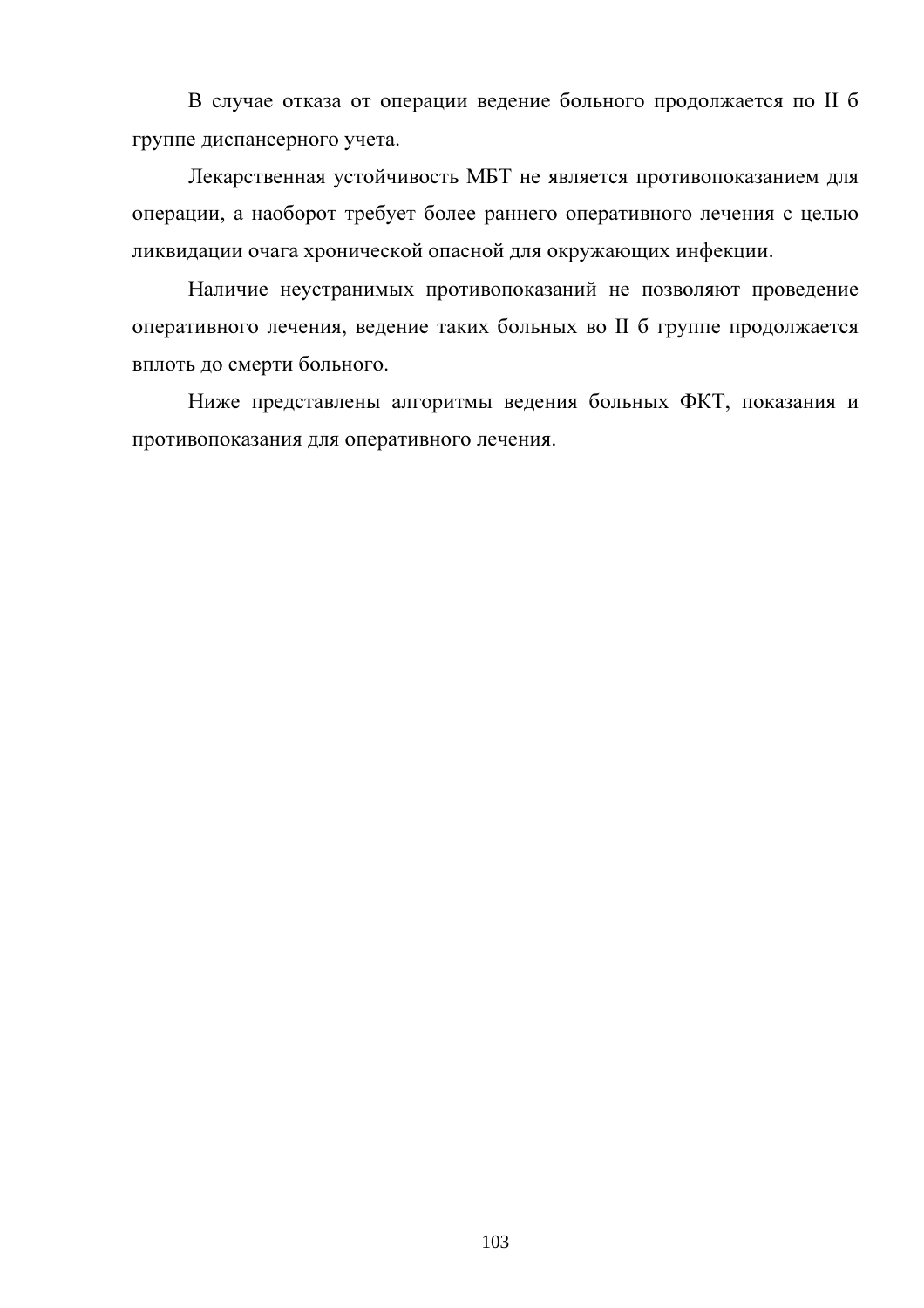

Примечание: в процессе лечения по основному курсу возможно добиться стабилизации ФКТ или превращения его в цирротическую форму туберкулеза с последующим формированием участка посттуберкулезного цирроза легких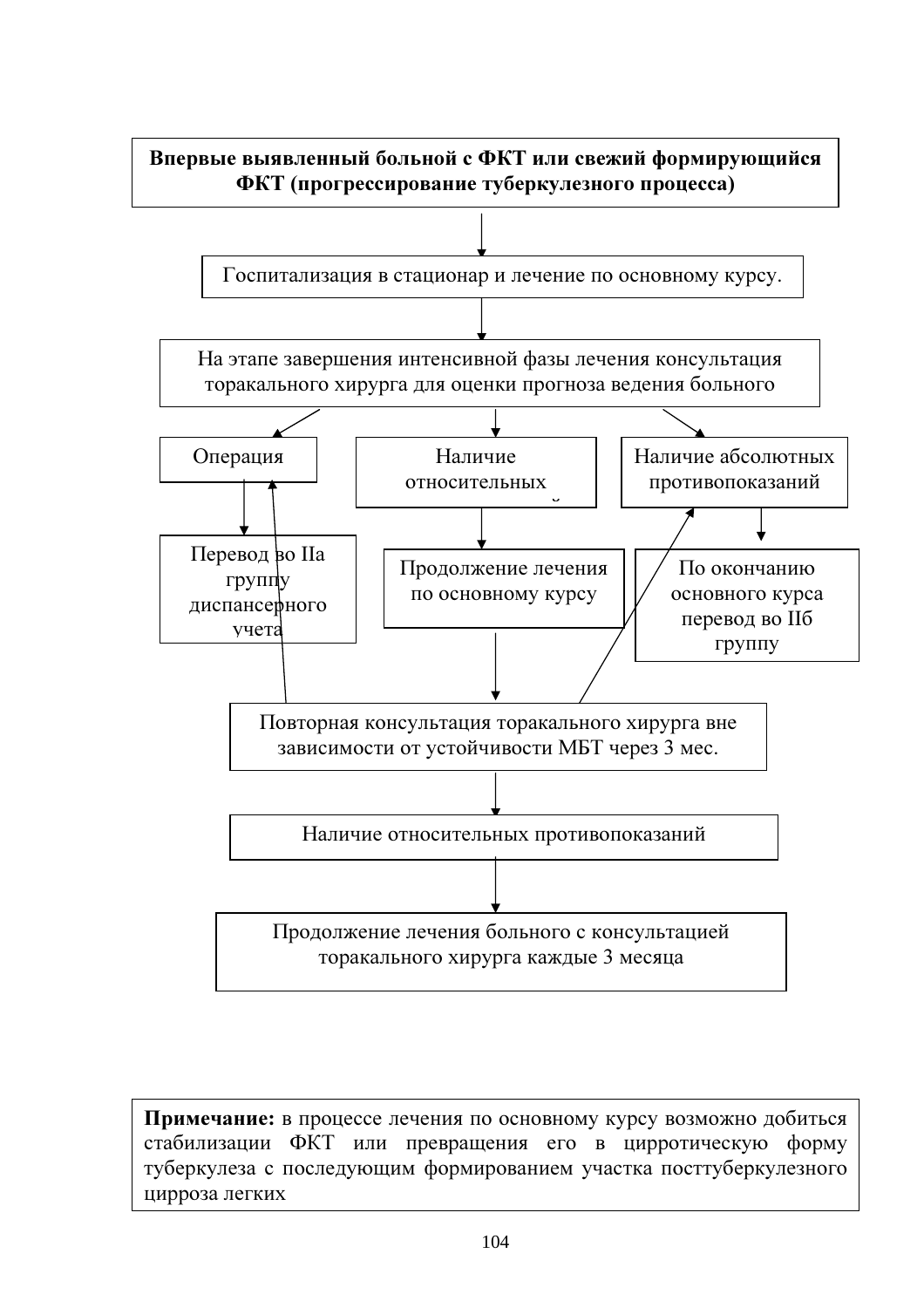

Примечание: если в процессе лечения больной отказывается от T<sub>O</sub> больного операции, веление идет как неустранимых при противопоказаниях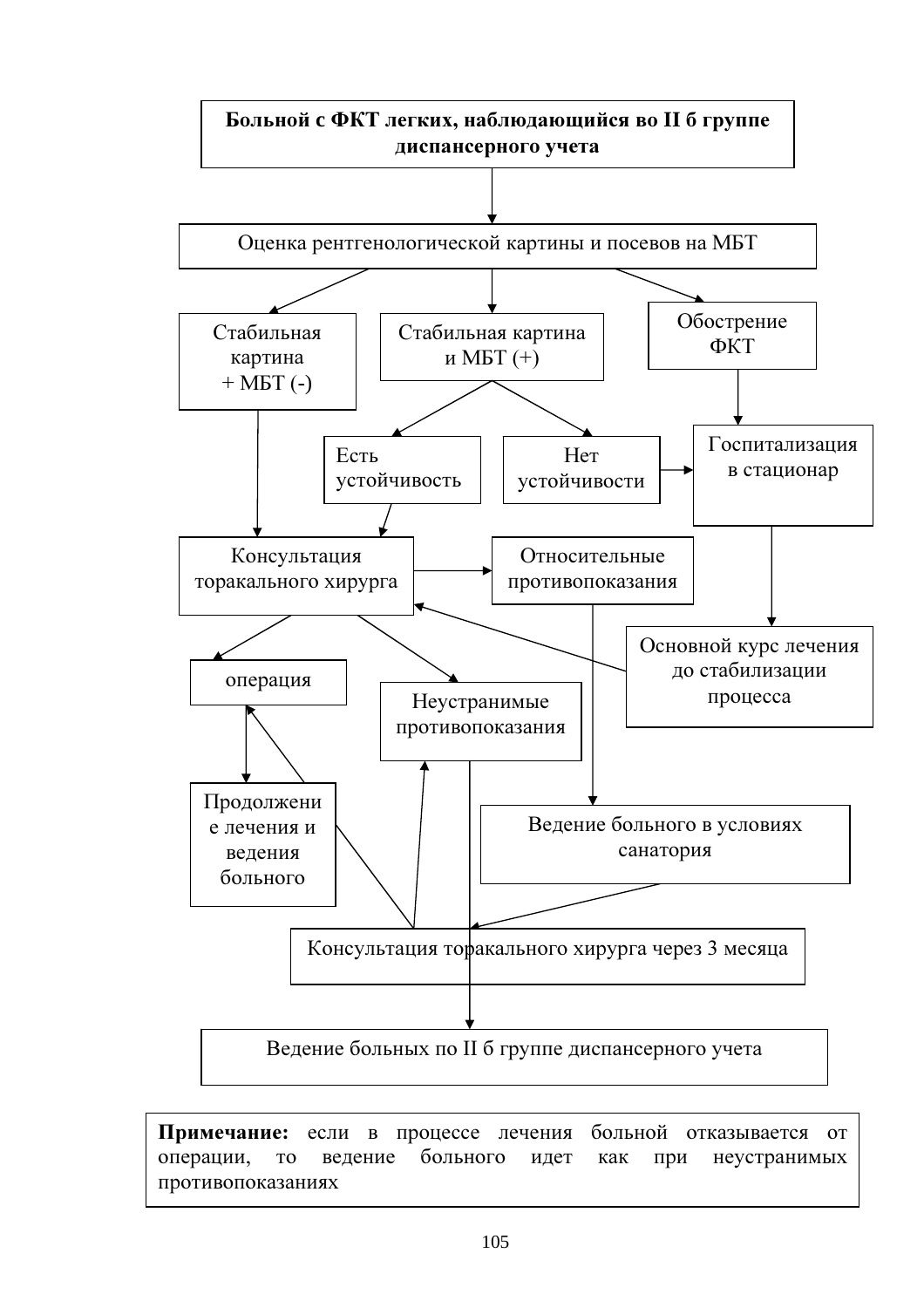# ОРГАНИЗАЦИЯ ПРОТИВОТУБЕРКУЛЕЗНОЙ ПОМОЩИ ВИЧ-**ИНФИЦИРОВАННЫМ**

Одновременно с изменением эпидемиологических показателей по ВИЧ-инфекции Российской  $\mathbf{B}$ Федерации изменяется динамика оппортунистических заболеваний у ВИЧ-инфицированных. В течение первых 10 лет после начала регистрации ВИЧ-инфекции в России среди оппортунистических заболеваний преобладали саркома Капоши (32,0-37,6%), цитомегаловирусная инфекция (24,0-31,0%), туберкулез (8,0-19,0%) и генерализованные бактериальные инфекции (20,0-6,8%). В последующие годы отмечено неуклонное увеличение числа летальных исходов, связанных с туберкулезом (29,0-43,8%). Данная тенденция сохраняется и до сих пор. Туберкулез вышел на первое место среди причин смерти у ВИЧинфицированных больных.

Распространение ВИЧ-инфекции внесло радикальные изменения в эпидемиологию туберкулеза в мире. ВИЧ-инфекция - это самый серьезный фактор риска развития туберкулеза у лиц, инфицированных микобактериями туберкулеза (МБТ), особенно в нашей стране с практически сплошь инфицированным МБТ населением. Риск заболеть активным туберкулезом для человека с двумя инфекциями составляет 5-10% в год, тогда как у остальных контингентов населения подобная вероятность не превышает 10% на протяжении всей жизни. По прогнозам, если ВИЧ-инфекцией поразит 10-13% взрослого населения, то число случаев туберкулеза в стране увеличится в 2-3 раза.

Эпидемия ВИЧ считается ведущей причиной возрождения туберкулеза в индустриально развитых странах. Эпидемиологические прогнозы в связи с СПИЛа неблагоприятны. **DOCTOM** эпилемии весьма Туберкулез. развивающийся у зараженных ВИЧ-инфекцией, часто связан с реактивацией ранее существовавшей у них латентной туберкулезной инфекции. Но большое значение имеет и реинфекция.

ВИЧ-инфекция не только провоцирует развитие туберкулеза, но и оказывает резко выраженное отрицательное влияние на его симптоматику и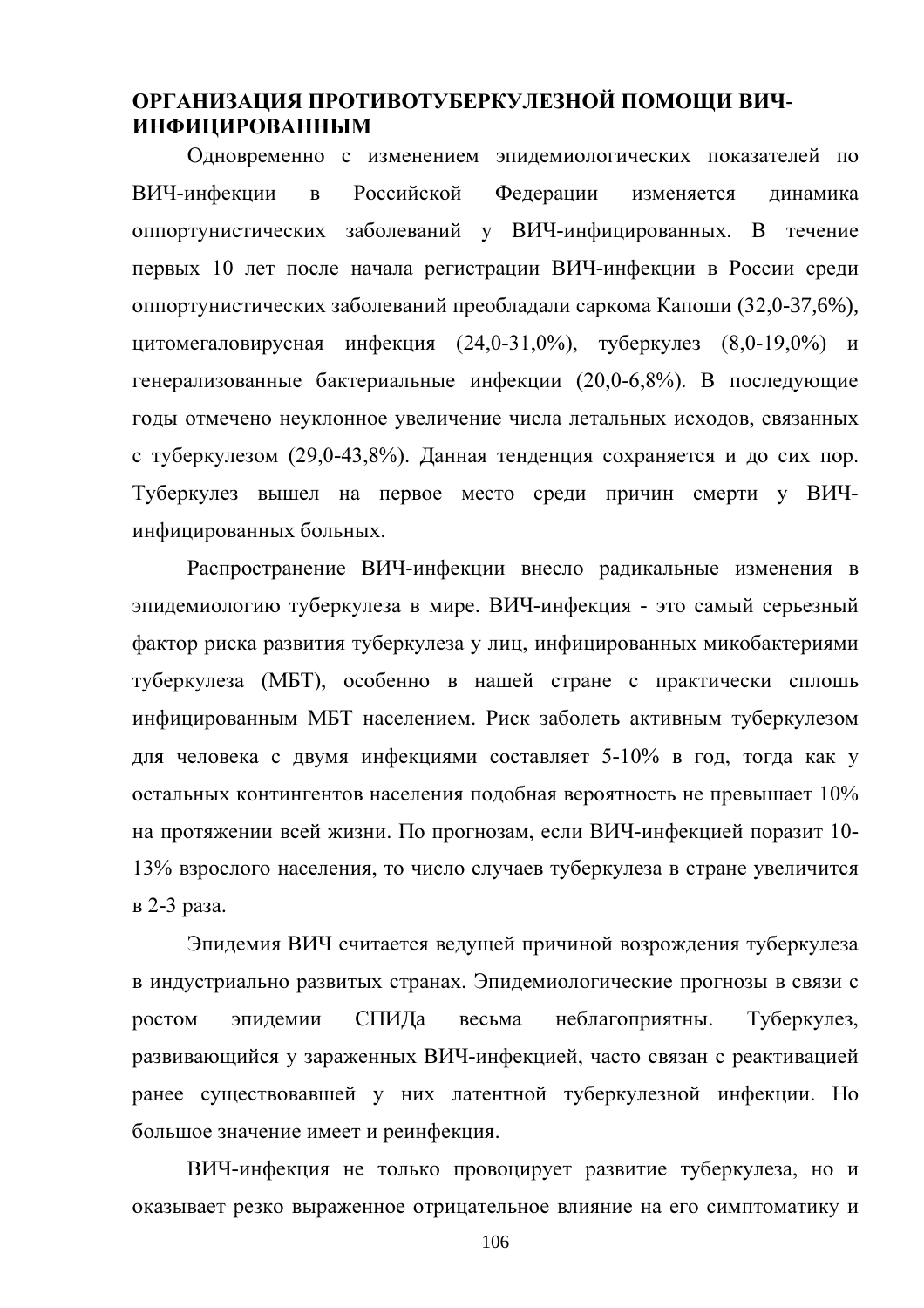течение. Клинико-рентгенологические проявления туберкулеза у ВИЧинфицированных и у больных СПИДом в значительной степени зависят от степени угнетения иммунитета. Примерно в половине случаев туберкулез опережает другие проявления СПИДа в среднем на 2 года. Выраженное снижение питания, уменьшение объема внутри- и внеклеточной жидкости, наклонность к гиперметаболизму, рассматриваются отражающие как характерная особенность больных сочетанной инфекцией.

## Организация противотуберкулезной помощи ВИЧ-инфицированным гражданам на территории Российской Федерации

С целью изучения эпидемиологической ситуации по туберкулезу среди ВИЧ-инфицированных, определения порядка учета больных данной патологией, а также организации системы мер противотуберкулезной помощи ВИЧ-инфицированным, в Российской Федерации в каждом субъекте  $dmusuamp$ утвержден ответственный спеииалист  $\boldsymbol{n}\boldsymbol{o}$ проблеме туберкулеза у ВИЧ-инфицированных.

Учреждения здравоохранения, а также учреждения ГУФСИН России заполняют «Карты персонального учета больного туберкулезом, сочетанным с ВИЧ-инфекцией (учетная форма «263/у-ТВ - далее «Карта») на всех больных с вновь выявленной сочетанной патологией, рецидивом туберкулеза на фоне ВИЧ-инфекции и умерших от сочетанного заболевания, начиная с 01 января 2004 года. «Карты» направляются ответственному специалисту фтизиатру по проблеме туберкулеза у ВИЧ-инфицированных.

Ответственный специалист фтизиатр по проблеме туберкулеза у ВИЧинфицированных заполняет «Карты» на умерших от сочетанной инфекции на основании протоколов патологоанатомических исследований, полученных от патологоанатомов, или сообщений лечебно-диагностических учреждений о случаях смерти. Ежемесячно дубликат «Карт» направляется в Центр противотуберкулезной ВИЧ-инфицированным помоши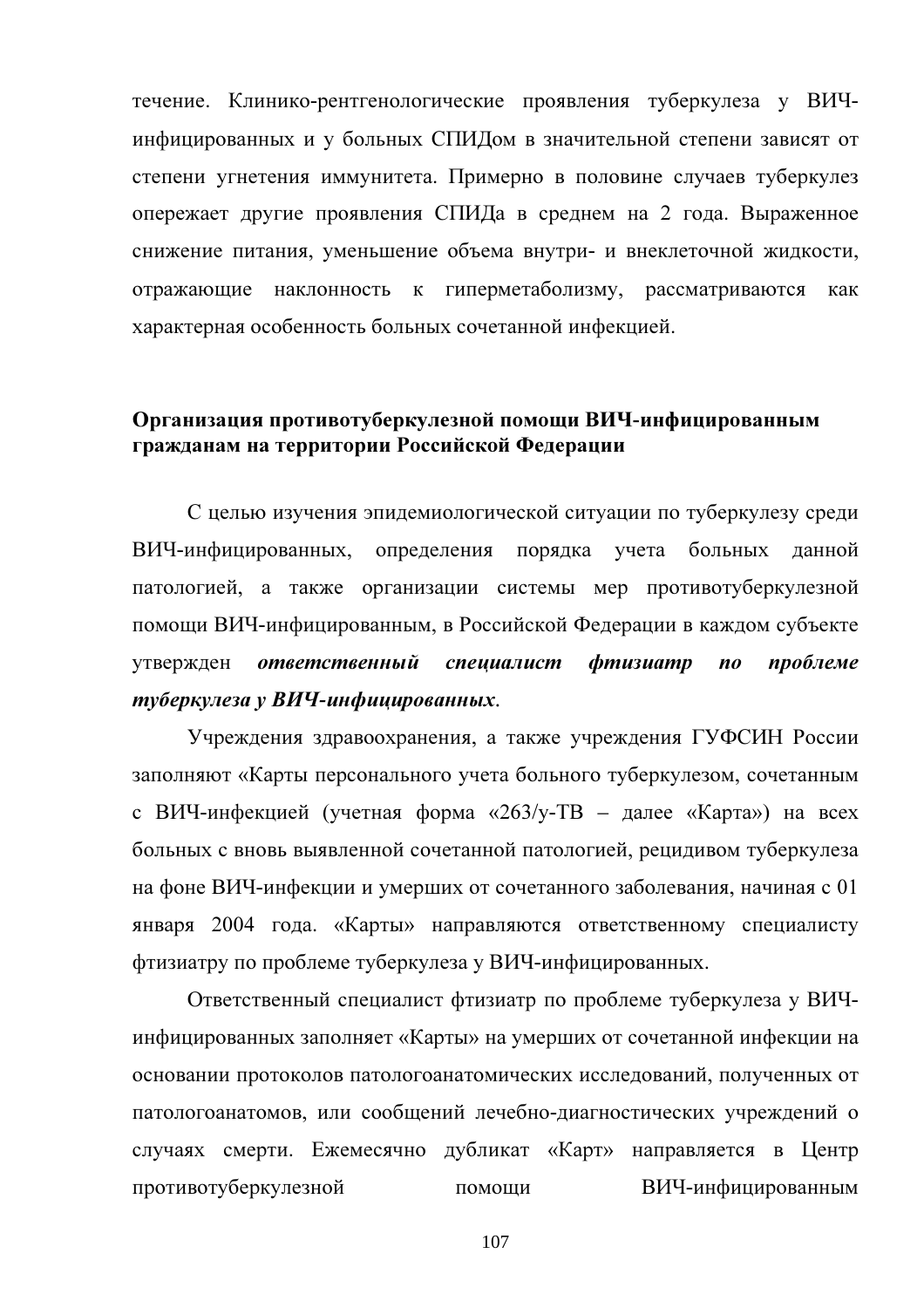Минздравсоцразвития Российской Федерации.

План мероприятий  $\mathbf{u}$ предупреждению  $\mathbf{M}$ профилактике туберкулеза среди ВИЧ-инфицированных лиц должен включать в себя 10 разделов:

- подготовка кадров;

- гигиеническое воспитание населения по вопросам профилактики туберкулеза у ВИЧ-инфицированных;

- мероприятия по предупреждению заболевания туберкулезом ВИЧинфицированных;

тубинфицирования мероприятия по раннему выявлению  $\omega_{\rm{max}}$  $\mathbf{M}$ заболевания туберкулезом ВИЧ-инфицированных;

- мероприятия по предупреждению прогрессирования или осложнений туберкулеза у ВИЧ-инфицированных;

- организация мониторинга за туберкулезом, сочетанным с ВИЧинфекцией;

- организация лабораторного обследования ВИЧ-инфицированных, страдающих туберкулезом;

организация стационарной помоши ВИЧ-инфицированным. страдающим туберкулезом или имеющим подозрение на туберкулез;

- лекарственное обеспечение ВИЧ-инфицированных, страдающих туберкулезом и имеющих подозрение на этом заболевание;

- координация противотуберкулезной помощи ВИЧ-инфицированным на региональном уровне.

В приложении № 1 представляем алгоритм действия фтизиатрической службы при противотуберкулезной помощи ВИЧоказании инфицированным.

1. Подготовка кадров включает:

- участие в обучающих семинарах для координаторов по сочетанию туберкулеза и ВИЧ-инфекции в субъектах Российской Федерации по противотуберкулезной ВИЧвопросам организации помоши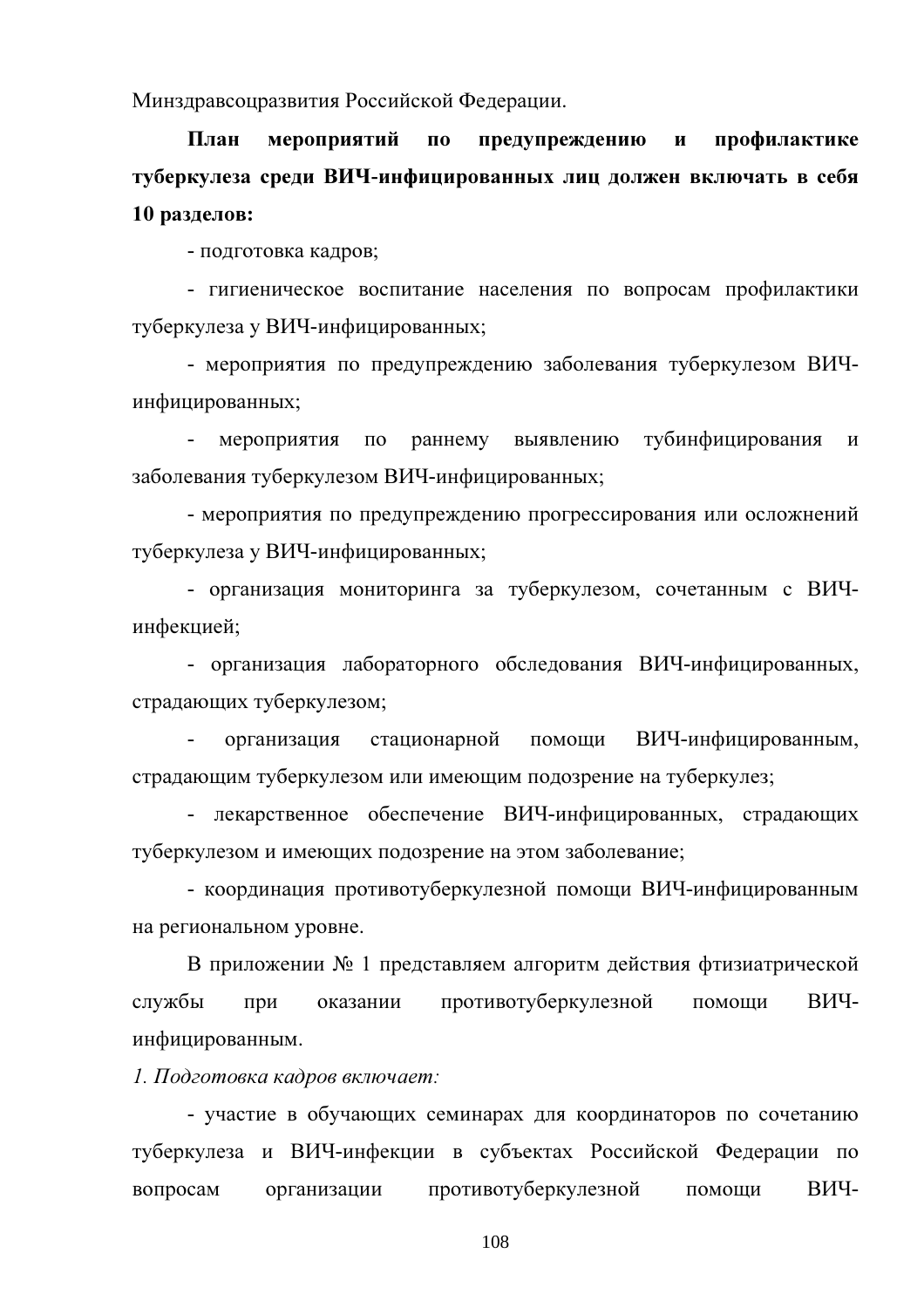инфицированным, проводимые Центром противотуберкулезной помощи ВИЧ-инфицированным Минздравсоцразвития России;

- проведение конференций по управленческим округам по внедрению нормативных актов по оказанию противотуберкулезной помощи ВИЧинфицированным гражданам;

- проведение обучающих семинаров для врачей-инфекционистов по вопросам туберкулеза на кафедрах фтизиатрии и фтизиопульмонологии;

проведение обучающих семинаров для врачей-фтизиатров по  $\omega_{\rm{max}}$ вопросам ВИЧ-инфекции на кафедрах профилактической педиатрии и инфекционных болезней;

обучающего семинара проведение  $\Pi$ O вопросам туберкулинодиагностики и вакцинации от туберкулеза детей, рожденных от ВИЧ-инфицированных матерей, а также ВИЧ-инфицированных детей и подростков;

- включение вопросов оказания противотуберкулезной помощи ВИЧинфицированным в программы обучения среднего медперсонала.

При подготовке кадров необходимо освещать особенности работы с ВИЧ-инфицированными, страдающими туберкулезом ИЛИ имеюшими подозрение на это заболевание.

программу обучающего семинара для врачей-фтизиатров B  $\Pi$ <sup>O</sup> вопросам ВИЧ-инфекции необходимо включить следующие разделы:

профилактика и раннее выявление тубинфицирования  $\overline{M}$ туберкулеза у ВИЧ-инфицированных;

методы и содержание гигиенического воспитания населения по вопросам профилактики туберкулеза у ВИЧ-инфицированных;

особенности диагностики, клиники и течения туберкулеза у ВИЧинфицированных;

обследование больных туберкулезом на ВИЧ-инфекцию;  $\mathbf{r}$ 

проведение послетестового консультирования;

разъяснение путей передачи ВИЧ-инфекции;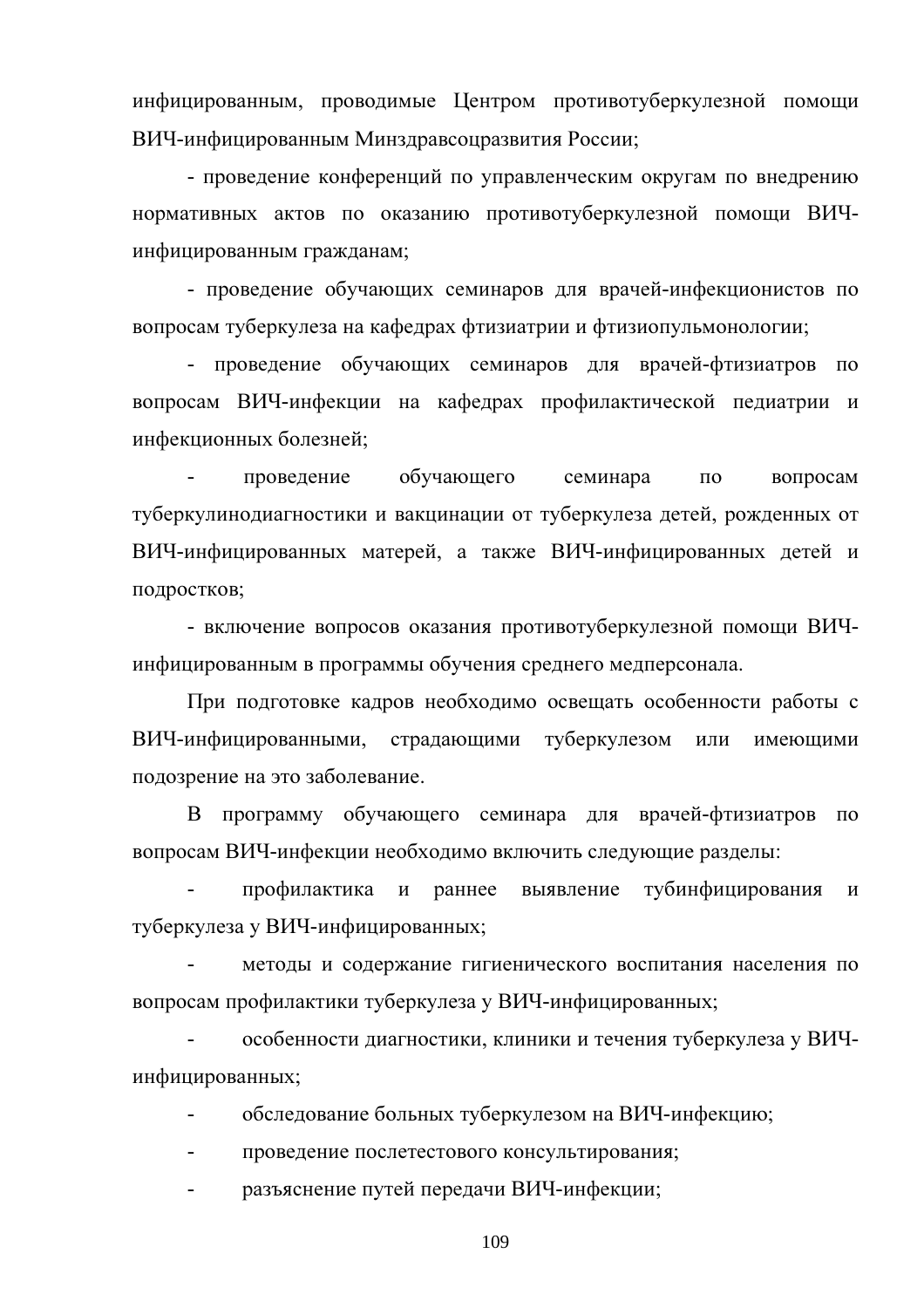проведение эпидемиологического расследования;

 $\mathbf{r}$ особенности диспансерного наблюдения. лабораторного контроля и лечения ВИЧ-инфицированных, в том числе, страдающих туберкулезом:

организация мониторинга за туберкулезом, сочетанным с ВИЧинфекцией, заполнение и ведение документации (учетно-отчетные формы, амбулаторные карты, истории болезни и др.);

соблюдение при работе с больными ВИЧ-инфекцией правовых норм в соответствии с действующим законодательством;

инфекционной соблюдение безопасности работе при  $\mathbf{c}$ пациентами, болеющими одновременно ВИЧ-инфекцией и туберкулезом;

предупреждение профессионального заражения медперсонала ВИЧ-инфекцией;

освещение правовых аспектов при профессиональном заражении согласно действующим нормативным документам.

В программу обучающего семинара для врачей-инфекционистов необходимо включить следующие разделы:

 $\overline{a}$ работа с группами риска по туберкулезу;

вакцинопрофилактика туберкулеза;  $\equiv$ 

химиопрофилактика, превентивное пробное  $\mathbb{L}^{\mathbb{N}}$  $\mathbf{M}$ лечение туберкулеза;

раннее выявление тубинфицирования и туберкулеза у ВИЧинфицированных:

методы и содержание гигиенического воспитания населения по вопросам профилактики туберкулеза у ВИЧ-инфицированных;

консультирование ВИЧ-инфицированных, их родственников и близких по вопросам туберкулеза;

пути передачи туберкулезной инфекции: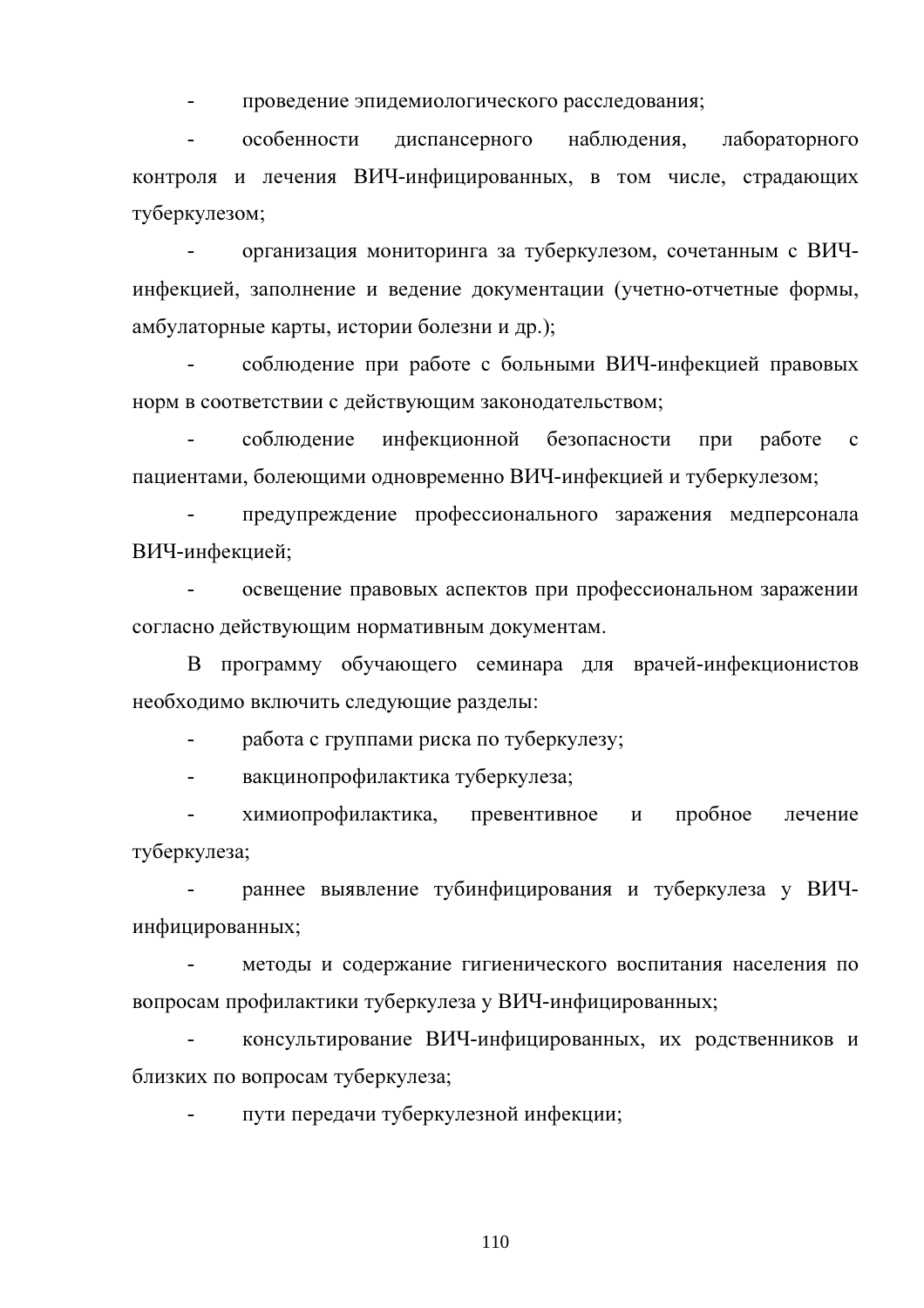особенности ВИЧдиспансерного наблюдения  $3a$ инфицированными Ha территории  $\mathbf{c}$ высокой распространенностью туберкулеза;

особенности диагностики туберкулеза у ВИЧ-инфицированных:  $\overline{a}$ 

особенности патогенеза, клиники и течения туберкулеза у ВИЧинфицированных;

вопросы лечения и диспансерного наблюдения за больными туберкулезом;

провеление противоэпидемических мероприятий  $\overline{B}$ очаге туберкулезной инфекции;

особенности мониторинга за туберкулезом, сочетанного ВИЧинфекцией.

В программу курсов усовершенствования для средних медицинских работников противотуберкулезной и инфекционной служб следует включить следующие разделы:

гигиеническое воспитание населения по вопросам профилактики туберкулеза у ВИЧ-инфицированных;

 $\overline{a}$ пути передачи ВИЧ-инфекции и туберкулеза;

профилактика туберкулеза у ВИЧ-инфицированных;

особенности диагностики туберкулеза у ВИЧ-инфицированных и ВИЧ-инфекции у больных туберкулезом;

наблюдения,  $\sim$ особенности диспансерного лабораторного контроля и лечения, включая паллиативного, ВИЧ-инфицированных, страдающих туберкулезом;

организация мониторинга за туберкулезом, сочетанным с ВИЧинфекцией, ведение документации;

соблюдение при работе с ВИЧ-инфицированными правовых норм в соответствии с действующим законодательством;

соблюдение инфекционной безопасности при работе с больными туберкулезом и ВИЧ-инфекции;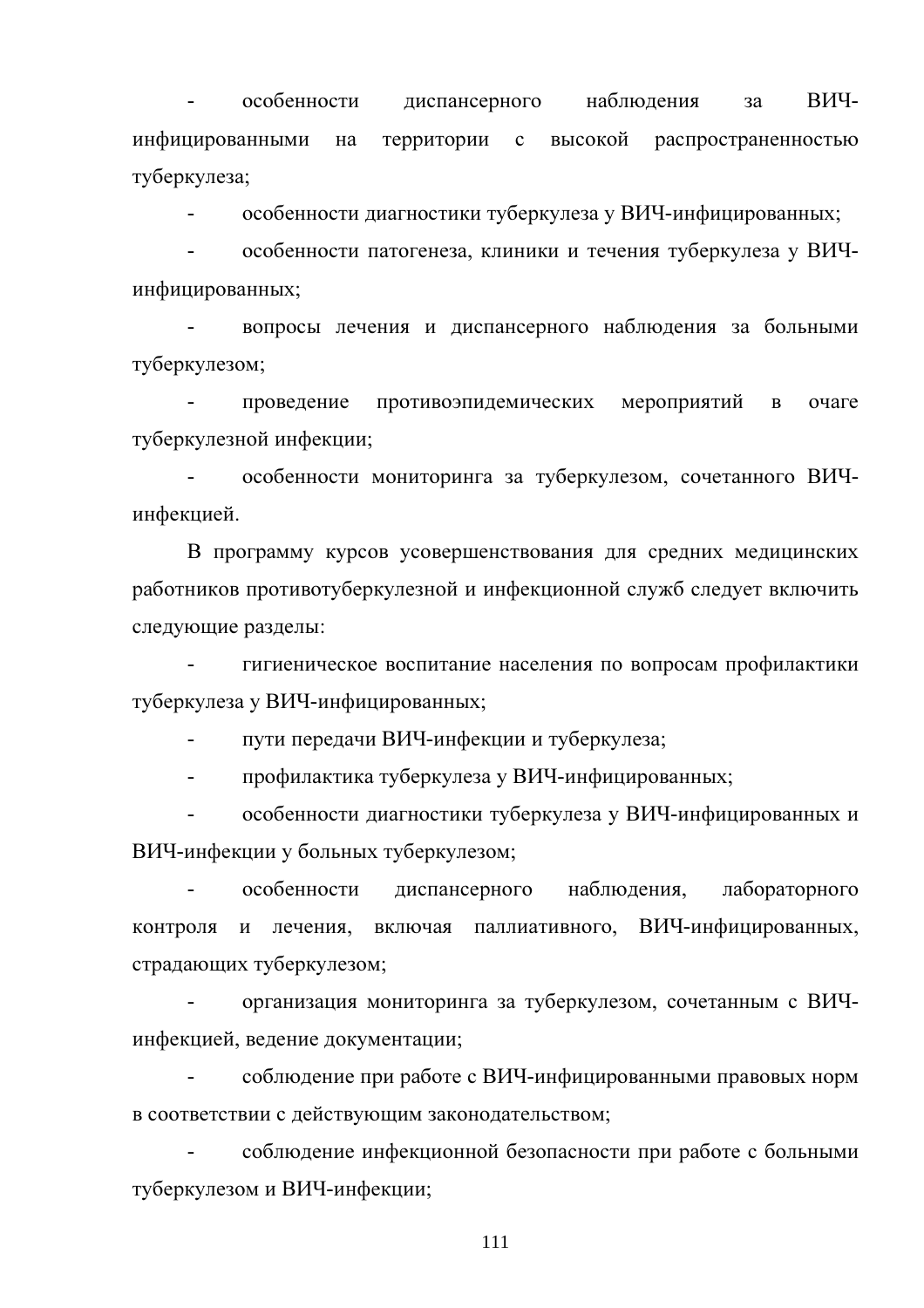профилактика профессионального заражения медперсонала туберкулезом и ВИЧ-инфекцией;

освещение правовых аспектов при профессиональном заражении согласно действующим нормативным документам.

При обучении волонтеров, в том числе из общественных организаций, работающих по проблеме ВИЧ-инфекции, необходимо освещать вопросы профилактики туберкулеза и его раннего выявления, принципы лечения и диспансерного наблюдения за больными туберкулезом и ВИЧ-инфекцией. Кроме того, следует обращать их внимание на проведение профилактических и противоэпидемических мероприятий в очагах туберкулезной инфекции, где проживают или бывают ВИЧ-инфицированные.

Нельзя привлекать к работе по обучению мерам профилактики туберкулеза у ВИЧ-инфицированных, их родственников и близких лиц, самих ВИЧ-инфицированных, так как они не могут работать в очагах опасной для них туберкулезной инфекции.

2. Гигиеническое воспитание населения по вопросам профилактики туберкулеза у ВИЧ-инфицированных.

Индивидуальное гигиеническое воспитание по проблеме туберкулеза у ВИЧ-инфицированных должно охватывать как самих ВИЧ-инфицированных, так и их родственников, близких и других лиц, которые смогут повлиять на поведение социально дезадаптированных ВИЧ-инфицированных с целью привлечения этих пациентов к обследованию на туберкулез.

Необходимо обрашать внимание ВИЧ-инфицированных, **HX** родственников и близких на возможные пути передачи туберкулезной инфекции, основные клинические проявления туберкулеза, уходе за больным профилактики туберкулезом, значимость  $\mathbf{M}$ превентивного лечения туберкулеза.

Следует широко использовать для освещения вопросов туберкулеза индивидуальное консультирование ВИЧ-инфицированных в кабинетах инфекционных заболеваний. СПИД, противотуберкулезных центрах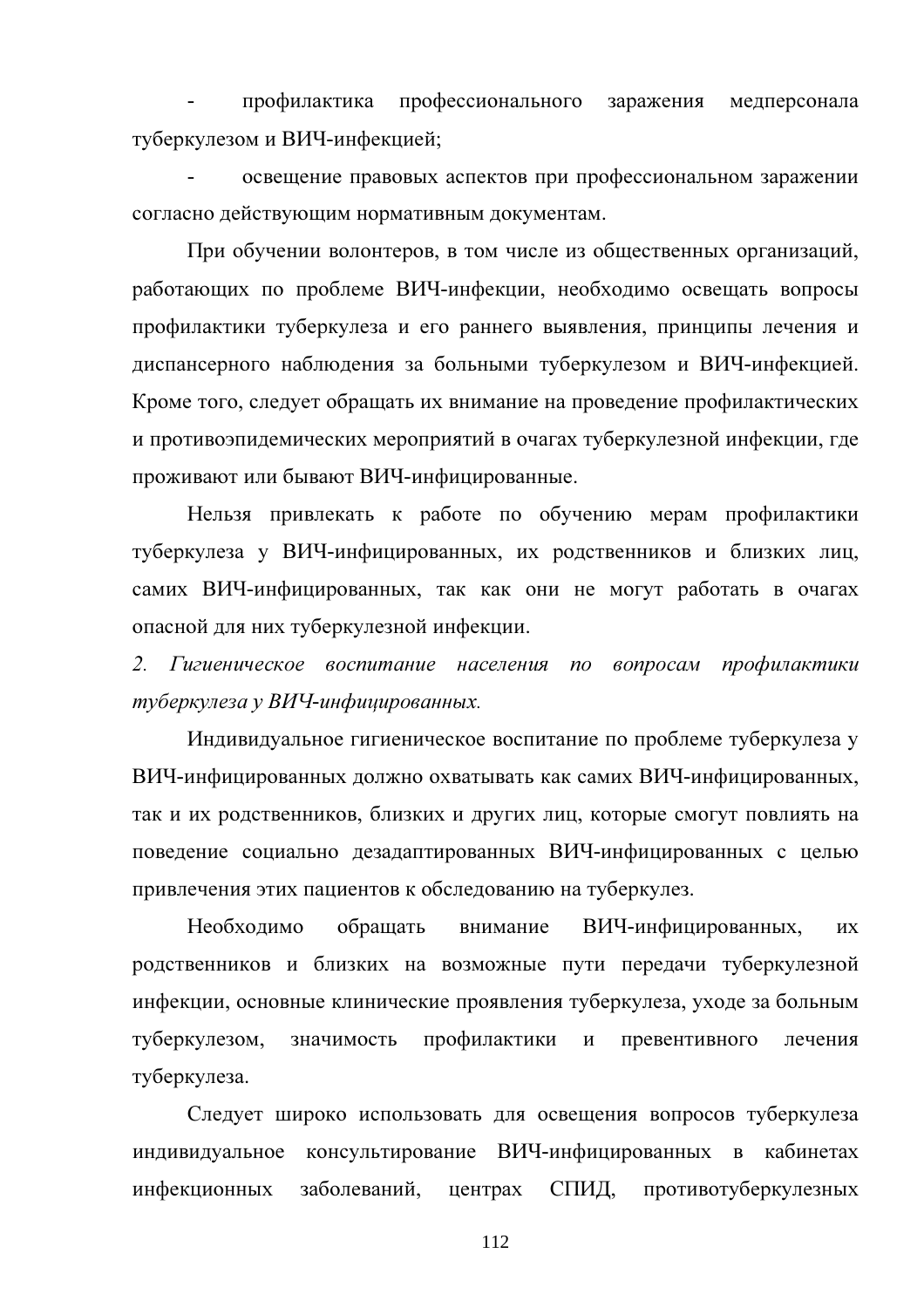диспансерах (кабинетах), наркологических диспансерах (стационарах, кабинетах) и т.д. Больным туберкулезом необходимо рекомендовать обследование на ВИЧ-инфекцию, как лицам из группы высокого риска, поллежаним обслелованию на ВИЧ.

Гигиеническое воспитание населения по вопросам туберкулеза у ВИЧинфицированных следует проводить с помощью средств массовой информации, санитарных бюллетеней, кратких памяток. Наибольшее внимание граждан привлекают короткие видеофильмы, вставки в рекламу на телевидении. В бюллетенях, памятках, статьях в газетах, радиопередачах информацию о туберкулезе у ВИЧ-инфицированных следует излагать в доступной и интересной форме.

3. Мероприятия по предупреждению заболевания туберкулезом ВИЧинфицированных.

Противоэпидемические мероприятиями очагах туберкулезной  $\mathbf{B}$ инфекции в соответствии с приказом от 21 марта 2003 года  $\mathcal{N}_2$  109 «О совершенствовании противотуберкулезных мероприятий в Российской ВИЧ-Федерации» проводятся там, где проживают или бывают инфицированные (территориальный очаг туберкулеза, противотуберкулезный и инфекционный стационары, центры СПИД, кабинеты инфекционных заболеваний, пункты обмена шприцев и др.).

При организации противотуберкулезной ВИЧпомощи инфицированным необходимо соблюдение принципов не пересечения потока больных ВИЧ-инфекции с опасными в эпидотношении потоками больных туберкулезом (кабинеты инфекционных заболеваний, центров СПИД, кабинеты скрининг и референс диагностики туберкулеза, стационарные отделения для диагностики и лечения туберкулеза у ВИЧ-инфицированных, противотуберкулезные диспансеры и др.).

Профилактика туберкулеза **v** детей. ВИЧрожденных  $\overline{O}$ инфицированных матерей и матерей с сомнительным результатом иммуноблота, подробно изложена в алгоритме, представленном ниже.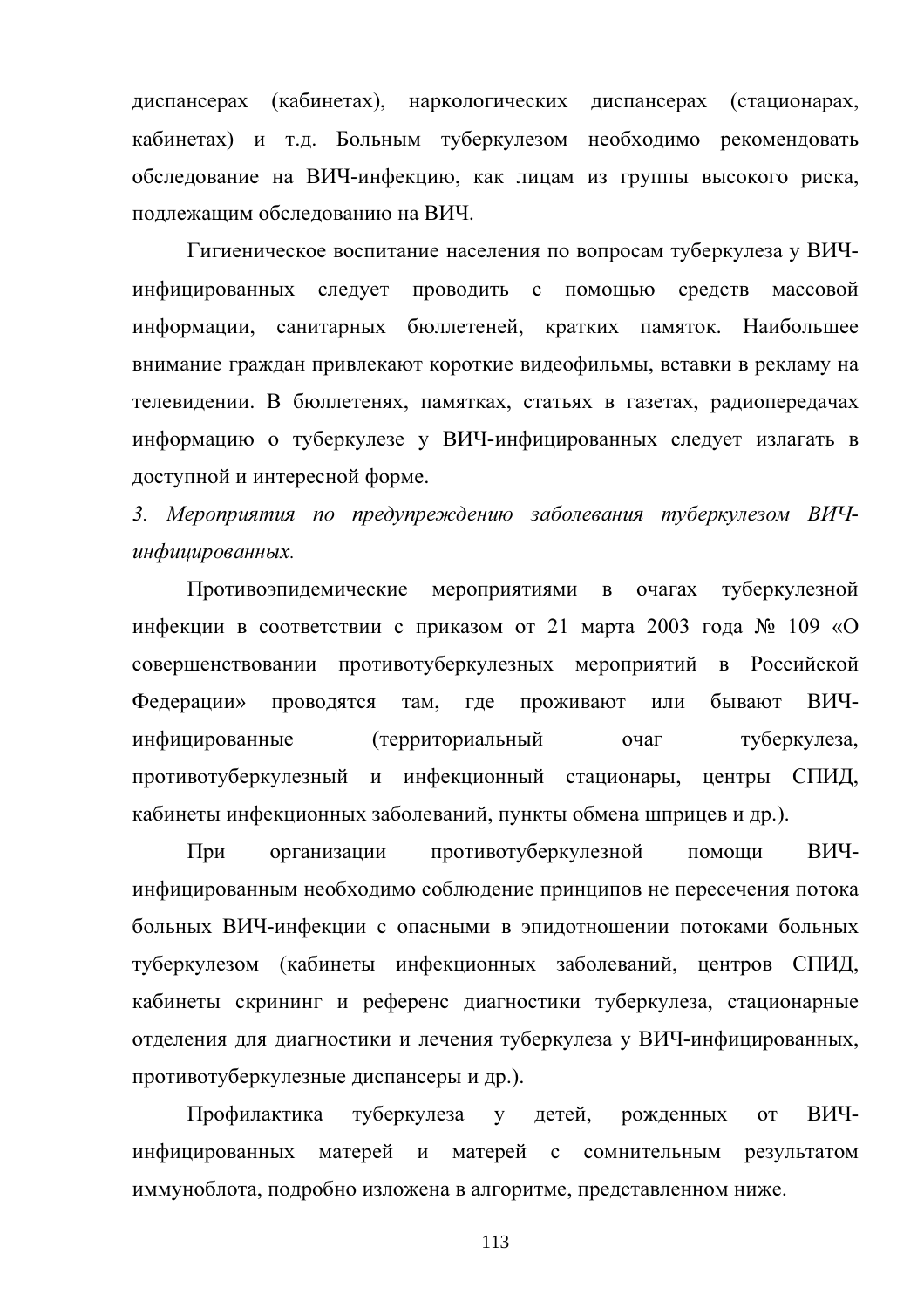### Алгоритм организации профилактики туберкулеза у детей, рожденных от ВИЧ-

#### инфицированных матерей

T

## До родов:

- антиретровирусная терапия у матери;

- увеличение количества CD-4 лимфоцитов у матери;

- снижение в крови вирусной нагрузки у матери;

- обследование окружения новорожденного на туберкулез.

Во время родов: кесарево сечение.

После родов:

- отказ от грудного вскармливания ребенка;

- продолжение антиретровирусной терапии у матери

| Минимум обследования                                                                                                                                                                                                                                                                                | Результат обследования                                                                                                                                                                                                                                                                                                                                                                                                                                                                                                                                                                                       | Тактика                  |  |
|-----------------------------------------------------------------------------------------------------------------------------------------------------------------------------------------------------------------------------------------------------------------------------------------------------|--------------------------------------------------------------------------------------------------------------------------------------------------------------------------------------------------------------------------------------------------------------------------------------------------------------------------------------------------------------------------------------------------------------------------------------------------------------------------------------------------------------------------------------------------------------------------------------------------------------|--------------------------|--|
|                                                                                                                                                                                                                                                                                                     |                                                                                                                                                                                                                                                                                                                                                                                                                                                                                                                                                                                                              | иммунизации              |  |
| Новорожденные<br>дети,<br>ВИЧ-<br>родившиеся<br><b>OT</b><br>инфицированных матерей.<br>шкала Ангар<br>абсолютное число<br>нейтрофилов<br>осмотр иммунолога;<br>осмотр<br>инфекциониста;<br>осмотр неонатолога<br>ВИЧ-инфицированные<br>матери:<br>иммуноблот<br>$\bullet$<br>рентгенография легких | - не менее 6 баллов;<br>- не менее 1000 в общем анализе крови;<br>- отсутствие противопоказаний;<br>отсутствие<br>первичного<br>иммунодефицитного состояния;<br>отсутствие генерализованной БЦЖ-<br>инфекции, выявленной у других детей в<br>семье;<br>- отсутствие острых заболеваний и<br>острых состояний (внутриутробная<br>инфекция, гнойно-септическое<br>заболевание, гемолитическая болезнь,<br>поражение ЦНС, генерализованные<br>поражения, пороки развития)<br>- положительный или сомнительный;<br>- отсутствие признаков туберкулеза;<br>- отсутствие туберкулеза в окружении<br>новорожденного | Прививка<br>БЦЖ-М        |  |
| и проба Манту с 2ТЕ<br>ВИЧ-инфицированные                                                                                                                                                                                                                                                           | - положительный или сомнительный;                                                                                                                                                                                                                                                                                                                                                                                                                                                                                                                                                                            | Прививка                 |  |
| матери:                                                                                                                                                                                                                                                                                             | признаки туберкулеза по<br>данным                                                                                                                                                                                                                                                                                                                                                                                                                                                                                                                                                                            | БЦЖ-Ми                   |  |
| иммуноблот<br>рентгенография легких                                                                                                                                                                                                                                                                 | рентгенографии легких и пробе Манту с<br>2TE;                                                                                                                                                                                                                                                                                                                                                                                                                                                                                                                                                                | изоляция<br>новорожденно |  |
| и проба Манту с 2ТЕ                                                                                                                                                                                                                                                                                 | - туберкулез в окружении                                                                                                                                                                                                                                                                                                                                                                                                                                                                                                                                                                                     | го в                     |  |
|                                                                                                                                                                                                                                                                                                     | новорожденного или невозможность                                                                                                                                                                                                                                                                                                                                                                                                                                                                                                                                                                             | соматическое             |  |
|                                                                                                                                                                                                                                                                                                     | выяснения эпиданамнеза по туберкулезу                                                                                                                                                                                                                                                                                                                                                                                                                                                                                                                                                                        | отделение на 2           |  |
|                                                                                                                                                                                                                                                                                                     | в окружении новорожденного (например,                                                                                                                                                                                                                                                                                                                                                                                                                                                                                                                                                                        | месяца на                |  |
|                                                                                                                                                                                                                                                                                                     | лица БОМЖ)                                                                                                                                                                                                                                                                                                                                                                                                                                                                                                                                                                                                   | период                   |  |
|                                                                                                                                                                                                                                                                                                     |                                                                                                                                                                                                                                                                                                                                                                                                                                                                                                                                                                                                              | формирования             |  |
|                                                                                                                                                                                                                                                                                                     |                                                                                                                                                                                                                                                                                                                                                                                                                                                                                                                                                                                                              | иммунитета               |  |

Если в роддоме прививка БЦЖ-М не была проведена, то  $\mathbf{B}$ проведении прививки против туберкулеза последующем решение о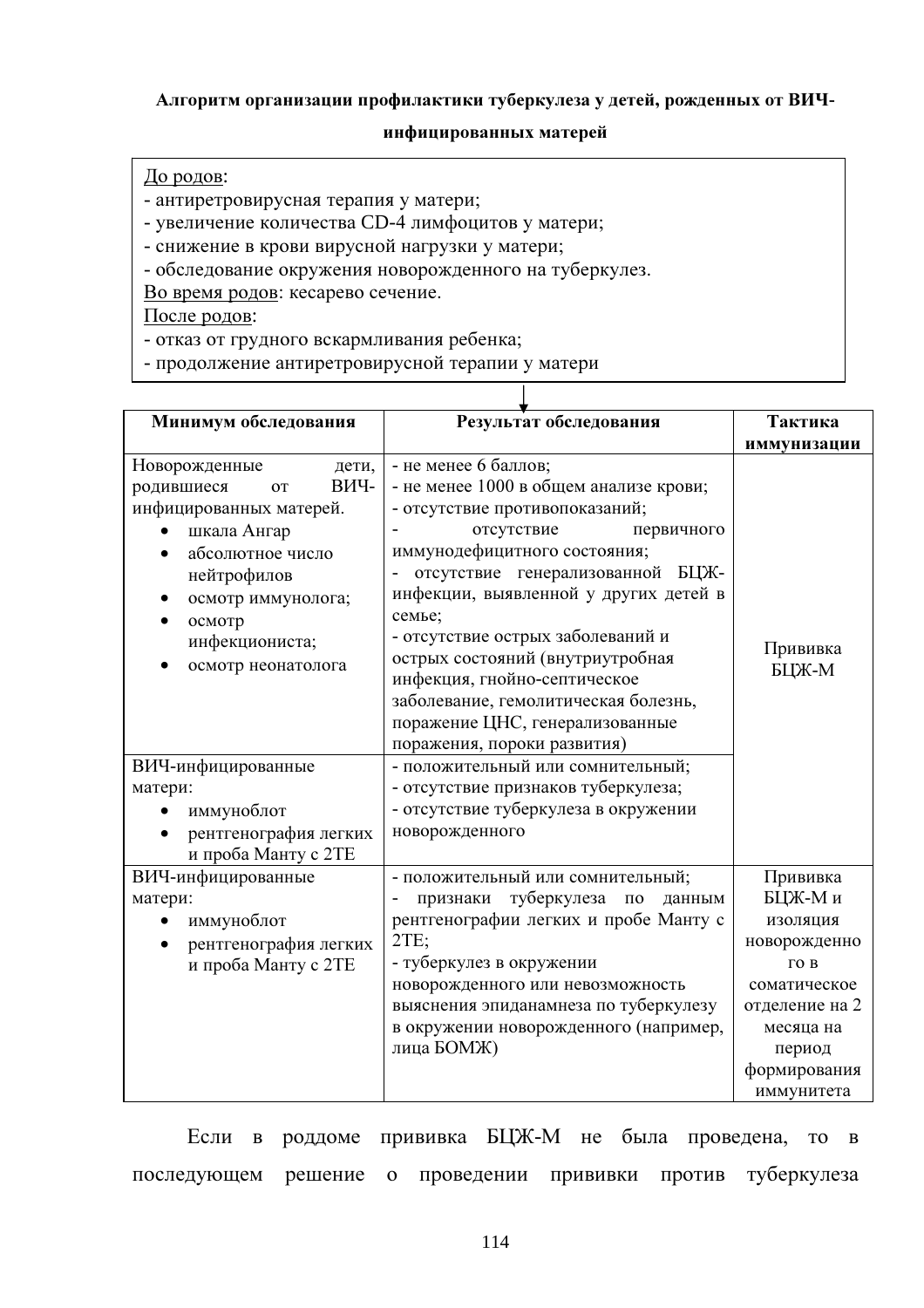принимается индивидуально и коллегиально с участием врачей разных специальностей.

4. Мероприятия по раннему выявлению тубинфирования и заболевания туберкулезом ВИЧ-инфицированных.

В центрах СПИД должен функционировать кабинет скрининг диагностики туберкулеза, в котором работает врач-фтизиатр. Врач-фтизиатр может быть работником центра СПИД, но лучше, если он является сотрудником противотуберкулезного диспансера. При этом кабинете должны быть флюорографический кабинет. развернуты: кабинеты туберкулинодиагностики и забора мокроты на МБТ методом раздражающей <sub>B</sub> кабинете проводятся ингаляции. ЭТОМ же контролируемая химиопрофилактика, превентивное или пробное лечение туберкулеза у ВИЧинфицированных.

Для аналогичной работы в районных и городских больницах фтизиатр консультации ВИЧ-инфицированных выходит непосредственно ЛЛЯ  $\mathbf{B}$ кабинет инфекционных заболеваний (КИЗ).

 $\mathbf{B}$ противотуберкулезных учреждениях должен функционировать кабинет референс-диагностики туберкулеза, где окончательно устанавливается диагноз туберкулеза у больного ВИЧ-инфекцией.

ВИЧ-инфицированные на консультацию фтизиатра кабинетов скрининг или референс-диагностики туберкулеза представляют:

флюорограмму (рентгенограмму) органов грудной клетки;

результаты общих анализов крови и мочи, мокроты или другого отделяемого на микобактерии туберкулеза, а также ДРУГИХ ВИДОВ обследования на туберкулез;

данные реакций на пробу Манту с 2 ТЕ в динамике;

результат анализа крови на иммунный статус.

Приказом по лечебно-профилактическому учреждению или управления здравоохранением в территории назначается врач-фтизиатр, ответственный за оказание противотуберкулезной помощи ВИЧ-инфицированным.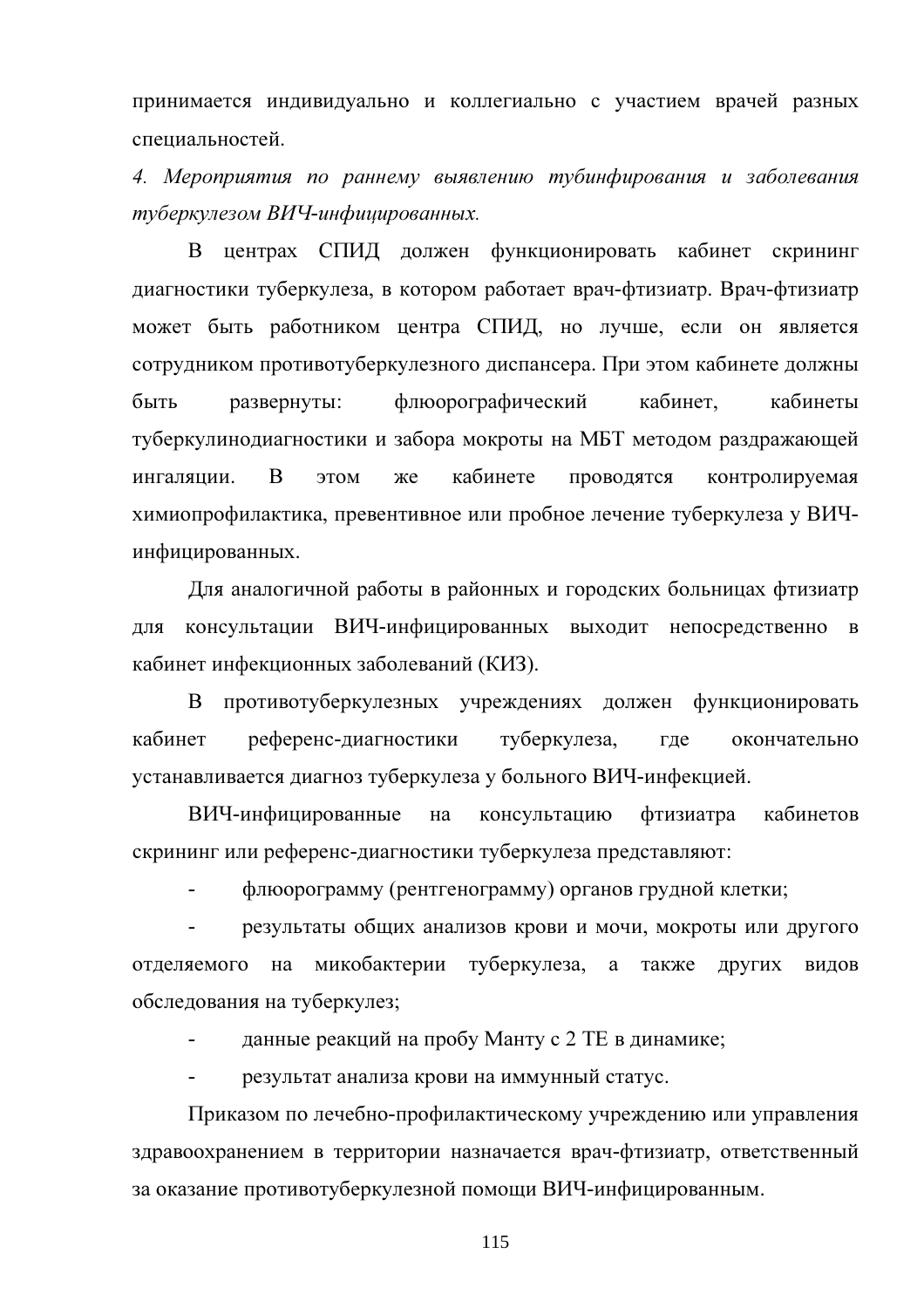Флюорографическое (рентгенологическое) обследование органов грудной клетки подросткам, начиная с 15 лет, и взрослым, ВИЧинфицированным, а также туберкулиновой пробы Манту с 2 ТЕ проводится в учреждении первичной медико-санитарной помощи при взятии на учет у инфекциониста и затем не реже 2 раз в год.

Проведение туберкулиновой пробы Манту с 2 ТЕ и по показаниям флюорографического (рентгенологического) обследования органов грудной клетки детям до 15 лет, ВИЧ-инфицированных, проводится также в условиях учреждений общей лечебной сети

Внеочередное флюорографическое (рентгенологическое) обследование органов грудной клетки ВИЧ-инфицированных проводится также  $\mathbf{B}$ учреждении первичной медико-санитарной помощи и стационарах. Это касается:

- лиц с симптомами туберкулеза;

- лиц из контакта с источником туберкулезной инфекции;

- лиц, у которых диагноз ВИЧ-инфекции установлен впервые;

- лиц, освободившихся из мест лишения свободы.

Консультация ВИЧ-инфицированных у фтизиатра:

1) осуществляется непосредственно в КИЗ или кабинете скрининг диагностики туберкулеза центра СПИД не позднее 7 дней в случаях, когда:

у больного ВИЧ-инфекцией снижается количество CD<sub>4</sub> лимфоцитов 200 и ниже в куб. мм крови при иммунологическом исследовании:

выпадает положительная реакция на туберкулиновую пробу Манту с 2 ТЕ (инфильтрат размером от 5 до 16 мм у детей и подростков; от 5 до 20 мм у взрослых);

выпадает гиперергическая реакция на туберкулиновую пробу Манту с 2 ТЕ (инфильтрат от 17 мм и более у детей и подростков; от 21 мм и более у взрослых; а также везикуло-некротическая реакция, независимо от размера инфильтрата, с лимфангоитом или без него);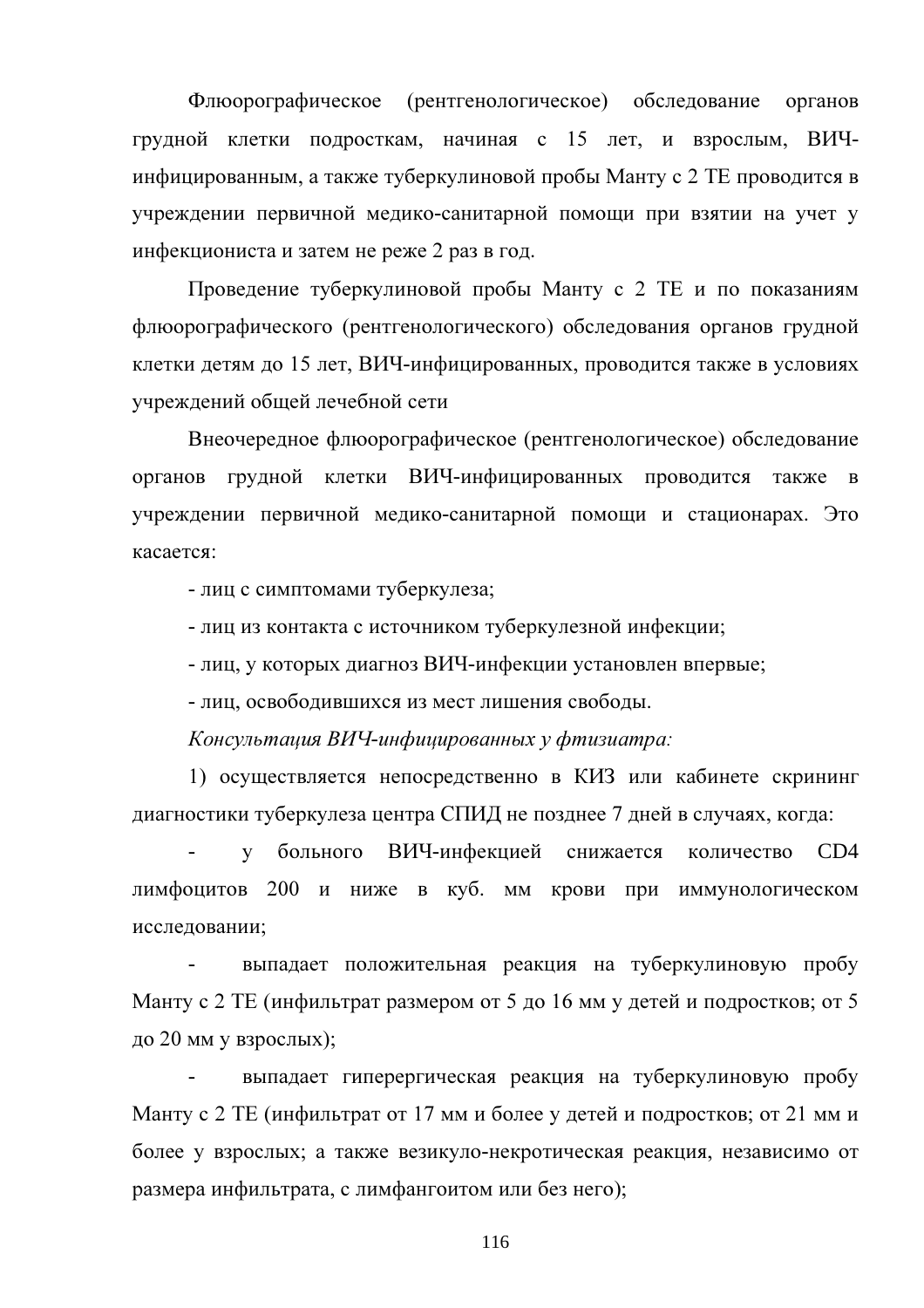регистрируется усиление туберкулиновой чувствительности (увеличение инфильтрата на 6-10 мм и более по сравнению с предыдущей реакцией);

имеется заболевание туберкулезом в анамнезе:  $\mathbf{r}$ 

имеется контакт с источником туберкулезной инфекции, включая кратковременный;

впервые выявляются остаточные явления туберкулеза любой локализации;

2) осуществляется в кабинете референс-диагностики туберкулеза противотуберкулезной службы не позднее 7 дней при обнаружении у больного ВИЧ-инфекцией клиники, подозрительной на туберкулез.

Обследование ВИЧ-инфицированных при наличии у них клиники, подозрительной на туберкулез легочной и/или внелегочной локализации, проводится в учреждении общей лечебной сети:

забор и исследование мокроты, мочи и/или соответствующего отделяемого на МБТ;

(УЗИ, использование ДРУГИХ показанных методов рентгенография, гистологическая верификация диагноза туберкулеза при исследовании биопсийного и послеоперационного материала и др).

Контролируемая химиопрофилактика туберкулеза, превентивное или пробное лечение туберкулеза (по 3 режиму химиотерапии туберкулеза) у ВИЧ-инфицированных в показанных случаях осуществляется в КИЗ или кабинете скрининг диагностики туберкулеза центра СПИД следующим пациентам:

- ранее не болевших туберкулезом;

- не имеющих постоянного контакта с источником туберкулезной инфекции;

- с впервые выявленными остаточными изменениями излеченного туберкулеза.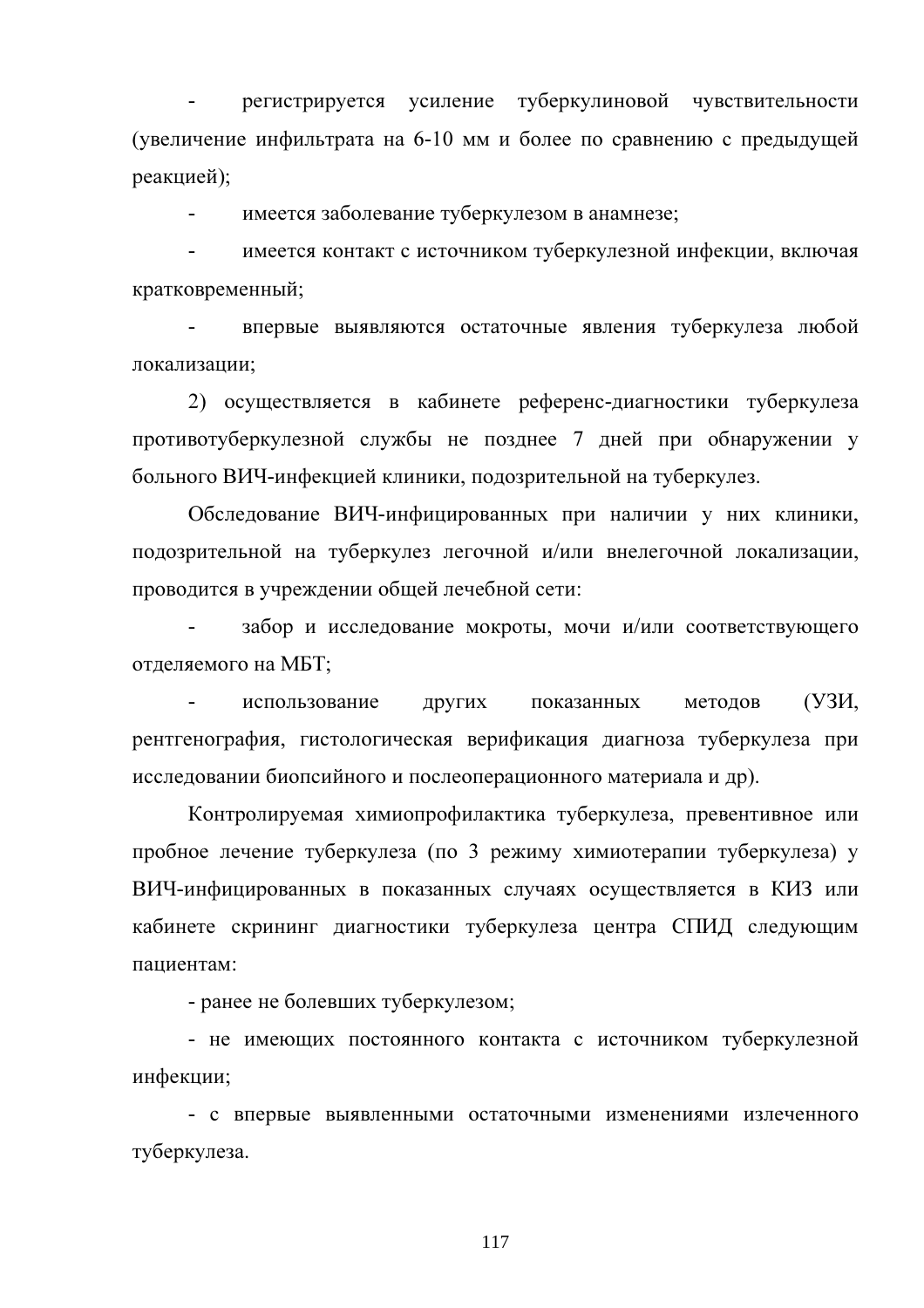Лечение химиопрофилактика туберкулеза  $\overline{u}$ назначается фтизиатром. Необходимое количество противотуберкулезных препаратов и патогенетических средств (витамины, гепатопротекторы) для купирования осложнений на лечение туберкулостатиками выдает территориальный противотуберкулезный диспансер.

Диспансерному учету у фтизиатра подлежат дети и подростки, ВИЧинфицированные, согласно приложению № 7 приказа Минздрава РФ от 21 марта 2003 года № 109 «О совершенствовании противотуберкулезных мероприятий в Российской Федерации», осуществляется при наличии:

положительной и гиперергической реакции на туберкулиновую пробу Манту с 2 ТЕ;

- усиления туберкулиновой чувствительности;
- заболевания туберкулезом в анамнезе;  $\overline{a}$
- постоянного контакта с источником туберкулезной инфекции;
- впервые выявленных остаточных явлений туберкулеза;
- клиники, подозрительной на туберкулез;
- локальной формы туберкулеза.

Диспансерному учету у фтизиатра подлежат взрослые, ВИЧинфицированные, согласно приложению № 7 приказа МЗ РФ от 21 марта 2003 года № 109 «О совершенствовании противотуберкулезных мероприятий в Российской Федерации» осуществляется при наличии:

- постоянного контакта с источником туберкулезной инфекции;
- клиники, подозрительной на туберкулез;

локальной формы активного  $\mathbf{M}$ клинически излеченного туберкулеза.

5. Мероприятия по предупреждению прогрессирования или профилакттики осложнений туберкулеза у ВИЧ-инфицированных.

При выявлении у больного туберкулезом ВИЧ-инфекции показана консультация течение 14 лней  $\mathbf{V}$ инфекциониста,  $er$  $\mathbf{B}$ a при прогрессировании ВИЧ-инфекции – в областном центре СПИД.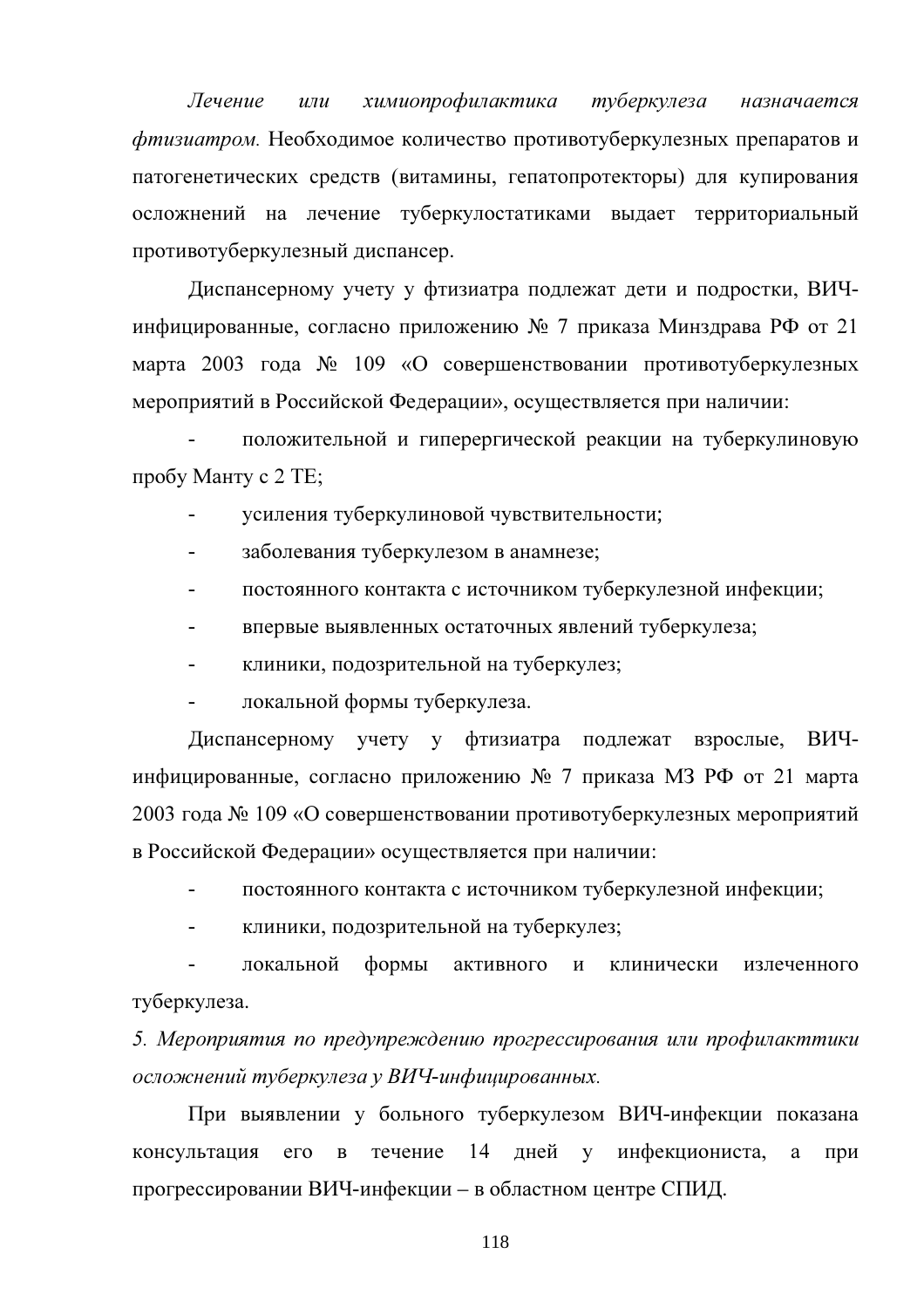Совместное диспансерное наблюдение за ВИЧ-инфицированным и туберкулезом осуществляется инфекционистом и фтизиатром согласно приказам Минздрава РФ от 16 августа 1994 года № 170 «О мерах по совершенствованию профилактики и лечения ВИЧ-инфекции в Российской Федерации» и от 21 марта 2003 года  $N_2$  109 «О совершенствовании противотуберкулезных мероприятий в Российской Федерации».

Проведение контролируемого лечения туберкулеза ВИЧ- $\mathbf{V}$ инфицированных осуществляется на всех этапах химиотерапии. Контроль за приемом противотуберкулезных препаратов осуществляется не только в стационарных условиях, но и в поликлинике (дневной стационар, стационар на дому), а также при амбулаторном лечении (прием медикаментов в присутствии средних медицинских работников здравпунктов, фельдшерских пунктов и др.).

Подтверждение лиагноза впервые выявленного  $\overline{M}$ рецидива туберкулеза, а также случаев смерти больных с сочетанной патологией (туберкулез + ВИЧ-инфекция) из всех территорий субъекта РФ проводится заседании ЦВКК ГОЛОВНОГО противотуберкулезного диспансера. на Представление на заседание ЦВКК документов ВИЧ-инфицированных с впервые выявленным, рецидивом туберкулеза, а также случаев смерти больных с сочетанной патологией проводится противотуберкулезной службой территории сразу по мере выявления указанных случаев.

Во всех медицинских учреждениях муниципальных образований области необходимо обеспечить вскрытие всех умерших с сочетанием ВИЧинфекции и туберкулеза, а также гистологическую верификацию диагноза туберкулеза у ВИЧ-инфицированных, включая исследование биопсийного и послеоперационного материала.

# 6. Организация мониторинга за туберкулезом, сочетанным с ВИЧинфекцией.

Ежемесячно, по мере выявления случаев сочетания туберкулеза и ВИЧинфекции, фтизиатром совместно с инфекционистом заполняется учетная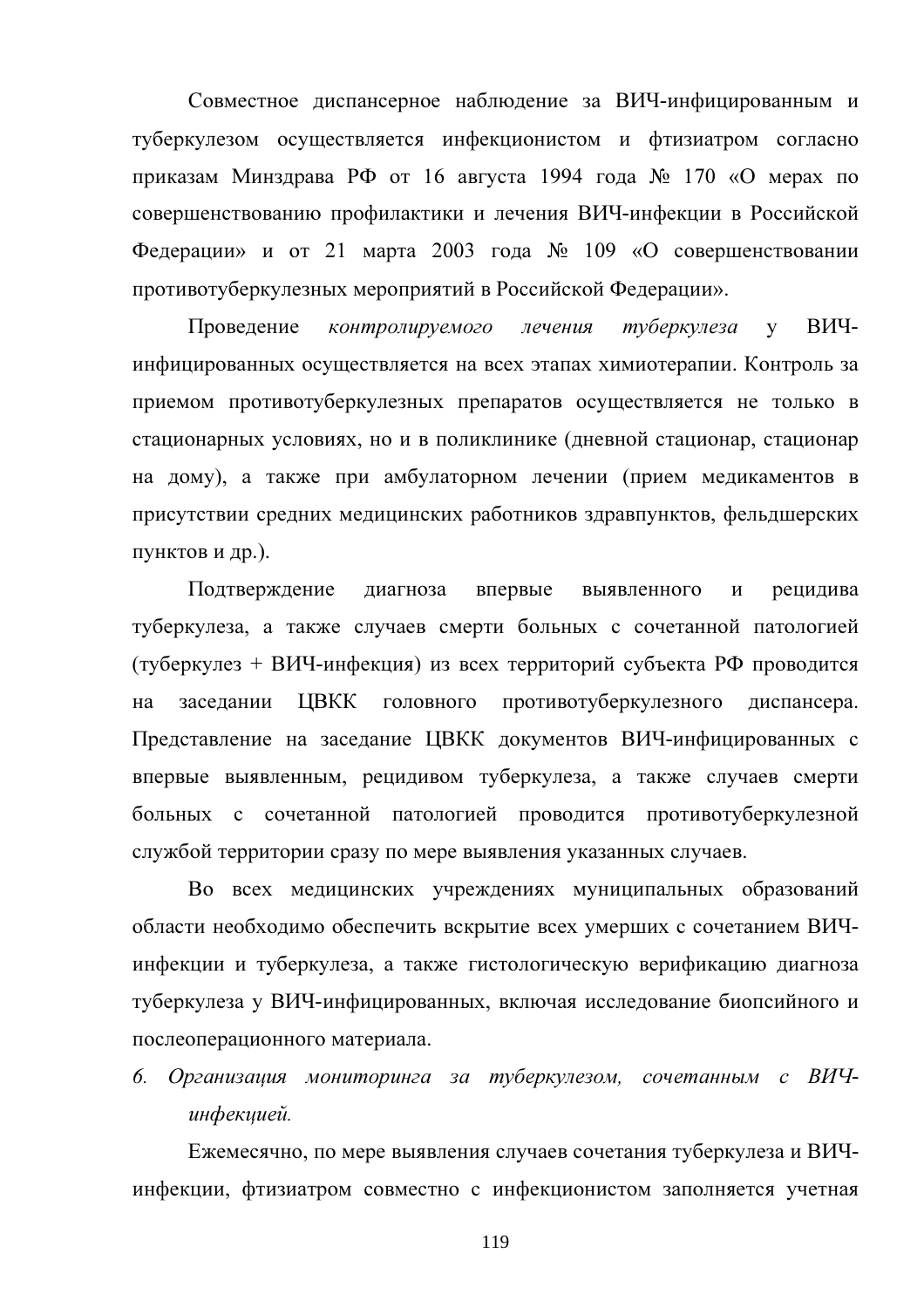форма 263/у-ТБ «Карта персонального учета больного туберкулезом, сочетанным с ВИЧ-инфекцией». Заполненная форма 263/у-ТБ направляется в головной противотуберкулезный диспансер ответственному специалистуфтизиатру по проблеме туберкулеза у ВИЧ-инфицированных, включая случаи обнаружения сочетания туберкулеза и ВИЧ-инфекции на вскрытии.

Дубликат учетной формы 263/у-ТВ «Карта персонального учета больного туберкулезом, сочетанным с ВИЧ-инфекцией» ежемесячно направляется в Центр противотуберкулезной помощи ВИЧ-инфицированным Минздравсоцразвития России ответственным специалистом-фтизиатром по проблеме туберкулеза у ВИЧ-инфицированных субъекта РФ.

Полученные данные по мониторингу впервые выявленных больных с сочетанием туберкулеза и ВИЧ-инфекции ежеквартально обобщаются при сверке областного противотуберкулезного диспансера и областного центра СПИД.

7. Организация лабораторного обследования лиц с сочетанием ВИЧинфекции и туберкулеза.

Обследованию на ВИЧ-инфекцию подлежат следующие больные туберкулезом:

1) в плановом порядке:

- все впервые выявленные больные туберкулезом;

- все больные активным туберкулезом 2 раза в год согласно приказа МЗ и МП РФ от 30 октября 1995 года № 295 «О введении в действие правил проведения обязательного медицинского освидетельствования на ВИЧ и перечня медработников отдельных профессий, производств, предприятий, учреждений и организаций, которые проходят обязательное медицинское освидетельствование на ВИЧ»;

2) внеочередное повторное обследование на ВИЧ проводится при:

обострении туберкулеза у лиц, страдающих хроническими формами туберкулеза;

нетипичном течении туберкулеза;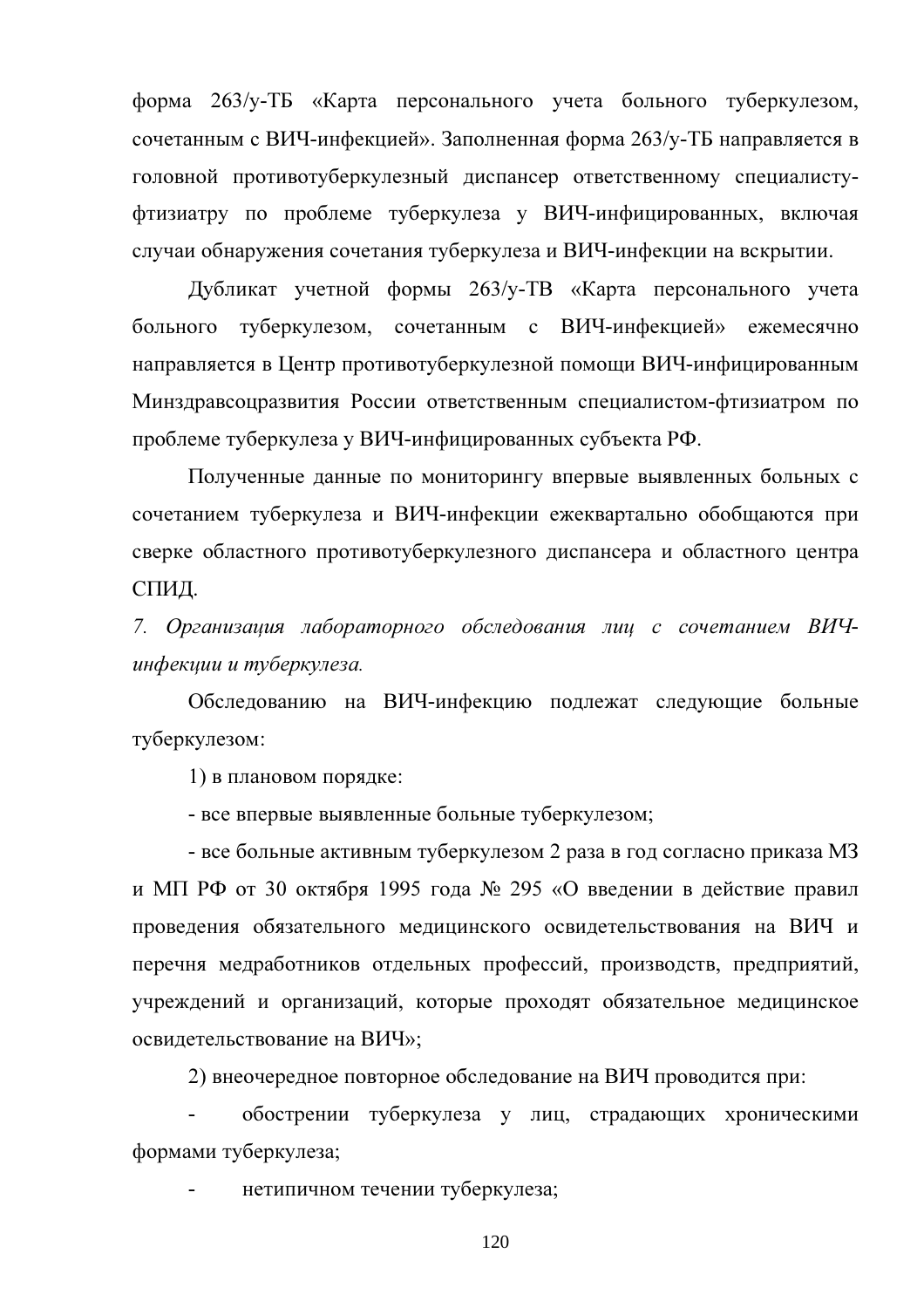- отсутствии эффекта от лечения туберкулеза;
- диссеминированном туберкулезе;
- клинических или лабораторных признаках иммунодефицита.

Иммунологическое исследование крови на количество СD4 у ВИЧинфицированных, страдающих туберкулезом, проводится 1 раз в 3-6 месяцев. Определение в крови у ВИЧ-инфицированных, страдающих туберкулезом, вирусной нагрузки проводится в показанных случаях (перед назначением и в процессе проведения антиретровирусной терапии). Иммунологическое исследование и анализ крови для определения вирусной нагрузки больному ВИЧ-инфекцией, страдающему туберкулезом, назначает врач-инфекционист центра СПИД. Организует и обеспечивает проведение соответствующих исследований центр СПИД.

Бактериоскопическое гистологическое обследование ВИЧ- $\mathbf{M}$ инфицированных на туберкулез проводится в учреждениях общей лечебной сети. Бактериологическое обследование материала у ВИЧ-инфицированных на наличие в нем микобактерий туберкулеза организует и проводит противотуберкулезное учреждение согласно приказу МЗ РФ от 21 марта 2003 года № 109 «О совершенствовании противотуберкулезных мероприятий в Российской Федерации».

8. помощи ВИЧ-инфицированных *Организашия* сташионарной  $\mathcal{C}$ установленным диагнозом туберкулеза или имеющим подозрение  $H\alpha$ туберкулез.

Лечение активного туберкулеза у ВИЧ-инфицированных II стадии проводится в туберкулезных стационарах по месту жительства или в межрайонных противотуберкулезных диспансерах. Консультация больного врачом-инфекционистом проводится 1 раз в квартал. При прогрессировании ВИЧ-инфекции и/или туберкулеза показана незамедлительная консультация больного в центре СПИД.

К каждому больному, пришедшему на амбулаторный прием к врачуфтизиатру или госпитализированному в противотуберкулезное учреждение,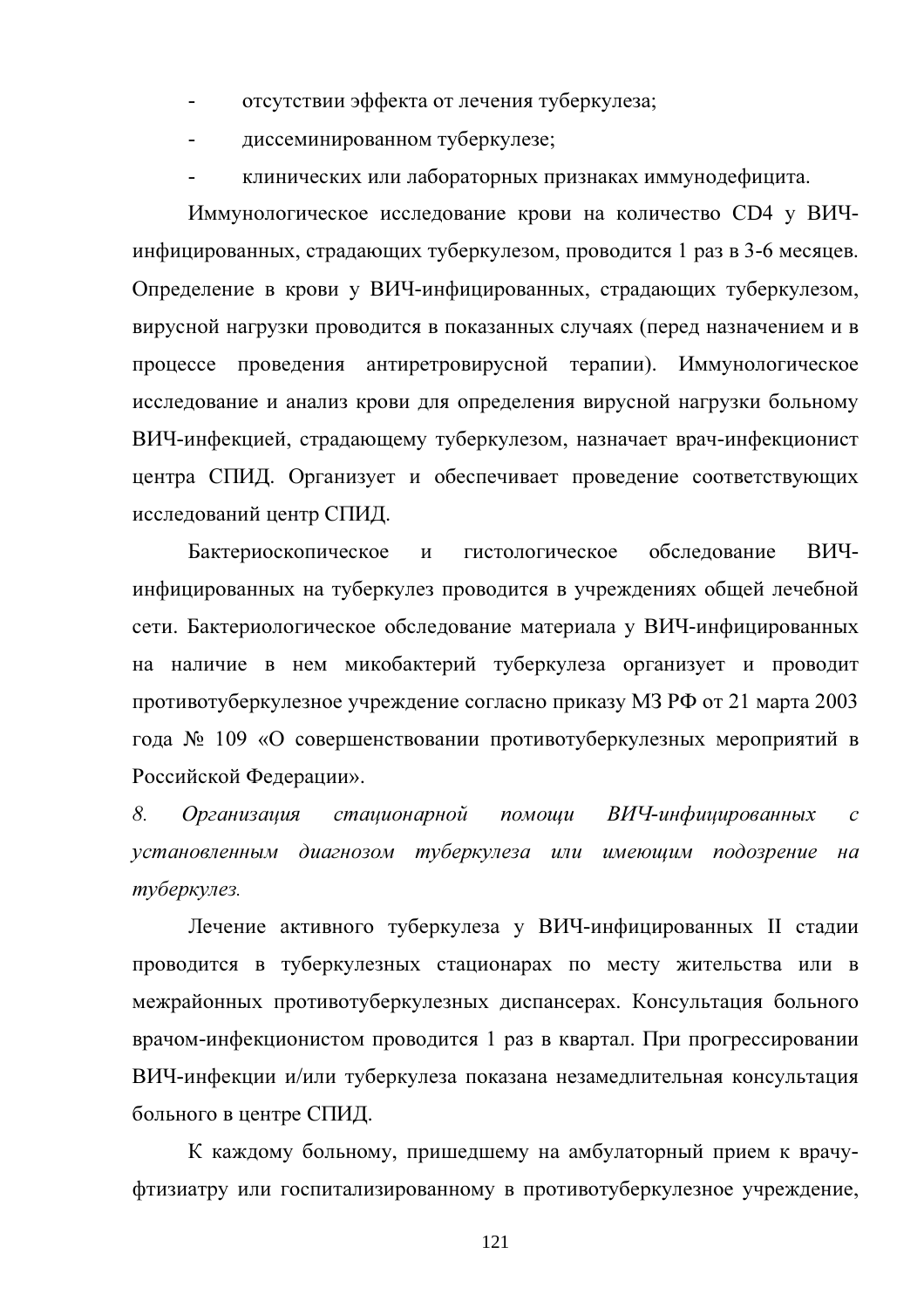необходимо относиться как к возможному носителю ВИЧ-инфекции, в том числе в стадии инкубации.

ВИЧ-инфекция имеет достаточно ограниченное количество возможных путей перелачи  $\overline{B}$ условиях мелицинского учреждения. Вирус иммунодефицита человека значительно быстрее уничтожается, чем вирусы гепатитов. Таким образом, пребывание ВИЧ-инфицированного  $\bf{B}$ противотуберкулезном учреждении, где соблюдается предписанный для инфекционной больницы санитарно-гигиенический и противоэпидемический режим, не требует введения дополнительных мер защиты медперсонала и пациентов от ВИЧ-инфекции.

Опасность заражения персонала больницы ВИЧ-инфекцией возникает при проведении медицинских манипуляций (прежде всего инвазивных) у ВИЧ-инфицированных и в процессе работы с их биологическими субстратами проколах перчаток, особенно при разрывах  $\mathbf{M}$ сопровождающихся уколами и порезами кожи, при наличии повреждений кожи, включая микротравмы, наличии кровохарканья или кровотечения у больного, в лабораториях при работе с кровью ВИЧ-инфицированных.

Персонал туберкулезного учреждения,  $\overline{\mathbf{V}}$ которого возникла необходимость обслуживания ВИЧ-инфицированного из числа контингентов службы, подлежит обязательному медицинскому освидетельствованию на ВИЧ. В дальнейшем оно проводится 1 раз в год, если указанная необходимость сохраняется. При приеме новых сотрудников они будут обследоваться на ВИЧ только в случае, если будут приниматься для обслуживания ВИЧ-инфицированных.

В Приложениях №№ 7 и 8 к данной монографии изложены положения туберкулеза  $\overline{00}$ отделениях ДЛЯ диагностики  $\mathbf{M}$ лечения  $\mathbf{V}$ ВИЧинфицированных, приложением № 9 - положение об инфекционной безопасности в отделении для диагностики и лечения туберкулеза у ВИЧинфицированных.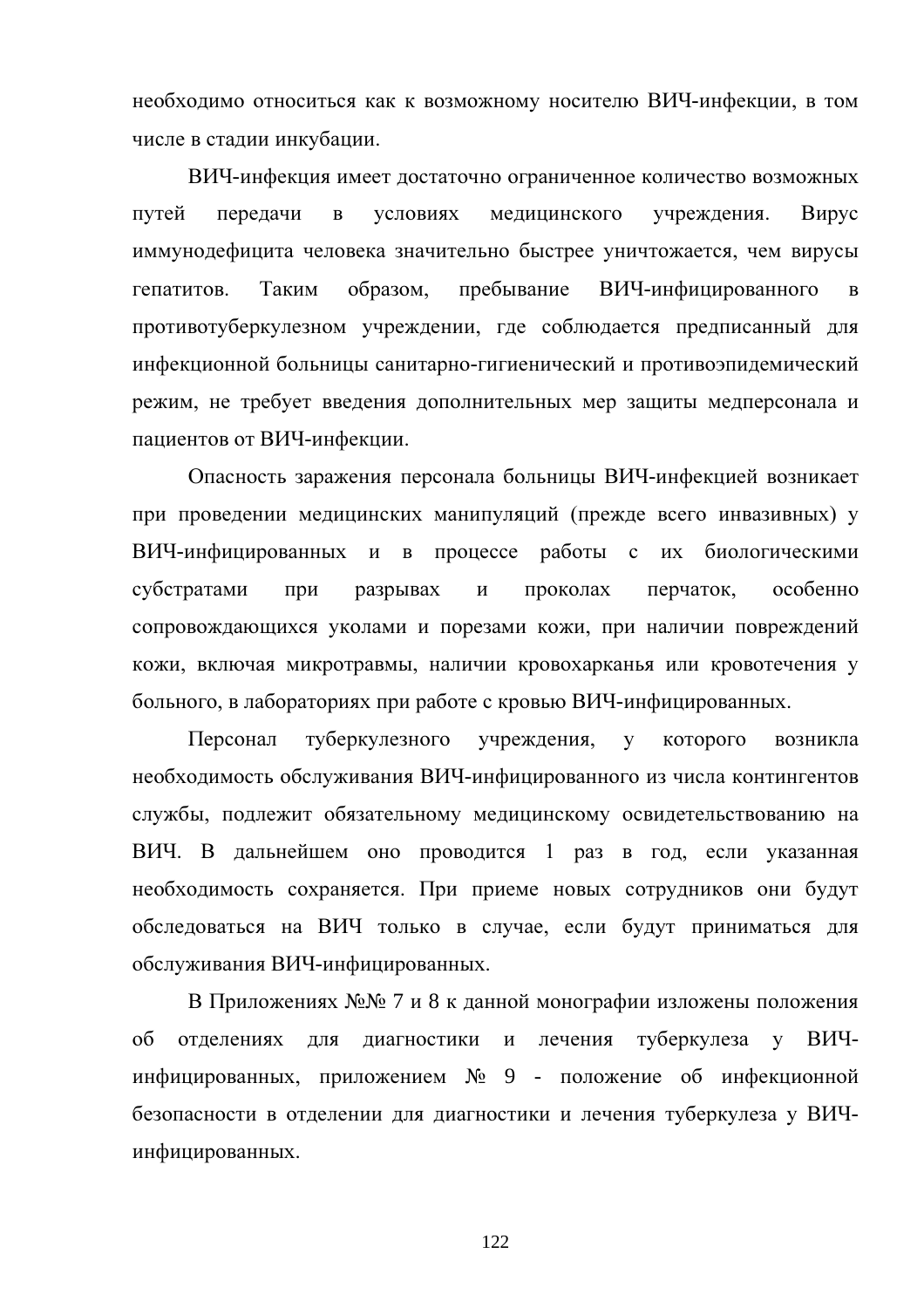9. Лекарственное обеспечение ВИЧ-инфицированных с установленным диагнозом туберкулеза или имеющих подозрение на это заболевание.

Обеспечение лекарственными препаратами ВИЧ-инфицированных, страдающих туберкулезом (для лечения туберкулеза, ВИЧ-инфекции. оппортунистических заболеваний при ВИЧ-инфекции  $\overline{\mathbf{M}}$ проведения симптоматической терапии), осуществляется:

стационарный и санаторный этапы лечения - в соответствии с текущим финансированием лечебно-профилактического учреждения  $\, {\bf B}$ рамках утвержденного формуляра лекарственных средств;

амбулаторный этап лечения - в порядке предоставления больным мер лекарственному обеспечению социальной поддержки  $\Pi$ O граждан Свердловской области, страдающих социально значимыми заболеваниями, за счет средств областного бюджета; а также за счет средств федерального бюджета (инвалиды по причине туберкулеза).

ВИЧ-инфицированные, страдающие туберкулезом и имеющие право на получение при амбулаторном лечении набора социальных услуг, обеспечиваются лекарственными препаратами за счет средств федерального бюджета в установленном порядке.

Отделения для диагностики туберкулеза ВИЧ- $\mathbf{M}$ лечения  $\overline{y}$ инфицированных создают лостаточный запас необходимых антиретровирусных препаратов с целью начала проведения постконтактной профилактики ВИЧ-инфекции в случае возникновения аварийной ситуации в течение первых 24 часов.

10. Координация противотуберкулезной работы для ВИЧ-инфицированных на региональном уровне.

Для координации проводимых мероприятий  $\Pi$ <sup>O</sup> оказанию противотуберкулезной помощи больным ВИЧ-инфекции организовать работу на уровне Правительства субъекта Российской Федерации (противоэпидемическая комиссия), органа управления здравоохранения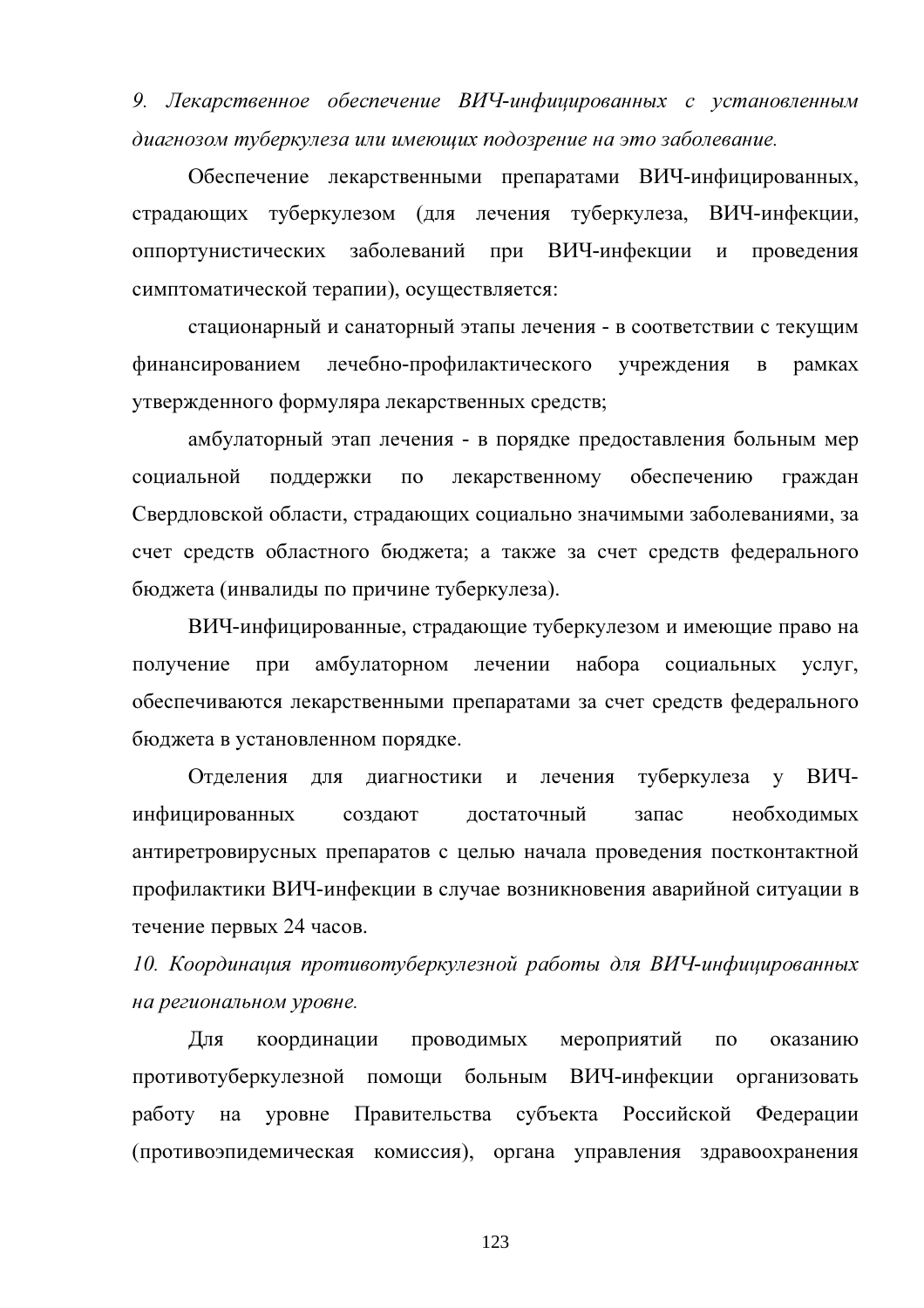субъекта и территориального управления Федеральной службы по надзору в сфере защиты прав потребителей и благополучия человека.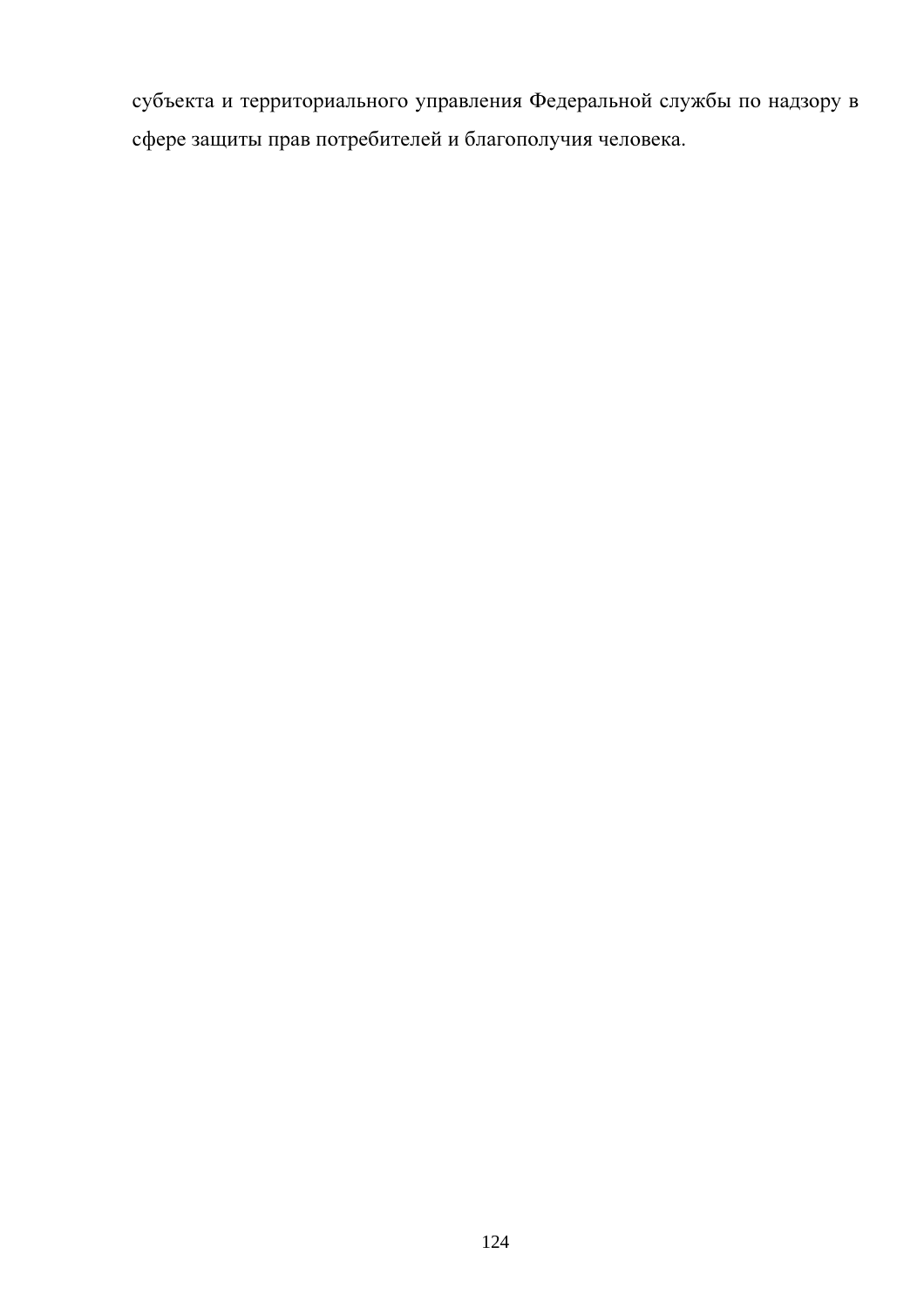ПАМЯТКА МЕДИЦИНСКОГО РАБОТНИКА ПРИ ВЫЯВЛЕНИИ ТУБЕРКУЛЕЗА

#### Выясните, нет ли у пациента симптомов, характерных для туберкулеза:

- 1. Потеря веса более 10%
- 2. Утомляемость
- 3. Лихорадка, особенно в вечерние часы
- 4. Ночные поты
- 5. Потеря аппетита
- 6. Кашель на протяжении 2-3 недель и более
- 7. Боль в груди
- 8. Олышка
- 9. Кровохаркание или кровотечение
- 10. Увеличение периферических лимфатических узлов
- 11. Боль и припухлость суставов
- 12. Боль в позвоночнике
- 13. Головная боль, ригидность затылочных мышц
- 14. Кровь в моче или болезненность при мочеиспускании

#### Выясните у пациента:

- 1. Не было ли контакта с больными туберкулезом или с лицами, имеющими симптомы, подозрительными на туберкулез.
- 2. Не наблюдался ли пациент ранее в противотуберкулезной службе, не принимал ли он противотуберкулезные препараты ранее.
- 3. Не находился ли он ранее в пенитенциарных учреждениях.
- 4. Не является ли он лицом, живущим с иммунодефицитом (с ВИЧ-инфекцией).
- 5. Не злоупотребляет ли он алкоголем и/или наркотиками.
- 6. Курит ли он, и если курит, то сколько сигарет/папирос в день.
- 7. Не страдает ли он язвенной болезнью желудка или 12-ти перстной кишки.
- 8. Не страдает ли он сахарным диабетом, гипо- или гипертиреозом.
- 9. Не наблюдался ли у онколога, не получал ли лучевую терапию, принимал ли цитостатические препараты.
- 10. Не принимал ли он гормональные препараты.
- 11. Не является ли он безработным, беженцем, мигрантом или лицом без определенного места жительства.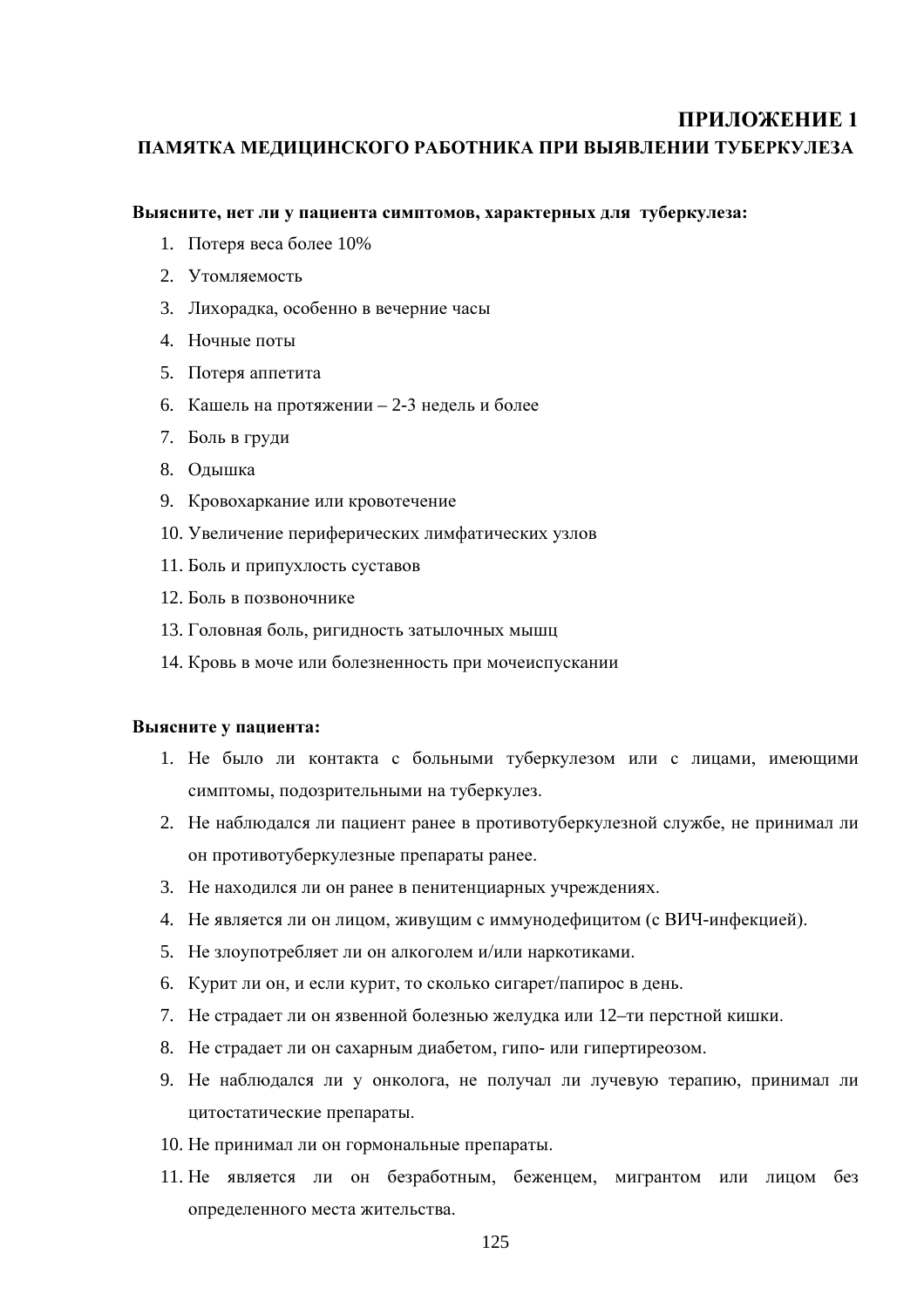### При проведении первичного обследования пациента:

- 1. Правильно соберите жалобы и анамнез.
- 2. Проведите физикальное исследование пациента.
- 3. Проведите (или направьте пациента в учреждение, где эти исследования проводят):
	- > рентгенографию органов мишеней (грудной клетки, позвоночника, суставов, почек и т.д.), если с момента предыдущего исследования прошло более трех месяцев;
	- > микроскопическое исследование на кислотоустойчивые микроорганизмы 3 качественных образцов материала (мокрота, моча, ликвор, свищевое содержимое и т.д.) при возможности сбора материала;
	- > общий анализ крови, мочи, биохимию крови;
	- > при подозрении на менингит пункцию ликвора с последующим исследованием.
- 4. При подозрении на туберкулез (1 и более КУМ (+) и/или воспалительные изменения на рентгенограмме) направьте пациента в ближайшее учреждение, располагающее возможностями подтвердить или отвергнуть диагноз туберкулеза (противотуберкулезный диспансер, туберкулезный кабинет).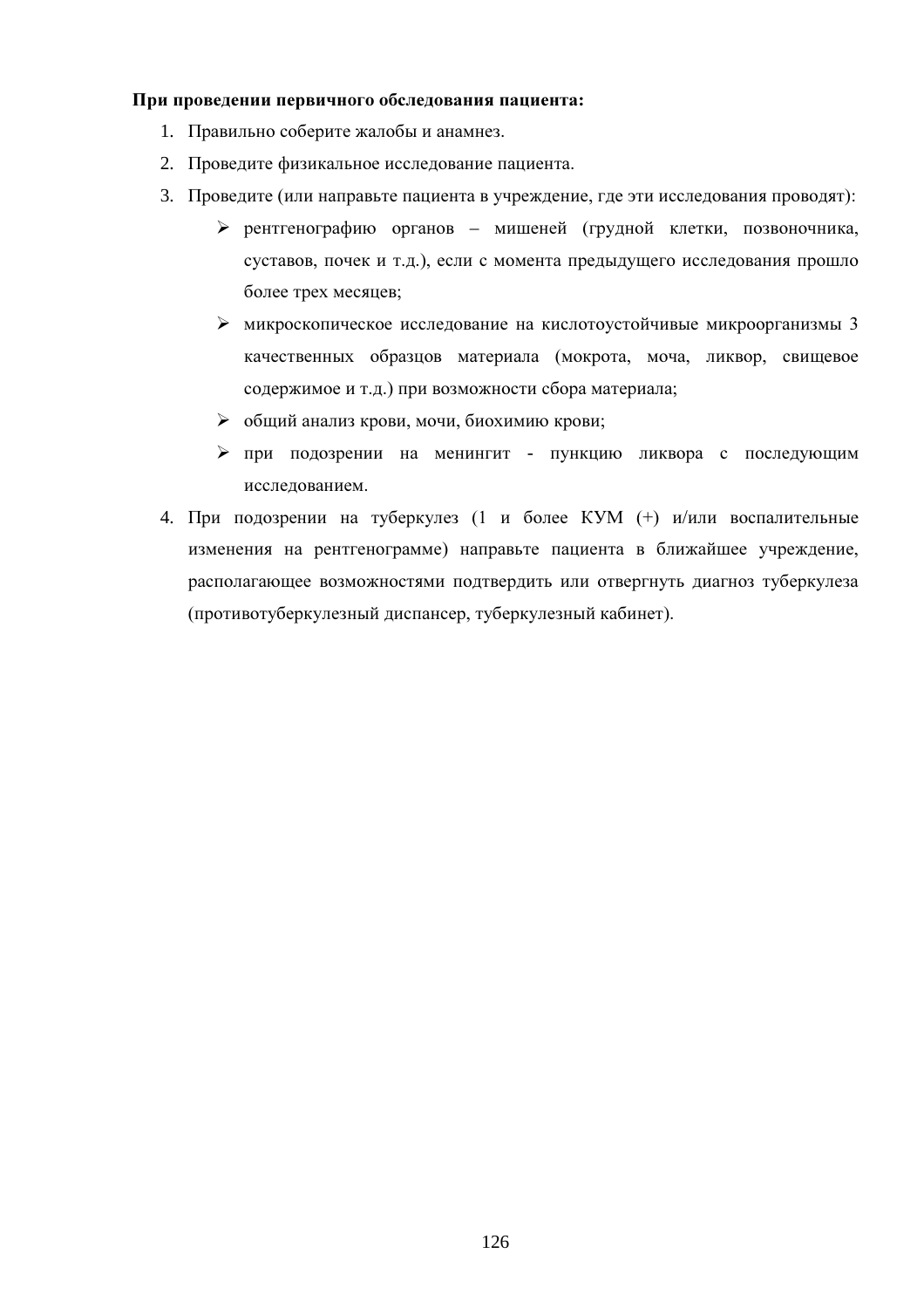# ПЕРЕЧЕНЬ ГРУПП НАСЕЛЕНИЯ, ПОДЛЕЖАЩИХ ПЕРИОДИЧЕСКИМ **OCMOTPAM**

#### Периодичность проведения флюорографических осмотров

#### Олин раз в год обследуются:

1. Работники предприятий, организаций и профессий, относящихся  $\mathbf{K}$ декретированным контингентам в соответствии  $\mathbf{c}$ перечнем, утвержденным Постановлением Главного государственного санитарного врача Свердловской области.

2. Больные хроническими неспецифическими заболеваниями органов дыхания, желудочно-кишечного тракта и мочеполовой системы; сахарным диабетом, язвенной болезнью желудка и двенадцатиперстной кишки, с оперированным желудком, психическими заболеваниями, алкоголизмом, наркоманией, пылевыми заболеваниями легких, лица, имеющие гиперергическую реакцию на пробу Манту с 2ТЕ; лица, получающие кортикостероидную, лучевую и цитостатическую терапию.

3. Лица, принадлежащие к социальным группам высокого риска заболевания туберкулезом (лица без определенного места жительства, мигранты, беженцы, вынужденные переселенцы).

4. Лица, проживающие в стационарных учреждениях социального обслуживания и учреждениях санитарной помощи (защиты), в том числе - для лиц без определенного места жительства и занятий.

5. Лица, имеющие остаточные изменения в легких и плевре нетуберкулезной этиопогии.

6. Лица, проживающие в общежитиях.

7. Учащиеся средних и высших учебных заведений.

#### Два раза в год обследуются:

1. Военнослужащие, проходящие военную службу по призыву.

2. Работники родильных домов (отделений).

3. Лица, имеющие семейный или производственный контакт с больными активным туберкулезом (I и II группы диспансерного учета противотуберкулезных учреждений).

4. Лица, перенесшие туберкулез и имеющие остаточные изменения в легких в течение первых 3-х лет с момента выявления заболевания.

5. Лица, снятые с лиспансерного учета в лечебно-профилактических специализированных противотуберкулезных учреждениях в связи с выздоровлением - в течение первых 3-х лет после снятия с учета.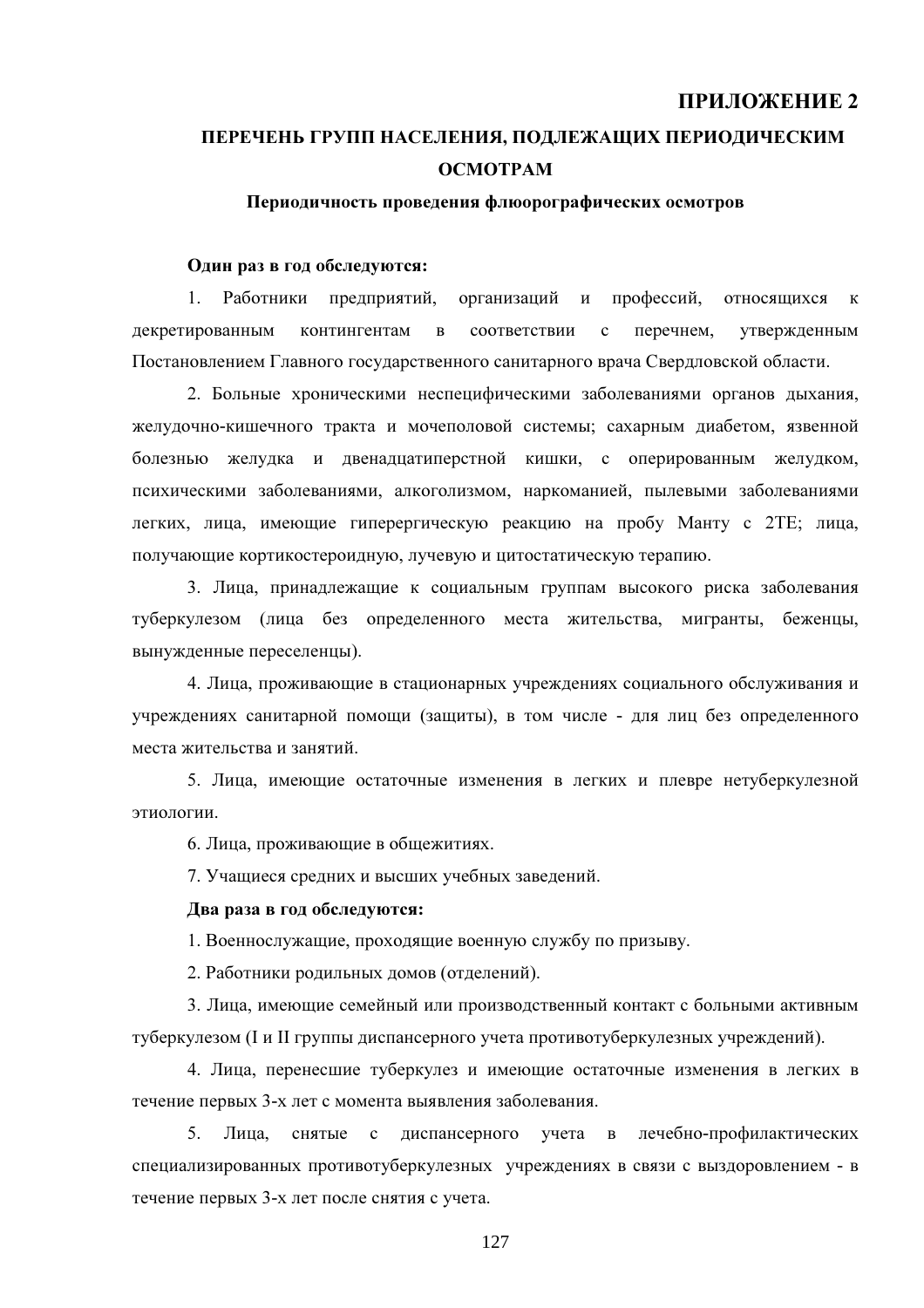6. Лица, освобожденные из следственных изоляторов и исправительных учреждений- в течение 2-х лет после освобождения.

7. Подследственные, содержащиеся в следственных изоляторах, и осужденные, содержащиеся в исправительных учреждениях.

8. ВИЧ-инфицированные.

9. Пациенты, состоящие на диспансерном учете в наркологических и психиатрических учреждениях.

Вне зависимости от плановых профилактических осмотров различных групп населения, внеочередному флюорографическому обследованию подлежат:

1. Все лица с 15 лет при поступлении в стационар и при первичном обращении в поликлинику в текущем году.

2. Все лица с 15 лет (постоянные жители) при поступлении на работу и учебу (при давности флюорографического обследования более 6 месяцев).

3. Лица, допущенные в детские больницы по уходу за детьми (при давности предыдущего флюорографического обследования более 6 месяцев).

4. Приезжающие из других территорий при поступлении на учебу или работу.

5. Лица, у которых диагноз ВИЧ-инфекции установлен впервые.

6. Лица из окружения беременной женщины и новорожденного, женщины в послеродовом периоде, а также лица из окружения ребенка и подростка с виражом туберкулиновой пробы.

7. Подростки при призыве на военную службу (при давности флюорографического обследования более 1 года); флюорограмму вырезать и прикладывать к документам военкомата).

#### Один раз в два года обследуются:

Лица, не входящие в группы повышенного риска и не относящиеся к декретированным контингентам.

Врач, в течение 3-х дней с момента выявления при профилактическом медицинском осмотре у обследуемого признаков, указывающих на возможное заболевание туберкулезом, направляет  $er<sub>o</sub>$  $\mathbf{B}$ лечебно-профилактическое специализированное противотуберкулезное учреждение для завершения обследования.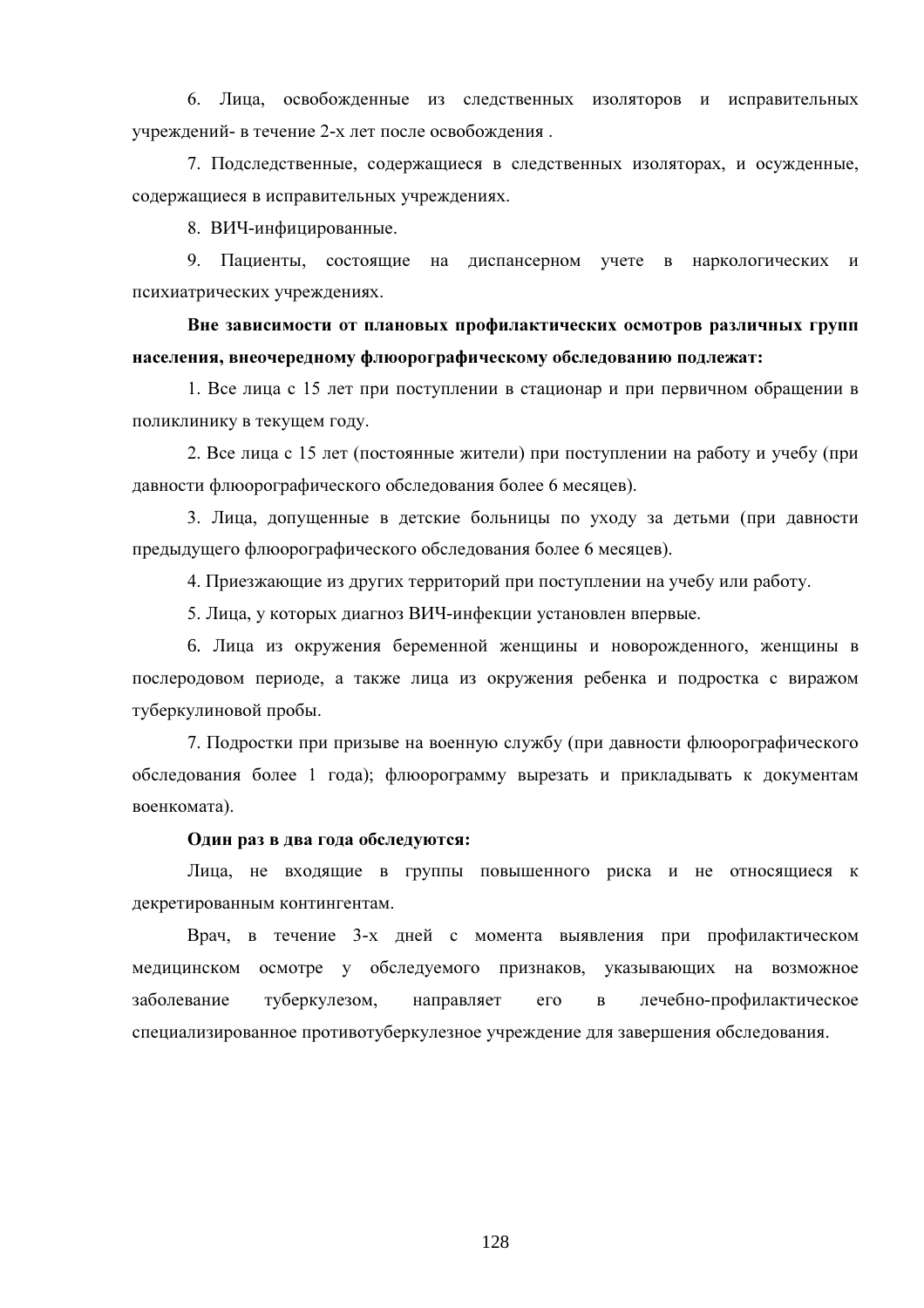## Стандарт проведения скрининга для своевременного выявления туберкулеза

| Контингенты населения в возрасте 15 лет и старше,<br>требующие проведения скрининга для своевременного<br>выявления туберкулеза органов дыхания                                                                                                                                                                                                                                                                                                                                                                             | Тактика врача,<br>осуществляющего<br>скрининг                                                                                                                                                               | Лица,<br>ответственные<br>за проведение<br>скрининга                                                        |
|-----------------------------------------------------------------------------------------------------------------------------------------------------------------------------------------------------------------------------------------------------------------------------------------------------------------------------------------------------------------------------------------------------------------------------------------------------------------------------------------------------------------------------|-------------------------------------------------------------------------------------------------------------------------------------------------------------------------------------------------------------|-------------------------------------------------------------------------------------------------------------|
| Все население в возрасте 15 лет и старше, кроме групп<br>риска по заболеванию туберкулезом и декретированных<br>контингентов                                                                                                                                                                                                                                                                                                                                                                                                | Флюорография<br>органов<br>грудной клетки один раз в<br>два года                                                                                                                                            |                                                                                                             |
| больные<br>Лица: а)<br>хроническими неспецифическими<br>заболеваниями органов дыхания, желудочно-кишечного<br>тракта, мочеполовой системы;<br>б) больные сахарным диабетом;<br>B)<br>получающие<br>кортикостероидную,<br>лучевую<br>И<br>цитостатическую терапию                                                                                                                                                                                                                                                            | Флюорография<br>органов<br>грудной клетки один раз в<br>ГОД                                                                                                                                                 |                                                                                                             |
| Лица: а) снятые с диспансерного учета в лечебно-<br>профилактических<br>специализированных<br>противотуберкулезных<br>учреждениях<br>связи<br>B<br>выздоровлением, в течение первых трех лет после снятия с<br>учета;<br>$\delta$<br>имеющие<br>остаточные<br>изменения<br>B<br>легких<br>туберкулезного характера, в течение первых трех лет с<br>момента их выявления;<br>освобожденные из<br><b>B</b> )<br>следственных<br>изоляторов<br>И<br>исправительных учреждений, в течение первых двух лет<br>после освобождения | Флюорография<br>органов<br>грудной клетки два раза в<br>год                                                                                                                                                 | Участковый<br>терапевт,<br>участковый<br>педиатр,<br>врач<br>общей практики,<br>также<br>врач<br>a<br>любой |
| обратившиеся<br>Лица,<br>лечебно-профилактические<br>$\, {\bf B}$<br>учреждения за медицинской помощью с подозрением на<br>заболевание туберкулезом                                                                                                                                                                                                                                                                                                                                                                         | Флюорография<br>органов<br>грудной<br>клетки<br>вo<br>внеочередном порядке                                                                                                                                  | специальности<br>территориальной<br>ПОЛИКЛИНИКИ                                                             |
| Лица, имеющие необъяснимые другими причинами хотя<br>бы один симптом длительностью более трех недель: общая<br>слабость, быстрая утомляемость, ночная потливость,<br>субфебрильная температура тела, похудание.<br>Лица с кровохарканьем                                                                                                                                                                                                                                                                                    | Флюорография<br>органов<br>грудной<br>клетки<br>BO<br>внеочередном порядке                                                                                                                                  |                                                                                                             |
| Лица, предъявляющие жалобы на кашель с мокротой<br>продолжительностью более трех недель                                                                                                                                                                                                                                                                                                                                                                                                                                     | Флюорография<br>органов<br>грудной<br>клетки<br>вo<br>внеочередном порядке.<br>Прямая<br>микроскопия<br>мокроты с окраской мазка<br>Циль-Нильсену<br>по<br>или<br>люминесцентная<br>микроскопия: трехкратно |                                                                                                             |
| Лица, имеющие контакт с детьми, у которых выявлено<br>первичное инфицирование микобактериями туберкулеза<br>туберкулиновых<br>(«вираж»<br>$\pi$ po $\delta$ )<br>имеется<br>ИЛИ<br>гиперергическая реакция на туберкулин при проведении<br>пробы Манту с 2 ТЕ                                                                                                                                                                                                                                                               | Флюорография<br>органов<br>грудной<br>клетки<br>вo<br>внеочередном порядке                                                                                                                                  |                                                                                                             |
| Лица,<br>состоящие<br>диспансерном<br>на<br>учете<br>В<br>противотуберкулезной службе: а) находящиеся в тесном<br>бытовом или профессиональном контакте с источниками<br>туберкулезной инфекции;<br>перенесшие туберкулез<br>$\sigma$ )<br>И<br>имеющие<br>остаточные<br>изменения в легких в течение первых трех лет с момента<br>выявления заболевания                                                                                                                                                                    | Флюорография<br>или<br>рентгенография<br>органов<br>грудной клетки два раза в<br>год                                                                                                                        | Врач-фтизиатр                                                                                               |
| Пациенты,<br>состоящие<br>диспансерном<br>на<br>учете<br>в<br>наркологических и психиатрических учреждениях                                                                                                                                                                                                                                                                                                                                                                                                                 | Флюорография<br>органов<br>грудной клетки два раза в<br>$\Gamma$ O $\pi$                                                                                                                                    | Врачи-наркологи<br>и психиатры                                                                              |

## органов дыхания у взрослых и подростков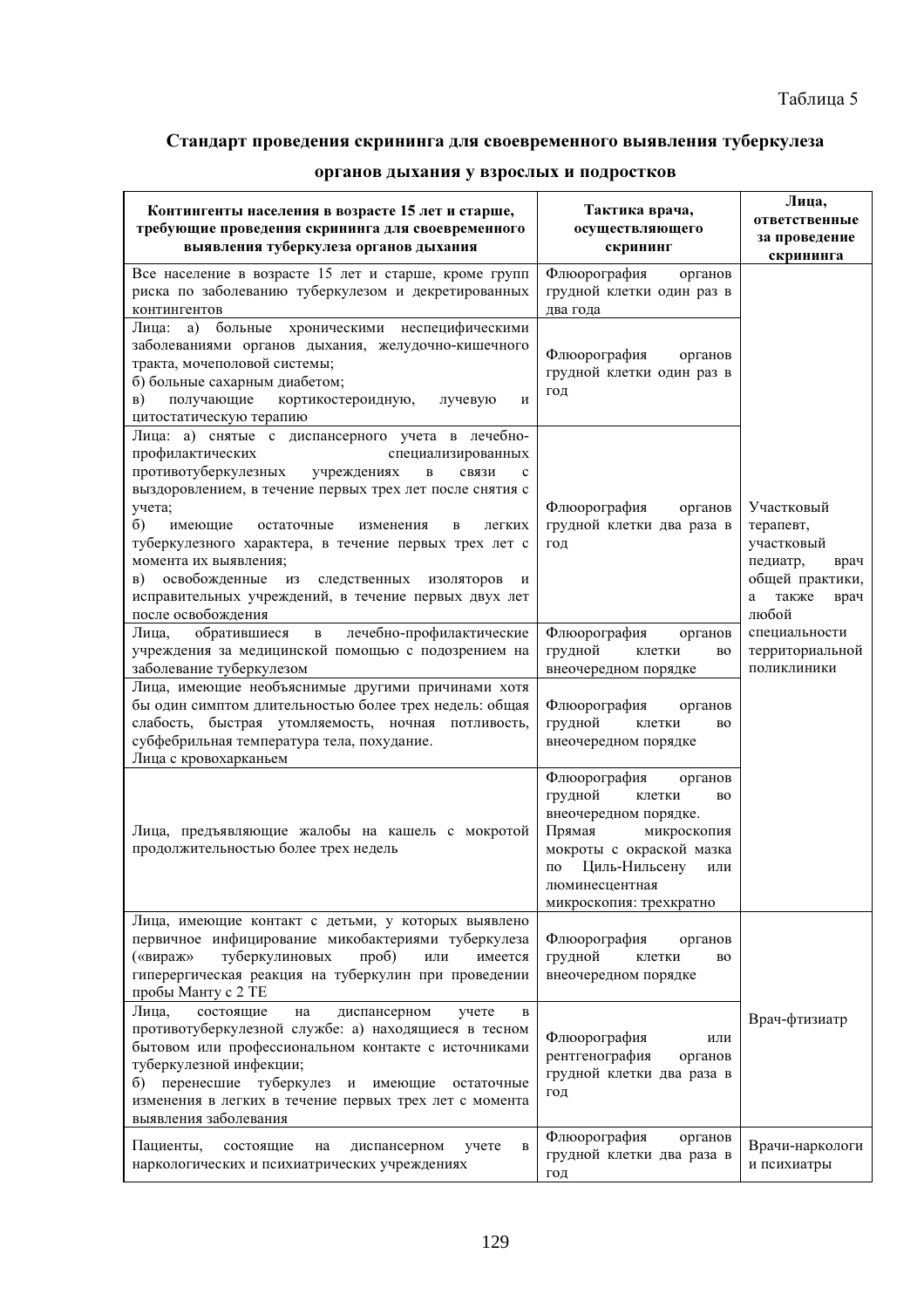| Контингенты населения в возрасте 15 лет и старше,<br>требующие проведения скрининга для своевременного<br>выявления туберкулеза органов дыхания                                                                                                | Тактика врача,<br>осуществляющего<br>скрининг                                                                             | Лица,<br>ответственные<br>за проведение<br>скрининга                                                                    |  |
|------------------------------------------------------------------------------------------------------------------------------------------------------------------------------------------------------------------------------------------------|---------------------------------------------------------------------------------------------------------------------------|-------------------------------------------------------------------------------------------------------------------------|--|
| Лица,<br>беременными<br>проживающие<br>совместно<br>$\mathbf c$<br>женщинами и новорожденными                                                                                                                                                  | Флюорография<br>органов<br>грудной<br>клетки<br>BO<br>внеочередном порядке                                                | Врач<br>женской<br>консультации,<br>роддома                                                                             |  |
| которых диагноз ВИЧ-инфекции установлен<br>Лица, у<br>впервые                                                                                                                                                                                  | Флюорография<br>органов<br>грудной клетки и проба<br>TE<br>Манту<br>2<br>$\mathbf c$<br><b>BO</b><br>внеочередном порядке | Врач центра по<br>борьбе<br>$_{\rm co}$<br>СПИДом<br>или                                                                |  |
| ВИЧ-инфицированные                                                                                                                                                                                                                             | Флюорография<br>органов<br>грудной клетки и проба<br>Манту с 2 ТЕ два раза в год                                          | рай<br>(rop)<br>инфекционист                                                                                            |  |
| Проживающие в стационарных учреждениях социального<br>обслуживания и учреждениях санитарной помощи для лиц<br>без определенного места жительства и занятий                                                                                     | Флюорография<br>органов<br>грудной клетки один раз в<br>год                                                               | Медицинские<br>работники<br>учреждений<br>социального<br>обслуживания и<br>санитарной<br>помощи                         |  |
| Работники: а) учреждений социального обслуживания для<br>детей и подростков;<br>лечебно-профилактических,<br>$\sigma$ )<br>санаторно-курортных,<br>образовательных,<br>оздоровительных<br>спортивных<br>И<br>учреждений для детей и подростков | Флюорография<br>органов<br>грудной клетки один раз в<br>год                                                               | Врач<br>территориальног<br>$\mathbf{O}$<br>центра<br>гигиены<br>и<br>эпидемиологии                                      |  |
| Работники родильных домов (отделений)                                                                                                                                                                                                          | Флюорография<br>органов<br>грудной клетки два раза в<br>ГОД                                                               |                                                                                                                         |  |
| Лица, принадлежащие к социальным группам высокого<br>риска заболевания туберкулезом:<br>а) без определенного места жительства;<br>б) мигранты, беженцы, вынужденные переселенцы                                                                | Флюорография<br>органов<br>грудной клетки один раз в<br>год                                                               | Работник органа<br>внутренних дел<br>рай<br>(rop)<br>И<br>администрация<br>при регистрации,<br>постановке<br>на<br>учет |  |
| Подследственные,<br>содержащиеся<br>B<br>следственных<br>изоляторах;<br>осужденные,<br>И<br>содержащиеся<br>в<br>исправительных учреждениях                                                                                                    | Флюорография<br>органов<br>грудной клетки два раза в<br>ГОД                                                               | Начальник<br>C <sub>H</sub> <sub>3</sub> O<br>или<br>колонии                                                            |  |
| Граждане,<br>военную<br>службу<br>призываемые<br>на<br>или<br>поступающие на военную службу по контракту                                                                                                                                       | Флюорография<br>органов<br>грудной<br>клетки<br>BO<br>внеочередном порядке                                                | Работник<br>рай<br>(гор) военкомата                                                                                     |  |
| Военнослужащие,<br>службу<br>проходящие<br>военную<br>ПО<br>призыву                                                                                                                                                                            | Флюорография<br>органов<br>грудной клетки два раза в<br>год                                                               | Начальник<br>подразделения, в<br>котором<br>проходят службу<br>по призыву                                               |  |
| Лица, прибывшие из рядов Российской Армии                                                                                                                                                                                                      | Флюорография<br>органов<br>грудной<br>клетки<br>BO<br>внеочередном порядке                                                | Работник отдела<br>кадров<br>при<br>устройстве<br>на<br>работу                                                          |  |

Примечание. После проведения скрининга лицо, у которого есть признаки, указывающие на возможное заболевание туберкулезом, направляется ответственным за проведение скрининга в территориальное лечебно-профилактическое специализированное противотуберкулезное учреждение для завершения обследования (в течение трех дней с момента выявления подозрения на туберкулез).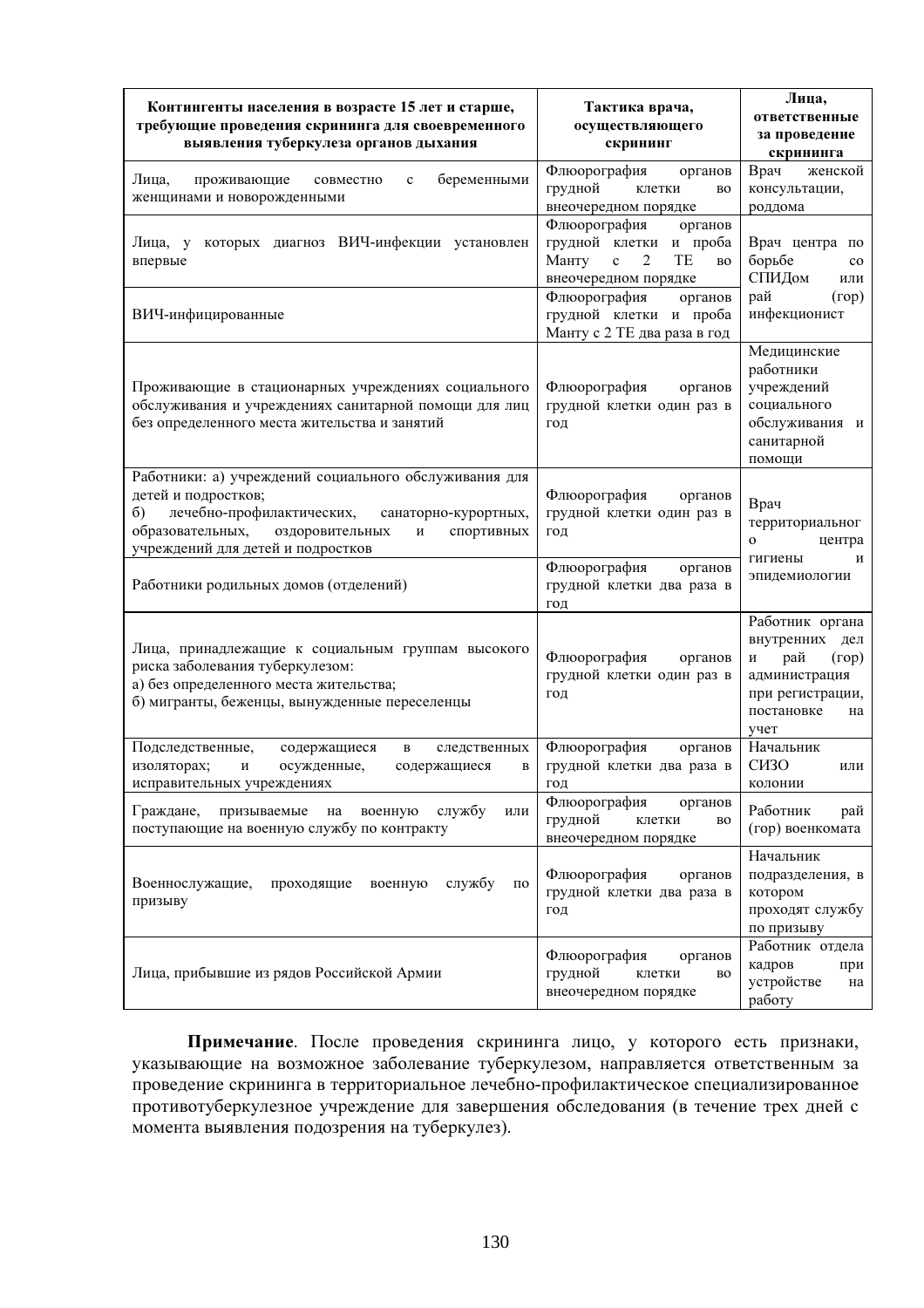## ПРАВИЛА СБОРА МОКРОТЫ

Таблина 6

| Условия сбора мокроты                          | Контейнер для сбора мокроты                                                               |
|------------------------------------------------|-------------------------------------------------------------------------------------------|
| Руководство по сбору мокроты в                 | Для сбора мокроты необходим чистый                                                        |
| медицинском учреждении:                        | контейнер из прочного материала, не                                                       |
| мокроту надо собирать в специально             | пропускающий жидкости. Рекомендуется,                                                     |
| оборудованной комнате (которая                 | чтобы контейнер был:                                                                      |
| используется только для этих целей) с          | с широким горлышком (примерно                                                             |
| хорошей вентиляцией;                           | 35мм в диаметре),                                                                         |
| сбор мокроты следует проводить при             | прозрачным,                                                                               |
| открытых окнах (в холодное время - при         | прочным,                                                                                  |
| открытой форточке); если специальной           | с плотно закрывающейся крышкой,                                                           |
| комнаты нет, то собирать образцы надо вне      | из материала, на который легко                                                            |
| помещения, на открытом воздухе.                | наносится маркировка,                                                                     |
| на дверях комнаты для сбора мокроты            | стерильным,                                                                               |
| должен висеть знак, запрещающий входить в      | одноразового использования, из                                                            |
| комнату другим пациентам или                   | материала, который легко утилизировать                                                    |
| родственникам и напоминающий                   | (если позволяют ресурсы),                                                                 |
| медработникам о том, что входя в комнату,      | Если использовать контейнеры                                                              |
| они должны для защиты органов дыхания          |                                                                                           |
| надевать респиратор;                           | многоразового использования, то они должны<br>быть изготовлены из толстого стекла и иметь |
| до отправки материала на                       |                                                                                           |
| микроскопию храните образцы мокроты в          | завинчивающуюся крышку.                                                                   |
| прохладном месте. В идеале образцы должны      |                                                                                           |
| храниться в холодильнике (отдельно от          | Для очистки и стерилизации контейнеры                                                     |
| продуктов питания). Мокроту можно хранить      | многоразового использования кипятите в воде                                               |
| до 1 недели, но надо стараться отправить ее на | с мылом, другим чистящим средством или                                                    |
| исследование в лабораторию как можно           | дезинфицирующим веществом в течение, по                                                   |
| скорее.                                        | крайней мере, 30 минут. Затем тщательно                                                   |
| Руководство по сбору мокроты в домашних        | промойте контейнер чистой водой и                                                         |
| условиях:                                      | стерилизуйте в сухожаровом шкафу.                                                         |
| объясните пациенту, что мокроту надо           |                                                                                           |
| собирать вне дома, на открытом воздухе, или,   | Контейнеры, содержащие диагностический                                                    |
| если он остается дома, то откашливать          | материал, стерилизуются в автоклаве при 1,5                                               |
| мокроту в отсутствии других людей и перед      | атмосфер в течение 1 часа.                                                                |
| открытым окном или форточкой;                  |                                                                                           |
|                                                |                                                                                           |
| объясните пациенту, что он должен              |                                                                                           |
| как можно скорее принести собранный            |                                                                                           |
| образец мокроты в медицинское учреждение.      |                                                                                           |
| Безопасность медицинских работников            | Инструкции и руководство для                                                              |
|                                                | пациентов                                                                                 |
| Руководя действиями больного, который          | Подробно опишите, для чего и каким                                                        |
| откашливает мокроту, соблюдайте правила        | образом нужно собирать мокроту, чтобы                                                     |
| инфекционного контроля.                        | больной ясно представлял свои действия.                                                   |
| Надевайте респиратор и резиновые               | Чтобы помочь больному собрать                                                             |
| перчатки;                                      | качественный образец мокроты, следует:                                                    |
| Стойте позади больного или, если               | объяснить и показать больному, как                                                        |
| позволяют условия, выходите из комнаты,        | правильно собрать мокроту (см. далее)                                                     |
| где больной откашливает мокроту, и             | подбодрить и поддержать больного                                                          |
| наблюдайте за сбором мокроты через             | морально                                                                                  |
| стеклянные двери или окно в двери.             |                                                                                           |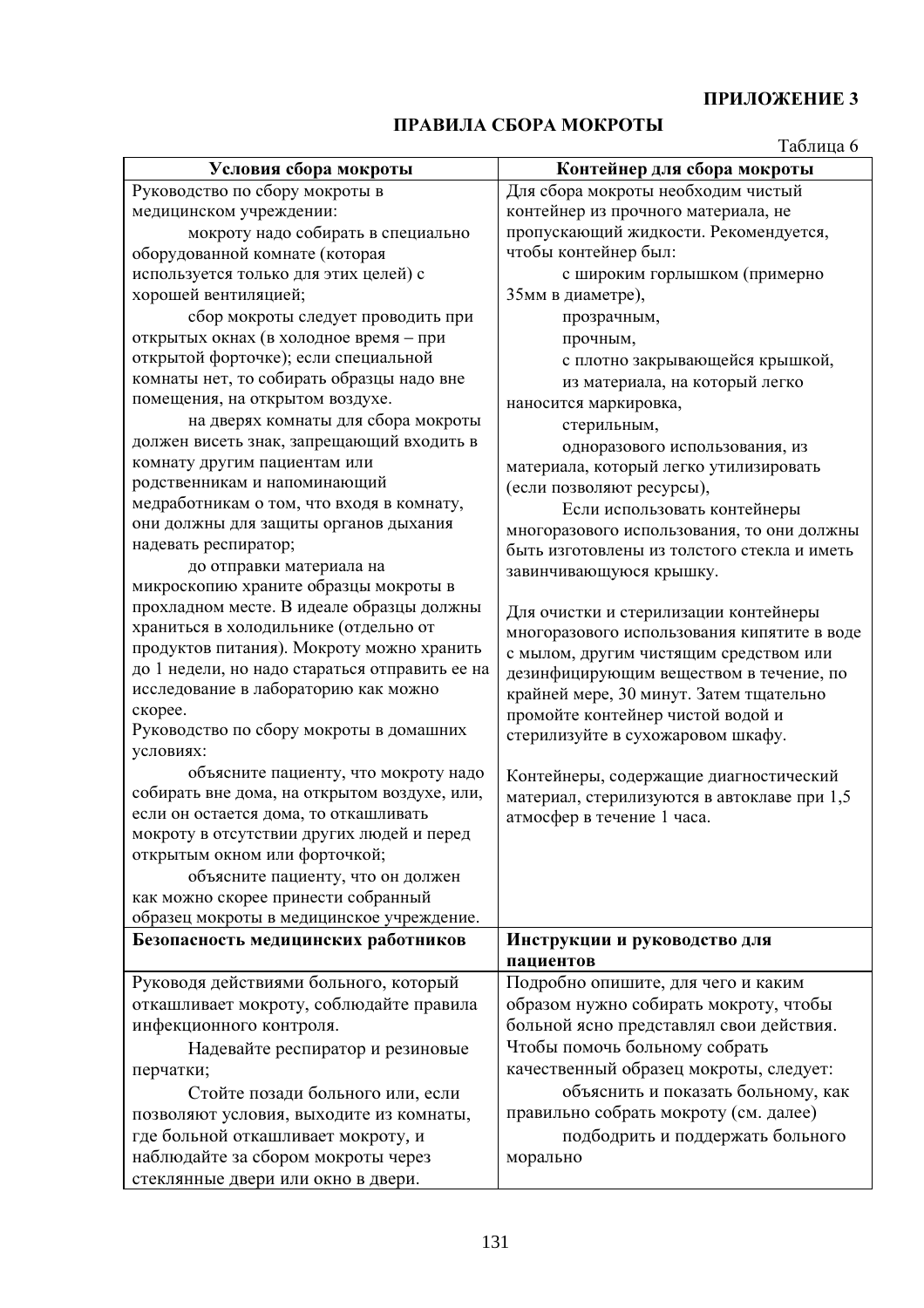### 1. Инструктаж по сбору качественного образца мокроты

Используя, приведенные ниже руководство, объясните больному, что он должен сделать, что собрать качественный образец мокроты.

Больному следует:

Перед сдачей мокроты прополоскать рот водой, чтобы удалить частицы пищи и загрязняющую микрофлору ротовой полости (исключение составляет утренний сбор мокроты дома, перед которым он должен почистить зубы).

Сделать два глубоких вдоха, задерживая дыхание на несколько секунд после каждого глубокого вдоха и медленно выдыхая. Затем вдохнуть в третий раз и с силой выдохнуть (вытолкнуть) воздух. Еще раз вдохнуть и хорошо откашляться.

- Поднести контейнер как можно ближе ко рту и осторожно сплюнуть в него мокроту после откашливания.
- Плотно закрыть контейнер крышкой.
- Вымыть руки с мылом.

Таблина 7

| Методика 1      |                                                               |  |  |  |  |  |  |
|-----------------|---------------------------------------------------------------|--|--|--|--|--|--|
| Сбор первого    | Работник первичной медико-санитарной помощи (ПМСП)            |  |  |  |  |  |  |
| образца мокроты | должен:                                                       |  |  |  |  |  |  |
| (1 день)        | При первом обращении в медучреждение пациента с               |  |  |  |  |  |  |
|                 | подозрительными на симптомами собрать у него по               |  |  |  |  |  |  |
|                 | непосредственным наблюдением первый образец мокроты.          |  |  |  |  |  |  |
|                 | Объяснить пациенту необходимость трехкратного сбора           |  |  |  |  |  |  |
|                 | мокроты и правила ее сбора в домашних условиях.               |  |  |  |  |  |  |
|                 | Выдать пациенту контейнер для сбора мокроты и                 |  |  |  |  |  |  |
|                 | объяснить, что мокроту нужно собрать в это контейнер утром    |  |  |  |  |  |  |
|                 | следующего дня и доставить образец в медучреждение.           |  |  |  |  |  |  |
|                 | Написать идентификационный номер образца на внешней           |  |  |  |  |  |  |
|                 | стороне контейнера (но не на крышке).                         |  |  |  |  |  |  |
| Сбор второго    | Пациент должен:                                               |  |  |  |  |  |  |
| образца мокроты | Самостоятельно откашлять второй образец мокроты в             |  |  |  |  |  |  |
| (2 день)        | выданный контейнер сразу после пробуждения (ранним утром,     |  |  |  |  |  |  |
|                 | натощак, после чистки зубов).                                 |  |  |  |  |  |  |
|                 | Как можно скорее доставить собранный образец в                |  |  |  |  |  |  |
|                 | медицинское учреждение.                                       |  |  |  |  |  |  |
| Сбор третьего   | Работник ПМСП должен:                                         |  |  |  |  |  |  |
| образца мокроты | Под непосредственным наблюдением собрать третий образец       |  |  |  |  |  |  |
| (2 день)        | мокроты пациента, когда тот придет в медучреждение и принесет |  |  |  |  |  |  |
|                 | второй образец мокроты, который он собрал утром в домашних    |  |  |  |  |  |  |
|                 | условиях.                                                     |  |  |  |  |  |  |
|                 | Методика 2                                                    |  |  |  |  |  |  |
| Сбор первого    | Работник ПМСП должен:                                         |  |  |  |  |  |  |
| образца мокроты | При первом обращении в медучреждение пациента с               |  |  |  |  |  |  |

## 2. График сбора образцов мокроты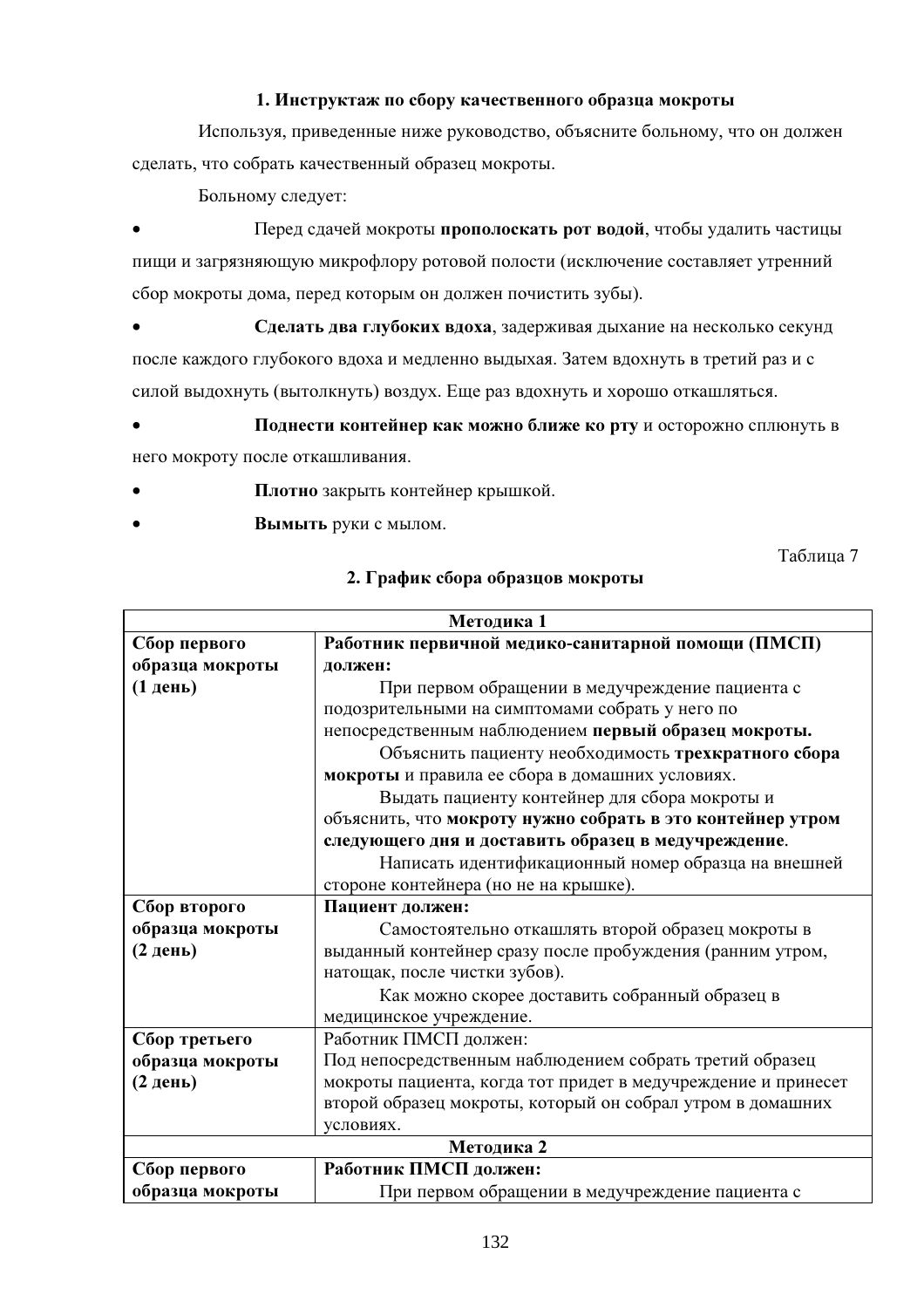| (1 день)        | подозрительными на ТБ симптомами собрать у него под          |  |  |  |  |  |
|-----------------|--------------------------------------------------------------|--|--|--|--|--|
|                 | непосредственным наблюдением первый образец мокроты.         |  |  |  |  |  |
|                 | Объяснить пациенту необходимость трехкратного сбора          |  |  |  |  |  |
|                 | мокроты.                                                     |  |  |  |  |  |
|                 | Написать идентификационный номер образца на внешней          |  |  |  |  |  |
|                 | стороне контейнера (но не на крышке).                        |  |  |  |  |  |
|                 | Направить пациента на другие диагностические                 |  |  |  |  |  |
|                 | исследования (например, на рентгенографию) в соответствующие |  |  |  |  |  |
|                 | кабинеты этой поликлиники или больницы и попросить его       |  |  |  |  |  |
|                 | вернуться после того как он пройдет эти исследования.        |  |  |  |  |  |
| Сбор второго    | Работник ПМСП должен:                                        |  |  |  |  |  |
| образца мокроты | После того, как пациент вернулся в кабинет после             |  |  |  |  |  |
| (1 день)        | проведения в этой поликлинике других исследований, собрать у |  |  |  |  |  |
|                 | него под непосредственным наблюдением второй образец         |  |  |  |  |  |
|                 | мокроты.                                                     |  |  |  |  |  |
|                 | Объяснить пациенту правила сбора мокроты в домашних          |  |  |  |  |  |
|                 | условиях.                                                    |  |  |  |  |  |
|                 | Выдать пациенту контейнер для сбора мокроты и                |  |  |  |  |  |
|                 | объяснить, что мокроту нужно собрать в это контейнер утром   |  |  |  |  |  |
|                 | следующего дня и доставить образец в медучреждение.          |  |  |  |  |  |
|                 | Написать идентификационный номер образца на внешней          |  |  |  |  |  |
|                 | стороне контейнера (но не на крышке).                        |  |  |  |  |  |
| Сбор третьего   | Пациент должен:                                              |  |  |  |  |  |
| образца мокроты | Самостоятельно откашлять третий образец мокроты в            |  |  |  |  |  |
| (2 день)        | выданный контейнер сразу после пробуждения (ранним утром,    |  |  |  |  |  |
|                 | натощак, после чистки зубов).                                |  |  |  |  |  |
|                 | Как можно скорее доставить собранный образец в               |  |  |  |  |  |
|                 | медицинское учреждение.                                      |  |  |  |  |  |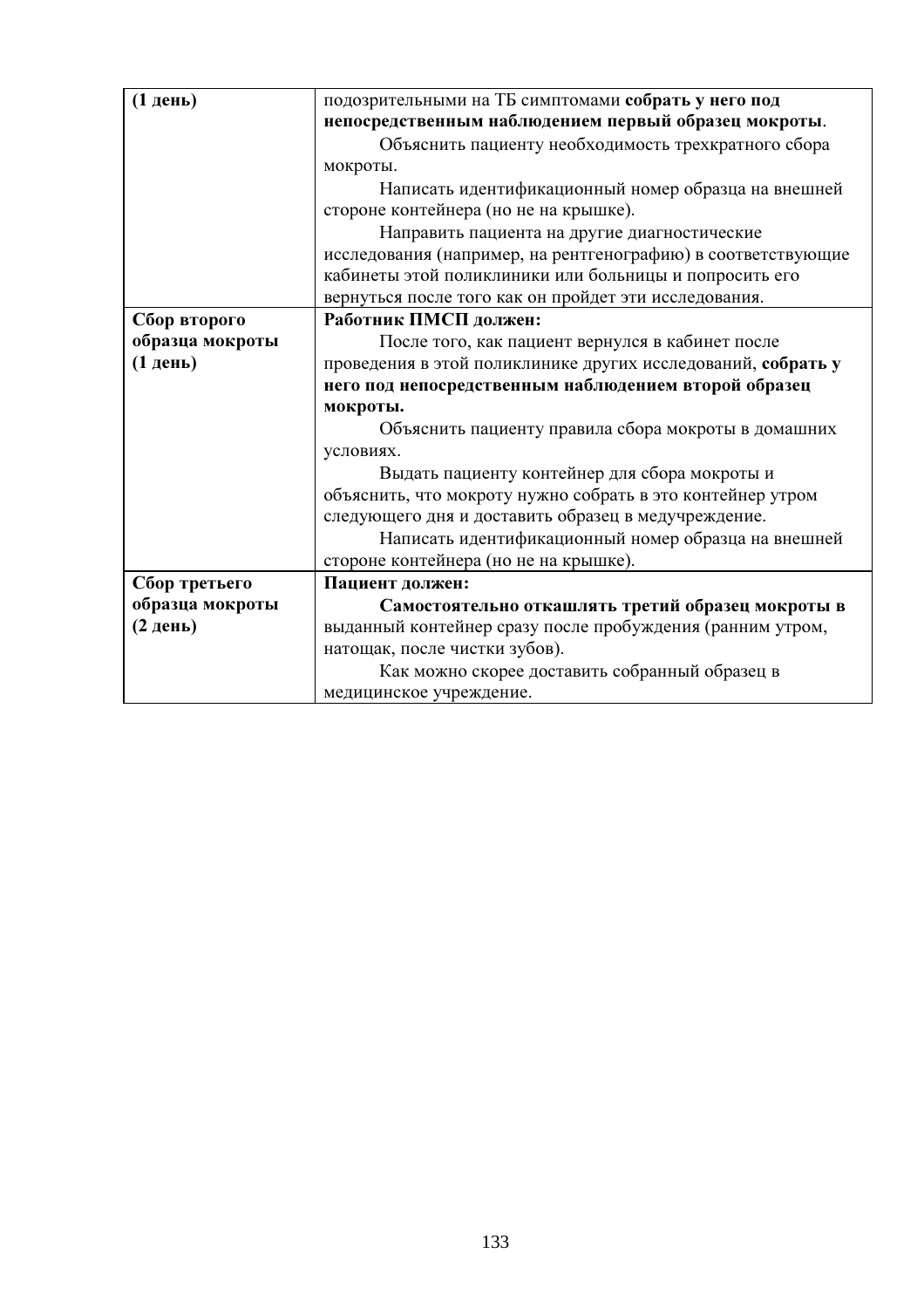## МЕДИКО-САНИТАРНОЕ ПРОСВЕЩЕНИЕ БОЛЬНЫХ ТУБЕРКУЛЕЗОМ

Поскольку большая часть больных туберкулезом в первый раз обращается за медицинской помощью в учреждения первичной медико-санитарной помощи, у учреждений ПМСП ЛПУ работников есть хорошая возможность установить конструктивные доверительные отношения с пациентом. Обсуждая возможность развития у больного ТБ важно подбодрить пациента, особенно подчеркнув тот факт, что ТБ заболевание излечимое, если правильно принимать все назначенные препараты.

Таблица 8

| Прием общения                                                                                                                                                                                       | Цель                                                                                                                                                                                                                           | Пример                                                                                                                                                                                                                                                                                                                                                                                                                                                                                          |
|-----------------------------------------------------------------------------------------------------------------------------------------------------------------------------------------------------|--------------------------------------------------------------------------------------------------------------------------------------------------------------------------------------------------------------------------------|-------------------------------------------------------------------------------------------------------------------------------------------------------------------------------------------------------------------------------------------------------------------------------------------------------------------------------------------------------------------------------------------------------------------------------------------------------------------------------------------------|
| Задавайте вопросы и<br>слушайте                                                                                                                                                                     | Оценить уровень<br>знаний больного ТБ,<br>мотивацию и желание<br>больного лечиться                                                                                                                                             | Как Вы себя чувствуете?<br>Что, по Вашему мнению<br>вызывает заболевание ТБ?                                                                                                                                                                                                                                                                                                                                                                                                                    |
| Сделайте общение<br>приятным для<br>больного:<br>ободряйте и<br>$\bullet$<br>поощряйте;<br>проявите<br>$\bullet$<br>заботу и<br>уважение;<br>установите<br>доверительны<br>е отношения с<br>больным | Поощрить<br>$\bullet$<br>больного к<br>продолжению<br>лечения<br>Установить<br>доверительные,<br>открытые<br>отношения с<br>больным                                                                                            | Называйте больного по имени и<br>$\bullet$<br>отчеству<br>Повторяйте, что он правильно<br>сделал, придя на прием или<br>продолжая посещать врача<br>Поддержите больного взглядом,<br>интонацией, жестами и т.д.<br>Выражайте сочувствие и<br>старайтесь помочь в решении<br>проблем, о которых он говорит<br>Будьте честным с больным<br>Будьте последовательны в своих<br>словах и действиях                                                                                                   |
| Говорите просто и<br>ясно                                                                                                                                                                           | Убедиться, что:<br>больной понимает и<br>запомнил основные<br>сведения о ТБ и о<br>его лечении,<br>больной понимает<br>свои дальнейшие<br>действия, и<br>страхам и<br>сомнениям<br>больного уделено<br>достаточное<br>внимание | используйте простые<br>$\bullet$<br>немедицинские выражения,<br>например, скажите «ТБ палочки»<br>вместо Mycobacterium<br>tuberculosis (в противном случае<br>больной может не понять то, что<br>ему объяснили и это помешает<br>ему прийти в следующий раз<br>применяйте индивидуальный<br>подход: если больному трудно<br>читать, дайте устные инструкции<br>и используйте другой наглядный<br>материал, например, календарь,<br>в котором отмечены дни<br>посещений и/или приема<br>пекарств |

### Приемы эффективного общения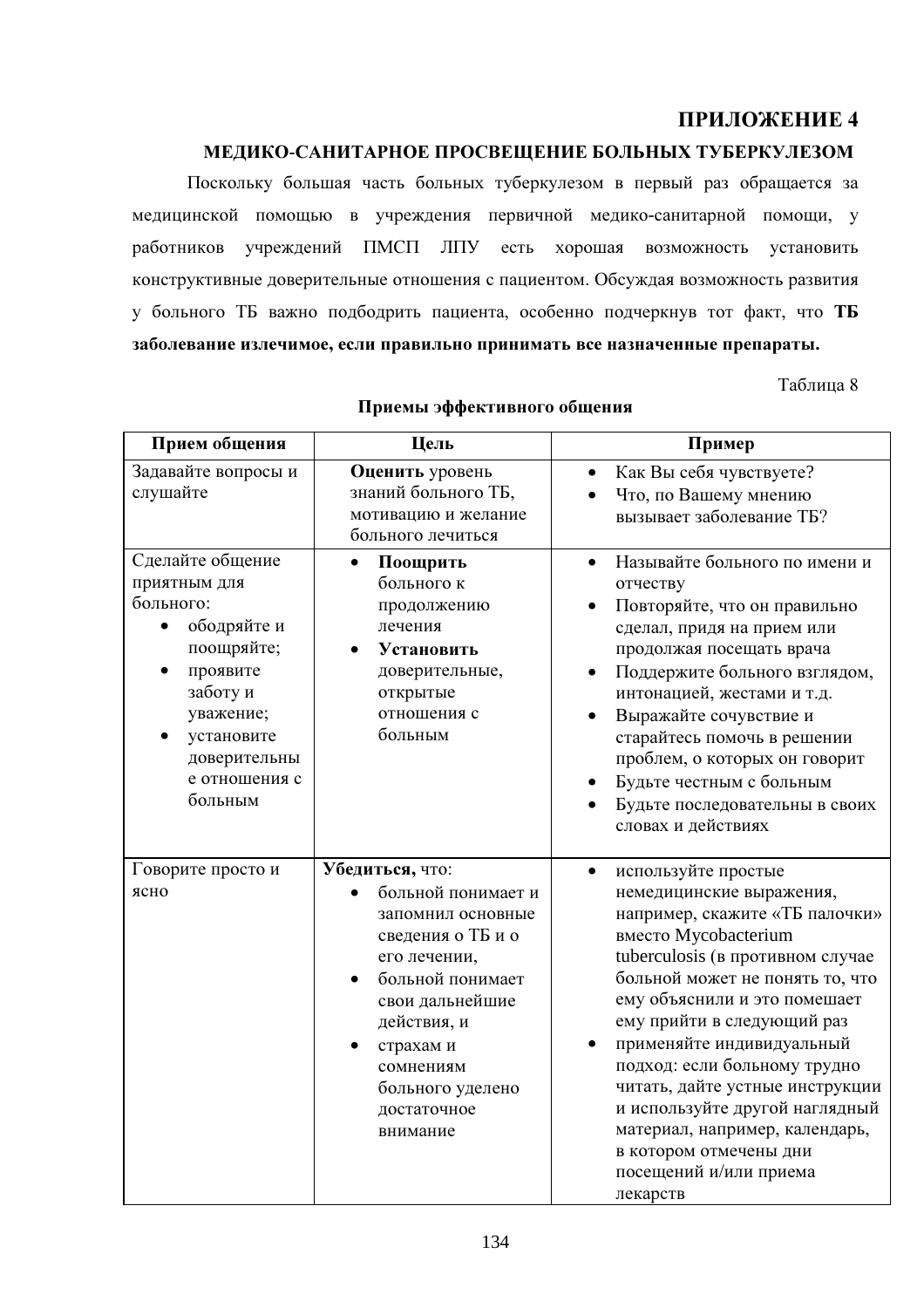| Прием общения                                                      | Цель                                                                                                                                                                                                                         | Пример                                                                                                                                                                                                                                              |
|--------------------------------------------------------------------|------------------------------------------------------------------------------------------------------------------------------------------------------------------------------------------------------------------------------|-----------------------------------------------------------------------------------------------------------------------------------------------------------------------------------------------------------------------------------------------------|
|                                                                    |                                                                                                                                                                                                                              |                                                                                                                                                                                                                                                     |
| Не давайте слишком<br>много информации                             | Убедиться, что:<br>больной понимает и<br>запомнил основные<br>сведения о ТБ и его<br>лечении,<br>больной понимает<br>свои дальнейшие<br>действия, и<br>страхам и<br>сомнениям<br>больного уделено<br>достаточное<br>внимание | Объясните самое необходимое и,<br>если нужно, - назначьте время<br>для дополнительной беседы.<br>Больные, которые плохо себя<br>чувствуют или слишком<br>обеспокоены, могут не усвоить<br>информацию с первого раза                                 |
| Обсуждайте<br>наиболее важные<br>темы в начале и в<br>конце беседы |                                                                                                                                                                                                                              | Выберите ключевую фразу<br>беседы (например: «Я знаю, что<br>Вы почувствовали себя лучше,<br>но, чтобы вылечиться, Вы<br>должны принять все<br>назначенные дозы препаратов<br>полностью»)<br>Повторяйте ключевую фразу в<br>начале и в конце беседы |
| Повторяйте важную<br>информацию                                    |                                                                                                                                                                                                                              | Повторяйте ключевые фразы,<br>напоминая о сказанном фразой: «Как<br>мы говорили в прошлый раз»                                                                                                                                                      |
| Используйте<br>конкретные примеры                                  |                                                                                                                                                                                                                              | Покажите, как следует собирать<br>мокроту или как размельчить<br>таблетку и смешать ее с пищей. Для<br>некоторых больных это будет<br>полезнее, чем устное объяснение                                                                               |
| Предлагайте<br>пациенту самому<br>задавать вопросы                 |                                                                                                                                                                                                                              | Беседуя, делайте паузы, чтобы<br>пациент мог задать свои вопросы<br>Поощряйте вопросы пациента,<br>$\bullet$<br>говоря: «Хороший вопрос!»                                                                                                           |
| Используйте<br>контрольные<br>вопросы                              |                                                                                                                                                                                                                              | Задайте контрольный вопрос,<br>например: «Где Вы будете собирать<br>мокроту?», который заставит больного<br>повторить Ваше объяснение и Вы<br>узнаете, все ли он понял                                                                              |

Также практическую ценность могут представить и некоторые другие приемы общения:

Узнайте подробнее о социальном статусе больного;  $\bullet$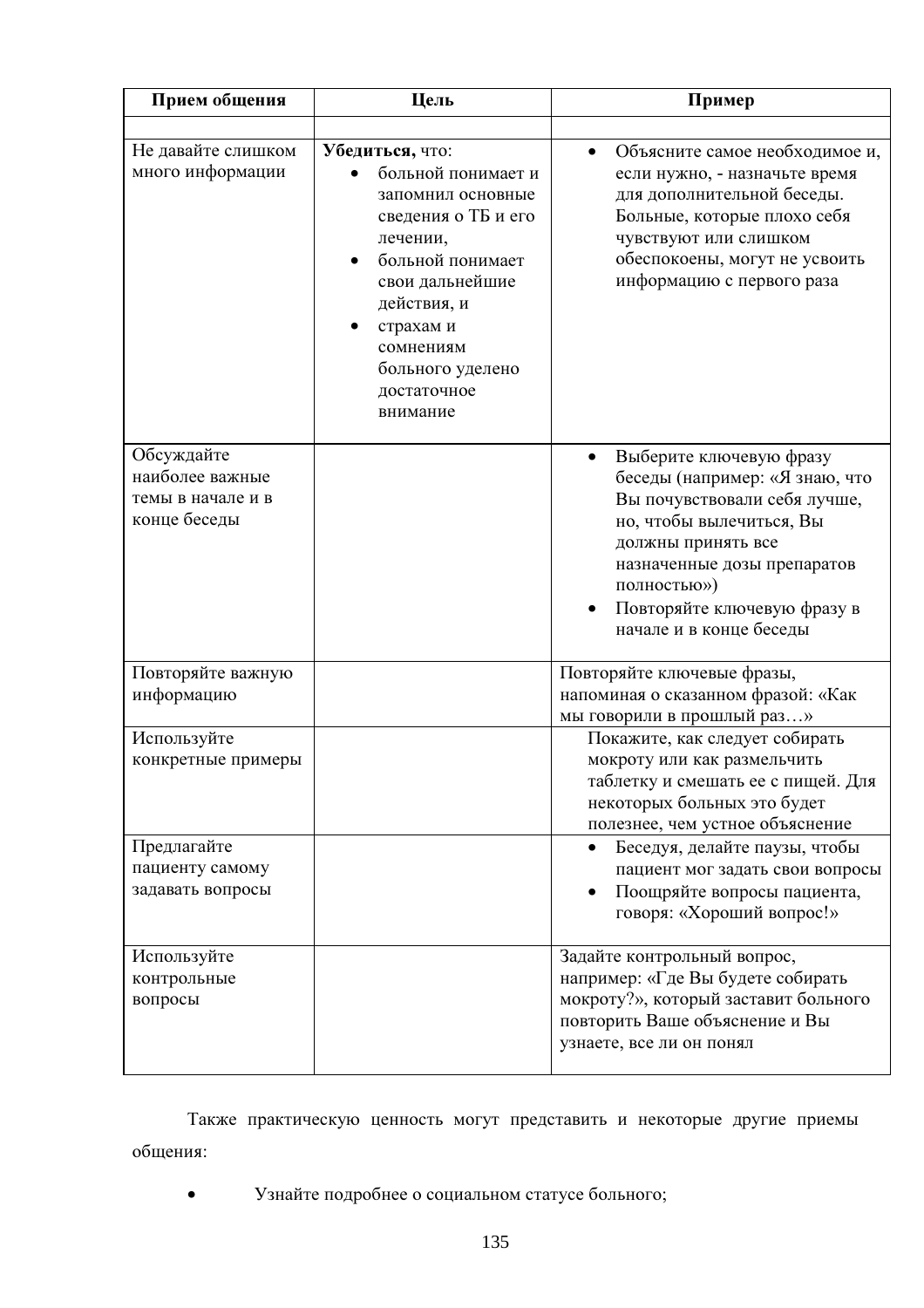Объясните всем членам семьи больного, как передается заболевание, как предотвратить распространение инфекции, что обеспечивают простые меры, вроде прикрывания рта и носа во время кашля;

Почему необходимо принимать сразу несколько препаратов, почему важно принять все дозы препаратов, как развивается устойчивость к препаратам и почему важно регулярно принимать все назначенные противотуберкулезные препараты. Каковы возможные побочные реакции на прием препаратов и при появлении каких необходимо срочно обратиться к врачу. Понимание и поддержка со стороны семьи помогут больному соблюдать режим лечения;

Помимо устной беседы желательно выдать на руки больному печатные образовательные материалы;

Отношения доверия и уважения, установившиеся между больным ТБ и работником учреждений ПМСП могут стать тем ключевым фактором, который поможет больному успешно соблюдать режим лечения. Больной охотнее соблюдает режим лечения, когда он сам и члены его семьи понимают, что такое ТБ и что необходимо сделать, чтобы пройти лечение и стать здоровым. Просвещение и консультирование больного - это важные составные части процесса лечения.

Работники учреждений ПМСП, с которыми общается больной, должны:

- быть вежливыми, внимательными и тактичными;
- относиться к больному с уважением;

давать больному возможность делиться своими переживаниями и регулярно расспрашивать больного о том, что его беспокоит.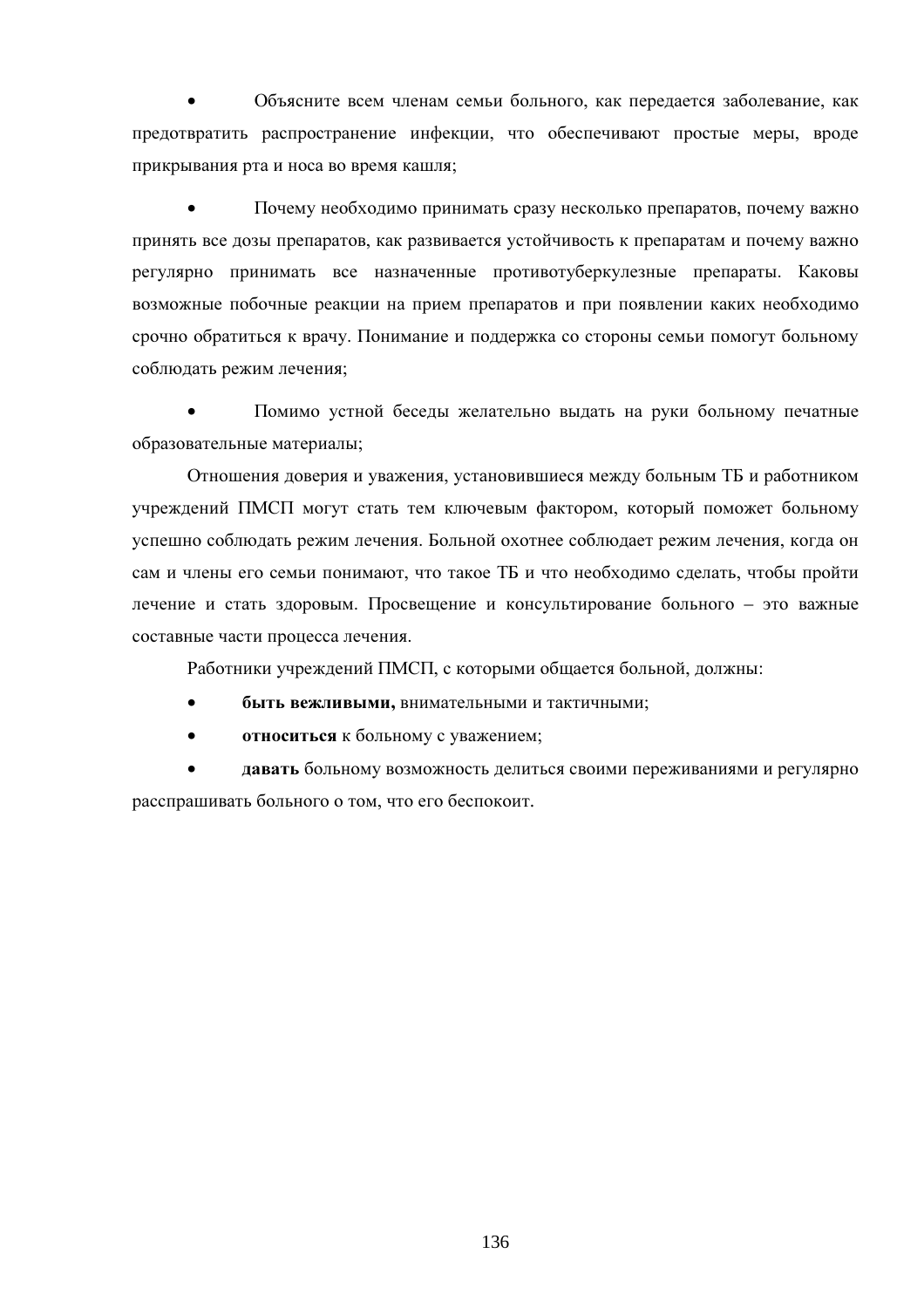#### «Медицинская карта лечения больного туберкулезом» (форма №01-ТБ/у)

Очень важно, чтобы в диспансере или другом медицинском учреждении, где больной проходит курс лечения, на него была заведена карта №01-ТБ/у. Карта содержит следующую важную информацию о больном:

- 1. региональный регистрационный номер;
- 2. общие сведения о больном;
- 3. диагноз заболевания и группа, к которой отнесен больной;
- 4. предписанный стандартный режим лечения в интенсивной фазе и фазе продолжения;
- 5. результаты исследования мокроты методом микроскопии и посева;
- 6. результаты рентгенологического исследования до начала и во время лечения;
- 7. результаты исследования лекарственной чувствительности возбудителя;
- 8. отметки о приеме препаратов в период интенсивной фазы и фазы продолжения химиотерапии;
- 9. исход курса химиотерапии.

Пункты с 1 по 7 и пункт 9 заполняются врачом-фтизиатром, а 8 пункт заполняется медицинским работником, осуществляющим контролируемое лечение.

# «Медицинская карта лечения больного туберкулёзом» (Форма №01ТБ/У): Прием суточных доз, интенсивная фаза (раздел 15) и фаза продолжения (раздел 18)

В карте № 01-ТБ/у есть два раздела регистрации приема лекарств:

- интенсивная фаза на лицевой стороне карты (раздел 15);
- фаза продолжения на обороте карты (раздел 18).

Лечение всех больных туберкулезом следует проводить при контролируемом приеме препаратов. Если больному назначен стрептомицин, его следует вводить после приема таблетированных препаратов. На лицевой и обратной стороне карты № 01-ТБ/у имеется таблица, в которой медработник отмечает дни приема больным препаратов, регистрируя контролируемый прием и прием без контроля. Этот фрагмент карты № 01-ТБ/у представлен ниже.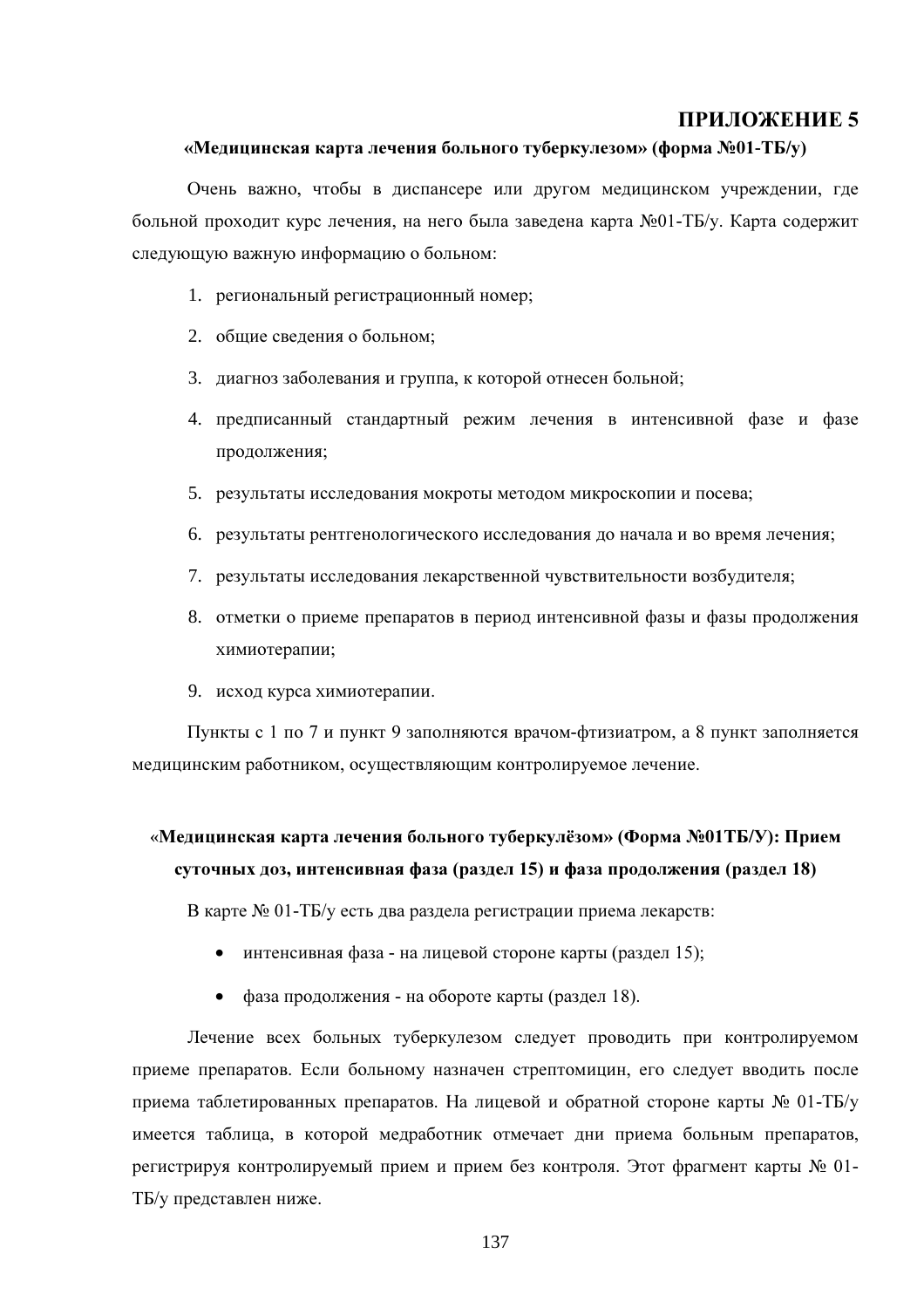Месяцы, в течение которых пациент проходил интенсивную фазу лечения или фазу продолжения лечения, отмечают в колонке Месяц. Медработник, контролирующий прием препаратов, проставляет свои инициалы в клетке, соответствующей дате приема препаратов.

Согласно приказу Минздрава России № 109 от 21.03.2003 медицинские работники должны обязательно наблюдать за приемом препаратов. В тех случаях, когда пациент принимает препараты без контроля медработника, дни приема должны быть отмечены прочерком «-». Если больной по тем или иным причинам не принял суточную дозу, клетка остается пустой.

По окончании каждого месяца и в конце фазы химиотерапии (интенсивной и/или продолжения) следует подсчитать число принятых и пропущенных доз. Эти данные вносят в две последние колонки каждого ряда.

| День<br>Месяц                                                                                                                                               |  | $\overline{2}$ | 3 | 4 | 5 | 6 | 17 | 8 |  | 25 | 26 | 27 | 28 | 29 | 30 | 31 | Число<br>приняты<br>Х ДОЗ | Число<br>пропуще<br>ННЫХ ДОЗ |
|-------------------------------------------------------------------------------------------------------------------------------------------------------------|--|----------------|---|---|---|---|----|---|--|----|----|----|----|----|----|----|---------------------------|------------------------------|
|                                                                                                                                                             |  |                |   |   |   |   |    |   |  |    |    |    |    |    |    |    |                           |                              |
|                                                                                                                                                             |  |                |   |   |   |   |    |   |  |    |    |    |    |    |    |    |                           |                              |
|                                                                                                                                                             |  |                |   |   |   |   |    |   |  |    |    |    |    |    |    |    |                           |                              |
|                                                                                                                                                             |  |                |   |   |   |   |    |   |  |    |    |    |    |    |    |    |                           |                              |
|                                                                                                                                                             |  |                |   |   |   |   |    |   |  |    |    |    |    |    |    |    |                           |                              |
|                                                                                                                                                             |  |                |   |   |   |   |    |   |  |    |    |    |    |    |    |    |                           |                              |
| Формы отметок о приеме препарата: контролируемый прием (инициалы м/с),<br>прием без контроля $(-)$ , препараты не приняты (оставить клетку пустой)<br>Итого |  |                |   |   |   |   |    |   |  |    |    |    |    |    |    |    |                           |                              |

15/18. Прием суточных доз, интенсивная фаза / фаза продолжения

Таблица 20 карты №01-ТБ/у предназначена для записи примечаний.

В ней можно регистрировать важные сведения о больном, не предусмотренные другими разделами Карты № 01-ТБ/у. Например: место, в которое выбыл больной и т.д. В этом же разделе отмечаются все случаи лечения, когда медицинский работник не мог по объективным причинам лать больному всю положенную суточную **ЛОЗУ** противотуберкулезных препаратов (отсутствие препаратов, отсутствие медицинского работника, стихийные бедствия и т.д.)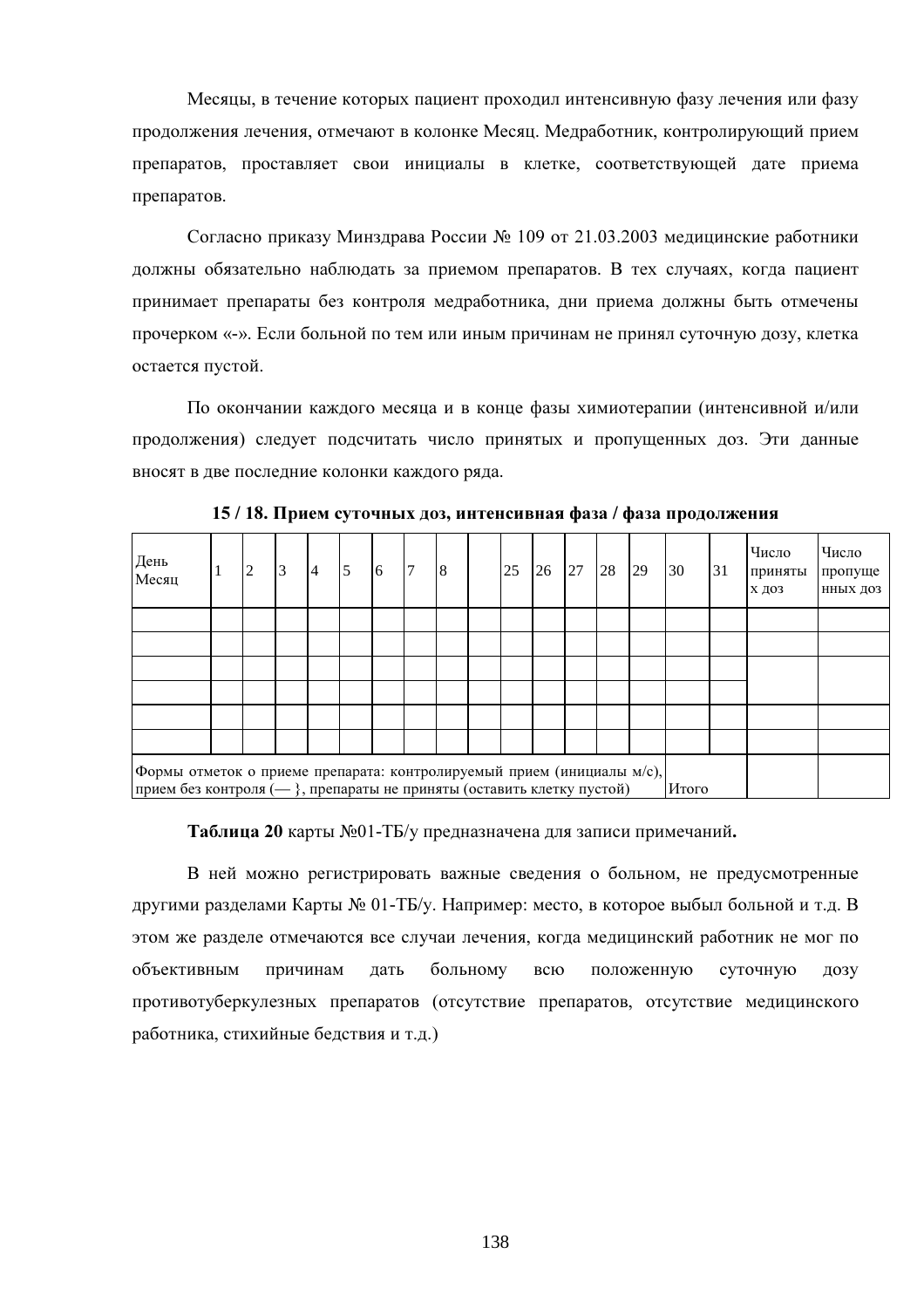## Алгоритм действия специалистов фтизиатрической службы при оказании противотуберкулезной помощи ВИЧ-инфицированным гражданам

Проведение контролируемого превентивного лечения туберкулеза у ВИЧинфицированных (изониазид Н - 10 мг/кг, пиразинамид Z или этамбутол Е - 25  $MT/KT)$ 

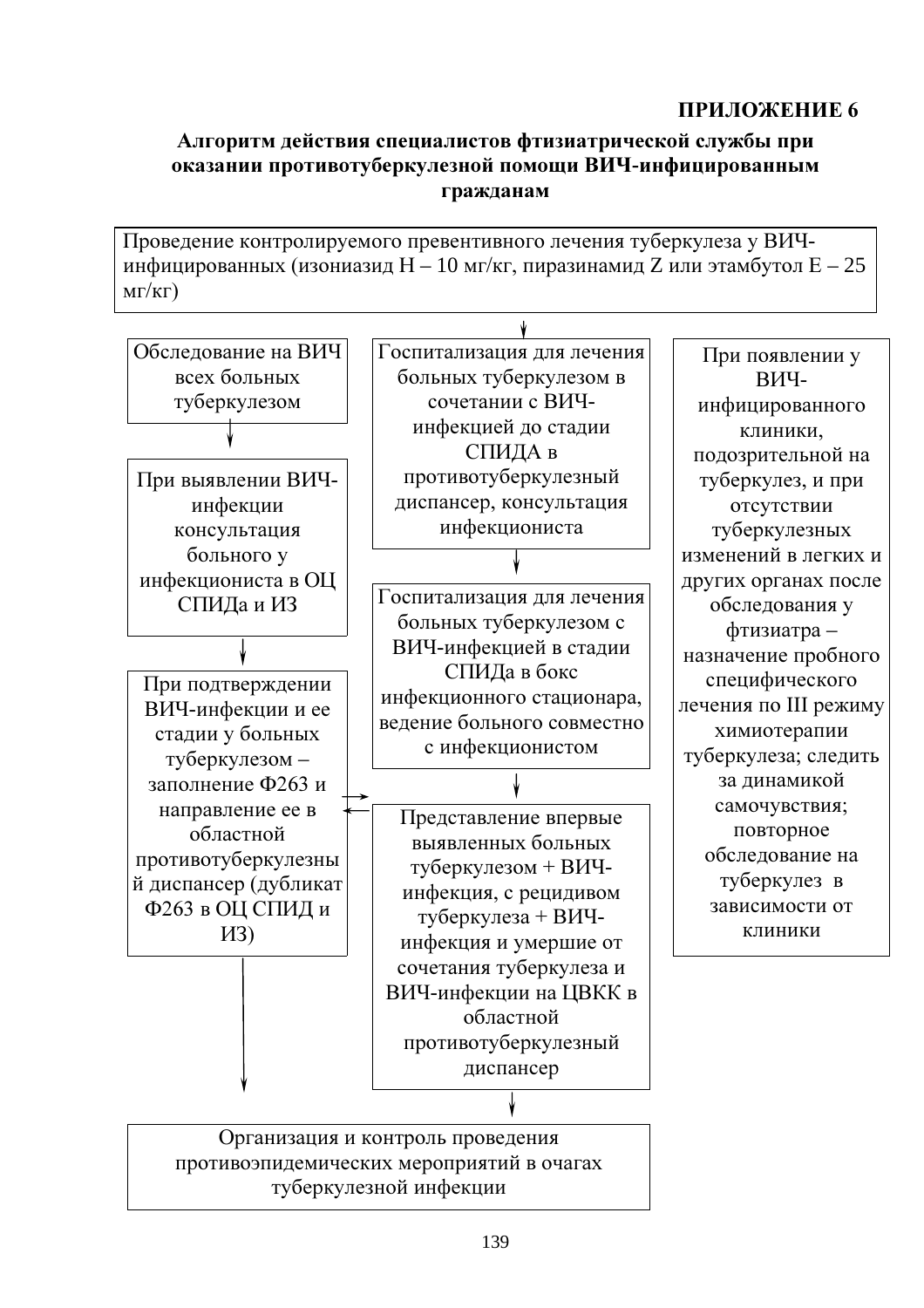## Положение о стационарном отделении для лечения туберкулеза у ВИЧ-инфицированных

## 1. ОБЩИЕ ПОЛОЖЕНИЯ

1.1. Стационарное отделение для лечения туберкулеза у ВИЧинфицированных, является структурным подразделением круглосуточного стационара противотуберкулезного учреждения.

1.2. Отделение предназначено для лечения активного туберкулеза у ВИЧ-инфекцией больных преимущественно стадии вторичных на заболеваний (4-я стадия).

1.3. Мощность отделения - 30 коек на 1,2-1,8 млн. человек населения.

1.4. (противотуберкулезные, Закупки лекарственных средств антиретровирусные препараты, препараты для лечения оппортунистических заболеваний при ВИЧ-инфекции) для отделения лечения туберкулеза у ВИЧинфицированных осуществляются на основании финансирования  $\mathbf{B}$ соответствии с требованиями Бюджетного Кодекса РФ на конкурсной основе в рамках формуляра противотуберкулезного учреждения, где развернуто отлеление.

1.5. Антиретровирусная терапия врачомназначается инфекционистом.

1.6. Лабораторная диагностика при ВИЧ-инфекции (контроль за уровнем СD4 лимфоцитов и величиной вирусной нагрузки в крови) обеспечивается лабораториями по назначению врача-инфекциониста.

## 2. ОРГАНИЗАЦИЯ РАБОТЫ

2.1. Режим работы отделения - круглосуточный.

2.2. Для осуществления функций отделения может быть выделено приема ВИЧ-инфицированных время  $\mathbf{B}$ ДРУГИХ подразделениях противотуберкулезного учреждения, в структуре которого это отделение находится: рентгеновское отделение, кабинеты (УЗИ, функциональной диагностики, бронхологический, стоматологический, ЛОР), лаборатории (клинико-диагностическая и бактериологическая) и др.

2.3. Ведение больных осуществляется врачом-фтизиатром совместно с врачом-инфекционистом. При наличии показаний больные могут быть направлены для консультации в поликлиники областных (республиканских) учреждений. При необходимости в отделение привлекаются врачиконсультанты.

2.4. Питание больных осуществляется в отделении.

2.5. В своей работе отделение руководствуется положениями медикопротивотуберкулезного экономических стандартов ДЛЯ учреждения клинического уровня.

2.6. Контроль за деятельностью отделения осуществляет руководитель противотуберкулезного учреждения и его заместитель по медицинской части,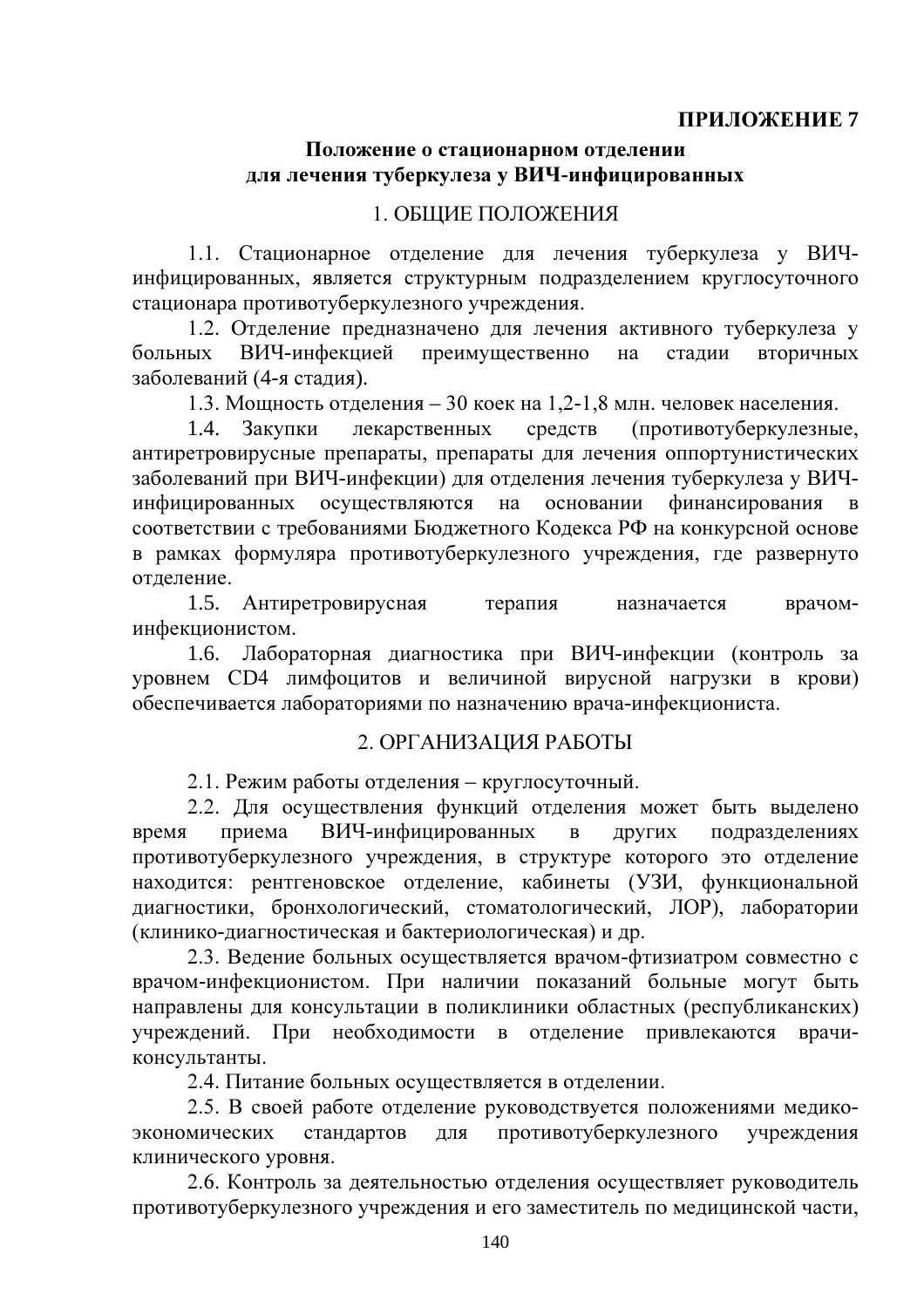а также клинико-экспертная и лечебно-контрольная комиссии этого учреждения.

2.7. Организация и ликвидация отделения для лечения туберкулеза у ВИЧ-инфицированных осуществляется решению  $\Pi$ O руководителя противотуберкулезного учреждения по согласованию с органом управления здравоохранения субъекта РФ.

## 3. ФУНКЦИИ ОТДЕЛЕНИЯ

3.1. Выполнение лечебных мероприятий:

3.1.1. Контролируемая химиотерапия активного туберкулеза, при наличии показаний - коллапсотерапия, патогенетическое лечение и др.

3.1.2. Контролируемая антиретровирусная терапия ВИЧ-инфекции.

3.1.3. Проведение экспертизы состояния здоровья, временной трудоспособности, выдача листа нетрудоспособности (справки) работающим или учащимся, находящимся на лечении в отделении и решения вопроса о направлении на медико-социальную экспертизу.

3.1.4. Проведение сложных комплексных  $\overline{M}$ лиагностических мероприятий.

3.1.5. Веление мелицинской документации, предусмотренной  $\overline{B}$ противотуберкулезных стационарах.

3.2. Выполнение противоэпидемических мероприятий:

3.2.1. Раздельное размещение больных в палатах:

для выделяющих МБТ, резистентных к противотуберкулезным препаратам;

для больных без выделения МБТ.

 $3.3.$ Лля создания системы ВИЧсоциальной адаптации инфицированных и туберкулезом - консультации психотерапевта.

## 4. СТРУКТУРА ОТДЕЛЕНИЯ

4.1. В структуру отделения для лечения туберкулеза у ВИЧинфицированных включаются:

палаты (не более чем на 4 человека);  $\blacksquare$ 

процедурный кабинет;  $\overline{a}$ 

буфетная и столовая;  $\Box$ 

ординаторская, кабинеты заведующего отделением и старшей медсестры;

 $\overline{a}$ комната сестры-хозяйки;

кабинеты другие  $\overline{10}$ решению руководства противотуберкулезного учреждения;

набор вспомогательных помещений в соответствии с СанПиН и  $CHu$ <sub> $\Pi$ </sub>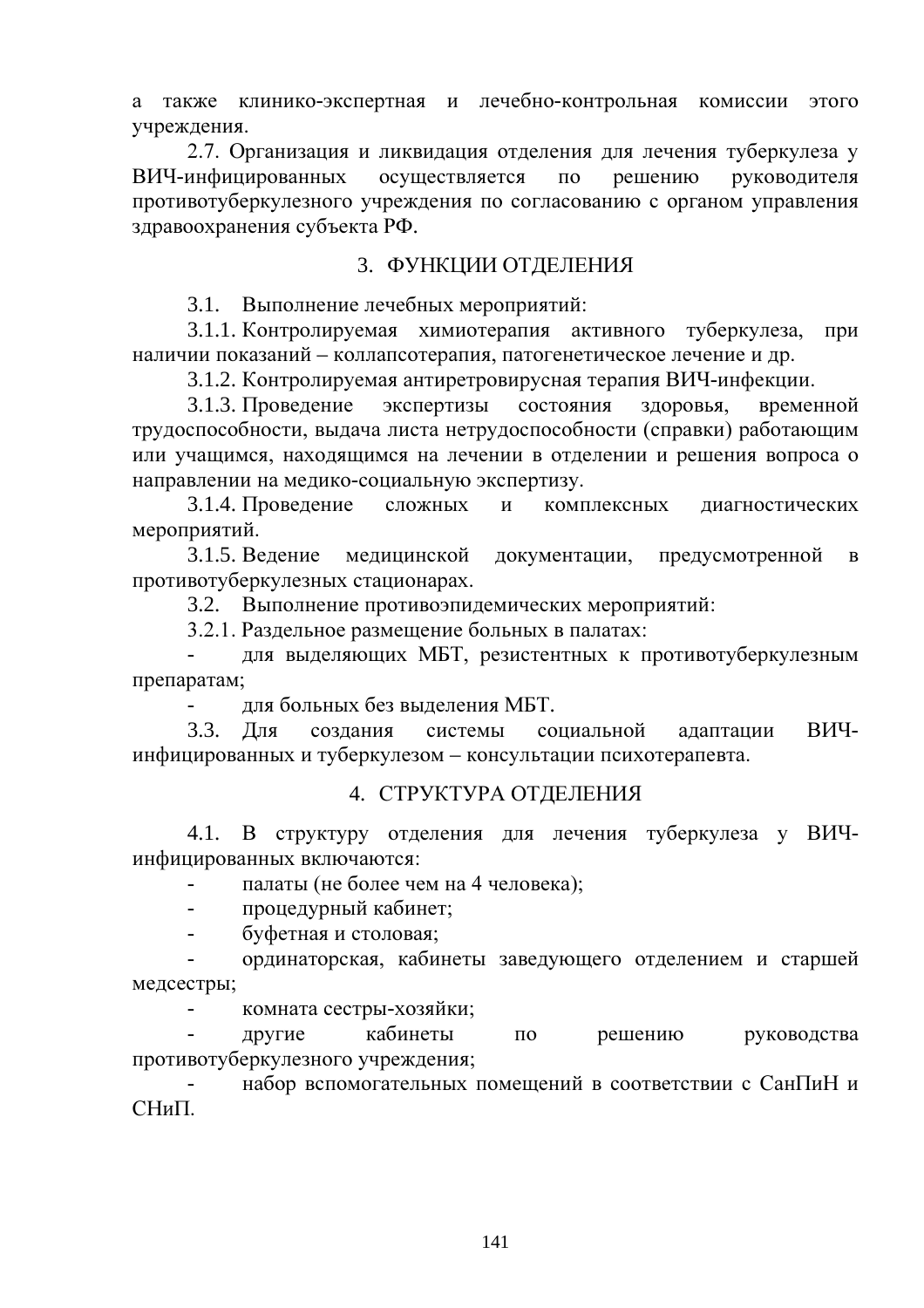#### $5<sub>1</sub>$ ШТАТЫ ОТДЕЛЕНИЯ НА 30 КОЕК

| Врачи                          | Средний медперсонал       | Младший медперсонал              |
|--------------------------------|---------------------------|----------------------------------|
| Заведующий                     | старшая медицинская       | 4,0<br>санитарка                 |
| (врач-<br>отделением           | сестра - 1,0 ставка;      | ставок;                          |
| фтизиатр) - 1,0 ставка;        | палатная медицинская      | младшая медицинская              |
| Врач-фтизиатр - 1,5            | сестра - 6,5 ставок;      | сестра<br>$\Pi$ O<br>уходу<br>за |
| ставки;                        | медицинская<br>сестра     | больными - 2,0 ставки;           |
| Врач-инфекционист -            | процедурной - 1,0 ставка; | сестра-хозяйка $-1,0$            |
| $1,0$ ставки;                  | медицинская<br>сестра     | ставка;                          |
| Психотерапевт                  | перевязочной - 0,5 ставки | санитарка                        |
| (психиатр) - 0,5 ставки;       | лаборант $-0,5$ ставки    | лаборатории $-0,5$ ставки        |
| $\Gamma$ Патологоанатом - 0,25 |                           |                                  |
| ставки                         |                           |                                  |

5.1. Нормы нагрузки:

зав. отделением в объеме 50 % нормы нагрузки врача;

на 1 врача-фтизиатра - 15 больных (включая пациентов с локализациями туберкулеза: туберкулезный внелегочными менингит. туберкулезный спондилит и др., а также с генерализованным туберкулезом);

на 1 пост медсестры - 30 больных.

5.2. Обязательное первичное и затем не реже 1 раза в 5 лет сертификационное обучение медперсонала отделения основным вопросам ВИЧ-инфекции.

# 6. ПОРЯДОК НАПРАВЛЕНИЯ НА ГОСПИТАЛИЗАЦИЮ В ОТДЕЛЕНИЕ

6.1. В отделение для лечения активного туберкулеза у ВИЧинфицированных преимущественно на стадии вторичных заболеваний (4-я стадия), направляются следующие пациенты:

впервые выявленные больные с активным туберкулезом;

обострением больные рецидивом заболевания.  $\mathbf{c}$ или прогрессированием туберкулезного процесса;

больные с хроническим течением туберкулезного процесса;

туберкулезом, нуждающиеся углубленном больные  $\overline{B}$ комплексном диагностическом обследовании.

6.2. Госпитализация пациентов в отделение для лечения туберкулеза у ВИЧ-инфицированных, осуществляется по направлению врача-фтизиатра кабинета референс-диагностики туберкулеза головного противотуберкулезного диспансера.

6.3. Ведение пациентов в отделении для лечения туберкулеза у ВИЧинфицированных, осуществляется врачом-фтизиатром. Контроль за течением ВИЧ-инфекции у пациентов проводится врачом-инфекционистом.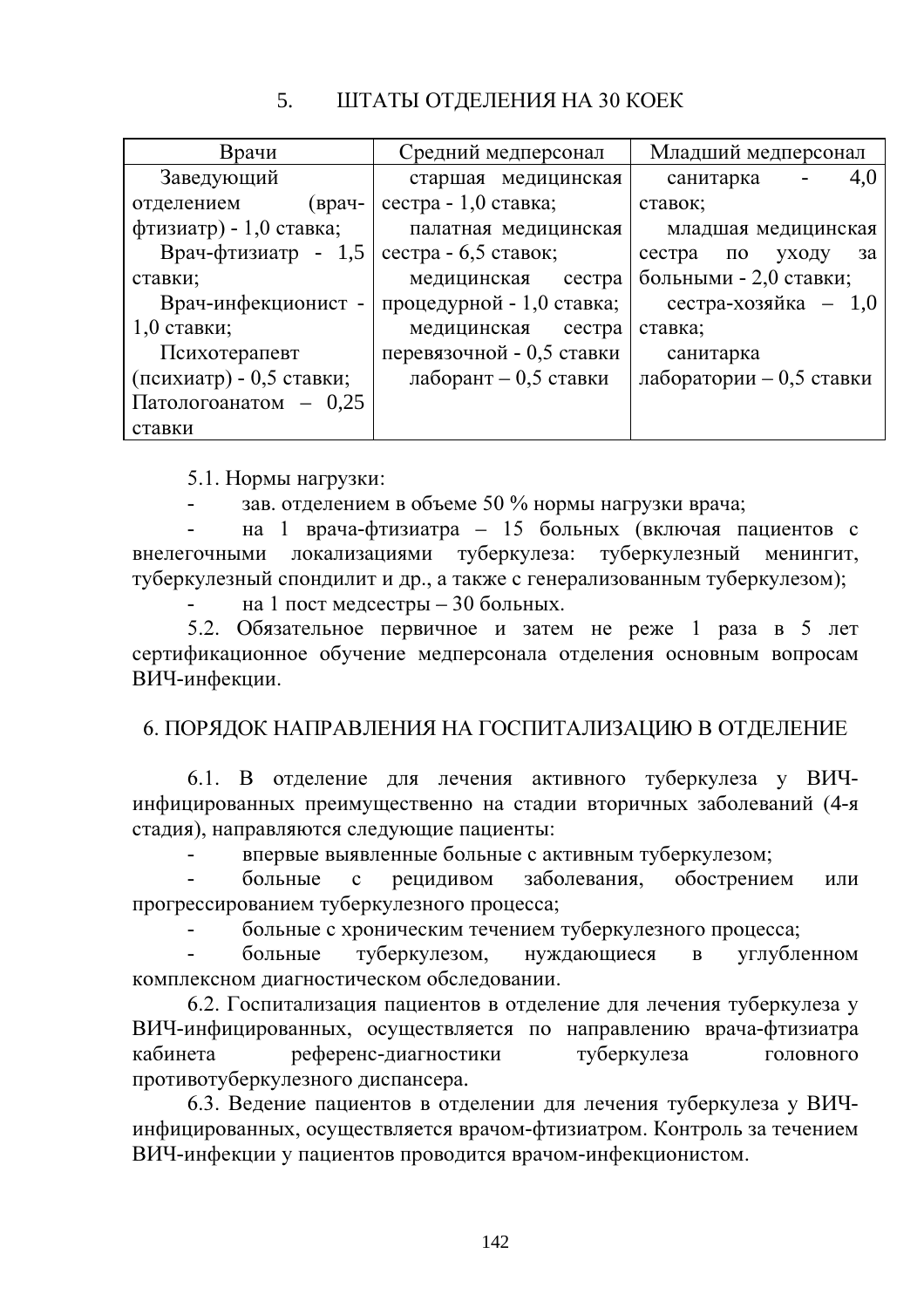## Положение о стационарном отделении для диагностики туберкулеза у ВИЧ-инфицированных

#### ОБЩИЕ ПОЛОЖЕНИЯ  $1_{\cdot}$

1.1. Стационарное отделение для диагностики туберкулеза у ВИЧинфицированных, является структурным подразделением круглосуточного стационара противотуберкулезного учреждения.

1.2. Отделение предназначено для диагностики туберкулеза у больных ВИЧ-инфекцией.

1.3. Мощность отделения - 30 коек.

1.4. Режим работы отделения - круглосуточный.

 $1.5.$ Вход  $\mathbf{B}$ отделение изолируется **OT** общих входов  $\bf{B}$ противотуберкулезное учреждение, на базе которого оно развернуто.

Закупки лекарственных средств (противотуберкулезные,  $1.6.$ антиретровирусные препараты, препараты для лечения оппортунистических заболеваний при ВИЧ-инфекции) для отделения диагностики туберкулеза у ВИЧ-инфицированных осуществляются на основании финансирования в соответствии с требованиями Бюджетного Кодекса РФ на конкурсной основе в рамках формуляра противотуберкулезного учреждения, где развернуто отделение.

1.7. Антиретровирусная терапия назначается врачом-инфекционистом.

1.8. Лабораторная диагностика при ВИЧ-инфекции (контроль за уровнем СD4 лимфоцитов и величиной вирусной нагрузки в крови) обеспечивается лабораторией по назначению врача-инфекциониста.

#### $2.$ ОРГАНИЗАЦИЯ РАБОТЫ

2.1. Режим работы отделения - круглосуточный.

2.2. Ведение больных осуществляется врачом-фтизиатром совместно с врачом-инфекционистом.

2.3. Эндоскопические обследования больных, взятие биопсийного верификации гистологической материала для лиагноза туберкулеза проводятся непосредственно в отделении.

2.4. При наличии показаний больные могут быть направлены для консультации в поликлиники областных (республиканских) учреждений. При необходимости в отделение привлекаются соответствующие врачиконсультанты.

2.5. В своей работе отделение руководствуется положениями медикоэкономических стандартов ДЛЯ противотуберкулезного учреждения клинического уровня (диагностика туберкулеза и определение активности туберкулеза).

2.6. Питание больных осуществляется в отделении.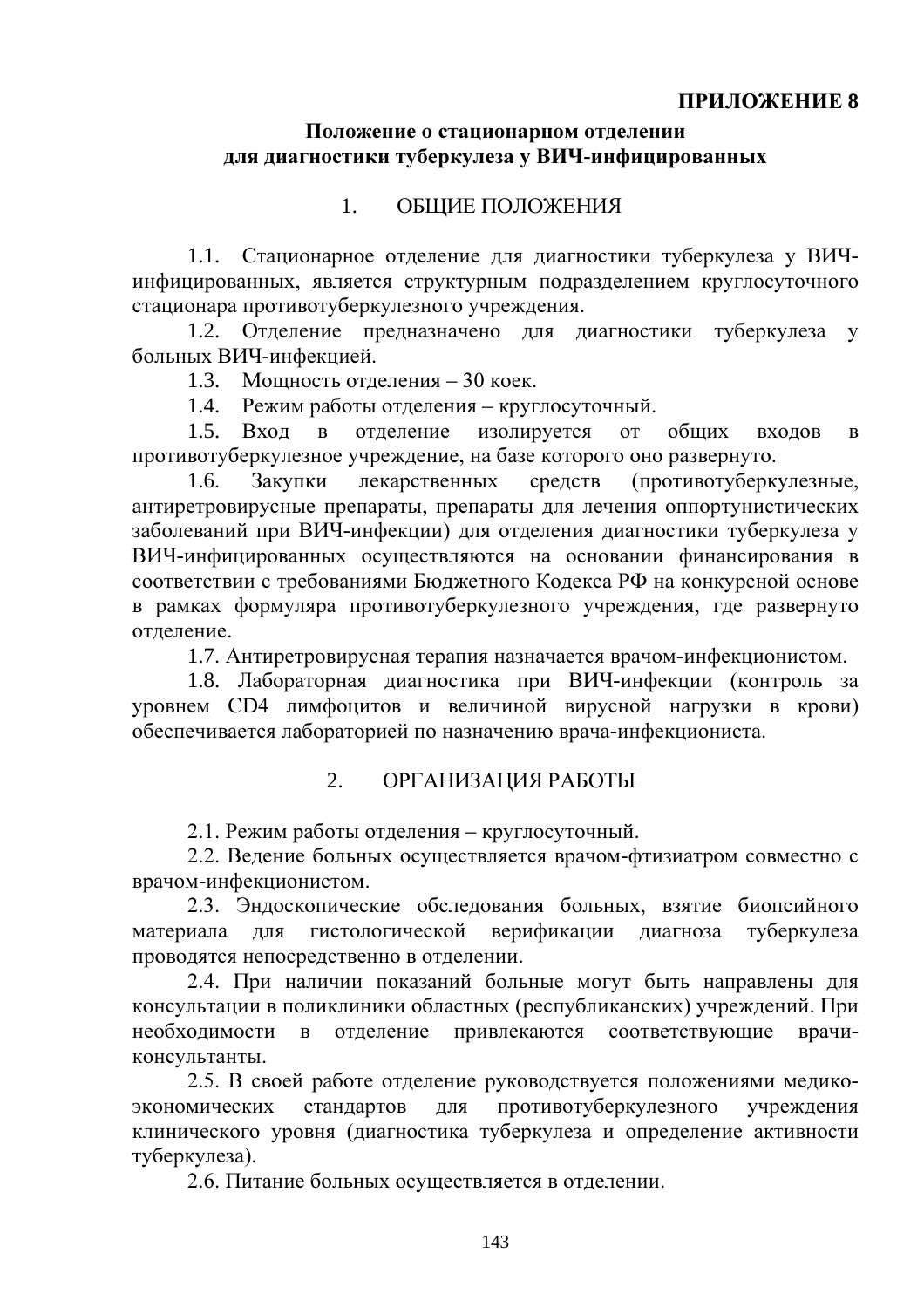2.7. Контроль за деятельностью отделения осуществляет руководитель противотуберкулезного учреждения и его заместитель по медицинской части, а также клинико-экспертная и лечебно-контрольная комиссии этого учреждения.

2.8. Организация и ликвидация отделения для лечения туберкулеза у ВИЧ-инфицированных, осуществляется  $\Pi$ <sup>O</sup> решению руководителя противотуберкулезного учреждения по согласованию с органом управления здравоохранения субъекта РФ.

#### $3.$ ФУНКЦИИ ОТДЕЛЕНИЯ

3.1. Выполнение диагностических мероприятий при туберкулезе в соответствии с мелико-экономическими станлартами:

3.1.1. Диагностика туберкулеза любой ВИЧлокализации  $\overline{\mathbf{V}}$ инфицированных.

3.1.2. Определение активности туберкулеза любой локализации у ВИЧинфицированных.

 $3.2.$ Проведение диагностических сложных  $\mathbf{M}$ комплексных мероприятий.

 $3.3.$ Выдача листа временной нетрудоспособности (справки) работающим или учащимся, находящимся на лечении в отделении.

 $3.4.$ Ведение медицинской документации, предусмотренной  $\bf{B}$ противотуберкулезных стационарах.

 $3.5.$ Для создания системы социальной ВИЧалаптации инфицированных - консультации психотерапевта.

#### $3<sub>l</sub>$ СТРУКТУРА ОТДЕЛЕНИЯ

для диагностики туберкулеза у ВИЧ-В структуру отделения инфицированных включаются:

палаты (на 4 чел.);

- процедурный кабинет;  $\overline{a}$
- хирургический кабинет;  $\overline{a}$
- перевязочный кабинет:  $\overline{a}$
- эндоскопический кабинет;  $\sim$
- буфетная и столовая:
- кабинет сестры-хозяйки;  $\overline{a}$

ординаторская, кабинеты заведующего отделением и старшей медицинской сестры;

другие кабинеты  $\Pi$ <sup>O</sup> решению руководства противотуберкулезного отделения;

набор вспомогательных помещений в соответствии с СанПиН и  $CHu\Pi$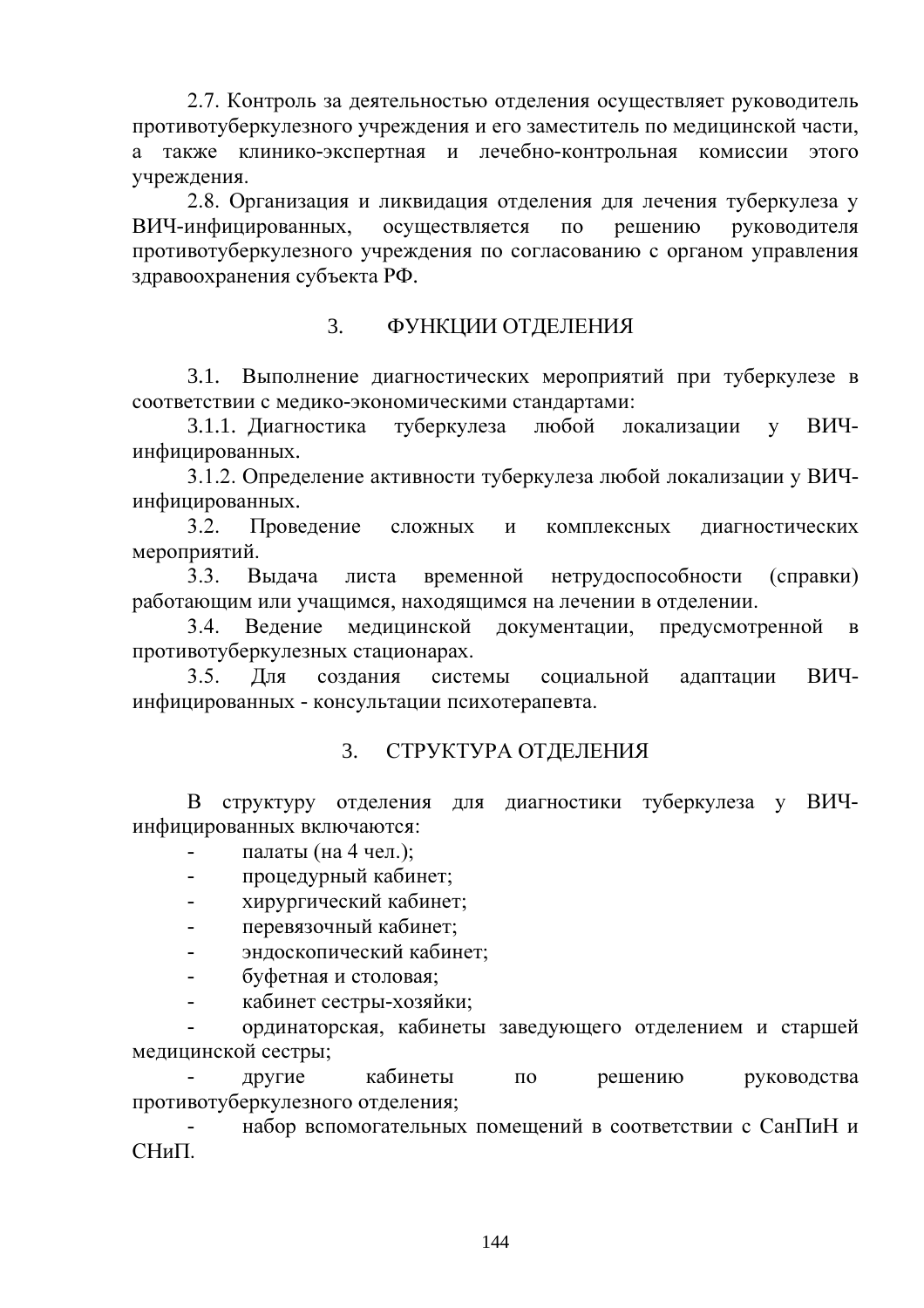# 4. ШТАТЫ ОТДЕЛЕНИЯ НА 30 КОЕК

| Врачи                                 | Средний медперсонал                                    | Младший медперсонал       |
|---------------------------------------|--------------------------------------------------------|---------------------------|
| Зав.<br>отделением                    | Старшая медицинская                                    | палатная санитарка -      |
| $(\text{Bpa} - \phi \text{T}W)$ - 1,0 | сестра $-1,0$ ставка;                                  | $3,0$ ставок;             |
| ставка                                | палатная медицинская                                   | младшая медицинская       |
| Врач-фтизиатр - 1,5                   | сестра - 6,5 ставок;                                   | сестра по уходу<br>- за   |
| ставки;                               | медицинская сестра                                     | больными -2,0 ставки;     |
| Врач-инфекционист -                   | процедурной - 1,0 ставка;                              | санитарка                 |
| 0,5 ставки;                           | медицинская сестра                                     | эндоскопического          |
| Врач-эндоскопист                      | 0.5<br>перевязочной<br>$\frac{1}{2}$ and $\frac{1}{2}$ | кабинета - 0,5 ставки;    |
| $0,25$ ставки;                        | ставки;                                                | сестра-хозяйка $-1,0$     |
| Хирург - 0,25 ставки                  | медицинская сестра                                     | ставка;                   |
| Психотерапевт                         | эндоскопического                                       | санитарка                 |
| (психиатр) - 0,5 ставки;              | кабинета - 0,5 ставки;                                 | лаборатории $-1,0$ ставка |
| Патологоанатом - 0,25                 | лаборант - 1,0 ставка                                  |                           |
| ставки                                |                                                        |                           |

5.1. Нормы нагрузки отделения для диагностики туберкулеза у ВИЧ-инфицированных:

на 1 врача-фтизиатра - 15 больных;  $\overline{\phantom{a}}$ 

на 1 пост медицинской сестры - 30 больных.

5.2. Первичное и затем не реже 1 раза в 5 лет сертификационное обучение медперсонала отделения основным вопросам ВИЧ-инфекции.

## 6. ПОРЯДОК ГОСПИТАЛИЗАЦИИ В ОТДЕЛЕНИЕ ДЛЯ ДИАГНОСТИКИ ТУБЕРКУЛЕЗА У ВИЧ-ИНФИЦИРОВАННЫХ

6.1. В отделение для диагностики туберкулеза у ВИЧ-инфицированных госпитализируются пациенты, направленные головным Центром по борьбе СПИД инфекционными заболеваниями  $\overline{c}$  $\mathbf{M}$ ИЛИ ГОЛОВНЫМ противотуберкулезным диспансером субъекта Российской Федерации.

6.2. После установления диагноза активного туберкулеза:

- больные 2-3 сталий ВИЧ-инфекции направляются для лечения туберкулеза в противотуберкулезные стационары по месту жительства и реже - в специализированное отделение для лечения туберкулеза у ВИЧинфицированных;

больные  $4-$ й ВИЧ-инфекции направляются сталии  $\overline{B}$ туберкулеза у специализированное отделение для лечения ВИЧинфицированных;

- больные 5-й стадии лечатся в инфекционных больницах в специализированных боксах.

6.3. В случае исключения активности или диагноза туберкулеза ВИЧинфицированные переводятся для дальнейшего наблюдения врачоминфекционистом по месту жительства.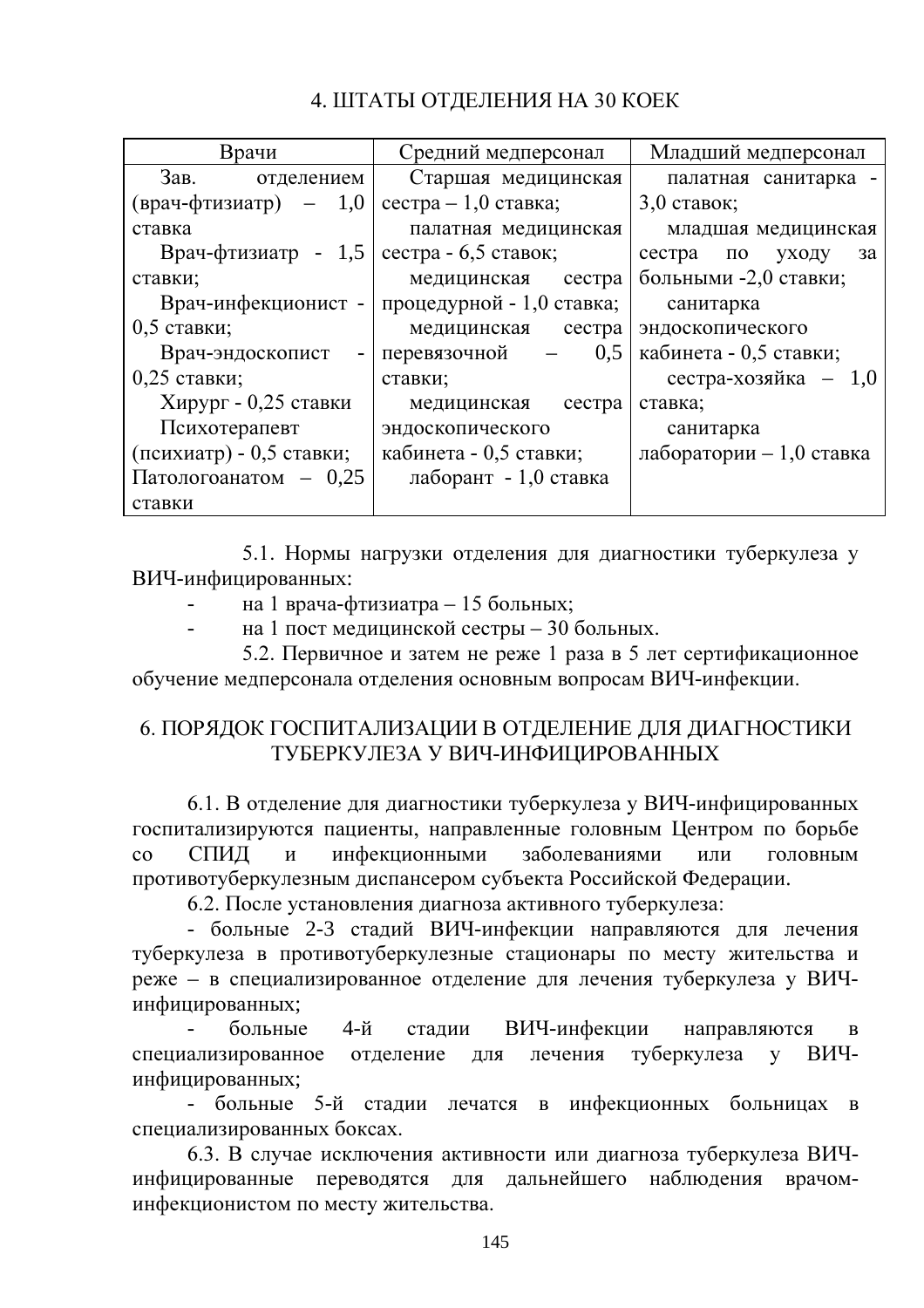### ПРИЛОЖЕНИЕ 9

### Положение об инфекционной безопасности в отделении для диагностики и лечения туберкулеза у ВИЧ-инфицированных

Цель: обеспечение комфортных и безопасных условий пребывания пациентов и медицинского персонала в указанных отделениях.

Залача: снижение риска внутрибольничного инфицирования пациентов и персонала.

#### ОРГАНИЗАЦИОННАЯ ЧАСТЬ  $1<sup>1</sup>$

1.1. Наличие в отделении перечня законодательной и нормативной документации по инфекционной безопасности.

1.2. Наличие плана мероприятий по инфекционной безопасности и программы проведения производственного контроля в отделении.

1.3. Наличие алгоритма действия персонала при выявлении внутрибольничной инфекции

1.4. Наличие программы ПОДГОТОВКИ различных категорий медперсонала: врачей, средних и младших медицинских работников отделения.

1.5. Взаимодействие с головным Центром по борьбе со СПИД и инфекционными заболеваниями и Территориальным отделом Федеральной службы по надзору в сфере прав потребителей и благополучия человека субъекта Российской Федерации.

1.6. Наличие приказа и согласованной схемы сбора и утилизации отходов.

#### МИНИМАЛЬНЫЙ МАТЕРИАЛЬНОГО  $2<sup>1</sup>$ СТАНДАРТ ОБЕСПЕЧЕНИЯ ИНФЕКЦИОННОЙ БЕЗОПАСНОСТИ

2.1. Обеспечение контейнерами для транспортировки проб крови, дезинфекции и стерилизации изделий медицинского назначения, в том числе для дезинфекции высокого уровня и стерилизации эндоскопов.

2.2. Обеспечение в соответствии с нормами:

- разовыми расходными материалами: мембранными вакуумсистемами для венепункции, перчатками и др.;

- жидким мылом и антисептиками для обработки рук с локтевыми дозаторами;

- средствами индивидуальной защиты (масками, фартуками, очками-щитками для защиты глаз и др.);

запасом препаратов для проведения антиретровирусной профилактики при аварийной ситуации у персонала;

- деструкторами игл;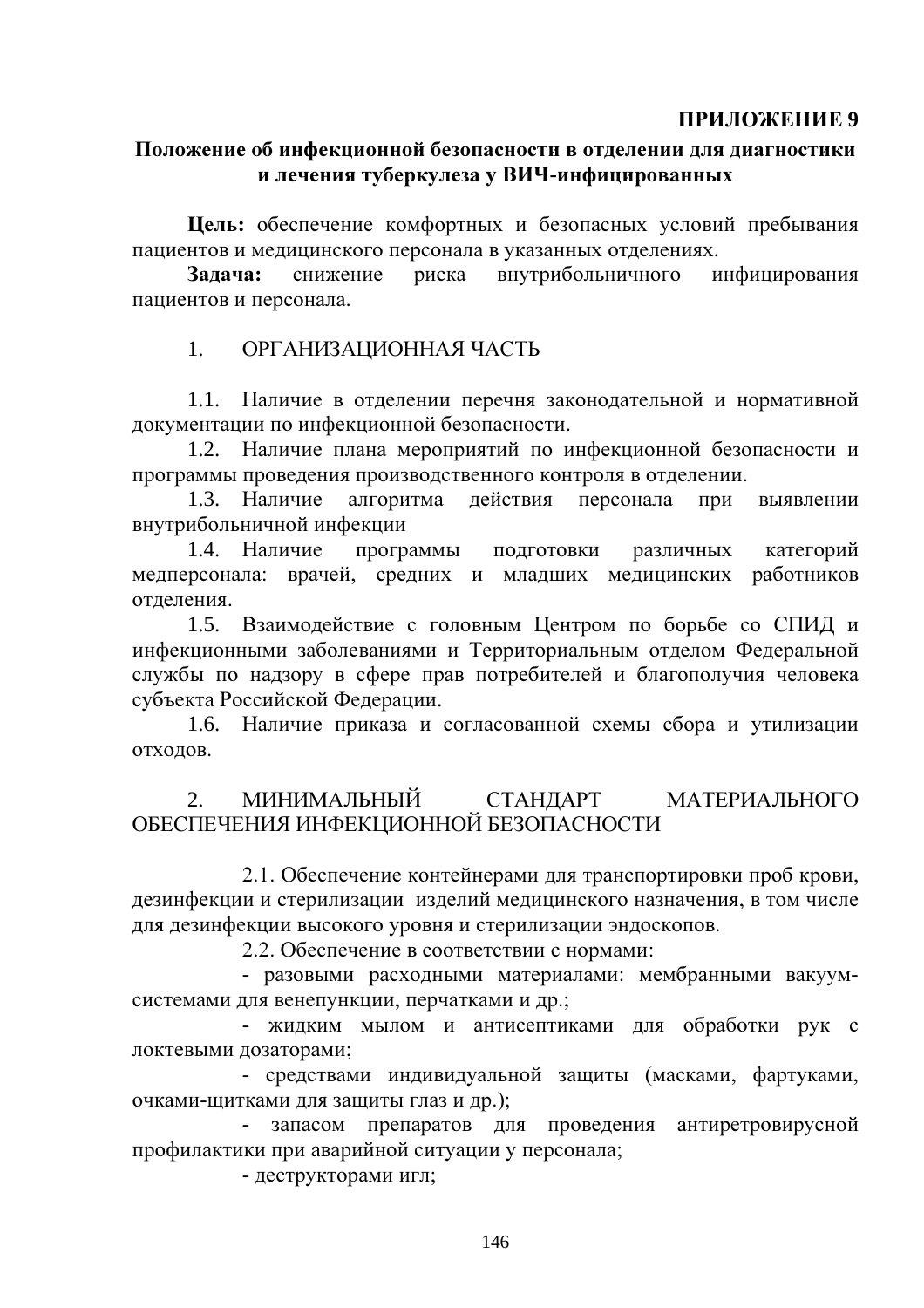- автоклавом для обеззараживания мокроты и др. отделяемого ВИЧ-инфицированным;

- контейнерами и расходными материалами для сбора, хранения и утилизации отходов

2.3. Обеспечение двухмесячным запасом дезинфицирующих средств и кожных антисептиков.

### 3. ИНФЕКЦИОННАЯ БЕЗОПАСНОСТЬ

 $3.1$ Снижение риска внутрибольничного инфицирования пациентов при проведении манипуляций

3.1.1. Минимизация парентеральных процедур.

3.1.2. Проведение дезинфекции по режиму профилактики туберкулеза при:

- текущей и заключительной дезинфекции;

- использовании разовых изделий медицинского назначения;

- обработке посуды и остатков пиши после пациентов:

- обработке белья;

- обработке мокроты и др. отделяемого ВИЧ-инфицированным.

3.2. Предупреждение профессионального заражения

3.2.1. Соблюдение правил универсальной безопасности.

 $3.2.4.$ «антиСПИД», Наличие аптечек ведение стандартной документации.

 $3.2.5.$ Наличие алгоритма действий персонала по ликвидации аварийной ситуации.

3.2.6. Обучение понятиям о степенях риска заражения ВИЧ-инфекцией и комбинированной антиретровирусной терапии.

Назначение  $3.2.7.$  $\mathbf{M}$ начало антиретровирусной профилактики сотруднику в течение 24 часов после аварийной ситуации.

Организация 328 послетестового консультирования. антиретровирусной профилактики и диспансерного наблюдения при обследовании на ВИЧ-инфекцию после аварии

### 4. ИНФЕКЦИОННЫЙ КОНТРОЛЬ

4.1. Предварительные и периодические медосмотры персонала:

- на туберкулез, включая флюорографическое обследование органов грудной клетки при поступлении на работу и затем 2 раза в год;

обследование персонала на ВИЧ, HbsAg, HCV с до тестовым консультированием при поступлении на работу;

ежегодное обследование персонала на ВИЧ, HbsAg, HCV, 3ППП; - иммунопрофилактика персонала.

4.2. Контроль проведения  $\mathbf{B}$ отделении организационных мероприятий по инфекционной безопасности.